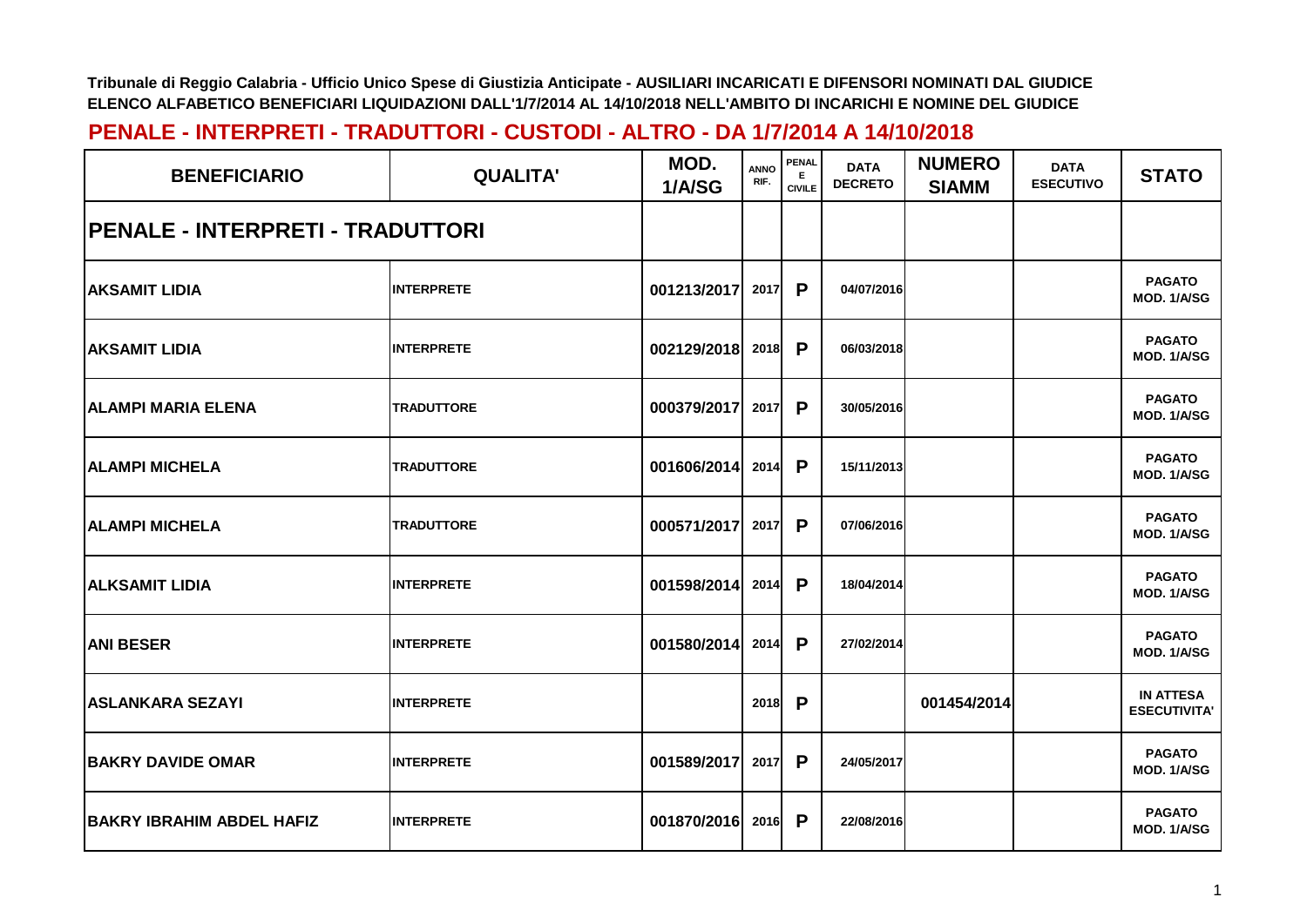| <b>BENEFICIARIO</b>               | <b>QUALITA'</b>   | MOD.<br>1/A/SG | <b>ANNO</b><br>RIF. | PENAL<br>E.<br><b>CIVILE</b> | <b>DATA</b><br><b>DECRETO</b> | <b>NUMERO</b><br><b>SIAMM</b> | <b>DATA</b><br><b>ESECUTIVO</b> | <b>STATO</b>                                                 |
|-----------------------------------|-------------------|----------------|---------------------|------------------------------|-------------------------------|-------------------------------|---------------------------------|--------------------------------------------------------------|
| <b>BAKRY IBRAHIM ABDEL HAFIZ</b>  | <b>INTERPRETE</b> | 002015/2016    | 2016                | P                            | 22/08/2016                    |                               |                                 | <b>PAGATO</b><br>MOD. 1/A/SG                                 |
| <b>BAKRY IBRAHIM ABDEL HAFIZ</b>  | <b>TRADUTTORE</b> | 000165/2017    | 2017                | P                            | 09/12/2016                    |                               |                                 | <b>PAGATO</b><br>MOD. 1/A/SG                                 |
| <b>BAKRY IBRAHIM ABDEL HAFIZ</b>  | <b>TRADUTTORE</b> | 000523/2017    | 2017                | P                            | 13/12/2016                    |                               |                                 | <b>PAGATO</b><br>MOD. 1/A/SG                                 |
| <b>BAKRY IBRAHIM ABDEL HAFIZ</b>  | <b>TRADUTTORE</b> | 000524/2017    | 2017                | P                            | 13/12/2016                    |                               |                                 | <b>PAGATO</b><br><b>MOD. 1/A/SG</b>                          |
| <b>BAKRY IBRAHIM ABDEL HAFIZ</b>  | <b>TRADUTTORE</b> | 000343/2018    | 2018                | P                            | 17/07/2017                    |                               |                                 | <b>PAGATO</b><br><b>MOD. 1/A/SG</b>                          |
| IBAKRY IBRAHIM ABDEL HAFIZ        | <b>TRADUTTORE</b> | 001561/2018    | 2018                | P                            | 14/03/2018                    |                               |                                 | <b>PAGATO</b><br>MOD. 1/A/SG                                 |
| <b>BAKRY IBRAHIM ABDEL HAFIZ</b>  | <b>TRADUTTORE</b> | 002585/2018    | 2018                | P                            | 15/06/2018                    |                               |                                 | <b>PAGATO</b><br>MOD. 1/A/SG                                 |
| <b>BAKRY IBRAHIM ABDEL HAFIZ</b>  | <b>TRADUTTORE</b> |                | 2018                | P                            |                               | 001465/2016                   |                                 | <b>IN ATTESA</b><br><b>DECRETO DI</b><br><b>LIQUIDAZIONE</b> |
| <b>BAKRY IBRAHIM ABDEL HAFIZ</b>  | <b>TRADUTTORE</b> |                | 2018                | P                            |                               | 001468/2016                   |                                 | <b>IN ATTESA</b><br><b>DECRETO DI</b><br><b>LIQUIDAZIONE</b> |
| <b>IBAKRY IBRAHIM ABDEL HAFIZ</b> | <b>TRADUTTORE</b> |                | 2018                | P                            |                               | 001614/2017                   |                                 | <b>IN ATTESA</b><br><b>DECRETO DI</b><br><b>LIQUIDAZIONE</b> |
| <b>BAKRY IBRAHIM ABDEL HAFIZ</b>  | <b>TRADUTTORE</b> |                | 2018                | P                            |                               | 001613/2017                   |                                 | <b>IN ATTESA</b><br><b>DECRETO DI</b><br><b>LIQUIDAZIONE</b> |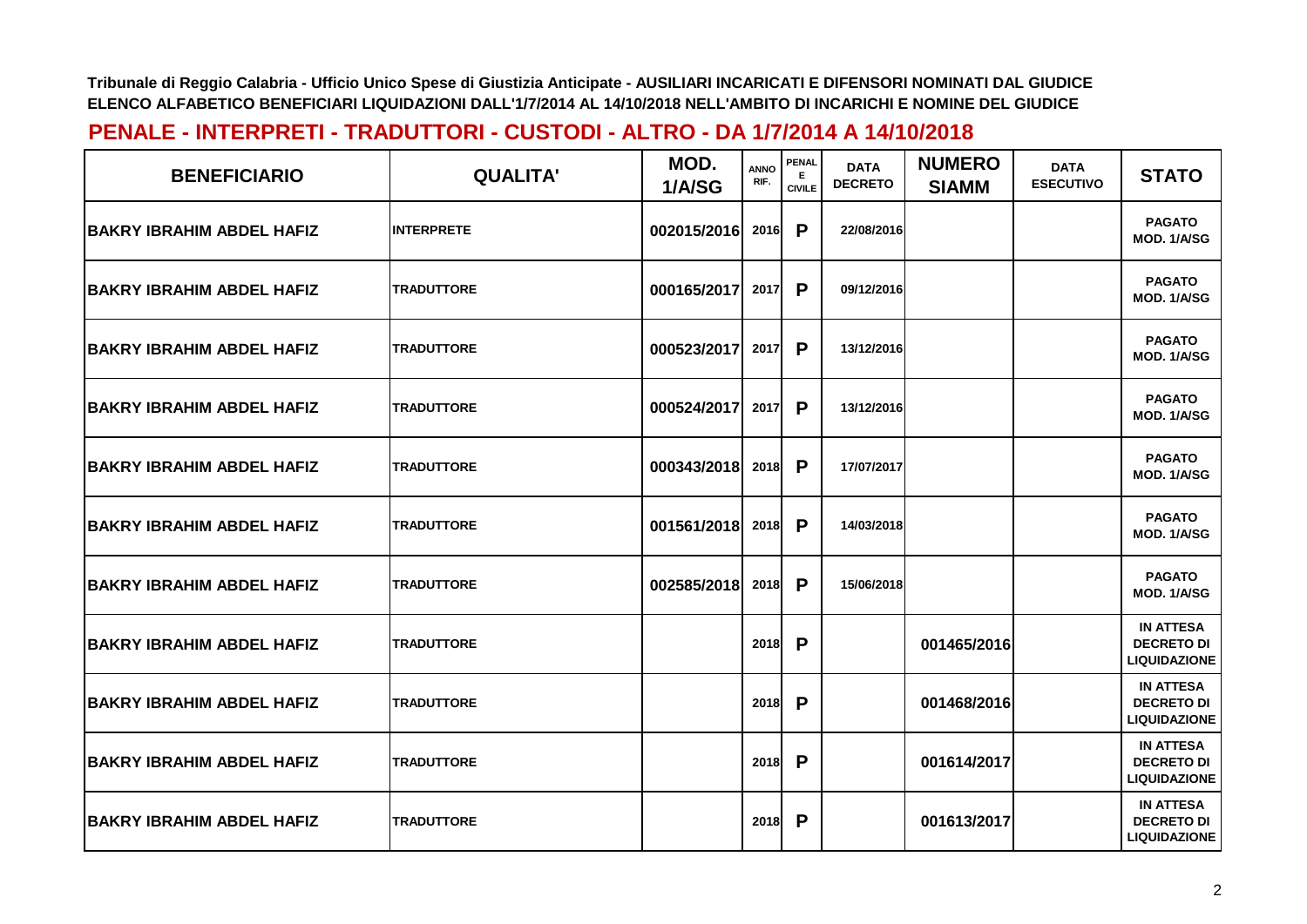| <b>BENEFICIARIO</b>              | <b>QUALITA'</b>   | MOD.<br>1/A/SG | <b>ANNO</b><br>RIF. | <b>PENAL</b><br>Е<br><b>CIVILE</b> | <b>DATA</b><br><b>DECRETO</b> | <b>NUMERO</b><br><b>SIAMM</b> | <b>DATA</b><br><b>ESECUTIVO</b> | <b>STATO</b>                                                 |
|----------------------------------|-------------------|----------------|---------------------|------------------------------------|-------------------------------|-------------------------------|---------------------------------|--------------------------------------------------------------|
| <b>BAKRY IBRAHIM ABDEL HAFIZ</b> | <b>TRADUTTORE</b> |                | <b>2018</b>         | P                                  |                               | 001033/2016                   |                                 | <b>IN ATTESA</b><br><b>DECRETO DI</b><br><b>LIQUIDAZIONE</b> |
| <b>BAKRY IBRAHIM ABDEL HAFIZ</b> | <b>TRADUTTORE</b> |                | 2018                | P                                  |                               | 002444/2016                   |                                 | <b>IN ATTESA</b><br><b>DECRETO DI</b><br><b>LIQUIDAZIONE</b> |
| <b>BAKRY IBRAHIM ABDEL HAFIZ</b> | <b>TRADUTTORE</b> |                | 2018                | P                                  |                               | 001615/2017                   |                                 | <b>IN ATTESA</b><br><b>DECRETO DI</b><br><b>LIQUIDAZIONE</b> |
| <b>BAKRY IBRAHIM ABDEL HAFIZ</b> | <b>TRADUTTORE</b> |                | 2018                | P                                  |                               | 001466/2016                   |                                 | <b>IN ATTESA</b><br><b>DECRETO DI</b><br><b>LIQUIDAZIONE</b> |
| <b>BARBAROS MARIANA</b>          | <b>INTERPRETE</b> | 001594/2014    | 2014                | P                                  | 01/02/2008                    |                               |                                 | <b>PAGATO</b><br>MOD. 1/A/SG                                 |
| <b>BARBAROS MARIANA</b>          | <b>TRADUTTORE</b> | 000864/2015    | 2015                | P                                  | 24/12/2014                    |                               |                                 | <b>PAGATO</b><br>MOD. 1/A/SG                                 |
| <b>BARBAROS MARIANA</b>          | <b>TRADUTTORE</b> | 000865/2015    | 2015                | P                                  | 24/12/2014                    |                               |                                 | <b>PAGATO</b><br>MOD. 1/A/SG                                 |
| <b>BARBAROS MARIANA</b>          | <b>TRADUTTORE</b> | 000265/2016    | 2016                | P                                  | 15/12/2014                    |                               |                                 | <b>PAGATO</b><br>MOD. 1/A/SG                                 |
| <b>BARBAROS MARIANA</b>          | <b>TRADUTTORE</b> | 001972/2017    | 2017                | P                                  | 01/06/2017                    |                               |                                 | <b>PAGATO</b><br>MOD. 1/A/SG                                 |
| <b>BARBAROS MARIANA</b>          | <b>INTERPRETE</b> | 000062/2018    | 2018                | P                                  | 13/10/2017                    |                               |                                 | <b>PAGATO</b><br>MOD. 1/A/SG                                 |
| <b>BATTAGLIA GRAZIA ETHEL</b>    | <b>INTERPRETE</b> | 001468/2014    | 2014                | P                                  | 09/01/2012                    |                               |                                 | <b>PAGATO</b><br>MOD. 1/A/SG                                 |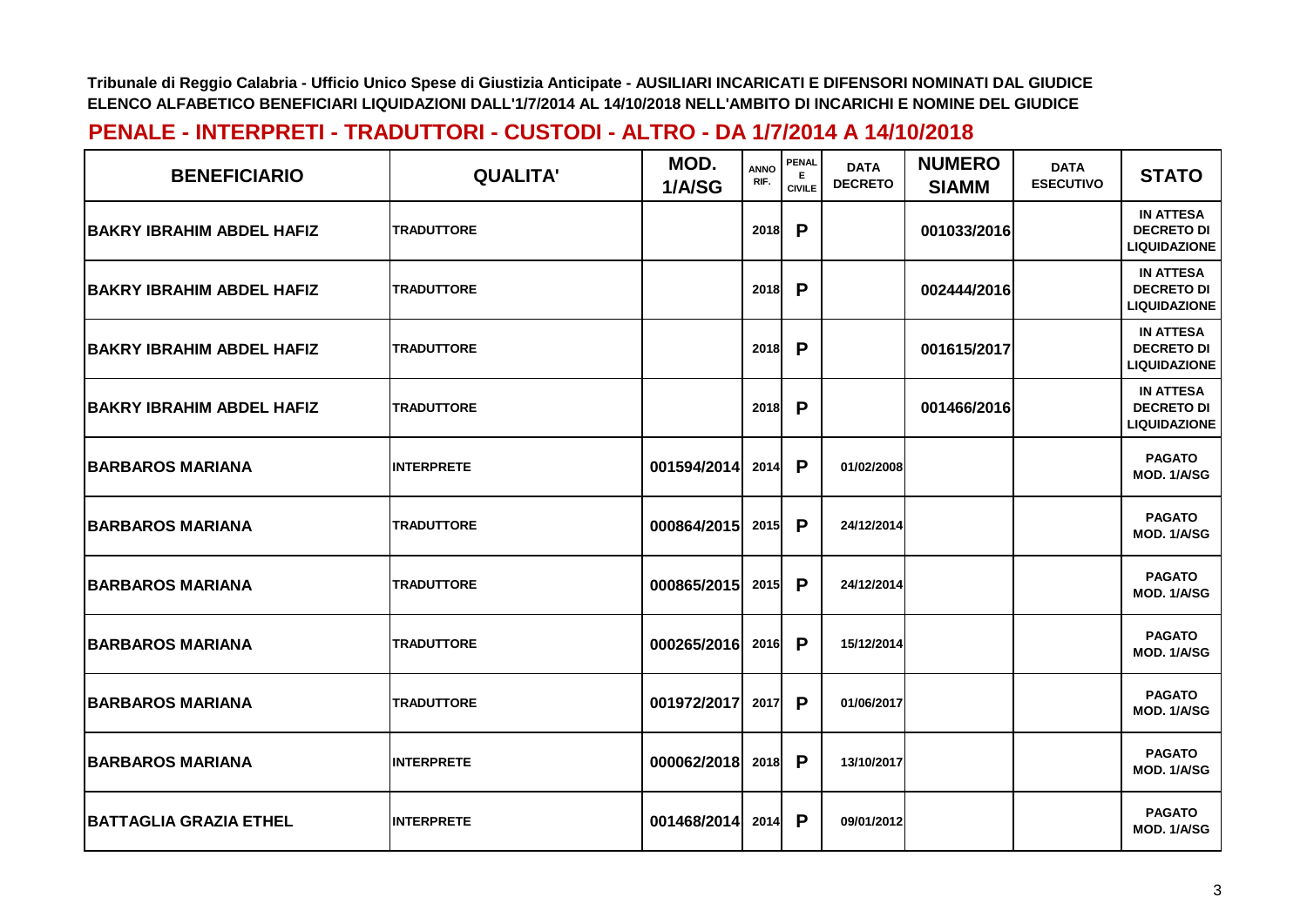| <b>BENEFICIARIO</b>            | <b>QUALITA'</b>   | MOD.<br>1/A/SG | <b>ANNO</b><br>RIF. | <b>PENAL</b><br>E.<br><b>CIVILE</b> | <b>DATA</b><br><b>DECRETO</b> | <b>NUMERO</b><br><b>SIAMM</b> | <b>DATA</b><br><b>ESECUTIVO</b> | <b>STATO</b>                                                 |
|--------------------------------|-------------------|----------------|---------------------|-------------------------------------|-------------------------------|-------------------------------|---------------------------------|--------------------------------------------------------------|
| <b>IBATTAGLIA GRAZIA ETHEL</b> | <b>TRADUTTORE</b> | 000064/2015    | 2015                | P                                   | 09/01/2012                    |                               |                                 | <b>PAGATO</b><br>MOD. 1/A/SG                                 |
| <b>BATTAGLIA GRAZIA ETHEL</b>  | <b>TRADUTTORE</b> | 001079/2016    | 2016                | P                                   | 06/05/2015                    |                               |                                 | <b>PAGATO</b><br>MOD. 1/A/SG                                 |
| <b>BATTAGLIA GRAZIA ETHEL</b>  | <b>TRADUTTORE</b> | 001952/2016    | 2016                | P                                   | 23/05/2016                    |                               |                                 | <b>PAGATO</b><br>MOD. 1/A/SG                                 |
| <b>BATTAGLIA GRAZIA ETHEL</b>  | <b>TRADUTTORE</b> |                | 2018                | P                                   |                               | 002012/2014                   |                                 | <b>IN ATTESA</b><br><b>DECRETO DI</b><br><b>LIQUIDAZIONE</b> |
| <b>BELETSKYY ANATOLIY</b>      | <b>INTERPRETE</b> | 000773/2015    | 2015                | P                                   | 23/02/2015                    |                               |                                 | <b>PAGATO</b><br>MOD. 1/A/SG                                 |
| <b>BELETSKYY ANATOLIY</b>      | <b>INTERPRETE</b> | 001479/2015    | 2015                | P                                   | 25/09/2014                    |                               |                                 | <b>PAGATO</b><br>MOD. 1/A/SG                                 |
| <b>BELETSKYY ANATOLIY</b>      | <b>INTERPRETE</b> | 000332/2016    | 2016                | P                                   | 21/11/2015                    |                               |                                 | <b>PAGATO</b><br>MOD. 1/A/SG                                 |
| <b>BELETSKYY ANATOLIY</b>      | <b>INTERPRETE</b> | 000446/2016    | 2016                | P                                   | 18/01/2016                    |                               |                                 | <b>PAGATO</b><br>MOD. 1/A/SG                                 |
| <b>BELETSKYY ANATOLIY</b>      | <b>TRADUTTORE</b> | 001031/2016    | 2016                | P                                   | 16/11/2015                    |                               |                                 | <b>PAGATO</b><br><b>MOD. 1/A/SG</b>                          |
| <b>BELETSKYY ANATOLIY</b>      | <b>TRADUTTORE</b> | 000572/2017    | 2017                | P                                   | 21/12/2016                    |                               |                                 | <b>PAGATO</b><br>MOD. 1/A/SG                                 |
| <b>BELETSKYY ANATOLIY</b>      | <b>INTERPRETE</b> | 000232/2018    | 2018                | P                                   | 16/11/2015                    |                               |                                 | <b>PAGATO</b><br>MOD. 1/A/SG                                 |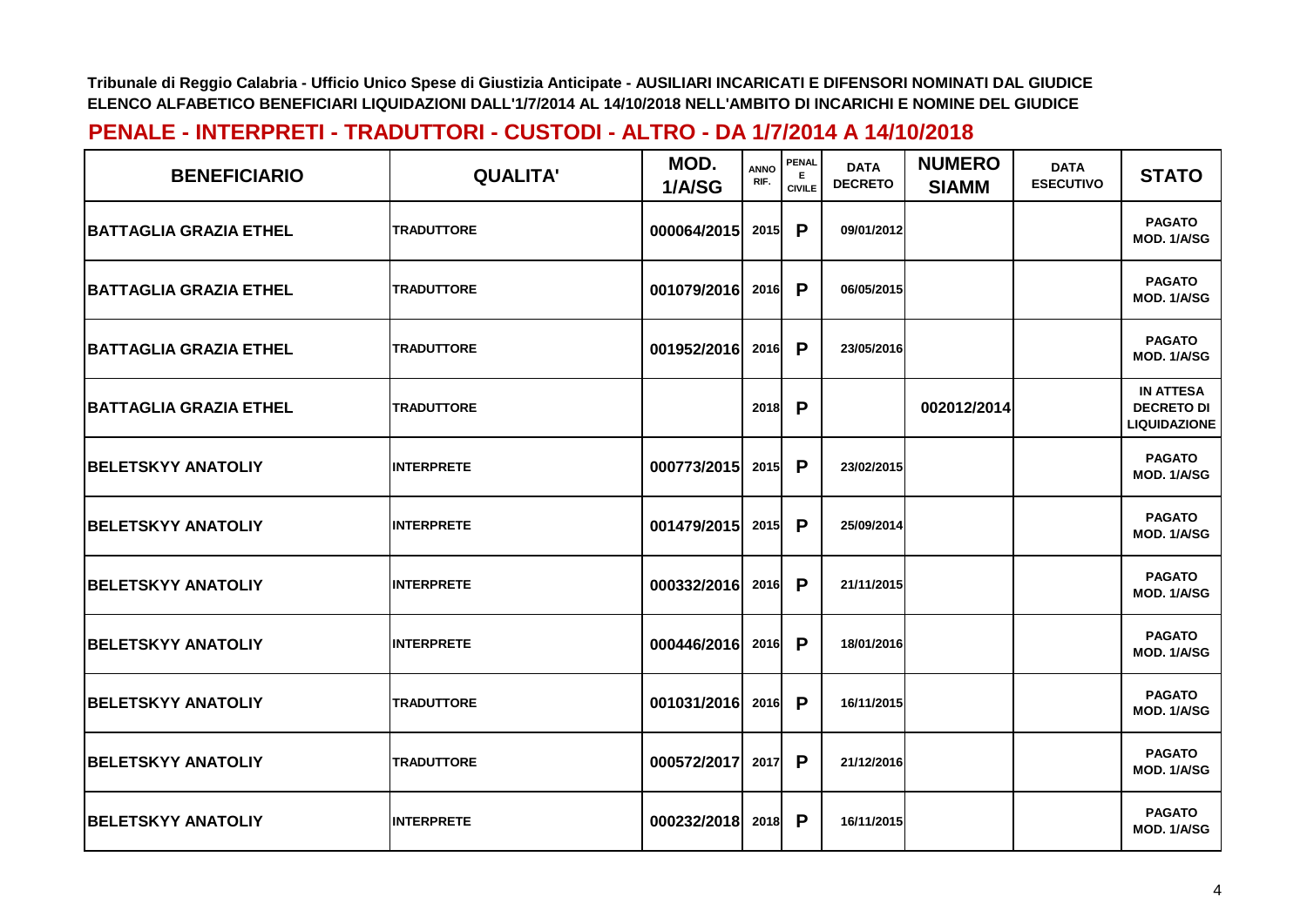| <b>BENEFICIARIO</b>          | <b>QUALITA'</b>   | MOD.<br>1/A/SG | <b>ANNO</b><br>RIF. | <b>PENAL</b><br>E.<br><b>CIVILE</b> | <b>DATA</b><br><b>DECRETO</b> | <b>NUMERO</b><br><b>SIAMM</b> | <b>DATA</b><br><b>ESECUTIVO</b> | <b>STATO</b>                                                 |
|------------------------------|-------------------|----------------|---------------------|-------------------------------------|-------------------------------|-------------------------------|---------------------------------|--------------------------------------------------------------|
| <b>BELETSKYY ANATOLIY</b>    | <b>INTERPRETE</b> | 000233/2018    | 2018                | P                                   | 16/11/2015                    |                               |                                 | <b>PAGATO</b><br>MOD. 1/A/SG                                 |
| <b>BELETSKYY ANATOLIY</b>    | <b>INTERPRETE</b> | 000234/2018    | 2018                | P                                   | 16/11/2015                    |                               |                                 | <b>PAGATO</b><br>MOD. 1/A/SG                                 |
| <b>BELETSKYY ANATOLIY</b>    | <b>INTERPRETE</b> | 002590/2018    | 2018                | P                                   | 18/05/2018                    |                               |                                 | <b>PAGATO</b><br>MOD. 1/A/SG                                 |
| <b>BELETSKYY ANATOLIY</b>    | <b>TRADUTTORE</b> |                | 2018                | P                                   |                               | 003405/2015                   |                                 | <b>IN ATTESA</b><br><b>DECRETO DI</b><br><b>LIQUIDAZIONE</b> |
| <b>BELETSKYY ANATOLIY</b>    | <b>TRADUTTORE</b> |                | 2018                | P                                   |                               | 001061/2018                   |                                 | <b>IN ATTESA</b><br><b>DECRETO DI</b><br><b>LIQUIDAZIONE</b> |
| <b>BELETSKYY ANATOLIY</b>    | <b>TRADUTTORE</b> |                | 2018                | P                                   |                               | 001837/2018                   |                                 | <b>IN ATTESA</b><br><b>DECRETO DI</b><br><b>LIQUIDAZIONE</b> |
| <b>BELETSKYY ANATOLIY</b>    | <b>TRADUTTORE</b> |                | 2018                | P                                   |                               | 001838/2018                   |                                 | <b>IN ATTESA</b><br><b>DECRETO DI</b><br><b>LIQUIDAZIONE</b> |
| <b>BEN MAHJOUB BELGACEM</b>  | <b>INTERPRETE</b> | 000372/2015    | 2015                | P                                   | 21/11/2014                    |                               |                                 | <b>PAGATO</b><br>MOD. 1/A/SG                                 |
| <b>BEN MAHJOUB BELGACEM</b>  | <b>INTERPRETE</b> | 000831/2015    | 2015                | P                                   | 02/02/2015                    |                               |                                 | <b>PAGATO</b><br>MOD. 1/A/SG                                 |
| <b>BEN MAHJOUB BELGACEM</b>  | <b>INTERPRETE</b> | 001880/2015    | 2015                | P                                   | 08/09/2015                    |                               |                                 | <b>PAGATO</b><br>MOD. 1/A/SG                                 |
| <b>IBEN MAHJOUB BELGACEM</b> | <b>INTERPRETE</b> | 001917/2015    | 2015                | P                                   | 15/09/2015                    |                               |                                 | <b>PAGATO</b><br>MOD. 1/A/SG                                 |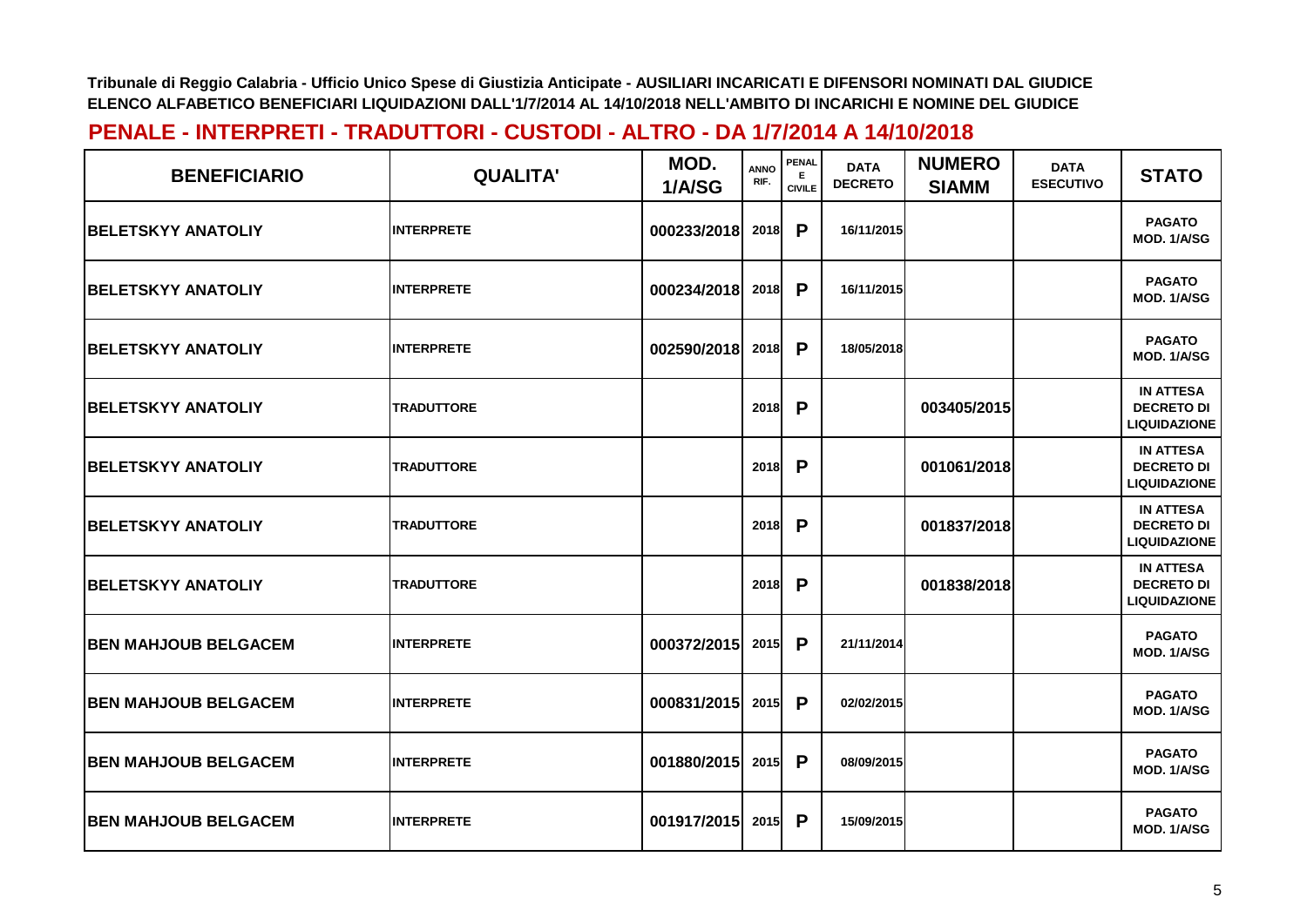| <b>BENEFICIARIO</b>          | <b>QUALITA'</b>   | MOD.<br>1/A/SG | <b>ANNO</b><br>RIF. | PENAL<br>Е<br><b>CIVILE</b> | <b>DATA</b><br><b>DECRETO</b> | <b>NUMERO</b><br><b>SIAMM</b> | <b>DATA</b><br><b>ESECUTIVO</b> | <b>STATO</b>                        |
|------------------------------|-------------------|----------------|---------------------|-----------------------------|-------------------------------|-------------------------------|---------------------------------|-------------------------------------|
| <b>IBEN MAHJOUB BELGACEM</b> | <b>INTERPRETE</b> | 001918/2015    | 2015                | P                           | 22/09/2015                    |                               |                                 | <b>PAGATO</b><br>MOD. 1/A/SG        |
| <b>BEN MAHJOUB BELGACEM</b>  | <b>INTERPRETE</b> | 001919/2015    | 2015                | P                           | 22/09/2015                    |                               |                                 | <b>PAGATO</b><br><b>MOD. 1/A/SG</b> |
| <b>BEN MAHJOUB BELGACEM</b>  | <b>TRADUTTORE</b> | 000439/2015    | 2015                | P                           | 23/01/2015                    |                               |                                 | <b>PAGATO</b><br>MOD. 1/A/SG        |
| <b>IBEN MAHJOUB BELGACEM</b> | <b>TRADUTTORE</b> | 000541/2015    | 2015                | P                           | 29/11/2014                    |                               |                                 | <b>PAGATO</b><br>MOD. 1/A/SG        |
| <b>IBEN MAHJOUB BELGACEM</b> | <b>TRADUTTORE</b> | 000851/2015    | 2015                | P                           | 18/02/2015                    |                               |                                 | <b>PAGATO</b><br>MOD. 1/A/SG        |
| <b>BEN MAHJOUB BELGACEM</b>  | <b>TRADUTTORE</b> | 000859/2015    | 2015                | P                           | 12/03/2015                    |                               |                                 | <b>PAGATO</b><br>MOD. 1/A/SG        |
| <b>BEN MAHJOUB BELGACEM</b>  | <b>TRADUTTORE</b> | 002075/2015    | 2015                | P                           | 06/10/2015                    |                               |                                 | <b>PAGATO</b><br>MOD. 1/A/SG        |
| <b>BEN MAHJOUB BELGACEM</b>  | <b>TRADUTTORE</b> | 002081/2015    | 2015                | P                           | 05/10/2015                    |                               |                                 | <b>PAGATO</b><br>MOD. 1/A/SG        |
| <b>IBEN MAHJOUB BELGACEM</b> | <b>TRADUTTORE</b> | 000205/2016    | 2016                | $\mathsf{P}$                | 25/11/2015                    |                               |                                 | <b>PAGATO</b><br><b>MOD. 1/A/SG</b> |
| <b>BEN MAHJOUB BELGACEM</b>  | <b>TRADUTTORE</b> | 000258/2016    | 2016                | P                           | 01/12/2015                    |                               |                                 | <b>PAGATO</b><br>MOD. 1/A/SG        |
| <b>BEN MAHJOUB BELGACEM</b>  | <b>TRADUTTORE</b> | 000717/2016    | 2016                | P                           | 11/01/2016                    |                               |                                 | <b>PAGATO</b><br>MOD. 1/A/SG        |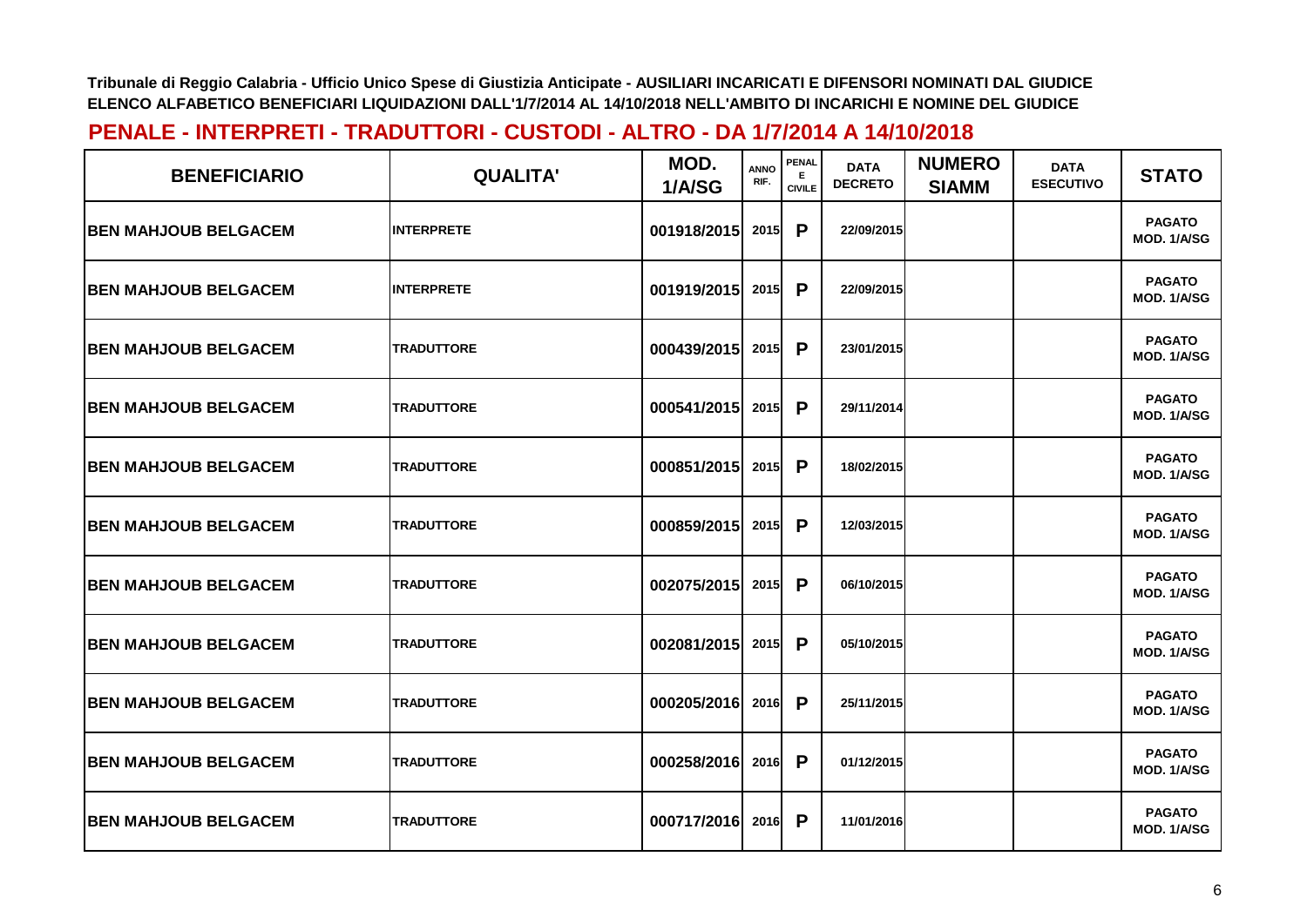| <b>BENEFICIARIO</b>          | <b>QUALITA'</b>   | MOD.<br>1/A/SG | <b>ANNO</b><br>RIF. | <b>PENAL</b><br>Е<br><b>CIVILE</b> | <b>DATA</b><br><b>DECRETO</b> | <b>NUMERO</b><br><b>SIAMM</b> | <b>DATA</b><br><b>ESECUTIVO</b> | <b>STATO</b>                        |
|------------------------------|-------------------|----------------|---------------------|------------------------------------|-------------------------------|-------------------------------|---------------------------------|-------------------------------------|
| <b>IBEN MAHJOUB BELGACEM</b> | <b>TRADUTTORE</b> | 000718/2016    | 2016                | P                                  | 18/01/2016                    |                               |                                 | <b>PAGATO</b><br><b>MOD. 1/A/SG</b> |
| <b>BEN MAHJOUB BELGACEM</b>  | <b>TRADUTTORE</b> | 000139/2017    | 2017                | P                                  | 09/12/2016                    |                               |                                 | <b>PAGATO</b><br><b>MOD. 1/A/SG</b> |
| <b>BEN MAHJOUB BELGACEM</b>  | <b>TRADUTTORE</b> | 000140/2017    | 2017                | P                                  | 26/05/2016                    |                               |                                 | <b>PAGATO</b><br><b>MOD. 1/A/SG</b> |
| <b>BEN MAHJOUB BELGACEM</b>  | <b>TRADUTTORE</b> | 000901/2017    | 2017                | P                                  | 09/02/2017                    |                               |                                 | <b>PAGATO</b><br>MOD. 1/A/SG        |
| <b>BEN MAHJOUB BELGACEM</b>  | <b>TRADUTTORE</b> | 000902/2017    | 2017                | P                                  | 27/02/2017                    |                               |                                 | <b>PAGATO</b><br>MOD. 1/A/SG        |
| <b>BEN MAHJOUB BELGACEM</b>  | <b>TRADUTTORE</b> | 001636/2017    | 2017                | P                                  | 24/05/2017                    |                               |                                 | <b>PAGATO</b><br>MOD. 1/A/SG        |
| <b>BEN MAHJOUB BELGACEM</b>  | <b>INTERPRETE</b> | 000118/2018    | 2018                | P                                  | 17/10/2017                    |                               |                                 | <b>PAGATO</b><br>MOD. 1/A/SG        |
| <b>BEN MAHJOUB BELGACEM</b>  | <b>INTERPRETE</b> | 001426/2018    | 2018                | P                                  | 15/01/2018                    |                               |                                 | <b>PAGATO</b><br>MOD. 1/A/SG        |
| <b>BEN MAHJOUB BELGACEM</b>  | <b>INTERPRETE</b> | 002646/2018    | 2018                | P                                  | 16/07/2018                    |                               |                                 | <b>PAGATO</b><br>MOD. 1/A/SG        |
| <b>BEN MAHJOUB BELGACEM</b>  | <b>INTERPRETE</b> | 002648/2018    | 2018                | P                                  | 09/07/2018                    |                               |                                 | <b>PAGATO</b><br>MOD. 1/A/SG        |
| <b>BEN MAHJOUB BELGACEM</b>  | <b>INTERPRETE</b> | 002703/2018    | 2018                | P                                  | 19/07/2018                    |                               |                                 | <b>PAGATO</b><br>MOD. 1/A/SG        |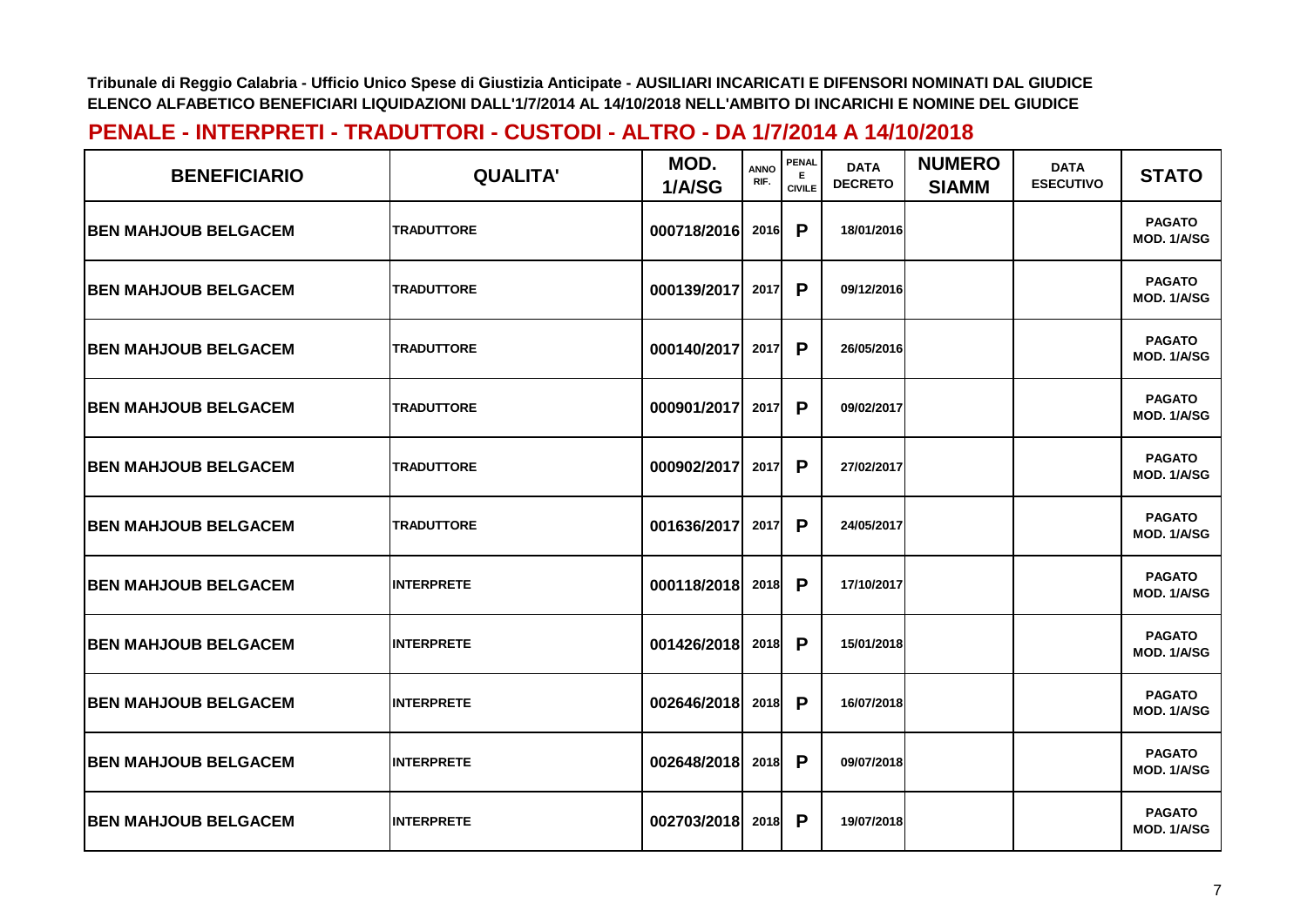| <b>BENEFICIARIO</b>                    | <b>QUALITA'</b>                                         | MOD.<br>1/A/SG | <b>ANNO</b><br>RIF. | <b>PENAL</b><br>Е<br><b>CIVILE</b> | <b>DATA</b><br><b>DECRETO</b> | <b>NUMERO</b><br><b>SIAMM</b> | <b>DATA</b><br><b>ESECUTIVO</b> | <b>STATO</b>                                                 |
|----------------------------------------|---------------------------------------------------------|----------------|---------------------|------------------------------------|-------------------------------|-------------------------------|---------------------------------|--------------------------------------------------------------|
| <b>IBEN MAHJOUB BELGACEM</b>           | <b>TRADUTTORE</b>                                       | 000119/2018    | 2018                | P                                  | 17/10/2017                    |                               |                                 | <b>PAGATO</b><br>MOD. 1/A/SG                                 |
| <b>BEN MAHJOUB BELGACEM</b>            | <b>TRADUTTORE</b>                                       | 002729/2018    | 2018                | P                                  | 20/07/2018                    |                               |                                 | <b>PAGATO</b><br>MOD. 1/A/SG                                 |
| <b>BEN MAHJOUB BELGACEM</b>            | <b>TRADUTTORE</b>                                       |                | <b>2018</b>         | P                                  |                               | 002086/2016                   |                                 | <b>IN ATTESA</b><br><b>DECRETO DI</b><br><b>LIQUIDAZIONE</b> |
| <b>BEN MAHJOUB BELGACEM</b>            | <b>TRADUTTORE</b>                                       |                | 2018                | P                                  |                               | 003284/2015                   |                                 | <b>IN ATTESA</b><br><b>DECRETO DI</b><br><b>LIQUIDAZIONE</b> |
| <b>BEN MAHJOUB BELGACEM</b>            | <b>TRADUTTORE</b>                                       |                | 2018                | P                                  |                               | 003288/2015                   |                                 | <b>IN ATTESA</b><br><b>DECRETO DI</b><br><b>LIQUIDAZIONE</b> |
| <b>BEN MAHJOUB BELGACEM</b>            | <b>TRADUTTORE</b>                                       |                | 2018                | P                                  |                               | 003290/2015                   |                                 | <b>IN ATTESA</b><br><b>DECRETO DI</b><br><b>LIQUIDAZIONE</b> |
| <b>BEN MAHJOUB BELGACEM</b>            | <b>TRADUTTORE</b>                                       |                | 2018                | P                                  |                               | 003289/2015                   |                                 | <b>IN ATTESA</b><br><b>DECRETO DI</b><br><b>LIQUIDAZIONE</b> |
| <b>BENITEZ DE CASTRO MARIA DEL MAR</b> | TRADUTTORE (PER TRASCRIZIONE<br><b>INTERCETTAZIONI)</b> |                | 2018                | P                                  |                               | 000378/2018                   |                                 | <b>IN ATTESA</b><br><b>ESECUTIVITA'</b>                      |
| <b>BENMSIKA KHADIJA</b>                | <b>TRADUTTORE</b>                                       | 000861/2018    | 2018                | P                                  | 02/03/2017                    |                               |                                 | <b>PAGATO</b><br><b>MOD. 1/A/SG</b>                          |
| <b>BIANCUZZO CONCETTA</b>              | <b>TRADUTTORE</b>                                       | 001048/2016    | 2016                | P                                  | 15/12/2015                    |                               |                                 | <b>PAGATO</b><br><b>MOD. 1/A/SG</b>                          |
| <b>BONFA' ALVES DAYANNE LAUDELINE</b>  | <b>TRADUTTORE</b>                                       | 001431/2016    | 2016                | P                                  | 30/05/2016                    |                               |                                 | <b>PAGATO</b><br>MOD. 1/A/SG                                 |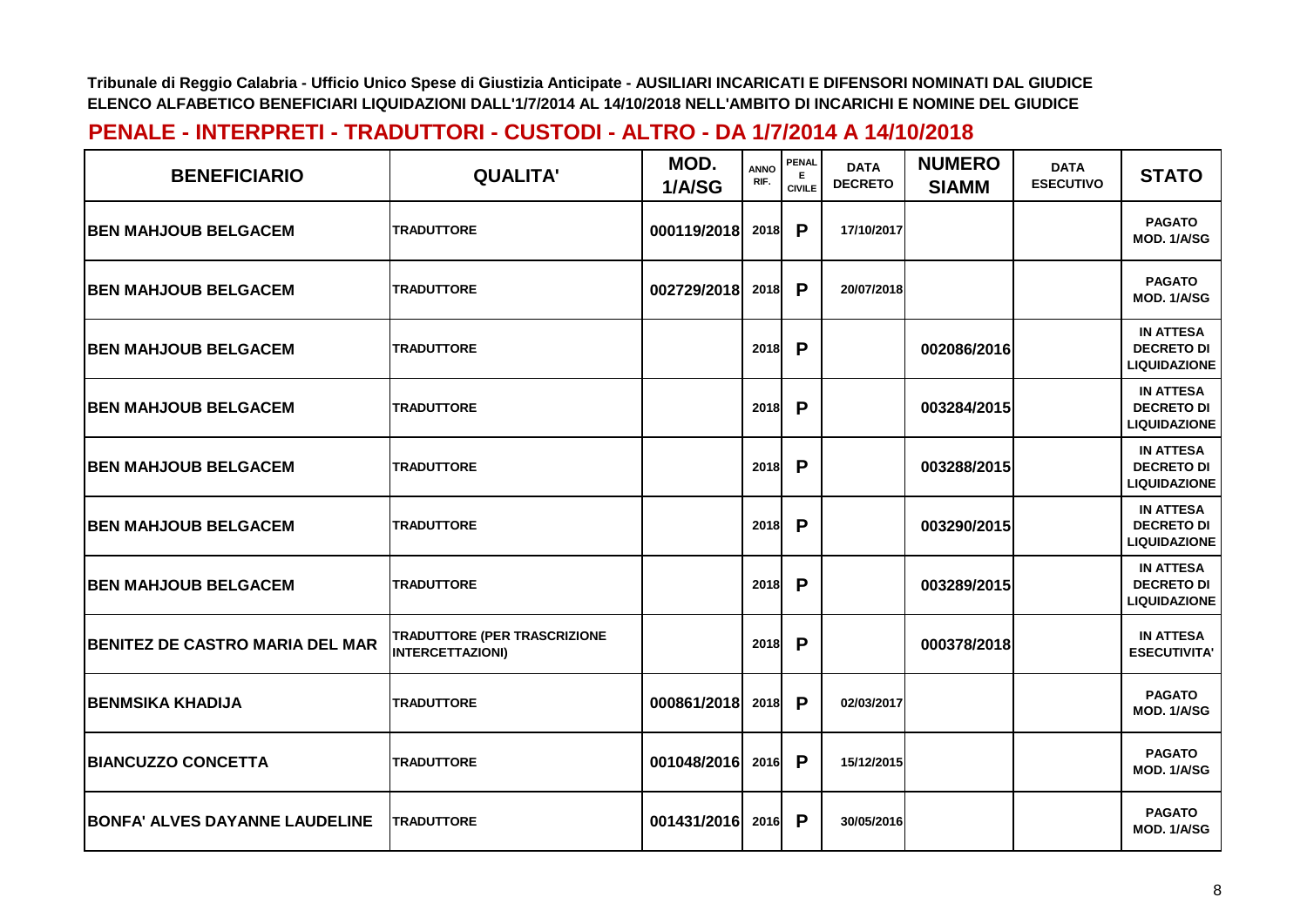| <b>BENEFICIARIO</b>                   | <b>QUALITA'</b>   | MOD.<br>1/A/SG | <b>ANNO</b><br>RIF. | <b>PENAL</b><br><b>CIVILE</b> | <b>DATA</b><br><b>DECRETO</b> | <b>NUMERO</b><br><b>SIAMM</b> | <b>DATA</b><br><b>ESECUTIVO</b> | <b>STATO</b>                 |
|---------------------------------------|-------------------|----------------|---------------------|-------------------------------|-------------------------------|-------------------------------|---------------------------------|------------------------------|
| <b>BONFA' ALVES DAYANNE LAUDELINE</b> | <b>TRADUTTORE</b> | 001787/2016    | <b>2016</b>         | P                             | 30/05/2016                    |                               |                                 | <b>PAGATO</b><br>MOD. 1/A/SG |
| <b>BONFA' ALVES DAYANNE LAUDELINE</b> | <b>TRADUTTORE</b> | 000053/2018    | 2018                | P                             | 21/06/2017                    |                               |                                 | <b>PAGATO</b><br>MOD. 1/A/SG |
| <b>BOUKRIM NAJIA</b>                  | <b>TRADUTTORE</b> | 001231/2018    | 2018                | P                             | 27/10/2017                    |                               |                                 | <b>PAGATO</b><br>MOD. 1/A/SG |
| <b>BOUKRIM NAJIA</b>                  | <b>TRADUTTORE</b> | 001523/2018    | 2018                | $\mathsf{P}$                  | 27/10/2017                    |                               |                                 | <b>PAGATO</b><br>MOD. 1/A/SG |
| <b>BUSCETI CARMELINA</b>              | <b>INTERPRETE</b> | 001437/2017    | 2017                | P                             | 21/02/2017                    |                               |                                 | <b>PAGATO</b><br>MOD. 1/A/SG |
| <b>CACCAMO PIETRO</b>                 | <b>INTERPRETE</b> | 001508/2015    | 2015                | $\mathsf{P}$                  | 09/06/2015                    |                               |                                 | <b>PAGATO</b><br>MOD. 1/A/SG |
| <b>CACCAMO PIETRO</b>                 | <b>TRADUTTORE</b> | 001680/2015    | 2015                | P                             | 20/06/2015                    |                               |                                 | <b>PAGATO</b><br>MOD. 1/A/SG |
| <b>CACCAMO PIETRO</b>                 | <b>TRADUTTORE</b> | 001864/2015    | 2015                | P                             | 20/06/2015                    |                               |                                 | <b>PAGATO</b><br>MOD. 1/A/SG |
| <b>CANALE PIERVINCENZO</b>            | <b>INTERPRETE</b> | 001779/2014    | 2014                | $\mathsf{P}$                  | 12/06/2014                    |                               |                                 | <b>PAGATO</b><br>MOD. 1/A/SG |
| <b>CANALE PIERVINCENZO</b>            | <b>INTERPRETE</b> | 001802/2014    | 2014                | P                             | 10/04/2014                    |                               |                                 | <b>PAGATO</b><br>MOD. 1/A/SG |
| <b>CANALE PIERVINCENZO</b>            | <b>INTERPRETE</b> | 000127/2015    | 2015                | P                             | 13/08/2014                    |                               |                                 | <b>PAGATO</b><br>MOD. 1/A/SG |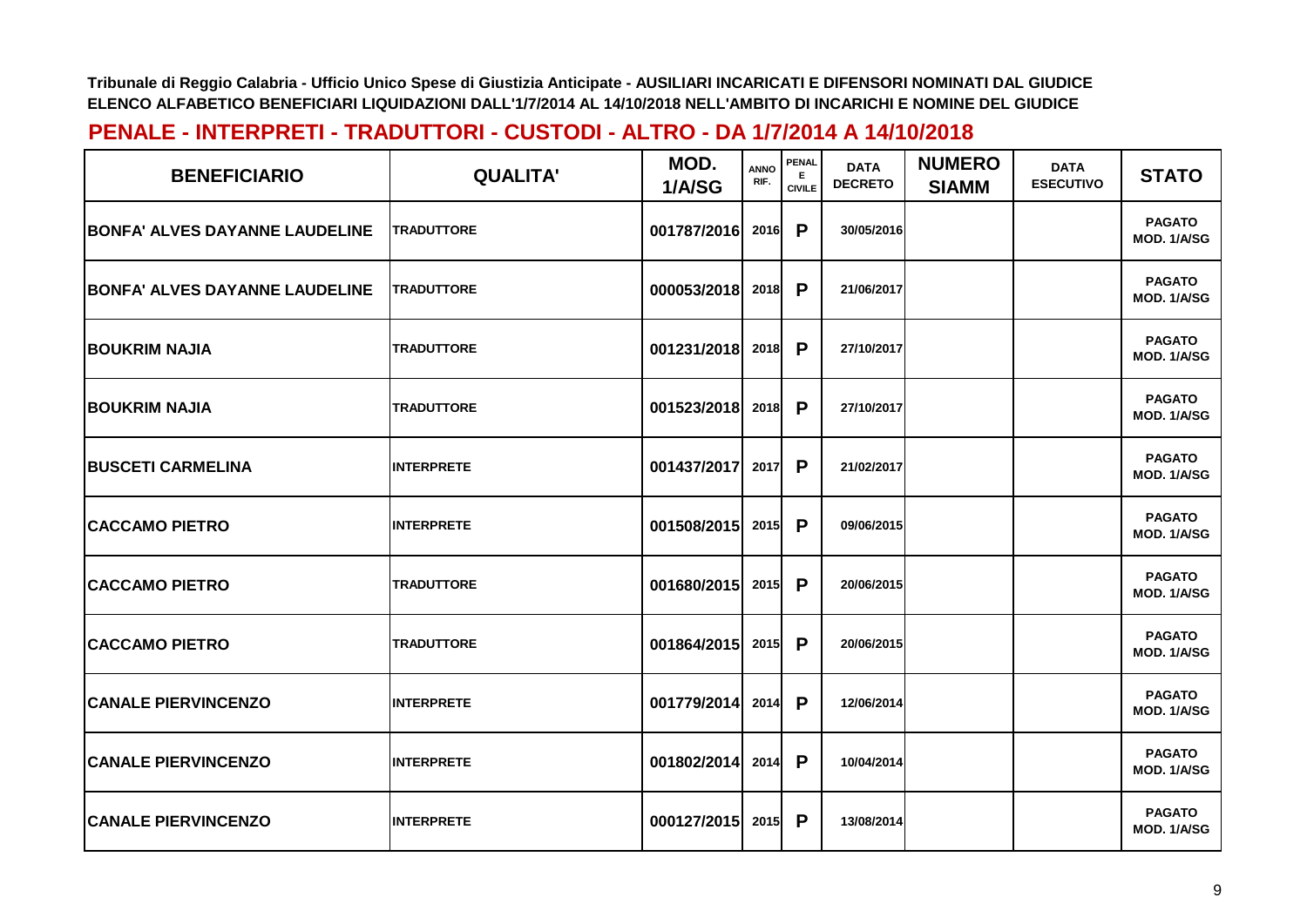| <b>BENEFICIARIO</b>           | <b>QUALITA'</b>   | MOD.<br>1/A/SG | ANNO<br>RIF. | <b>PENAL</b><br>E.<br><b>CIVILE</b> | <b>DATA</b><br><b>DECRETO</b> | <b>NUMERO</b><br><b>SIAMM</b> | <b>DATA</b><br><b>ESECUTIVO</b> | <b>STATO</b>                                                 |
|-------------------------------|-------------------|----------------|--------------|-------------------------------------|-------------------------------|-------------------------------|---------------------------------|--------------------------------------------------------------|
| <b>CANALE PIERVINCENZO</b>    | <b>INTERPRETE</b> | 000204/2015    | 2015         | P                                   | 10/06/2014                    |                               |                                 | <b>PAGATO</b><br>MOD. 1/A/SG                                 |
| <b>CANALE PIERVINCENZO</b>    | <b>INTERPRETE</b> | 002100/2015    | 2015         | P                                   | 13/10/2015                    |                               |                                 | <b>PAGATO</b><br><b>MOD. 1/A/SG</b>                          |
| <b>CANALE PIERVINCENZO</b>    | <b>INTERPRETE</b> | 002102/2015    | 2015         | P                                   | 25/09/2015                    |                               |                                 | <b>PAGATO</b><br>MOD. 1/A/SG                                 |
| <b>CANALE PIERVINCENZO</b>    | <b>TRADUTTORE</b> | 001216/2016    | 2016         | P                                   | 01/06/2016                    |                               |                                 | <b>PAGATO</b><br>MOD. 1/A/SG                                 |
| <b>CANALE PIERVINCENZO</b>    | <b>TRADUTTORE</b> | 001217/2016    | 2016         | P                                   | 01/06/2016                    |                               |                                 | <b>PAGATO</b><br>MOD. 1/A/SG                                 |
| <b>CANALE PIERVINCENZO</b>    | <b>TRADUTTORE</b> | 001218/2016    | 2016         | P                                   | 01/06/2016                    |                               |                                 | <b>PAGATO</b><br>MOD. 1/A/SG                                 |
| <b>CANALE PIERVINCENZO</b>    | <b>TRADUTTORE</b> | 000342/2018    | 2018         | P                                   | 17/07/2017                    |                               |                                 | <b>PAGATO</b><br>MOD. 1/A/SG                                 |
| <b>CANALE PIERVINCENZO</b>    | <b>INTERPRETE</b> |                | 2018         | P                                   |                               | 000840/2018                   |                                 | <b>IN ATTESA</b><br><b>DECRETO DI</b><br><b>LIQUIDAZIONE</b> |
| <b>CANALE PIERVINCENZO</b>    | <b>INTERPRETE</b> |                | 2018         | P                                   |                               | 001519/2014                   |                                 | <b>IN ATTESA</b><br><b>DECRETO DI</b><br><b>LIQUIDAZIONE</b> |
| <b>CASCIARO SILVINA HILDA</b> | <b>TRADUTTORE</b> | 001488/2017    | 2017         | P                                   | 23/05/2017                    |                               |                                 | <b>PAGATO</b><br>MOD. 1/A/SG                                 |
| CATALANO MARIA                | <b>TRADUTTORE</b> | 001488/2015    | 2015         | P                                   | 24/12/2014                    |                               |                                 | <b>PAGATO</b><br>MOD. 1/A/SG                                 |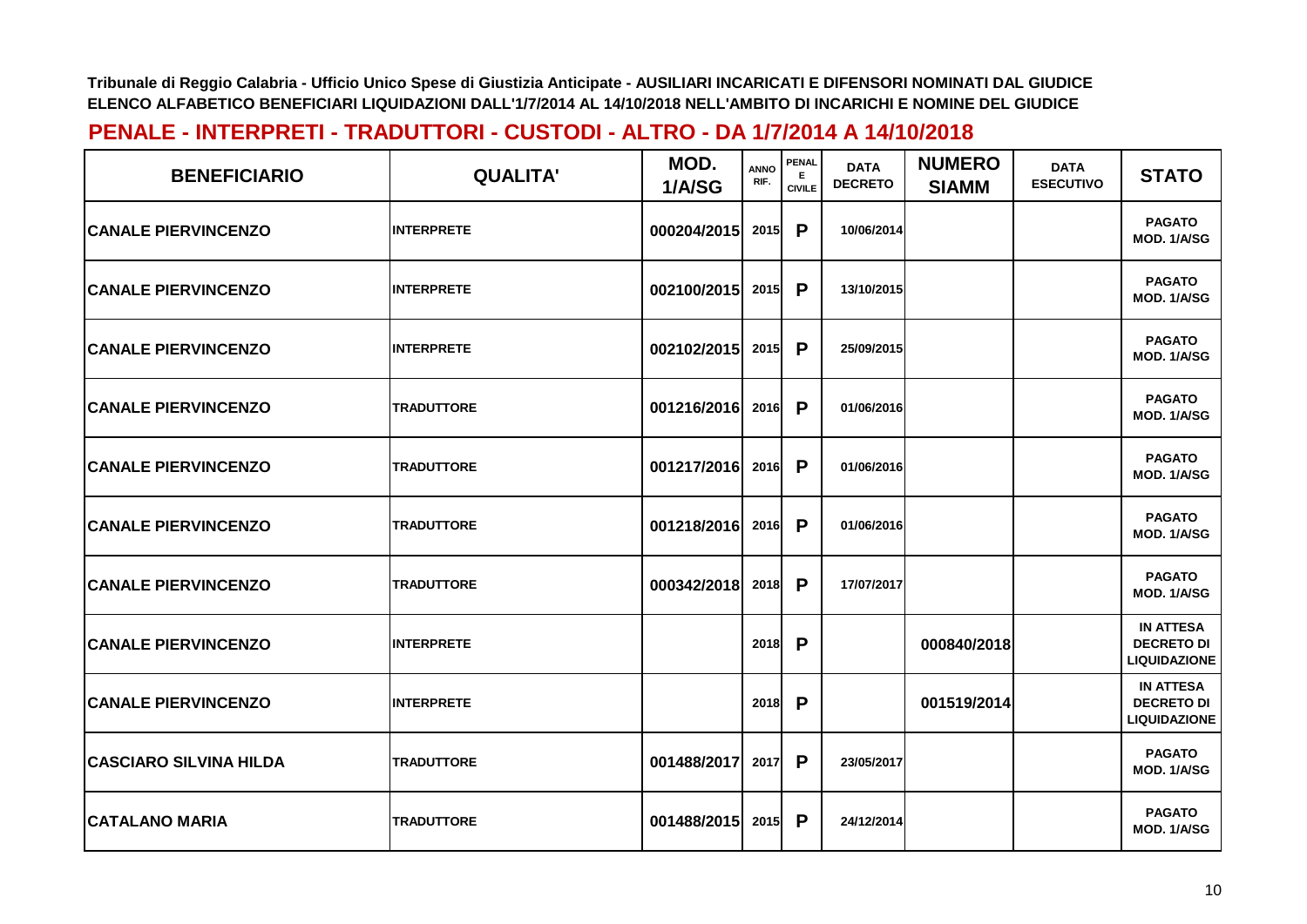| <b>BENEFICIARIO</b>        | <b>QUALITA'</b>   | MOD.<br>1/A/SG   | <b>ANNO</b><br>RIF. | PENAL<br>E.<br><b>CIVILE</b> | <b>DATA</b><br><b>DECRETO</b> | <b>NUMERO</b><br><b>SIAMM</b> | <b>DATA</b><br><b>ESECUTIVO</b> | <b>STATO</b>                                                 |
|----------------------------|-------------------|------------------|---------------------|------------------------------|-------------------------------|-------------------------------|---------------------------------|--------------------------------------------------------------|
| <b>CORIGLIANO PATRIZIA</b> | <b>INTERPRETE</b> |                  | 2018                | P                            |                               | 001131/2014                   |                                 | <b>IN ATTESA</b><br><b>DECRETO DI</b><br><b>LIQUIDAZIONE</b> |
| <b>COSTANTINO ROSANNA</b>  | <b>INTERPRETE</b> | 002310/2015      | 2015                | P                            | 26/10/2015                    |                               |                                 | <b>PAGATO</b><br>MOD. 1/A/SG                                 |
| <b>CROCELLA' NICOLO'</b>   | <b>TRADUTTORE</b> | 001309/2016      | 2016                | P                            | 08/02/2016                    |                               |                                 | <b>PAGATO</b><br>MOD. 1/A/SG                                 |
| <b>DAOUDI JAMILA</b>       | <b>TRADUTTORE</b> | 000059/2018      | 2018                | P                            | 12/10/2017                    |                               |                                 | <b>PAGATO</b><br>MOD. 1/A/SG                                 |
| <b>IDEINERT LUCIA</b>      | <b>INTERPRETE</b> |                  | 2018                | P                            |                               | 001035/2014                   |                                 | <b>IN ATTESA</b><br><b>DECRETO DI</b><br><b>LIQUIDAZIONE</b> |
| <b>IDESTEFANO MAURO</b>    | <b>INTERPRETE</b> | 000614/2015      | 2015                | P                            | 04/02/2015                    |                               |                                 | <b>PAGATO</b><br>MOD. 1/A/SG                                 |
| <b>IDESTEFANO MAURO</b>    | <b>INTERPRETE</b> | 000615/2015      | 2015                | P                            | 04/02/2015                    |                               |                                 | <b>PAGATO</b><br>MOD. 1/A/SG                                 |
| <b>IDESTEFANO MAURO</b>    | <b>INTERPRETE</b> | 001421/2015      | 2015                | P                            | 09/06/2015                    |                               |                                 | <b>PAGATO</b><br>MOD. 1/A/SG                                 |
| <b>DESTEFANO MAURO</b>     | <b>INTERPRETE</b> | 001661/2015      | 2015                | P                            | 22/06/2015                    |                               |                                 | <b>PAGATO</b><br><b>MOD. 1/A/SG</b>                          |
| <b>IDESTEFANO MAURO</b>    | <b>TRADUTTORE</b> | 000941/2015 2015 |                     | P                            | 21/03/2015                    |                               |                                 | <b>PAGATO</b><br>MOD. 1/A/SG                                 |
| <b>DESTEFANO MAURO</b>     | <b>TRADUTTORE</b> | 001486/2015      | 2015                | P                            | 09/06/2015                    |                               |                                 | <b>PAGATO</b><br>MOD. 1/A/SG                                 |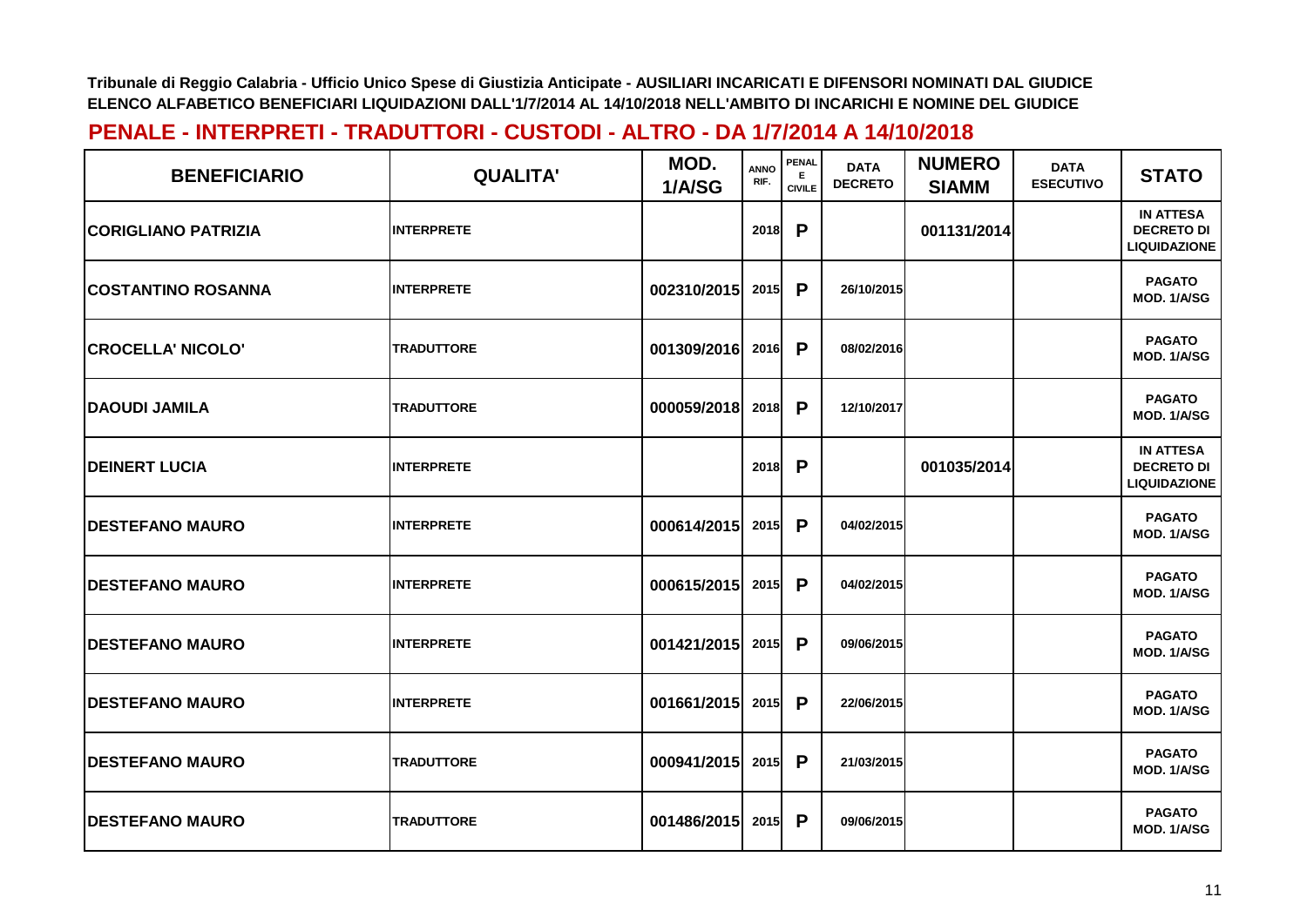| <b>BENEFICIARIO</b>     | <b>QUALITA'</b>   | MOD.<br>1/A/SG   | <b>ANNO</b><br>RIF. | <b>PENAL</b><br>E.<br><b>CIVILE</b> | <b>DATA</b><br><b>DECRETO</b> | <b>NUMERO</b><br><b>SIAMM</b> | <b>DATA</b><br><b>ESECUTIVO</b> | <b>STATO</b>                        |
|-------------------------|-------------------|------------------|---------------------|-------------------------------------|-------------------------------|-------------------------------|---------------------------------|-------------------------------------|
| <b>DESTEFANO MAURO</b>  | <b>TRADUTTORE</b> | 001659/2015      | 2015                | P                                   | 22/06/2015                    |                               |                                 | <b>PAGATO</b><br>MOD. 1/A/SG        |
| <b>DESTEFANO MAURO</b>  | <b>TRADUTTORE</b> | 001728/2015      | 2015                | P                                   | 20/06/2015                    |                               |                                 | <b>PAGATO</b><br>MOD. 1/A/SG        |
| <b>DESTEFANO MAURO</b>  | <b>TRADUTTORE</b> | 002101/2015      | 2015                | P                                   | 15/09/2015                    |                               |                                 | <b>PAGATO</b><br>MOD. 1/A/SG        |
| <b>DESTEFANO MAURO</b>  | <b>TRADUTTORE</b> | 002108/2015      | 2015                | P                                   | 29/09/2015                    |                               |                                 | <b>PAGATO</b><br>MOD. 1/A/SG        |
| <b>IDESTEFANO MAURO</b> | <b>INTERPRETE</b> | 001179/2016 2016 |                     | P                                   | 26/05/2016                    |                               |                                 | <b>PAGATO</b><br>MOD. 1/A/SG        |
| <b>IDESTEFANO MAURO</b> | <b>INTERPRETE</b> | 001556/2016      | 2016                | P                                   | 14/03/2016                    |                               |                                 | <b>PAGATO</b><br>MOD. 1/A/SG        |
| <b>DESTEFANO MAURO</b>  | <b>INTERPRETE</b> | 001560/2016      | 2016                | P                                   | 14/03/2016                    |                               |                                 | <b>PAGATO</b><br>MOD. 1/A/SG        |
| <b>DESTEFANO MAURO</b>  | <b>TRADUTTORE</b> | 000626/2016      | 2016                | P                                   | 27/01/2016                    |                               |                                 | <b>PAGATO</b><br>MOD. 1/A/SG        |
| <b>DESTEFANO MAURO</b>  | <b>TRADUTTORE</b> | 000863/2016      | 2016                | P                                   | 16/02/2016                    |                               |                                 | <b>PAGATO</b><br><b>MOD. 1/A/SG</b> |
| <b>DESTEFANO MAURO</b>  | <b>TRADUTTORE</b> | 001075/2016 2016 |                     | P                                   | 05/05/2016                    |                               |                                 | <b>PAGATO</b><br>MOD. 1/A/SG        |
| <b>DESTEFANO MAURO</b>  | <b>TRADUTTORE</b> | 001687/2016      | 2016                | P                                   | 06/06/2016                    |                               |                                 | <b>PAGATO</b><br>MOD. 1/A/SG        |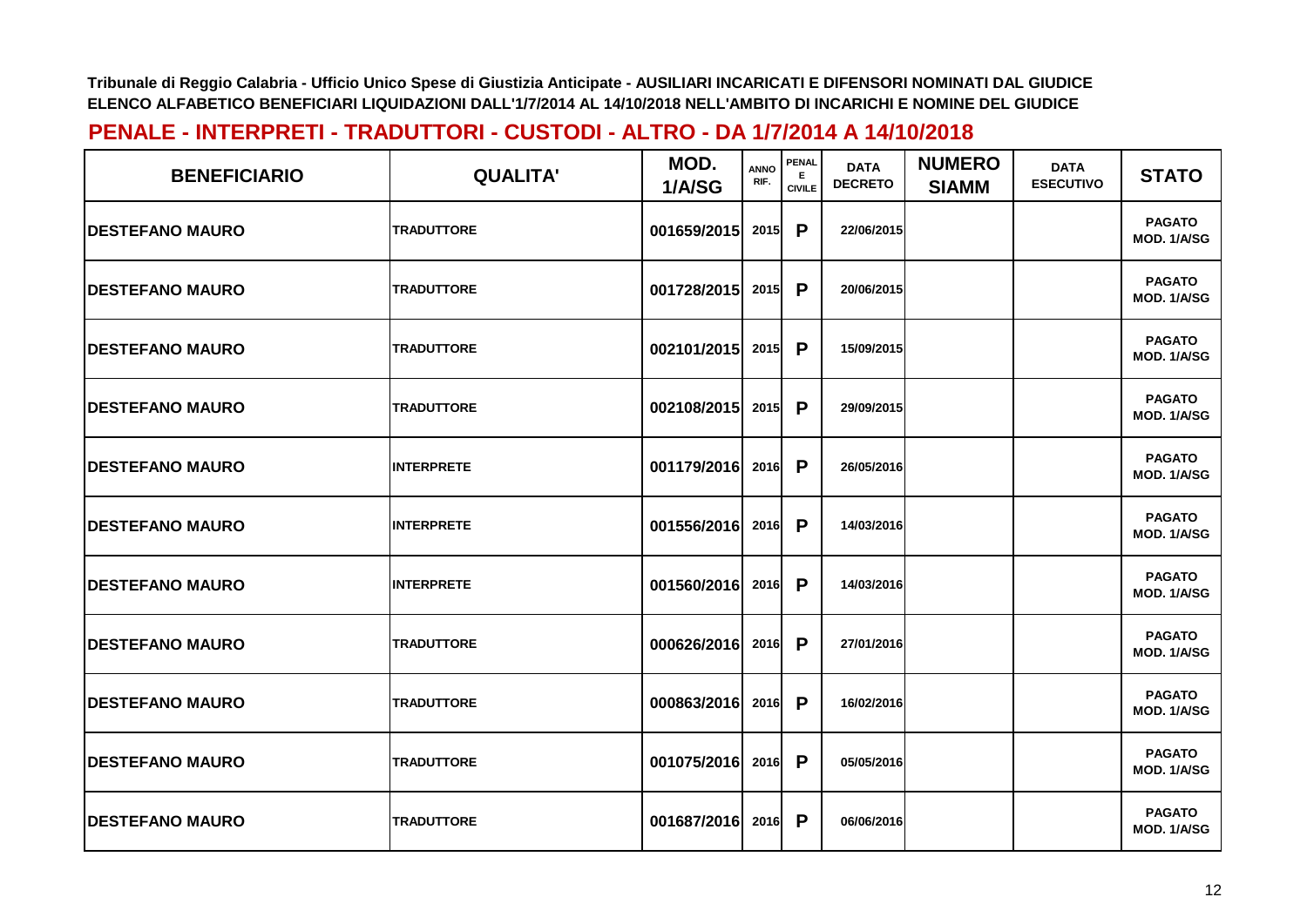| <b>BENEFICIARIO</b>     | <b>QUALITA'</b>   | MOD.<br>1/A/SG | <b>ANNO</b><br>RIF. | <b>PENAL</b><br>E.<br><b>CIVILE</b> | <b>DATA</b><br><b>DECRETO</b> | <b>NUMERO</b><br><b>SIAMM</b> | <b>DATA</b><br><b>ESECUTIVO</b> | <b>STATO</b>                                                 |
|-------------------------|-------------------|----------------|---------------------|-------------------------------------|-------------------------------|-------------------------------|---------------------------------|--------------------------------------------------------------|
| <b>DESTEFANO MAURO</b>  | <b>TRADUTTORE</b> | 001789/2016    | 2016                | P                                   | 20/07/2016                    |                               |                                 | <b>PAGATO</b><br>MOD. 1/A/SG                                 |
| <b>IDESTEFANO MAURO</b> | <b>TRADUTTORE</b> | 000065/2017    | 2017                | P                                   | 04/07/2016                    |                               |                                 | <b>PAGATO</b><br>MOD. 1/A/SG                                 |
| <b>DESTEFANO MAURO</b>  | <b>TRADUTTORE</b> | 001017/2017    | 2017                | P                                   | 17/10/2016                    |                               |                                 | <b>PAGATO</b><br>MOD. 1/A/SG                                 |
| <b>IDESTEFANO MAURO</b> | <b>TRADUTTORE</b> | 001018/2017    | 2017                | P                                   | 17/10/2016                    |                               |                                 | <b>PAGATO</b><br>MOD. 1/A/SG                                 |
| <b>DESTEFANO MAURO</b>  | <b>INTERPRETE</b> | 002724/2018    | 2018                | P                                   | 08/08/2018                    |                               |                                 | <b>PAGATO</b><br>MOD. 1/A/SG                                 |
| <b>DESTEFANO MAURO</b>  | <b>TRADUTTORE</b> | 000240/2018    | 2018                | P                                   | 17/10/2017                    |                               |                                 | <b>PAGATO</b><br>MOD. 1/A/SG                                 |
| <b>DESTEFANO MAURO</b>  | <b>TRADUTTORE</b> | 000508/2018    | 2018                | P                                   | 17/10/2017                    |                               |                                 | <b>PAGATO</b><br>MOD. 1/A/SG                                 |
| <b>DESTEFANO MAURO</b>  | <b>TRADUTTORE</b> | 002712/2018    | 2018                | P                                   | 16/01/2018                    |                               |                                 | <b>PAGATO</b><br>MOD. 1/A/SG                                 |
| <b>DESTEFANO MAURO</b>  | <b>INTERPRETE</b> |                | 2018                | P                                   |                               | 002462/2015                   |                                 | <b>IN ATTESA</b><br><b>DECRETO DI</b><br><b>LIQUIDAZIONE</b> |
| <b>DESTEFANO MAURO</b>  | <b>INTERPRETE</b> |                | 2018                | P                                   |                               | 002461/2015                   |                                 | <b>IN ATTESA</b><br><b>DECRETO DI</b><br><b>LIQUIDAZIONE</b> |
| <b>IDESTEFANO MAURO</b> | <b>INTERPRETE</b> |                | 2018                | P                                   |                               | 003011/2015                   |                                 | <b>IN ATTESA</b><br><b>DECRETO DI</b><br><b>LIQUIDAZIONE</b> |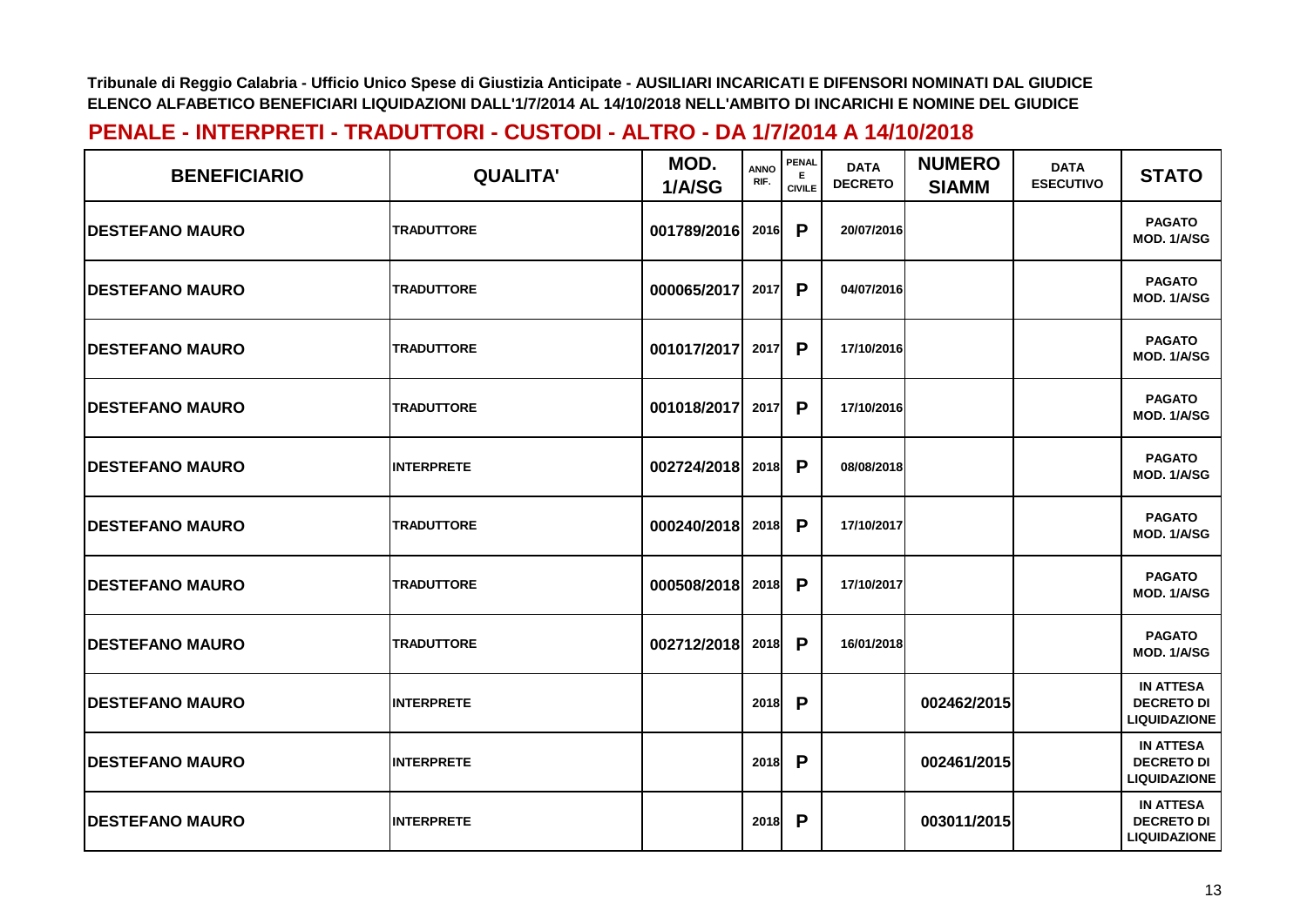| <b>BENEFICIARIO</b>           | <b>QUALITA'</b>   | MOD.<br>1/A/SG | <b>ANNO</b><br>RIF. | <b>PENAL</b><br>Е<br><b>CIVILE</b> | <b>DATA</b><br><b>DECRETO</b> | <b>NUMERO</b><br><b>SIAMM</b> | <b>DATA</b><br><b>ESECUTIVO</b> | <b>STATO</b>                                                 |
|-------------------------------|-------------------|----------------|---------------------|------------------------------------|-------------------------------|-------------------------------|---------------------------------|--------------------------------------------------------------|
| <b>DESTEFANO MAURO</b>        | <b>INTERPRETE</b> |                | 2018                | P                                  |                               | 002935/2015                   |                                 | <b>IN ATTESA</b><br><b>DECRETO DI</b><br><b>LIQUIDAZIONE</b> |
| <b>DESTEFANO MAURO</b>        | <b>INTERPRETE</b> |                | 2018                | P                                  |                               | 001462/2015                   |                                 | <b>IN ATTESA</b><br><b>DECRETO DI</b><br><b>LIQUIDAZIONE</b> |
| <b>DESTEFANO MAURO</b>        | <b>INTERPRETE</b> |                | 2018                | P                                  |                               | 002463/2015                   |                                 | <b>IN ATTESA</b><br><b>DECRETO DI</b><br><b>LIQUIDAZIONE</b> |
| <b>DESTEFANO MAURO</b>        | <b>INTERPRETE</b> |                | 2018                | P                                  |                               | 000145/2016                   |                                 | <b>IN ATTESA</b><br><b>DECRETO DI</b><br><b>LIQUIDAZIONE</b> |
| <b>IDESTEFANO MAURO</b>       | <b>TRADUTTORE</b> |                | 2018                | P                                  |                               | 002244/2015                   |                                 | <b>IN ATTESA</b><br><b>DECRETO DI</b><br><b>LIQUIDAZIONE</b> |
| <b>IDESTEFANO MAURO</b>       | <b>TRADUTTORE</b> |                | 2018                | P                                  |                               | 002245/2015                   |                                 | <b>IN ATTESA</b><br><b>DECRETO DI</b><br><b>LIQUIDAZIONE</b> |
| <b>DESTEFANO MAURO</b>        | <b>TRADUTTORE</b> |                | 2018                | P                                  |                               | 002483/2015                   |                                 | <b>IN ATTESA</b><br><b>DECRETO DI</b><br><b>LIQUIDAZIONE</b> |
| <b>EL HAMMOUSSI ABDELKRIM</b> | <b>INTERPRETE</b> | 000236/2018    | 2018                | P                                  | 25/10/2017                    |                               |                                 | <b>PAGATO</b><br>MOD. 1/A/SG                                 |
| <b>EL HAMMOUSSI ABDELKRIM</b> | <b>TRADUTTORE</b> | 000235/2018    | 2018                | $\mathsf{P}$                       | 25/10/2017                    |                               |                                 | <b>PAGATO</b><br>MOD. 1/A/SG                                 |
| <b>EL HAMMOUSSI ABDELKRIM</b> | <b>INTERPRETE</b> |                | 2018                | P                                  |                               | 001196/2018                   | 11-09-2018                      | <b>ESECUTIVO</b><br><b>IN ATTESA</b><br><b>RITENUTE</b>      |
| <b>EL HAMMOUSSI ABDELKRIM</b> | <b>INTERPRETE</b> |                | 2018                | P                                  |                               | 001581/2018                   |                                 | <b>IN ATTESA</b><br><b>DECRETO DI</b><br><b>LIQUIDAZIONE</b> |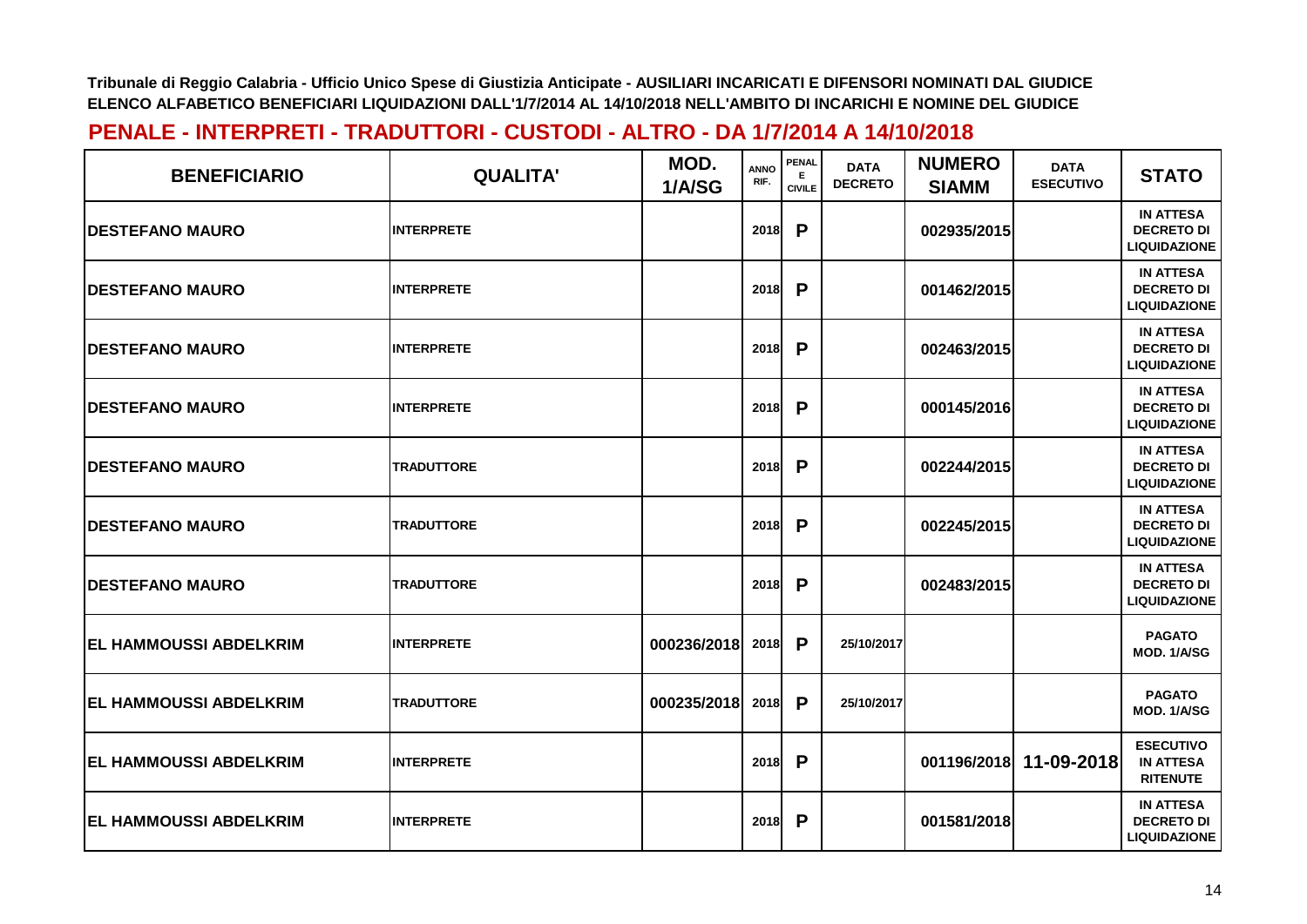| <b>BENEFICIARIO</b>                   | <b>QUALITA'</b>   | MOD.<br>1/A/SG | <b>ANNO</b><br>RIF. | <b>PENAL</b><br>Е<br><b>CIVILE</b> | <b>DATA</b><br><b>DECRETO</b> | <b>NUMERO</b><br><b>SIAMM</b> | <b>DATA</b><br><b>ESECUTIVO</b> | <b>STATO</b>                                                 |
|---------------------------------------|-------------------|----------------|---------------------|------------------------------------|-------------------------------|-------------------------------|---------------------------------|--------------------------------------------------------------|
| <b>IEL HAMMOUSSI ABDELKRIM</b>        | <b>INTERPRETE</b> |                | 2018                | P                                  |                               | 000621/2018                   |                                 | <b>IN ATTESA</b><br><b>DECRETO DI</b><br><b>LIQUIDAZIONE</b> |
| <b>EL MELIANI ILHAM</b>               | <b>TRADUTTORE</b> |                | 2018                | P                                  |                               | 001282/2018                   |                                 | <b>IN ATTESA</b><br><b>DECRETO DI</b><br><b>LIQUIDAZIONE</b> |
| ELDARDERY RANIA ISMAIL NOAMAN         | <b>INTERPRETE</b> | 000302/2016    | 2016                | P                                  | 18/11/2015                    |                               |                                 | <b>PAGATO</b><br><b>MOD. 1/A/SG</b>                          |
| ELDARDERY RANIA ISMAIL NOAMAN         | <b>INTERPRETE</b> | 000323/2016    | 2016                | P                                  | 18/11/2015                    |                               |                                 | <b>PAGATO</b><br>MOD. 1/A/SG                                 |
| IELDARDERY RANIA ISMAIL NOAMAN        | <b>TRADUTTORE</b> | 000324/2016    | 2016                | P                                  | 09/11/2015                    |                               |                                 | <b>PAGATO</b><br>MOD. 1/A/SG                                 |
| <b>IELDARDERY RANIA ISMAIL NOAMAN</b> | <b>TRADUTTORE</b> | 001015/2016    | 2016                | P                                  | 08/02/2016                    |                               |                                 | <b>PAGATO</b><br>MOD. 1/A/SG                                 |
| ELDARDERY RANIA ISMAIL NOAMAN         | <b>INTERPRETE</b> |                | 2018                | P                                  |                               | 000026/2018                   |                                 | <b>IN ATTESA</b><br><b>DECRETO DI</b><br><b>LIQUIDAZIONE</b> |
| <b>ELIESCU DANIELA MARIANA</b>        | <b>INTERPRETE</b> | 001472/2014    | 2014                | P                                  | 18/02/2014                    |                               |                                 | <b>PAGATO</b><br>MOD. 1/A/SG                                 |
| <b> ELIESCU DANIELA MARIANA</b>       | <b>INTERPRETE</b> | 001473/2014    | 2014                | $\mathsf{P}$                       | 08/04/2014                    |                               |                                 | <b>PAGATO</b><br>MOD. 1/A/SG                                 |
| <b>ELIESCU DANIELA MARIANA</b>        | <b>INTERPRETE</b> | 001474/2014    | 2014                | P                                  | 18/02/2014                    |                               |                                 | <b>PAGATO</b><br>MOD. 1/A/SG                                 |
| <b> ELIESCU DANIELA MARIANA</b>       | <b>TRADUTTORE</b> | 000867/2015    | 2015                | P                                  | 24/12/2014                    |                               |                                 | <b>PAGATO</b><br>MOD. 1/A/SG                                 |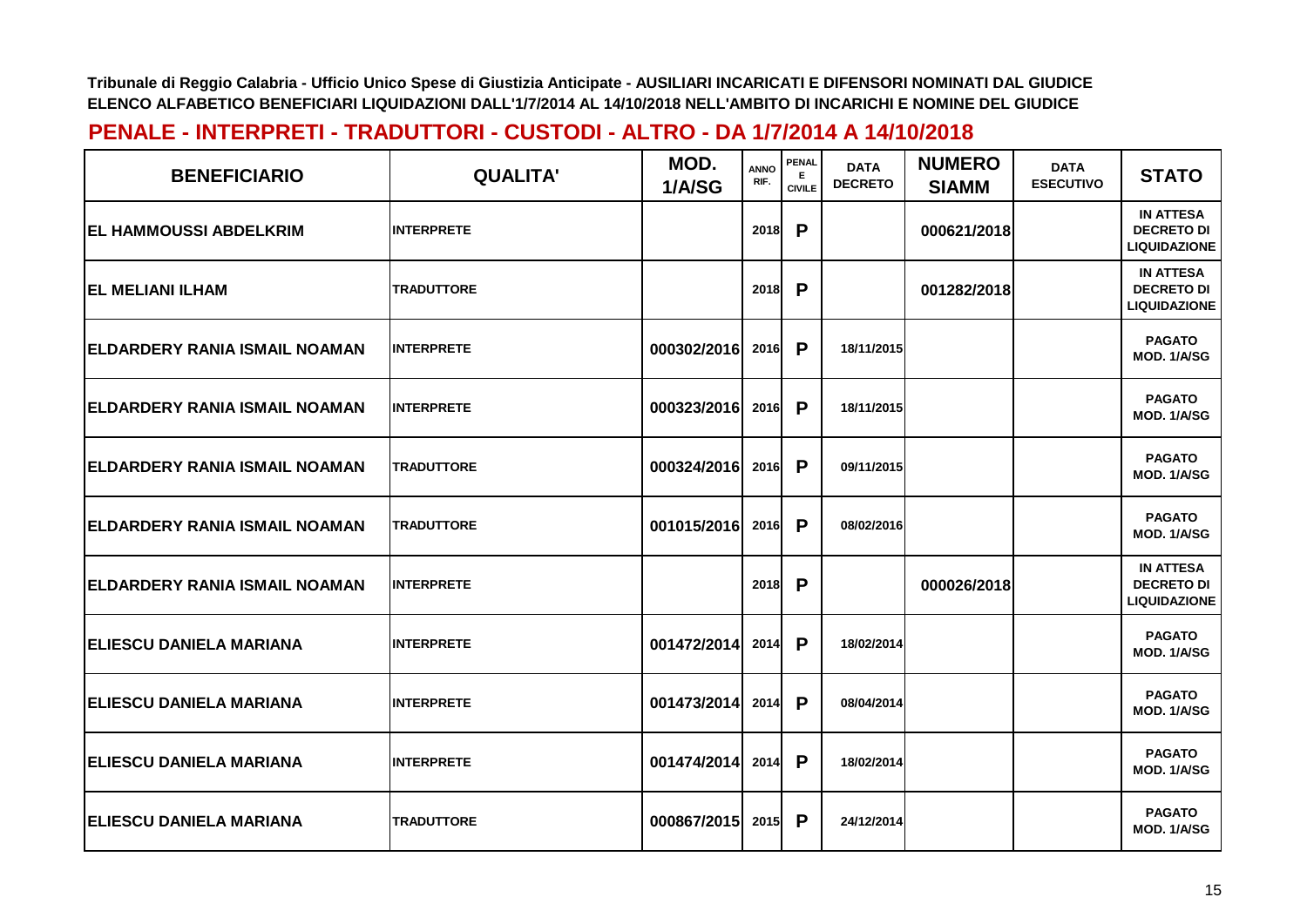| <b>BENEFICIARIO</b>                 | <b>QUALITA'</b>   | MOD.<br>1/A/SG | <b>ANNO</b><br>RIF. | PENAL<br>E.<br><b>CIVILE</b> | <b>DATA</b><br><b>DECRETO</b> | <b>NUMERO</b><br><b>SIAMM</b> | <b>DATA</b><br><b>ESECUTIVO</b> | <b>STATO</b>                 |
|-------------------------------------|-------------------|----------------|---------------------|------------------------------|-------------------------------|-------------------------------|---------------------------------|------------------------------|
| <b>ELIESCU DANIELA MARIANA</b>      | <b>TRADUTTORE</b> | 000939/2015    | 2015                | P                            | 30/09/2014                    |                               |                                 | <b>PAGATO</b><br>MOD. 1/A/SG |
| <b>IELMAZI HASSAN</b>               | <b>INTERPRETE</b> | 000290/2015    | 2015                | P                            | 02/07/2014                    |                               |                                 | <b>PAGATO</b><br>MOD. 1/A/SG |
| <b>ELMAZI HASSAN</b>                | <b>INTERPRETE</b> | 000080/2016    | 2016                | P                            | 20/10/2015                    |                               |                                 | <b>PAGATO</b><br>MOD. 1/A/SG |
| <b>IELMAZI HASSAN</b>               | <b>INTERPRETE</b> | 001151/2017    | 2017                | P                            | 21/02/2017                    |                               |                                 | <b>PAGATO</b><br>MOD. 1/A/SG |
| <b>IELSHIKH ESLAM MOHAMED REFAT</b> | <b>TRADUTTORE</b> | 000996/2016    | 2016                | P                            | 29/02/2016                    |                               |                                 | <b>PAGATO</b><br>MOD. 1/A/SG |
| <b>IELSHIKH ESLAM MOHAMED REFAT</b> | <b>TRADUTTORE</b> | 001265/2016    | 2016                | P                            | 31/05/2016                    |                               |                                 | <b>PAGATO</b><br>MOD. 1/A/SG |
| <b>ELSHIKH ESLAM MOHAMED REFAT</b>  | <b>TRADUTTORE</b> | 001856/2016    | 2016                | P                            | 22/08/2016                    |                               |                                 | <b>PAGATO</b><br>MOD. 1/A/SG |
| <b>IELSHIKH ESLAM MOHAMED REFAT</b> | <b>TRADUTTORE</b> | 002025/2016    | 2016                | P                            | 12/10/2016                    |                               |                                 | <b>PAGATO</b><br>MOD. 1/A/SG |
| <b>ELSHIKH ESLAM MOHAMED REFAT</b>  | <b>INTERPRETE</b> | 000626/2017    | 2017                | P                            | 21/12/2016                    |                               |                                 | <b>PAGATO</b><br>MOD. 1/A/SG |
| <b>IELSHIKH ESLAM MOHAMED REFAT</b> | <b>INTERPRETE</b> | 002222/2017    | 2017                | P                            | 18/09/2017                    |                               |                                 | <b>PAGATO</b><br>MOD. 1/A/SG |
| <b>ELSHIKH ESLAM MOHAMED REFAT</b>  | <b>TRADUTTORE</b> | 001885/2017    | 2017                | P                            | 31/05/2017                    |                               |                                 | <b>PAGATO</b><br>MOD. 1/A/SG |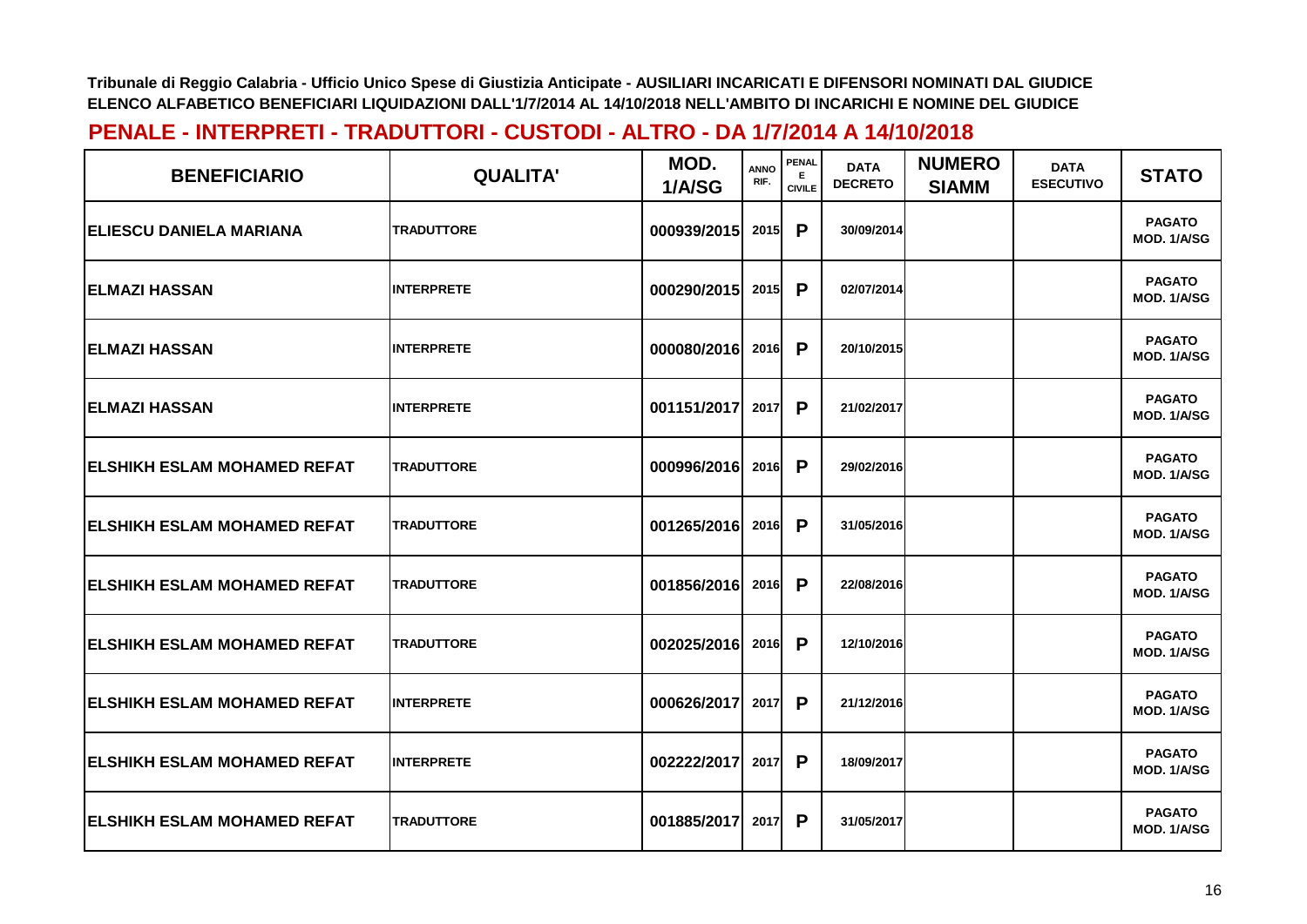| <b>BENEFICIARIO</b>                 | <b>QUALITA'</b>   | MOD.<br>1/A/SG | <b>ANNO</b><br>RIF. | PENAL<br>E.<br><b>CIVILE</b> | <b>DATA</b><br><b>DECRETO</b> | <b>NUMERO</b><br><b>SIAMM</b> | <b>DATA</b><br><b>ESECUTIVO</b> | <b>STATO</b>                 |
|-------------------------------------|-------------------|----------------|---------------------|------------------------------|-------------------------------|-------------------------------|---------------------------------|------------------------------|
| <b>IELSHIKH ESLAM MOHAMED REFAT</b> | <b>TRADUTTORE</b> | 000051/2018    | 2018                | P                            | 12/09/2017                    |                               |                                 | <b>PAGATO</b><br>MOD. 1/A/SG |
| <b>IELSHIKH ESLAM MOHAMED REFAT</b> | <b>TRADUTTORE</b> | 000054/2018    | 2018                | P                            | 05/10/2017                    |                               |                                 | <b>PAGATO</b><br>MOD. 1/A/SG |
| <b>ELSHIKH ESLAM MOHAMED REFAT</b>  | <b>TRADUTTORE</b> | 000055/2018    | 2018                | P                            | 17/10/2017                    |                               |                                 | <b>PAGATO</b><br>MOD. 1/A/SG |
| <b>IELSHIKH ESLAM MOHAMED REFAT</b> | <b>TRADUTTORE</b> | 000057/2018    | 2018                | P                            | 18/09/2017                    |                               |                                 | <b>PAGATO</b><br>MOD. 1/A/SG |
| <b>IELSHIKH ESLAM MOHAMED REFAT</b> | <b>TRADUTTORE</b> | 000061/2018    | 2018                | P                            | 18/09/2017                    |                               |                                 | <b>PAGATO</b><br>MOD. 1/A/SG |
| <b>IELSHIKH ESLAM MOHAMED REFAT</b> | <b>TRADUTTORE</b> | 000063/2018    | 2018                | P                            | 17/10/2017                    |                               |                                 | <b>PAGATO</b><br>MOD. 1/A/SG |
| <b>ELSHIKH ESLAM MOHAMED REFAT</b>  | <b>TRADUTTORE</b> | 000064/2018    | 2018                | P                            | 17/10/2017                    |                               |                                 | <b>PAGATO</b><br>MOD. 1/A/SG |
| <b>IELSHIKH ESLAM MOHAMED REFAT</b> | <b>TRADUTTORE</b> | 000223/2018    | 2018                | P                            | 16/11/2017                    |                               |                                 | <b>PAGATO</b><br>MOD. 1/A/SG |
| <b>ELSHIKH ESLAM MOHAMED REFAT</b>  | <b>TRADUTTORE</b> | 000224/2018    | 2018                | P                            | 16/11/2017                    |                               |                                 | <b>PAGATO</b><br>MOD. 1/A/SG |
| <b>IELSHIKH ESLAM MOHAMED REFAT</b> | <b>TRADUTTORE</b> | 000368/2018    | 2018                | P                            | 16/11/2017                    |                               |                                 | <b>PAGATO</b><br>MOD. 1/A/SG |
| <b>ELSHIKH ESLAM MOHAMED REFAT</b>  | <b>TRADUTTORE</b> | 000370/2018    | 2018                | P                            | 07/12/2017                    |                               |                                 | <b>PAGATO</b><br>MOD. 1/A/SG |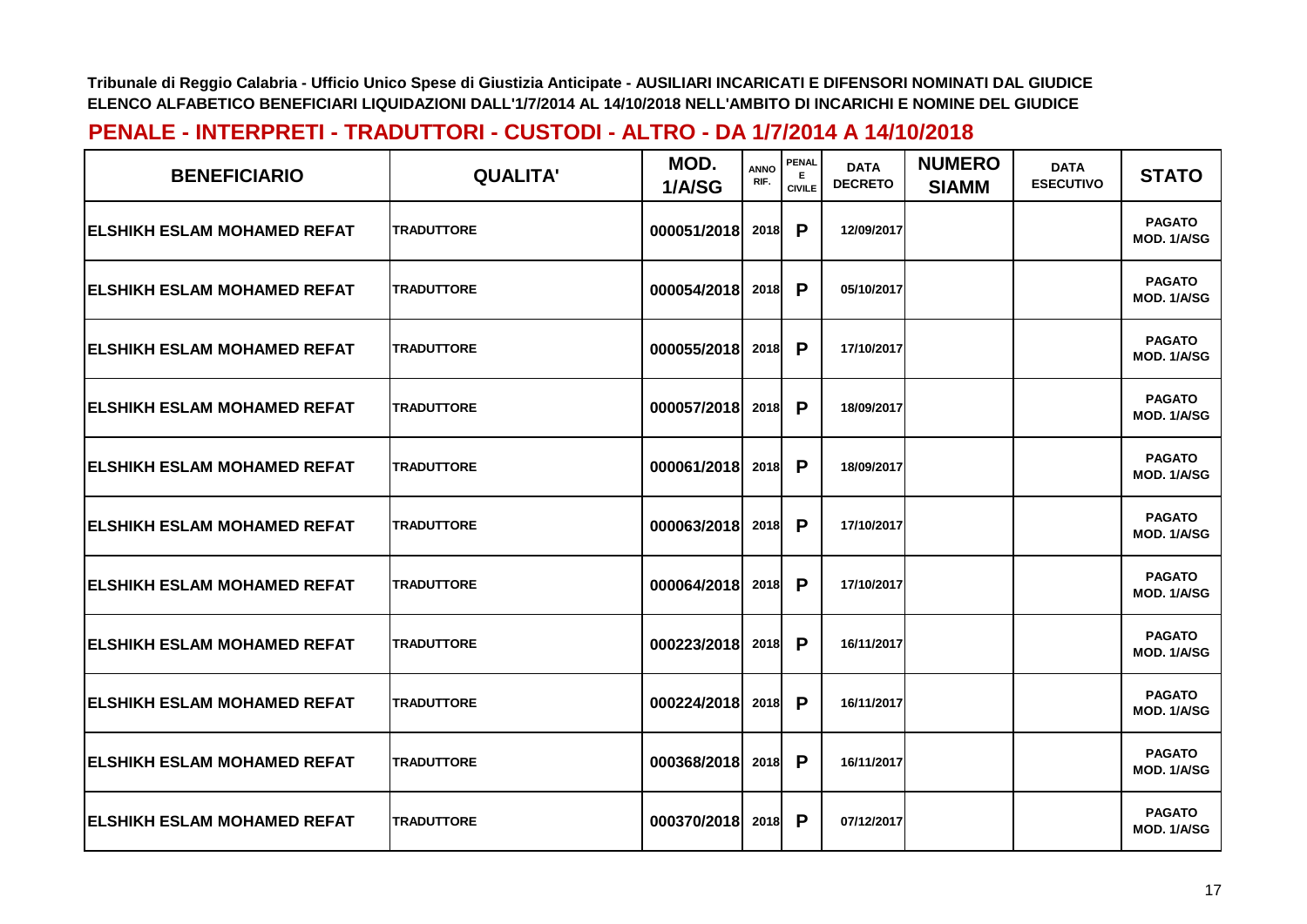| <b>BENEFICIARIO</b>                 | <b>QUALITA'</b>   | MOD.<br>1/A/SG | <b>ANNO</b><br>RIF. | <b>PENAL</b><br>Е<br><b>CIVILE</b> | <b>DATA</b><br><b>DECRETO</b> | <b>NUMERO</b><br><b>SIAMM</b> | <b>DATA</b><br><b>ESECUTIVO</b> | <b>STATO</b>                                                 |
|-------------------------------------|-------------------|----------------|---------------------|------------------------------------|-------------------------------|-------------------------------|---------------------------------|--------------------------------------------------------------|
| <b>IELSHIKH ESLAM MOHAMED REFAT</b> | <b>TRADUTTORE</b> | 001004/2018    | <b>2018</b>         | P                                  | 09/10/2017                    |                               |                                 | <b>PAGATO</b><br>MOD. 1/A/SG                                 |
| <b>IELSHIKH ESLAM MOHAMED REFAT</b> | <b>TRADUTTORE</b> | 001005/2018    | 2018                | P                                  | 15/11/2017                    |                               |                                 | <b>PAGATO</b><br>MOD. 1/A/SG                                 |
| <b>ELSHIKH ESLAM MOHAMED REFAT</b>  | <b>TRADUTTORE</b> | 001104/2018    | 2018                | P                                  | 05/12/2017                    |                               |                                 | <b>PAGATO</b><br>MOD. 1/A/SG                                 |
| <b>ELSHIKH ESLAM MOHAMED REFAT</b>  | <b>TRADUTTORE</b> | 001128/2018    | <b>2018</b>         | P                                  | 13/12/2017                    |                               |                                 | <b>PAGATO</b><br>MOD. 1/A/SG                                 |
| IELSHIKH ESLAM MOHAMED REFAT        | <b>TRADUTTORE</b> | 001129/2018    | 2018                | P                                  | 08/01/2018                    |                               |                                 | <b>PAGATO</b><br>MOD. 1/A/SG                                 |
| <b>IELSHIKH ESLAM MOHAMED REFAT</b> | <b>TRADUTTORE</b> | 001706/2018    | 2018                | P                                  | 07/03/2018                    |                               |                                 | <b>PAGATO</b><br>MOD. 1/A/SG                                 |
| <b>ELSHIKH ESLAM MOHAMED REFAT</b>  | <b>TRADUTTORE</b> | 002353/2018    | 2018                | P                                  | 18/06/2018                    |                               |                                 | <b>PAGATO</b><br>MOD. 1/A/SG                                 |
| <b>ELSHIKH ESLAM MOHAMED REFAT</b>  | <b>TRADUTTORE</b> | 002354/2018    | 2018                | P                                  | 18/06/2018                    |                               |                                 | <b>PAGATO</b><br>MOD. 1/A/SG                                 |
| <b>IELSHIKH ESLAM MOHAMED REFAT</b> | <b>TRADUTTORE</b> |                | 2018                | P                                  |                               | 000601/2017                   |                                 | <b>IN ATTESA</b><br><b>ESECUTIVITA'</b>                      |
| <b>ELSHIKH ESLAM MOHAMED REFAT</b>  | <b>TRADUTTORE</b> |                | 2018                | P                                  |                               | 001578/2017                   |                                 | <b>IN ATTESA</b><br><b>DECRETO DI</b><br><b>LIQUIDAZIONE</b> |
| <b>ELSHIKH ESLAM MOHAMED REFAT</b>  | <b>TRADUTTORE</b> |                | 2018                | P                                  |                               | 000826/2018                   |                                 | <b>IN ATTESA</b><br><b>DECRETO DI</b><br><b>LIQUIDAZIONE</b> |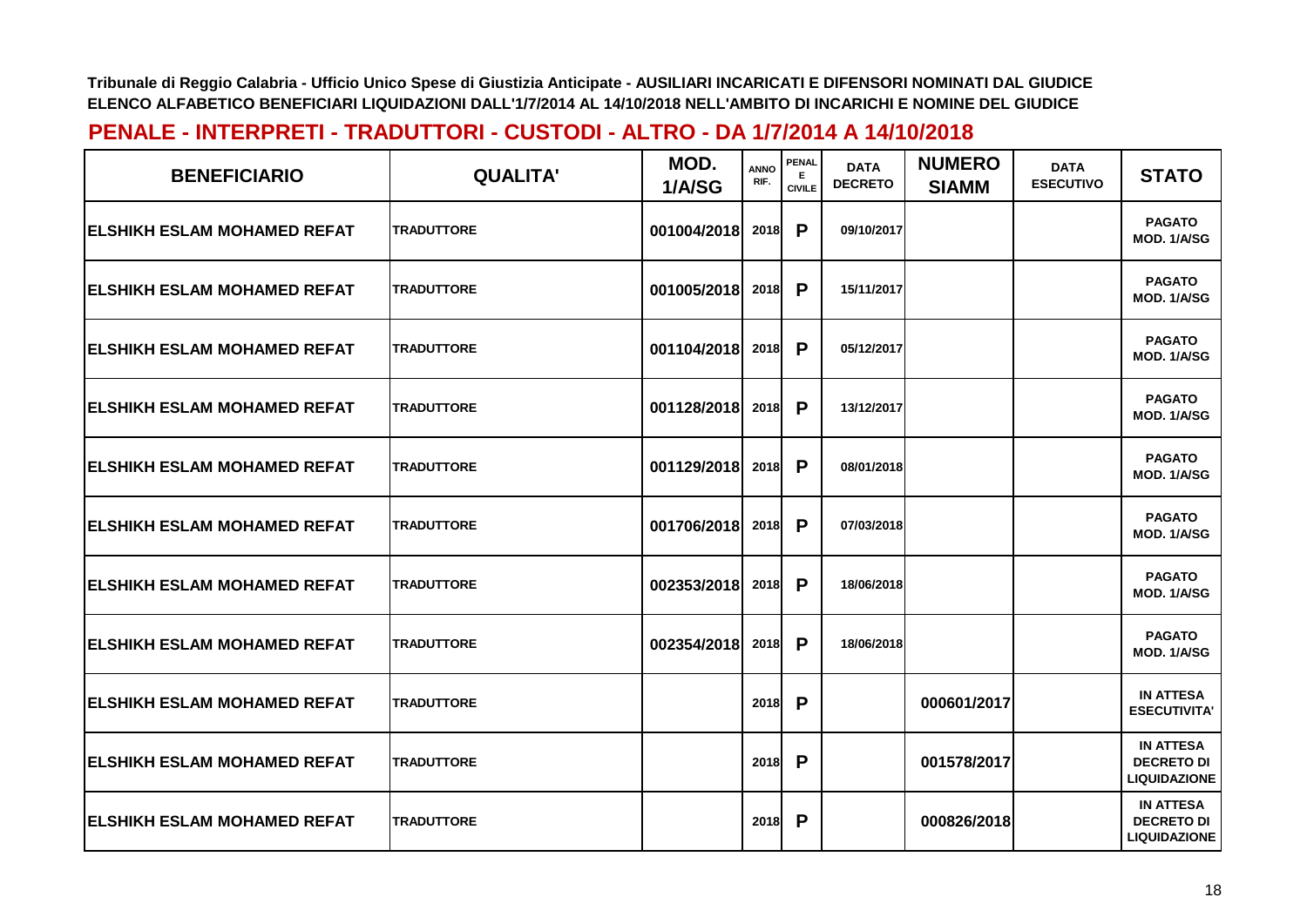| <b>BENEFICIARIO</b>                 | <b>QUALITA'</b>   | MOD.<br>1/A/SG | <b>ANNO</b><br>RIF. | <b>PENAL</b><br>Е<br><b>CIVILE</b> | <b>DATA</b><br><b>DECRETO</b> | <b>NUMERO</b><br><b>SIAMM</b> | <b>DATA</b><br><b>ESECUTIVO</b> | <b>STATO</b>                                                 |
|-------------------------------------|-------------------|----------------|---------------------|------------------------------------|-------------------------------|-------------------------------|---------------------------------|--------------------------------------------------------------|
| <b>IELSHIKH ESLAM MOHAMED REFAT</b> | <b>TRADUTTORE</b> |                | <b>2018</b>         | P                                  |                               | 002752/2016                   |                                 | <b>IN ATTESA</b><br><b>DECRETO DI</b><br><b>LIQUIDAZIONE</b> |
| <b>ELSHIKH ESLAM MOHAMED REFAT</b>  | <b>TRADUTTORE</b> |                | 2018                | P                                  |                               | 000955/2017                   |                                 | <b>IN ATTESA</b><br><b>DECRETO DI</b><br><b>LIQUIDAZIONE</b> |
| <b>IELSHIKH ESLAM MOHAMED REFAT</b> | <b>TRADUTTORE</b> |                | <b>2018</b>         | P                                  |                               | 000700/2018                   |                                 | <b>IN ATTESA</b><br><b>DECRETO DI</b><br><b>LIQUIDAZIONE</b> |
| <b>IELSHIKH ESLAM MOHAMED REFAT</b> | <b>TRADUTTORE</b> |                | 2018                | P                                  |                               | 000008/2017                   |                                 | <b>IN ATTESA</b><br><b>DECRETO DI</b><br><b>LIQUIDAZIONE</b> |
| <b>IELSHIKH ESLAM MOHAMED REFAT</b> | <b>TRADUTTORE</b> |                | 2018                | P                                  |                               | 002754/2016                   |                                 | <b>IN ATTESA</b><br><b>DECRETO DI</b><br><b>LIQUIDAZIONE</b> |
| <b>ELSHIKH ESLAM MOHAMED REFAT</b>  | <b>TRADUTTORE</b> |                | 2018                | P                                  |                               | 001772/2016                   |                                 | <b>IN ATTESA</b><br><b>DECRETO DI</b><br><b>LIQUIDAZIONE</b> |
| <b>FODERARO ELEONORA</b>            | <b>INTERPRETE</b> |                | 2018                | P                                  |                               | 001427/2018                   | 11-09-2018                      | <b>ESECUTIVO</b><br><b>IN ATTESA</b><br><b>RITENUTE</b>      |
| <b>FODERARO ELEONORA</b>            | <b>TRADUTTORE</b> |                | 2018                | P                                  |                               | 002601/2017                   |                                 | <b>IN ATTESA</b><br><b>ESECUTIVITA'</b>                      |
| <b> FODERARO ELEONORA</b>           | <b>TRADUTTORE</b> |                | 2018                | P                                  |                               | 001810/2018                   |                                 | <b>IN ATTESA</b><br><b>DECRETO DI</b><br><b>LIQUIDAZIONE</b> |
| <b>IFRASCA' VINCENZO</b>            | <b>INTERPRETE</b> | 001803/2014    | 2014                | P                                  | 18/04/2013                    |                               |                                 | <b>PAGATO</b><br>MOD. 1/A/SG                                 |
| <b> GANGEMI MARIA FRANCESCA</b>     | <b>INTERPRETE</b> | 001194/2015    | 2015                | P                                  | 23/01/2015                    |                               |                                 | <b>PAGATO</b><br>MOD. 1/A/SG                                 |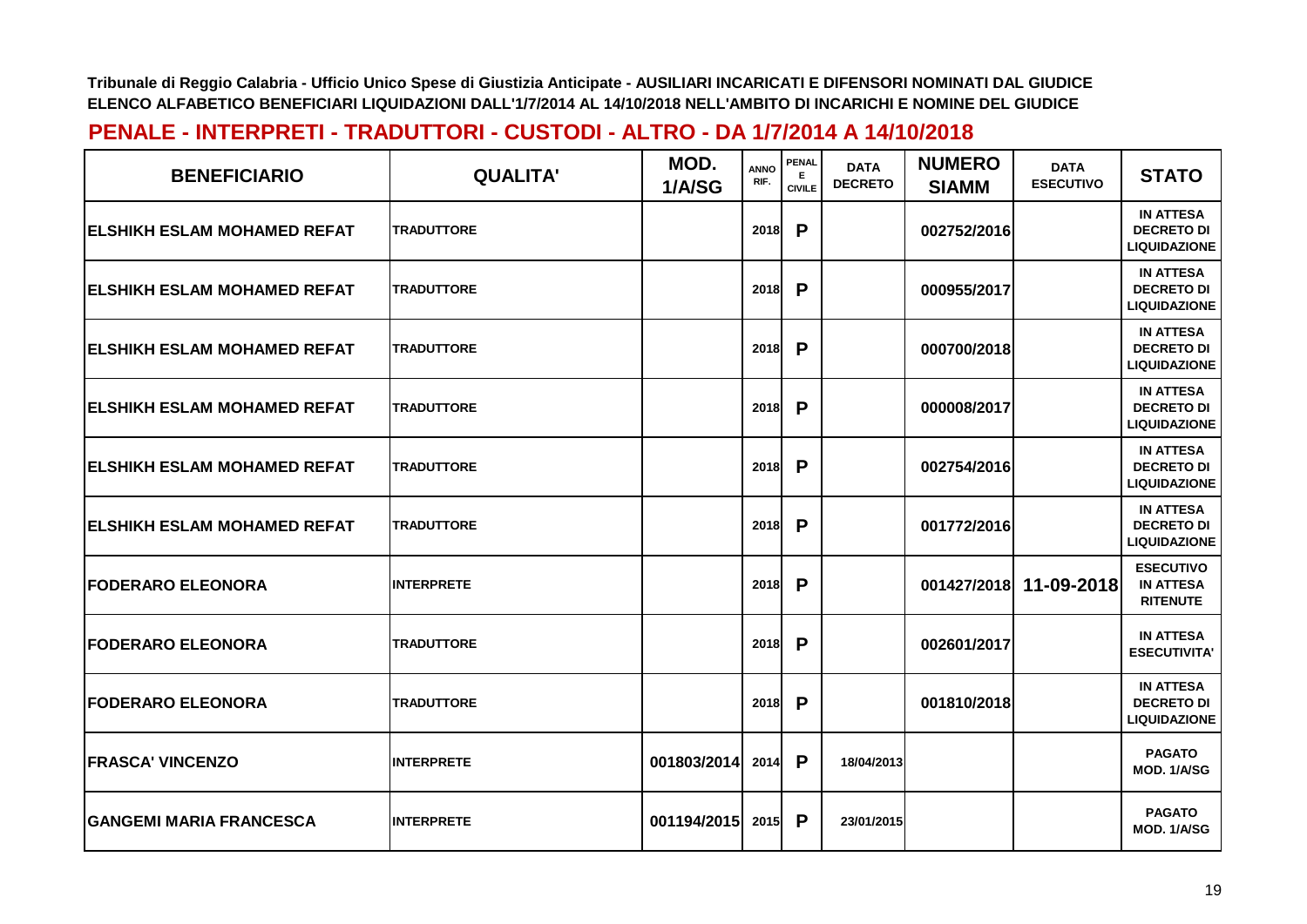| <b>BENEFICIARIO</b>                              | <b>QUALITA'</b>   | MOD.<br>1/A/SG | <b>ANNO</b><br>RIF. | PENAL<br>Е<br><b>CIVILE</b> | <b>DATA</b><br><b>DECRETO</b> | <b>NUMERO</b><br><b>SIAMM</b> | <b>DATA</b><br><b>ESECUTIVO</b> | <b>STATO</b>                 |
|--------------------------------------------------|-------------------|----------------|---------------------|-----------------------------|-------------------------------|-------------------------------|---------------------------------|------------------------------|
| <b>GANGEMI VALERIA</b>                           | <b>TRADUTTORE</b> | 001818/2018    | <b>2018</b>         | P                           | 04/05/2009                    |                               |                                 | <b>PAGATO</b><br>MOD. 1/A/SG |
| <b>GANGER VIJAY</b>                              | <b>INTERPRETE</b> | 000093/2016    | 2016                | P                           | 07/11/2015                    |                               |                                 | <b>PAGATO</b><br>MOD. 1/A/SG |
| <b>GANGER VIJAY</b>                              | <b>INTERPRETE</b> | 001701/2016    | 2016                | P                           | 26/05/2016                    |                               |                                 | <b>PAGATO</b><br>MOD. 1/A/SG |
| <b>GANGER VIJAY</b>                              | <b>INTERPRETE</b> | 001233/2018    | 2018                | $\mathsf{P}$                | 24/01/2018                    |                               |                                 | <b>PAGATO</b><br>MOD. 1/A/SG |
| <b>GIANDOLFO CLARA</b>                           | <b>INTERPRETE</b> | 002360/2015    | 2015                | P                           | 05/11/2015                    |                               |                                 | <b>PAGATO</b><br>MOD. 1/A/SG |
| <b>HAGGAG AHMED ABDELKHIER</b><br><b>MAHMOUD</b> | <b>INTERPRETE</b> | 001876/2015    | 2015                | P                           | 22/08/2015                    |                               |                                 | <b>PAGATO</b><br>MOD. 1/A/SG |
| <b>HAGGAG AHMED ABDELKHIER</b><br><b>MAHMOUD</b> | <b>TRADUTTORE</b> | 000977/2016    | 2016                | P                           | 18/01/2016                    |                               |                                 | <b>PAGATO</b><br>MOD. 1/A/SG |
| <b>HAGGAG AHMED ABDELKHIER</b><br><b>MAHMOUD</b> | <b>TRADUTTORE</b> | 001583/2017    | 2017                | P                           | 24/04/2017                    |                               |                                 | <b>PAGATO</b><br>MOD. 1/A/SG |
| <b>HAMDAMI MOHAMED</b>                           | <b>INTERPRETE</b> | 001573/2014    | 2014                | P                           | 29/11/2005                    |                               |                                 | <b>PAGATO</b><br>MOD. 1/A/SG |
| <b>HASANAJ XHUZEPINA</b>                         | <b>INTERPRETE</b> | 001450/2015    | 2015                | P                           | 04/11/2013                    |                               |                                 | <b>PAGATO</b><br>MOD. 1/A/SG |
| <b>HASSAN EZZAT</b>                              | <b>INTERPRETE</b> | 000438/2015    | 2015                | P                           | 23/10/2014                    |                               |                                 | <b>PAGATO</b><br>MOD. 1/A/SG |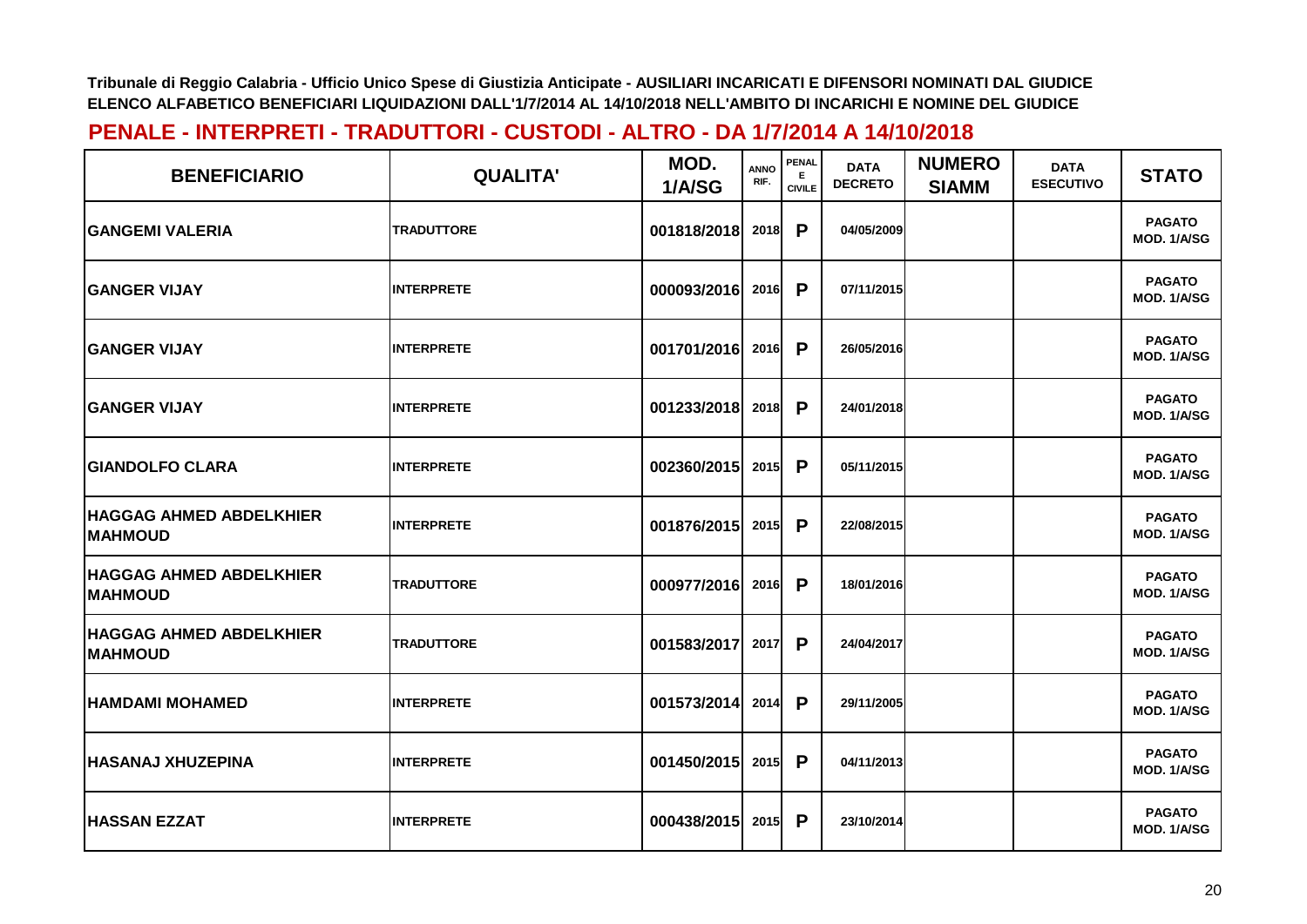| <b>BENEFICIARIO</b> | <b>QUALITA'</b>   | MOD.<br>1/A/SG     | <b>ANNO</b><br>RIF. | <b>PENAL</b><br>E.<br><b>CIVILE</b> | <b>DATA</b><br><b>DECRETO</b> | <b>NUMERO</b><br><b>SIAMM</b> | <b>DATA</b><br><b>ESECUTIVO</b> | <b>STATO</b>                 |
|---------------------|-------------------|--------------------|---------------------|-------------------------------------|-------------------------------|-------------------------------|---------------------------------|------------------------------|
| <b>HASSAN EZZAT</b> | <b>INTERPRETE</b> | 000440/2015        | 2015                | P                                   | 23/01/2015                    |                               |                                 | <b>PAGATO</b><br>MOD. 1/A/SG |
| <b>HASSAN EZZAT</b> | <b>INTERPRETE</b> | 000441/2015        | 2015                | P                                   | 23/01/2015                    |                               |                                 | <b>PAGATO</b><br>MOD. 1/A/SG |
| <b>HASSAN EZZAT</b> | <b>INTERPRETE</b> | 000861/2015 2015 P |                     |                                     | 03/03/2015                    |                               |                                 | <b>PAGATO</b><br>MOD. 1/A/SG |
| <b>HASSAN EZZAT</b> | <b>INTERPRETE</b> | 001438/2015 2015   |                     | P                                   | 25/05/2015                    |                               |                                 | <b>PAGATO</b><br>MOD. 1/A/SG |
| <b>HASSAN EZZAT</b> | <b>INTERPRETE</b> | 002279/2015        | 2015                | P                                   | 01/10/2015                    |                               |                                 | <b>PAGATO</b><br>MOD. 1/A/SG |
| <b>HASSAN EZZAT</b> | <b>TRADUTTORE</b> | 000437/2015 2015   |                     | P                                   | 23/01/2015                    |                               |                                 | <b>PAGATO</b><br>MOD. 1/A/SG |
| <b>HASSAN EZZAT</b> | <b>TRADUTTORE</b> | 000613/2015 2015   |                     | P                                   | 30/01/2015                    |                               |                                 | <b>PAGATO</b><br>MOD. 1/A/SG |
| <b>HASSAN EZZAT</b> | <b>TRADUTTORE</b> | 000660/2015        | 2015                | P                                   | 24/12/2014                    |                               |                                 | <b>PAGATO</b><br>MOD. 1/A/SG |
| <b>HASSAN EZZAT</b> | <b>TRADUTTORE</b> | 000661/2015        | 2015                | P                                   | 24/12/2014                    |                               |                                 | <b>PAGATO</b><br>MOD. 1/A/SG |
| <b>HASSAN EZZAT</b> | <b>INTERPRETE</b> | 001204/2016 2016   |                     | P                                   | 26/05/2016                    |                               |                                 | <b>PAGATO</b><br>MOD. 1/A/SG |
| <b>HASSAN EZZAT</b> | <b>INTERPRETE</b> | 001409/2016 2016   |                     | P                                   | 31/05/2016                    |                               |                                 | <b>PAGATO</b><br>MOD. 1/A/SG |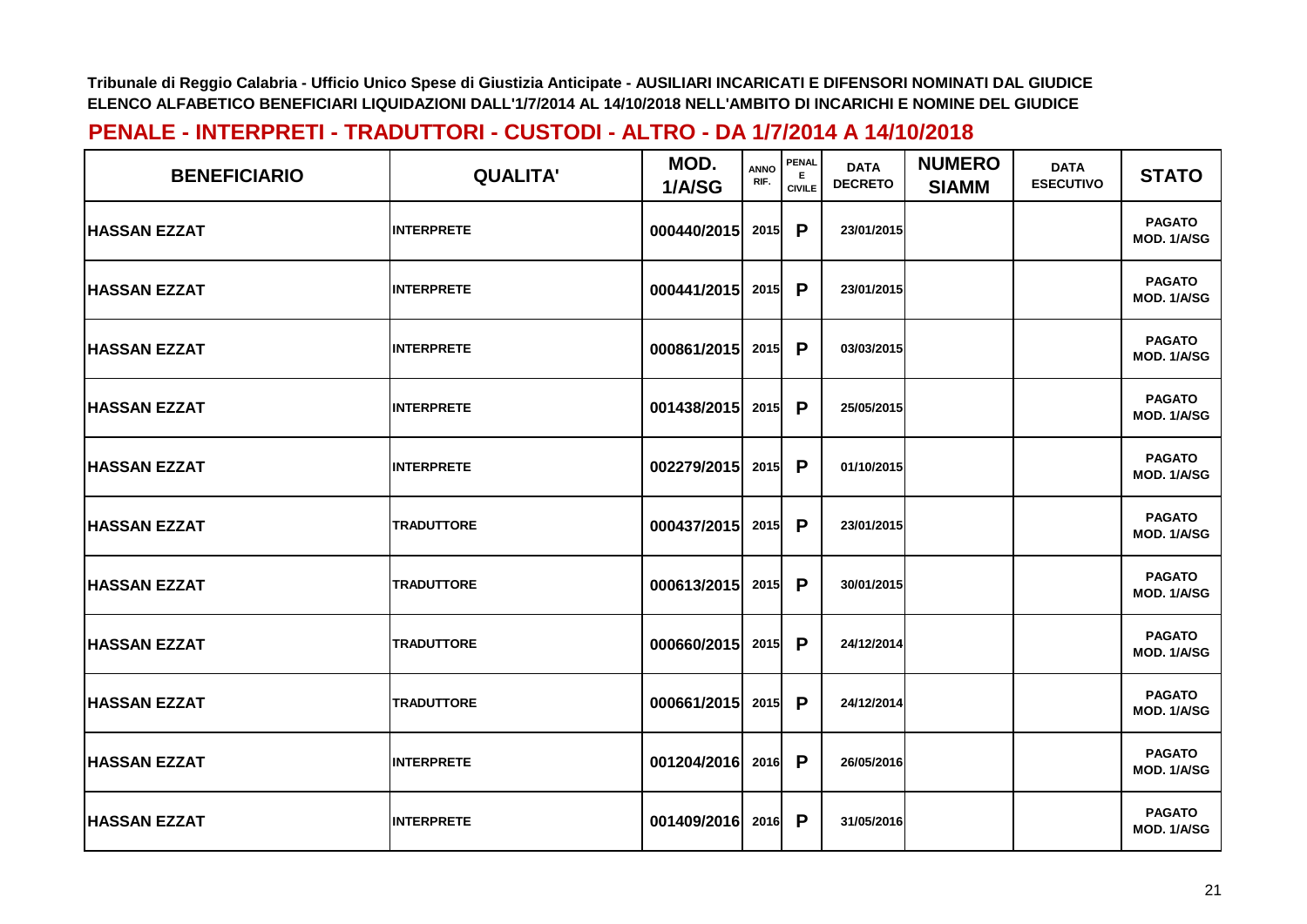| <b>BENEFICIARIO</b> | <b>QUALITA'</b>   | MOD.<br>1/A/SG   | <b>ANNO</b><br>RIF. | <b>PENAL</b><br><b>CIVILE</b> | <b>DATA</b><br><b>DECRETO</b> | <b>NUMERO</b><br><b>SIAMM</b> | <b>DATA</b><br><b>ESECUTIVO</b> | <b>STATO</b>                 |
|---------------------|-------------------|------------------|---------------------|-------------------------------|-------------------------------|-------------------------------|---------------------------------|------------------------------|
| <b>HASSAN EZZAT</b> | <b>TRADUTTORE</b> | 000303/2016      | 2016                | P                             | 04/01/2016                    |                               |                                 | <b>PAGATO</b><br>MOD. 1/A/SG |
| <b>HASSAN EZZAT</b> | <b>TRADUTTORE</b> | 000548/2016      | 2016                | P                             | 03/02/2016                    |                               |                                 | <b>PAGATO</b><br>MOD. 1/A/SG |
| <b>HASSAN EZZAT</b> | <b>TRADUTTORE</b> | 000654/2016      | 2016                | P                             | 03/02/2015                    |                               |                                 | <b>PAGATO</b><br>MOD. 1/A/SG |
| <b>HASSAN EZZAT</b> | <b>TRADUTTORE</b> | 001052/2016      | 2016                | P                             | 22/08/2015                    |                               |                                 | <b>PAGATO</b><br>MOD. 1/A/SG |
| <b>HASSAN EZZAT</b> | <b>TRADUTTORE</b> | 001175/2016      | 2016                | P                             | 26/05/2016                    |                               |                                 | <b>PAGATO</b><br>MOD. 1/A/SG |
| <b>HASSAN EZZAT</b> | <b>TRADUTTORE</b> | 001180/2016 2016 |                     | $\mathsf{P}$                  | 01/06/2016                    |                               |                                 | <b>PAGATO</b><br>MOD. 1/A/SG |
| <b>HASSAN EZZAT</b> | <b>TRADUTTORE</b> | 001205/2016      | 2016                | P                             | 01/06/2016                    |                               |                                 | <b>PAGATO</b><br>MOD. 1/A/SG |
| <b>HASSAN EZZAT</b> | <b>TRADUTTORE</b> | 001206/2016      | 2016                | P                             | 30/05/2016                    |                               |                                 | <b>PAGATO</b><br>MOD. 1/A/SG |
| <b>HASSAN EZZAT</b> | <b>TRADUTTORE</b> | 001260/2016      | 2016                | P                             | 26/05/2016                    |                               |                                 | <b>PAGATO</b><br>MOD. 1/A/SG |
| <b>HASSAN EZZAT</b> | <b>TRADUTTORE</b> | 001261/2016      | 2016                | $\mathsf{P}$                  | 26/05/2016                    |                               |                                 | <b>PAGATO</b><br>MOD. 1/A/SG |
| <b>HASSAN EZZAT</b> | <b>TRADUTTORE</b> | 001844/2016      | 2016                | P                             | 12/05/2016                    |                               |                                 | <b>PAGATO</b><br>MOD. 1/A/SG |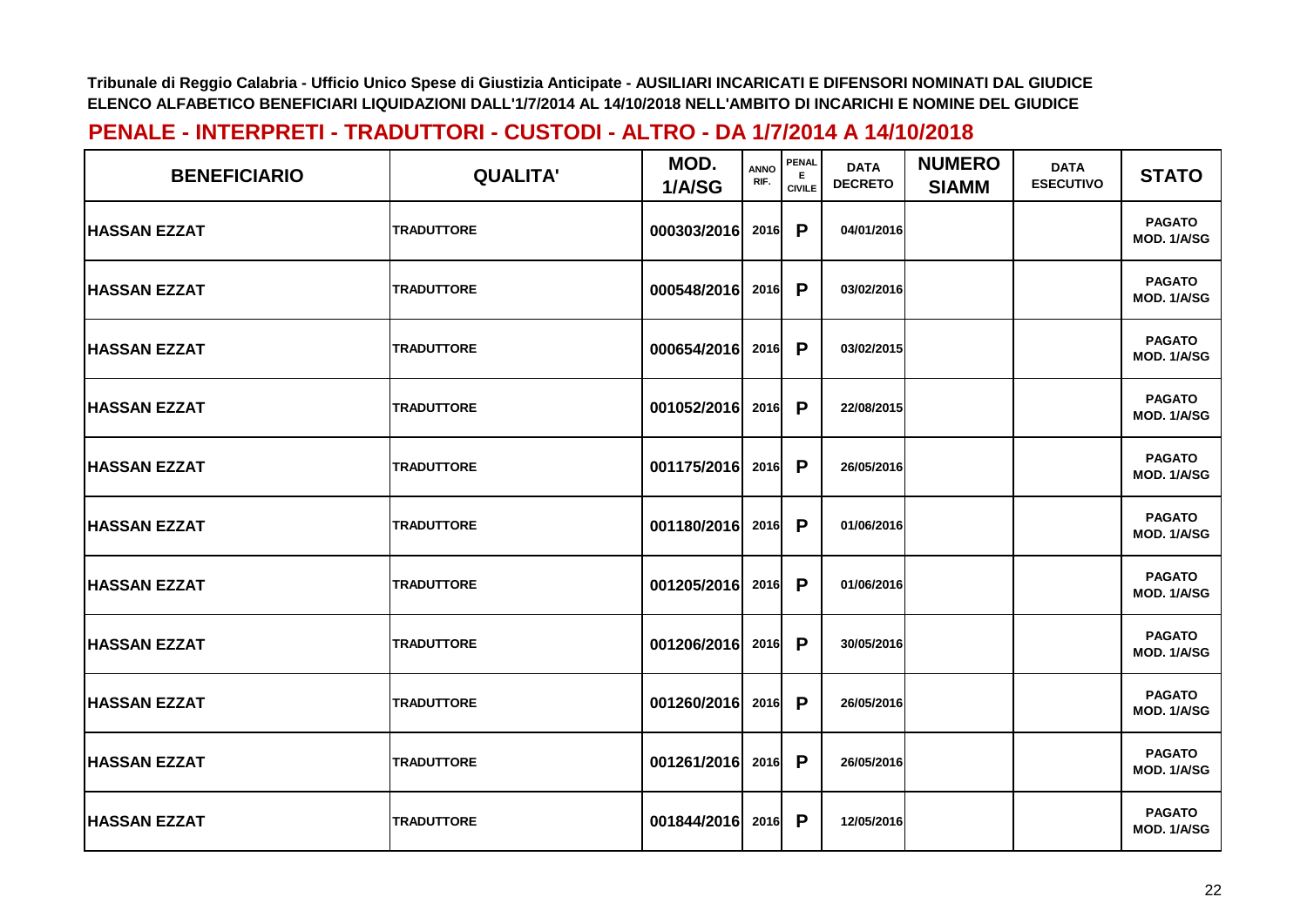| <b>BENEFICIARIO</b> | <b>QUALITA'</b>   | MOD.<br>1/A/SG   | <b>ANNO</b><br>RIF. | <b>PENAL</b><br>Е<br><b>CIVILE</b> | <b>DATA</b><br><b>DECRETO</b> | <b>NUMERO</b><br><b>SIAMM</b> | <b>DATA</b><br><b>ESECUTIVO</b> | <b>STATO</b>                                                 |
|---------------------|-------------------|------------------|---------------------|------------------------------------|-------------------------------|-------------------------------|---------------------------------|--------------------------------------------------------------|
| <b>HASSAN EZZAT</b> | <b>INTERPRETE</b> | 000906/2017      | 2017                | P                                  | 21/02/2017                    |                               |                                 | <b>PAGATO</b><br>MOD. 1/A/SG                                 |
| <b>HASSAN EZZAT</b> | <b>TRADUTTORE</b> | 000155/2017      | 2017                | P                                  | 23/11/2016                    |                               |                                 | <b>PAGATO</b><br>MOD. 1/A/SG                                 |
| <b>HASSAN EZZAT</b> | <b>TRADUTTORE</b> | 002361/2017      | 2017                | P                                  | 24/07/2017                    |                               |                                 | <b>PAGATO</b><br>MOD. 1/A/SG                                 |
| <b>HASSAN EZZAT</b> | <b>TRADUTTORE</b> | 001528/2018      | 2018                | P                                  | 14/03/2018                    |                               |                                 | <b>PAGATO</b><br>MOD. 1/A/SG                                 |
| <b>HASSAN EZZAT</b> | <b>TRADUTTORE</b> | 001530/2018      | 2018                | P                                  | 14/03/2018                    |                               |                                 | <b>PAGATO</b><br>MOD. 1/A/SG                                 |
| <b>HASSAN EZZAT</b> | <b>TRADUTTORE</b> | 002288/2018 2018 |                     | P                                  | 15/06/2018                    |                               |                                 | <b>PAGATO</b><br>MOD. 1/A/SG                                 |
| <b>HASSAN EZZAT</b> | <b>TRADUTTORE</b> | 000824/2018      | 2018                | P                                  | 22/01/2018                    |                               |                                 | <b>PAGATO</b><br>MOD. 1/A/SG                                 |
| <b>HASSAN EZZAT</b> | <b>TRADUTTORE</b> |                  | 2018                | P                                  |                               | 001157/2015                   |                                 | <b>IN ATTESA</b><br><b>DECRETO DI</b><br><b>LIQUIDAZIONE</b> |
| <b>HASSAN EZZAT</b> | <b>TRADUTTORE</b> |                  | 2018                | P                                  |                               | 001970/2016                   |                                 | <b>IN ATTESA</b><br><b>DECRETO DI</b><br><b>LIQUIDAZIONE</b> |
| <b>HASSAN EZZAT</b> | <b>TRADUTTORE</b> |                  | 2018                | P                                  |                               | 002318/2015                   |                                 | <b>IN ATTESA</b><br><b>DECRETO DI</b><br><b>LIQUIDAZIONE</b> |
| <b>JLASSI OUAFA</b> | <b>TRADUTTORE</b> | 000109/2016      | 2016                | P                                  | 09/11/2015                    |                               |                                 | <b>PAGATO</b><br>MOD. 1/A/SG                                 |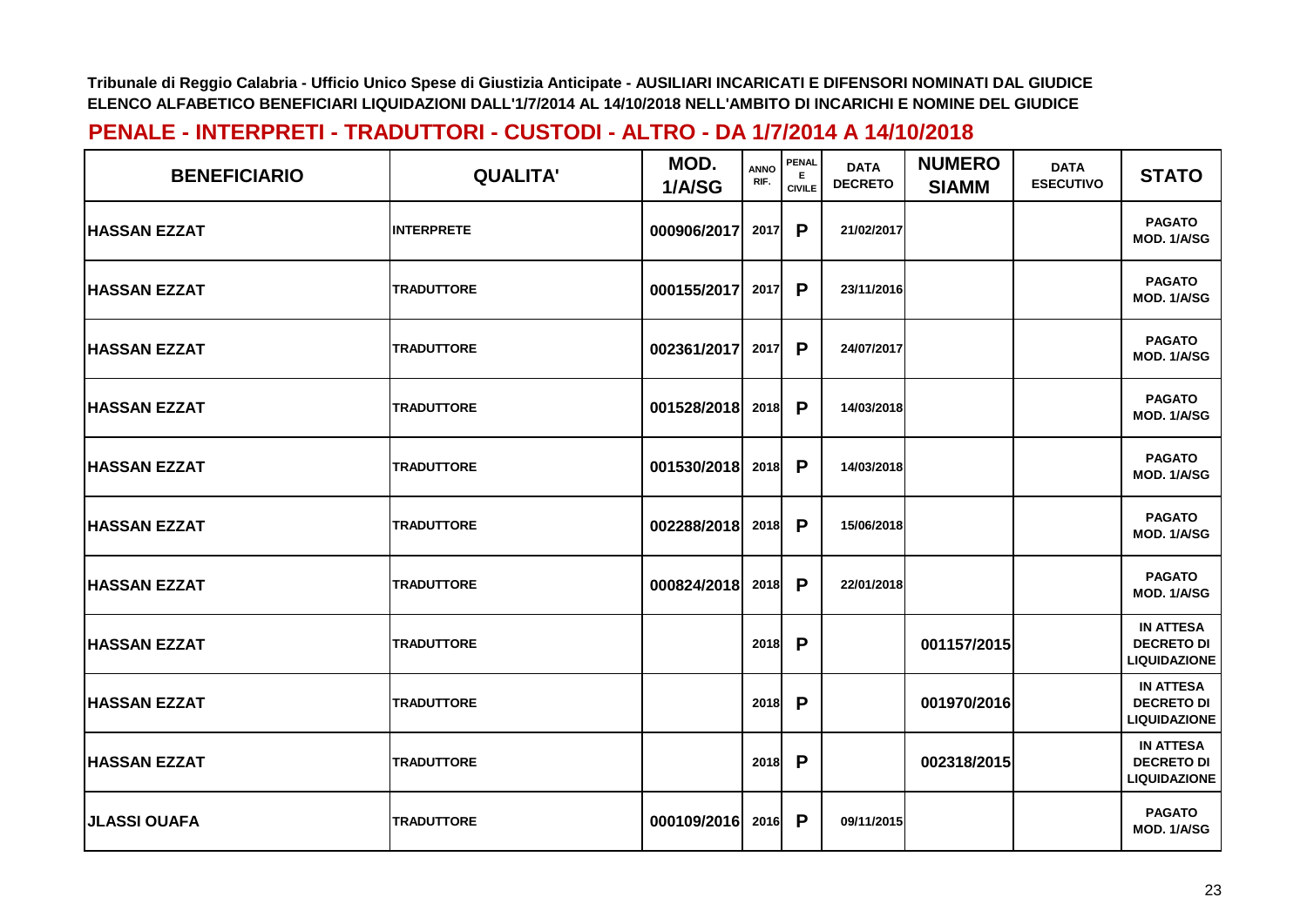| <b>BENEFICIARIO</b>                               | <b>QUALITA'</b>   | MOD.<br>1/A/SG | <b>ANNO</b><br>RIF. | PENAL<br>Е.<br><b>CIVILE</b> | <b>DATA</b><br><b>DECRETO</b> | <b>NUMERO</b><br><b>SIAMM</b> | <b>DATA</b><br><b>ESECUTIVO</b> | <b>STATO</b>                 |
|---------------------------------------------------|-------------------|----------------|---------------------|------------------------------|-------------------------------|-------------------------------|---------------------------------|------------------------------|
| <b>JLASSI OUAFA</b>                               | <b>TRADUTTORE</b> | 000301/2016    | 2016                | P                            | 23/10/2015                    |                               |                                 | <b>PAGATO</b><br>MOD. 1/A/SG |
| <b>JLASSI OUAFA</b>                               | <b>TRADUTTORE</b> | 000382/2016    | 2016                | P                            | 21/09/2015                    |                               |                                 | <b>PAGATO</b><br>MOD. 1/A/SG |
| JLASSI OUAFA                                      | <b>TRADUTTORE</b> | 000975/2016    | 2016                | P                            | 18/01/2016                    |                               |                                 | <b>PAGATO</b><br>MOD. 1/A/SG |
| <b>JLASSI OUAFA</b>                               | <b>INTERPRETE</b> | 001377/2017    | 2017                | P                            | 10/03/2016                    |                               |                                 | <b>PAGATO</b><br>MOD. 1/A/SG |
| <b>JURADO CHAVEZ JACQUELINE</b><br><b>GISSELA</b> | <b>INTERPRETE</b> | 000543/2015    | 2015                | P                            | 29/07/2014                    |                               |                                 | <b>PAGATO</b><br>MOD. 1/A/SG |
| <b>JURADO CHAVEZ JACQUELINE</b><br><b>GISSELA</b> | <b>TRADUTTORE</b> | 001422/2015    | 2015                | P                            | 22/05/2015                    |                               |                                 | <b>PAGATO</b><br>MOD. 1/A/SG |
| <b>JURADO CHAVEZ JACQUELINE</b><br><b>GISSELA</b> | <b>TRADUTTORE</b> | 001801/2015    | 2015                | P                            | 06/07/2015                    |                               |                                 | <b>PAGATO</b><br>MOD. 1/A/SG |
| <b>JURADO CHAVEZ JACQUELINE</b><br><b>GISSELA</b> | <b>TRADUTTORE</b> | 001883/2015    | 2015                | P                            | 06/07/2015                    |                               |                                 | <b>PAGATO</b><br>MOD. 1/A/SG |
| <b>JURADO CHAVEZ JACQUELINE</b><br><b>GISSELA</b> | <b>INTERPRETE</b> | 001616/2016    | 2016                | P                            | 30/05/2016                    |                               |                                 | <b>PAGATO</b><br>MOD. 1/A/SG |
| <b>JURADO CHAVEZ JACQUELINE</b><br><b>GISSELA</b> | <b>TRADUTTORE</b> | 001617/2016    | 2016                | P                            | 30/05/2016                    |                               |                                 | <b>PAGATO</b><br>MOD. 1/A/SG |
| <b>JURADO CHAVEZ JACQUELINE</b><br><b>GISSELA</b> | <b>TRADUTTORE</b> | 000504/2017    | 2017                | $\mathsf{P}$                 | 13/12/2016                    |                               |                                 | <b>PAGATO</b><br>MOD. 1/A/SG |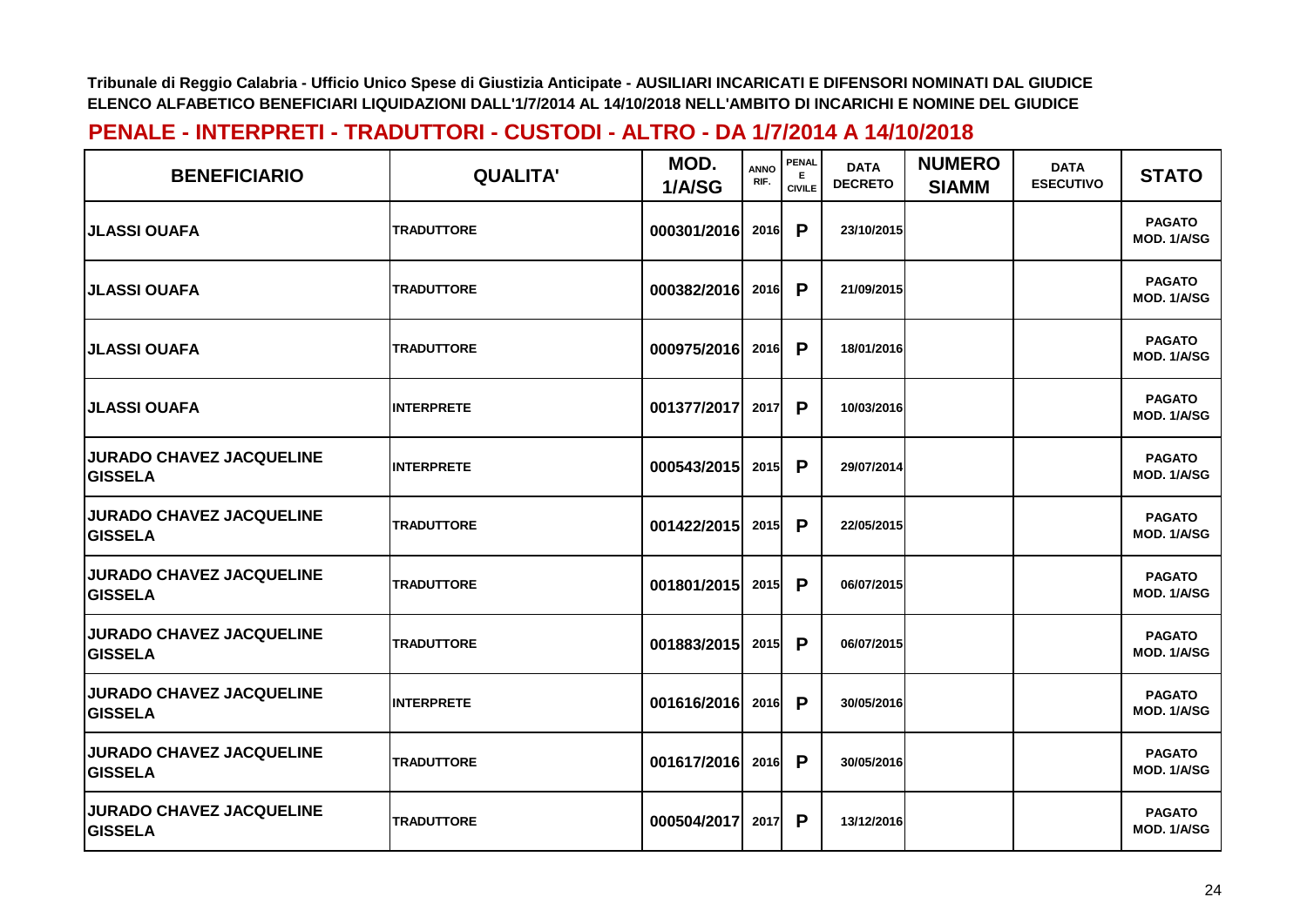| <b>BENEFICIARIO</b>                               | <b>QUALITA'</b>   | MOD.<br>1/A/SG | <b>ANNO</b><br>RIF. | <b>PENAL</b><br>Е<br><b>CIVILE</b> | <b>DATA</b><br><b>DECRETO</b> | <b>NUMERO</b><br><b>SIAMM</b> | <b>DATA</b><br><b>ESECUTIVO</b> | <b>STATO</b>                                                 |
|---------------------------------------------------|-------------------|----------------|---------------------|------------------------------------|-------------------------------|-------------------------------|---------------------------------|--------------------------------------------------------------|
| <b>JURADO CHAVEZ JACQUELINE</b><br><b>GISSELA</b> | <b>TRADUTTORE</b> | 001871/2018    | 2018                | P                                  | 02/02/2018                    |                               |                                 | <b>PAGATO</b><br>MOD. 1/A/SG                                 |
| <b>JURADO CHAVEZ JACQUELINE</b><br><b>GISSELA</b> | <b>TRADUTTORE</b> |                | 2018                | P                                  |                               | 001330/2018                   |                                 | <b>IN ATTESA</b><br><b>DECRETO DI</b><br><b>LIQUIDAZIONE</b> |
| <b>JURADO CHAVEZ JACQUELINE</b><br><b>GISSELA</b> | <b>TRADUTTORE</b> |                | 2018                | P                                  |                               | 002527/2016                   |                                 | <b>IN ATTESA</b><br><b>DECRETO DI</b><br><b>LIQUIDAZIONE</b> |
| <b>KALA KAMARAN</b>                               | <b>INTERPRETE</b> | 001579/2014    | 2014                | P                                  | 27/02/2014                    |                               |                                 | <b>PAGATO</b><br>MOD. 1/A/SG                                 |
| <b>IKOJIC SNEZANA</b>                             | <b>INTERPRETE</b> |                | 2018                | P                                  |                               | 001711/2018                   |                                 | <b>IN ATTESA</b><br><b>DECRETO DI</b><br><b>LIQUIDAZIONE</b> |
| <b>KONATE MOUSSA</b>                              | <b>INTERPRETE</b> | 002663/2018    | 2018                | P                                  | 25/06/2018                    |                               |                                 | <b>PAGATO</b><br>MOD. 1/A/SG                                 |
| <b>KRAVEISHVILI TAMILA</b>                        | <b>INTERPRETE</b> | 001930/2016    | 2016                | P                                  | 19/09/2016                    |                               |                                 | <b>PAGATO</b><br>MOD. 1/A/SG                                 |
| <b>KRAVEISHVILI TAMILA</b>                        | <b>INTERPRETE</b> | 001932/2016    | 2016                | P                                  | 15/09/2016                    |                               |                                 | <b>PAGATO</b><br>MOD. 1/A/SG                                 |
| <b>LAAGAD SALAH</b>                               | <b>INTERPRETE</b> | 001415/2014    | 2014                | P                                  | 03/12/2013                    |                               |                                 | <b>PAGATO</b><br>MOD. 1/A/SG                                 |
| <b>ILAAGAD SALAH</b>                              | <b>INTERPRETE</b> | 000547/2015    | 2015                | P                                  | 24/11/2014                    |                               |                                 | <b>PAGATO</b><br>MOD. 1/A/SG                                 |
| <b>LAAGAD SALAH</b>                               | <b>TRADUTTORE</b> | 001472/2015    | 2015                | P                                  | 15/04/2015                    |                               |                                 | <b>PAGATO</b><br>MOD. 1/A/SG                                 |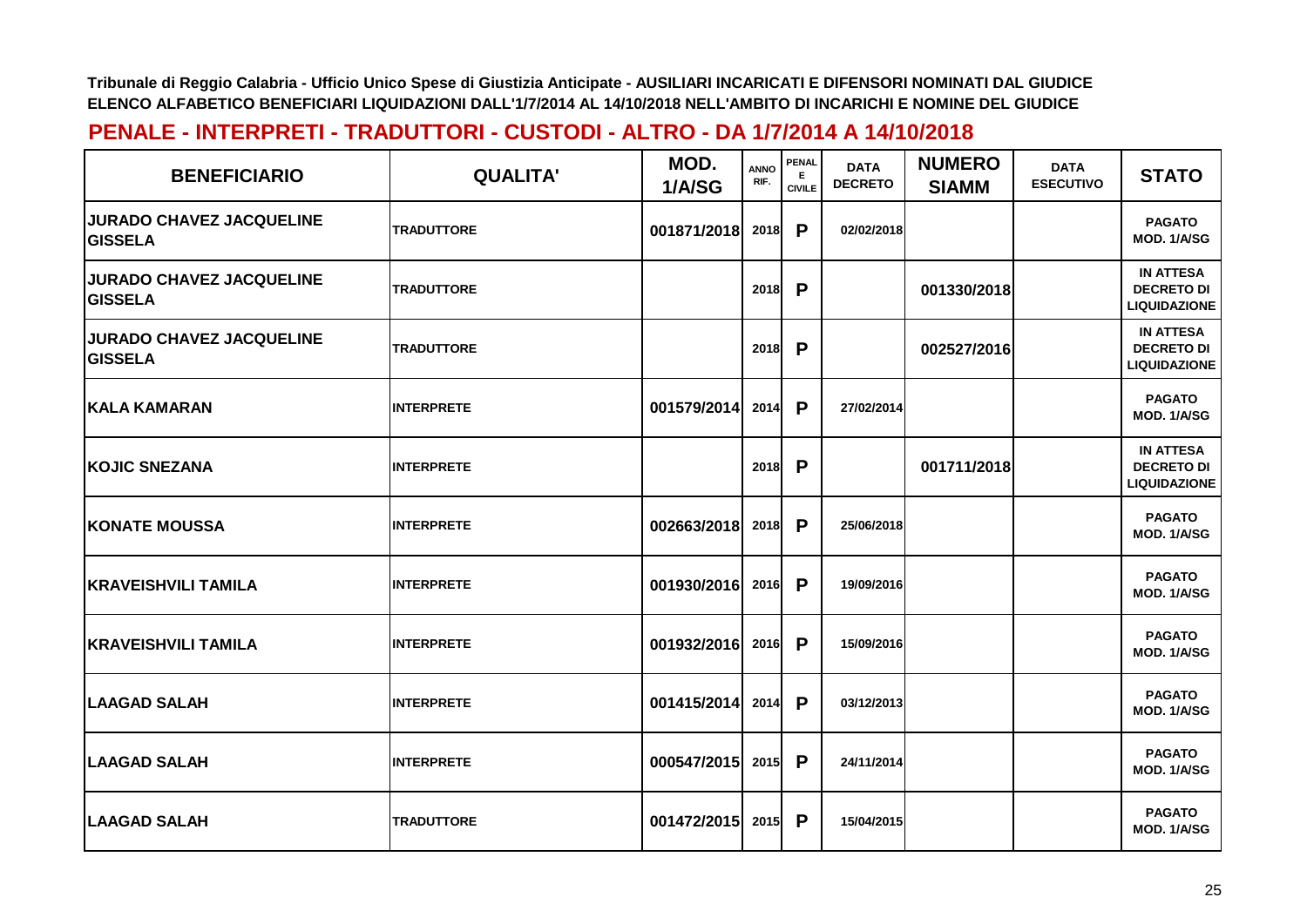| <b>BENEFICIARIO</b>           | <b>QUALITA'</b>   | MOD.<br>1/A/SG | <b>ANNO</b><br>RIF. | <b>PENAL</b><br>Е.<br><b>CIVILE</b> | <b>DATA</b><br><b>DECRETO</b> | <b>NUMERO</b><br><b>SIAMM</b> | <b>DATA</b><br><b>ESECUTIVO</b> | <b>STATO</b>                                            |
|-------------------------------|-------------------|----------------|---------------------|-------------------------------------|-------------------------------|-------------------------------|---------------------------------|---------------------------------------------------------|
| <b>LAAGAD SALAH</b>           | <b>INTERPRETE</b> | 000025/2016    | 2016                | P                                   | 18/11/2015                    |                               |                                 | <b>PAGATO</b><br>MOD. 1/A/SG                            |
| <b>LAAGAD SALAH</b>           | <b>INTERPRETE</b> | 000723/2016    | 2016                | P                                   | 18/01/2016                    |                               |                                 | <b>PAGATO</b><br>MOD. 1/A/SG                            |
| <b>LAAGAD SALAH</b>           | <b>INTERPRETE</b> | 000766/2016    | 2016                | $\mathsf{P}$                        | 18/01/2016                    |                               |                                 | <b>PAGATO</b><br>MOD. 1/A/SG                            |
| <b>LAAGAD SALAH</b>           | <b>TRADUTTORE</b> | 000110/2016    | 2016                | P                                   | 05/10/2015                    |                               |                                 | <b>PAGATO</b><br>MOD. 1/A/SG                            |
| <b>LAAGAD SALAH</b>           | <b>INTERPRETE</b> |                | 2018                | P                                   |                               | 001048/2015                   | 19-03-2016                      | <b>ESECUTIVO</b><br><b>IN ATTESA</b><br><b>RITENUTE</b> |
| <b>LASTE VIVIANE CRISTINA</b> | <b>INTERPRETE</b> | 002149/2015    | 2015                | $\mathsf{P}$                        | 14/10/2015                    |                               |                                 | <b>PAGATO</b><br>MOD. 1/A/SG                            |
| LAURENDI TATIANA              | <b>INTERPRETE</b> | 000771/2015    | 2015                | P                                   | 23/02/2015                    |                               |                                 | <b>PAGATO</b><br>MOD. 1/A/SG                            |
| <b>LAURENDI TATIANA</b>       | <b>INTERPRETE</b> | 000090/2016    | 2016                | P                                   | 29/10/2015                    |                               |                                 | <b>PAGATO</b><br>MOD. 1/A/SG                            |
| LAURENDI TATIANA              | <b>INTERPRETE</b> | 001755/2016    | 2016                | $\mathsf{P}$                        | 22/03/2016                    |                               |                                 | <b>PAGATO</b><br>MOD. 1/A/SG                            |
| LAURENDI TATIANA              | <b>INTERPRETE</b> | 001707/2017    | 2017                | P                                   | 21/02/2017                    |                               |                                 | <b>PAGATO</b><br>MOD. 1/A/SG                            |
| LAURENDI TATIANA              | <b>TRADUTTORE</b> | 002412/2017    | 2017                | P                                   | 18/09/2017                    |                               |                                 | <b>PAGATO</b><br>MOD. 1/A/SG                            |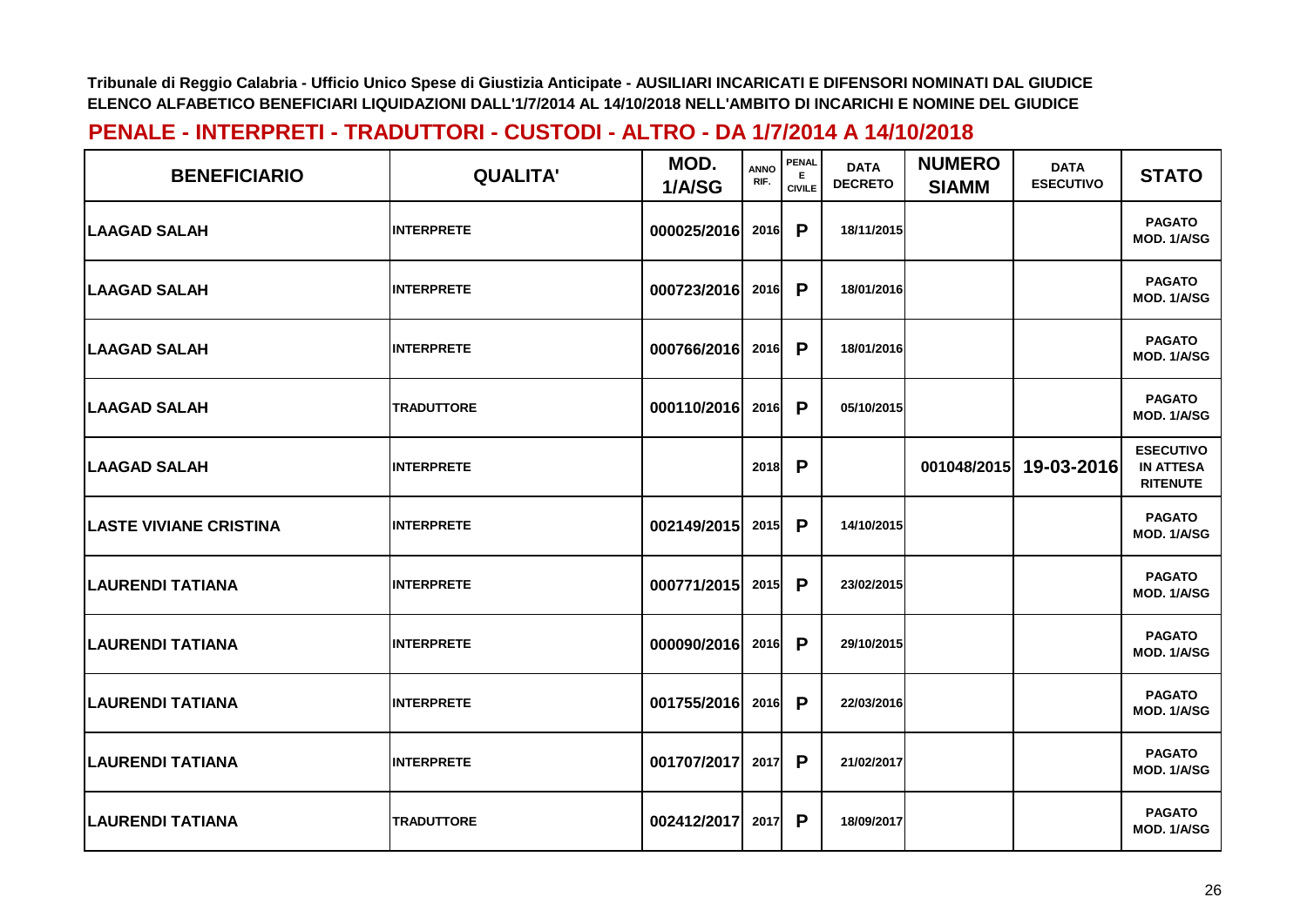| <b>BENEFICIARIO</b>     | <b>QUALITA'</b>   | MOD.<br>1/A/SG | <b>ANNO</b><br>RIF. | <b>PENAL</b><br>E.<br><b>CIVILE</b> | <b>DATA</b><br><b>DECRETO</b> | <b>NUMERO</b><br><b>SIAMM</b> | <b>DATA</b><br><b>ESECUTIVO</b> | <b>STATO</b>                                                 |
|-------------------------|-------------------|----------------|---------------------|-------------------------------------|-------------------------------|-------------------------------|---------------------------------|--------------------------------------------------------------|
| <b>LAURENDI TATIANA</b> | <b>INTERPRETE</b> | 001184/2018    | 2018                | P                                   | 12/01/2018                    |                               |                                 | <b>PAGATO</b><br>MOD. 1/A/SG                                 |
| <b>LAURENDI TATIANA</b> | <b>INTERPRETE</b> | 001888/2018    | 2018                | P                                   | 19/03/2018                    |                               |                                 | <b>PAGATO</b><br>MOD. 1/A/SG                                 |
| <b>LAURENDI TATIANA</b> | <b>INTERPRETE</b> | 001889/2018    | 2018                | P                                   | 19/03/2018                    |                               |                                 | <b>PAGATO</b><br>MOD. 1/A/SG                                 |
| <b>LAURENDI TATIANA</b> | <b>INTERPRETE</b> | 002377/2018    | 2018                | P                                   | 14/03/2018                    |                               |                                 | <b>PAGATO</b><br>MOD. 1/A/SG                                 |
| <b>LAURENDI TATIANA</b> | <b>INTERPRETE</b> |                | 2018                | P                                   |                               | 001691/2017                   |                                 | <b>IN ATTESA</b><br><b>DECRETO DI</b><br><b>LIQUIDAZIONE</b> |
| LAURENDI TATIANA        | <b>INTERPRETE</b> |                | 2018                | P                                   |                               | 001470/2017                   |                                 | <b>IN ATTESA</b><br><b>DECRETO DI</b><br><b>LIQUIDAZIONE</b> |
| <b>LAURENDI TATIANA</b> | <b>INTERPRETE</b> |                | 2018                | P                                   |                               | 000357/2018                   |                                 | <b>IN ATTESA</b><br><b>DECRETO DI</b><br><b>LIQUIDAZIONE</b> |
| <b>LAURENDI TATIANA</b> | <b>INTERPRETE</b> |                | 2018                | P                                   |                               | 001941/2018                   |                                 | <b>IN ATTESA</b><br><b>DECRETO DI</b><br><b>LIQUIDAZIONE</b> |
| LAURENDI TATIANA        | <b>INTERPRETE</b> |                | 2018                | P                                   |                               | 000161/2018                   |                                 | <b>IN ATTESA</b><br><b>DECRETO DI</b><br><b>LIQUIDAZIONE</b> |
| <b>LAURENDI TATIANA</b> | <b>INTERPRETE</b> |                | 2018                | P                                   |                               | 000620/2018                   |                                 | <b>IN ATTESA</b><br><b>DECRETO DI</b><br><b>LIQUIDAZIONE</b> |
| LAURENDI TATIANA        | <b>INTERPRETE</b> |                | 2018                | P                                   |                               | 000896/2018                   |                                 | <b>IN ATTESA</b><br><b>DECRETO DI</b><br><b>LIQUIDAZIONE</b> |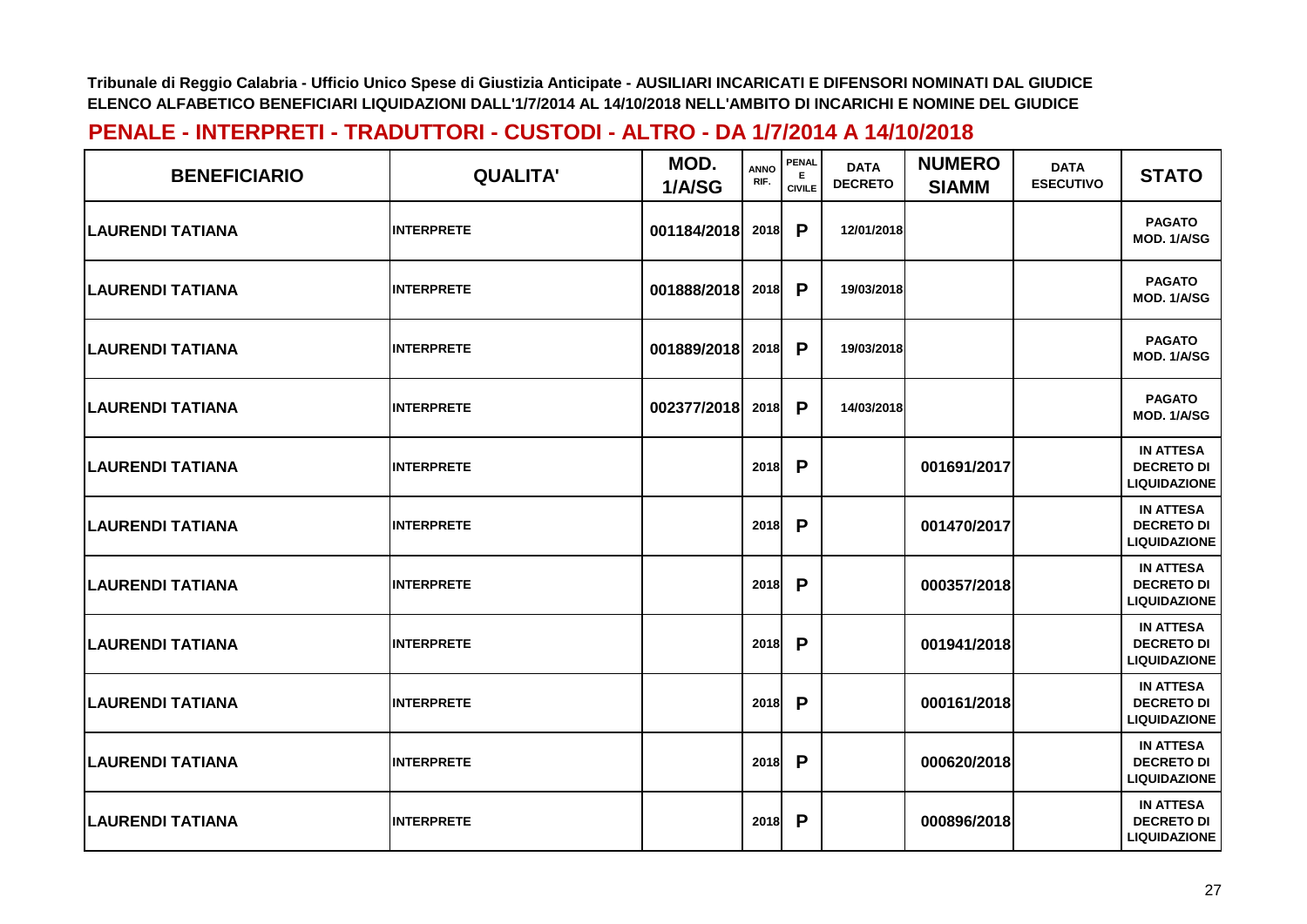| <b>BENEFICIARIO</b>      | <b>QUALITA'</b>   | MOD.<br>1/A/SG | <b>ANNO</b><br>RIF. | PENAL<br>Е<br><b>CIVILE</b> | <b>DATA</b><br><b>DECRETO</b> | <b>NUMERO</b><br><b>SIAMM</b> | <b>DATA</b><br><b>ESECUTIVO</b> | <b>STATO</b>                                                 |
|--------------------------|-------------------|----------------|---------------------|-----------------------------|-------------------------------|-------------------------------|---------------------------------|--------------------------------------------------------------|
| <b>ILAURENDI TATIANA</b> | <b>TRADUTTORE</b> |                | 2018                | P                           |                               | 002046/2018                   |                                 | <b>IN ATTESA</b><br><b>DECRETO DI</b><br><b>LIQUIDAZIONE</b> |
| <b>LENKOVA IRENA</b>     | <b>INTERPRETE</b> | 000632/2017    | 2017                | P                           | 24/12/2010                    |                               |                                 | <b>PAGATO</b><br>MOD. 1/A/SG                                 |
| <b>LENKOVA IRENA</b>     | <b>TRADUTTORE</b> | 000443/2017    | 2017                | P                           | 17/12/2016                    |                               |                                 | <b>PAGATO</b><br>MOD. 1/A/SG                                 |
| <b>LENKOVA IRENA</b>     | <b>TRADUTTORE</b> | 000444/2017    | 2017                | P                           | 20/01/2017                    |                               |                                 | <b>PAGATO</b><br>MOD. 1/A/SG                                 |
| <b>LENKOVA IRENA</b>     | <b>TRADUTTORE</b> | 001079/2017    | 2017                | P                           | 16/03/2017                    |                               |                                 | <b>PAGATO</b><br>MOD. 1/A/SG                                 |
| <b>ILENKOVA IRENA</b>    | <b>TRADUTTORE</b> | 002196/2017    | 2017                | P                           | 17/07/2017                    |                               |                                 | <b>PAGATO</b><br>MOD. 1/A/SG                                 |
| <b>LENKOVA IRENA</b>     | <b>INTERPRETE</b> | 002082/2018    | 2018                | P                           | 18/09/2017                    |                               |                                 | <b>PAGATO</b><br>MOD. 1/A/SG                                 |
| <b>LENKOVA IRENA</b>     | <b>TRADUTTORE</b> | 000503/2018    | 2018                | P                           | 09/11/2017                    |                               |                                 | <b>PAGATO</b><br>MOD. 1/A/SG                                 |
| <b>LENKOVA IRENA</b>     | <b>TRADUTTORE</b> | 000571/2018    | 2018                | $\mathsf{P}$                | 22/08/2017                    |                               |                                 | <b>PAGATO</b><br>MOD. 1/A/SG                                 |
| <b>LENKOVA IRENA</b>     | <b>TRADUTTORE</b> | 001177/2018    | 2018                | P                           | 02/02/2018                    |                               |                                 | <b>PAGATO</b><br>MOD. 1/A/SG                                 |
| <b>LENKOVA IRENA</b>     | <b>TRADUTTORE</b> | 002216/2018    | 2018                | P                           | 14/03/2018                    |                               |                                 | <b>PAGATO</b><br>MOD. 1/A/SG                                 |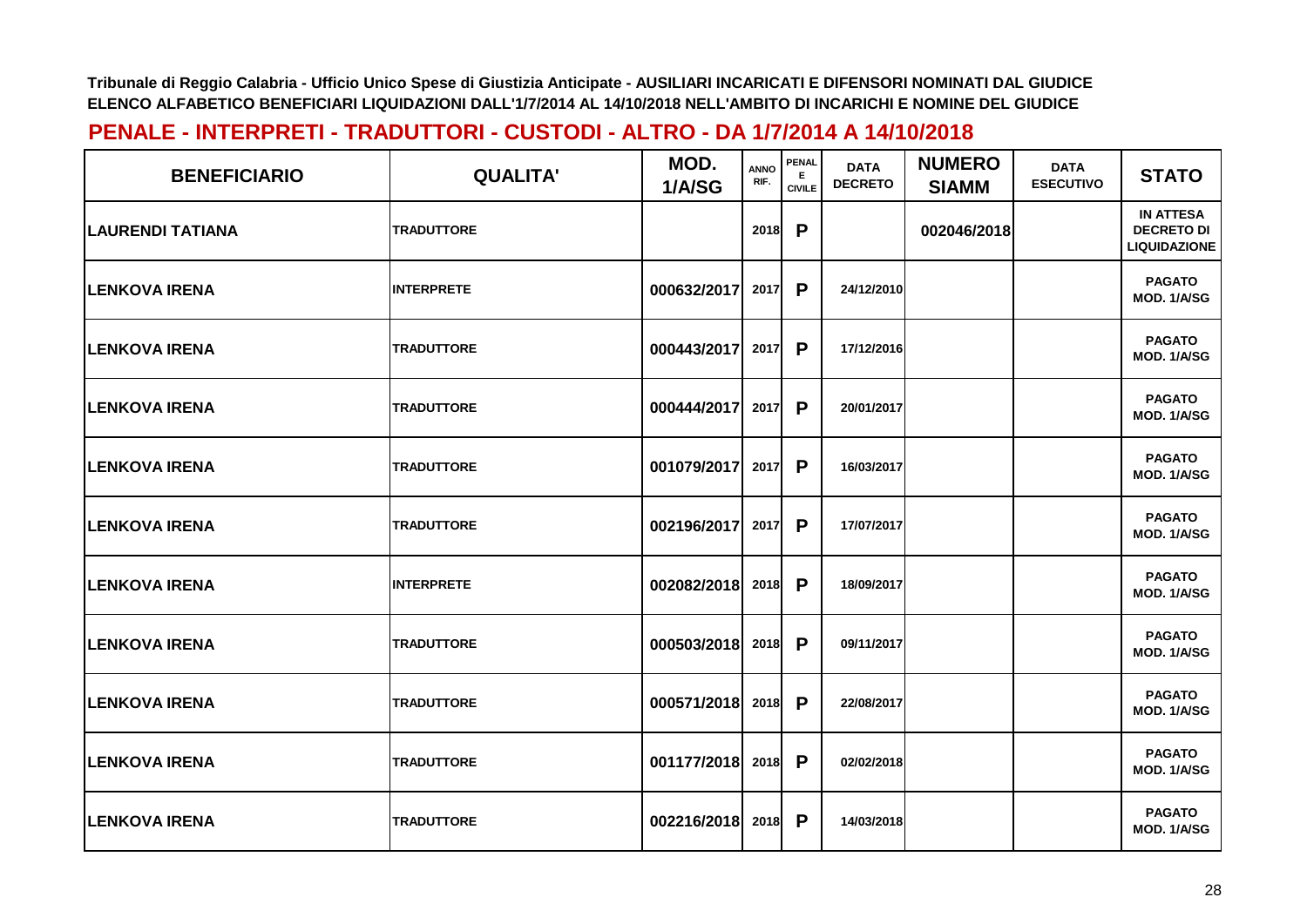| <b>BENEFICIARIO</b>               | <b>QUALITA'</b>   | MOD.<br>1/A/SG | <b>ANNO</b><br>RIF. | <b>PENAL</b><br>E<br><b>CIVILE</b> | <b>DATA</b><br><b>DECRETO</b> | <b>NUMERO</b><br><b>SIAMM</b> | <b>DATA</b><br><b>ESECUTIVO</b> | <b>STATO</b>                                                 |
|-----------------------------------|-------------------|----------------|---------------------|------------------------------------|-------------------------------|-------------------------------|---------------------------------|--------------------------------------------------------------|
| <b>LENKOVA IRENA</b>              | <b>INTERPRETE</b> |                | 2018                | P                                  |                               | 001365/2017                   |                                 | <b>IN ATTESA</b><br><b>DECRETO DI</b><br><b>LIQUIDAZIONE</b> |
| <b>ILENKOVA IRENA</b>             | <b>INTERPRETE</b> |                | 2018                | P                                  |                               | 001515/2018                   |                                 | <b>IN ATTESA</b><br><b>DECRETO DI</b><br><b>LIQUIDAZIONE</b> |
| <b>ILENKOVA IRENA</b>             | <b>TRADUTTORE</b> |                | 2018                | P                                  |                               | 002343/2016                   |                                 | <b>IN ATTESA</b><br><b>DECRETO DI</b><br><b>LIQUIDAZIONE</b> |
| <b>ILENKOVA IRENA</b>             | <b>TRADUTTORE</b> |                | 2018                | P                                  |                               | 002333/2016                   |                                 | <b>IN ATTESA</b><br><b>DECRETO DI</b><br><b>LIQUIDAZIONE</b> |
| <b>LENKOVA IRENA</b>              | <b>TRADUTTORE</b> |                | 2018                | P                                  |                               | 002337/2016                   |                                 | <b>IN ATTESA</b><br><b>DECRETO DI</b><br><b>LIQUIDAZIONE</b> |
| <b>LEWIS BRIAN JAMES LLYELYN</b>  | <b>INTERPRETE</b> | 000582/2015    | 2015                | P                                  | 23/01/2015                    |                               |                                 | <b>PAGATO</b><br>MOD. 1/A/SG                                 |
| <b>LEWIS BRIAN JAMES LLYELYN</b>  | <b>INTERPRETE</b> | 001067/2015    | 2015                | P                                  | 20/02/2015                    |                               |                                 | <b>PAGATO</b><br>MOD. 1/A/SG                                 |
| <b>LEWIS BRIAN JAMES LLYELYN</b>  | <b>INTERPRETE</b> | 001800/2015    | 2015                | P                                  | 06/07/2015                    |                               |                                 | <b>PAGATO</b><br>MOD. 1/A/SG                                 |
| <b>LEWIS BRIAN JAMES LLYELYN</b>  | <b>TRADUTTORE</b> | 001798/2015    | 2015                | $\mathsf{P}$                       | 06/07/2015                    |                               |                                 | <b>PAGATO</b><br>MOD. 1/A/SG                                 |
| <b>ILEWIS BRIAN JAMES LLYELYN</b> | <b>TRADUTTORE</b> | 001886/2015    | 2015                | P                                  | 06/07/2015                    |                               |                                 | <b>PAGATO</b><br>MOD. 1/A/SG                                 |
| <b>LEWIS BRIAN JAMES LLYELYN</b>  | <b>TRADUTTORE</b> | 000886/2017    | 2017                | P                                  | 09/01/2017                    |                               |                                 | <b>PAGATO</b><br>MOD. 1/A/SG                                 |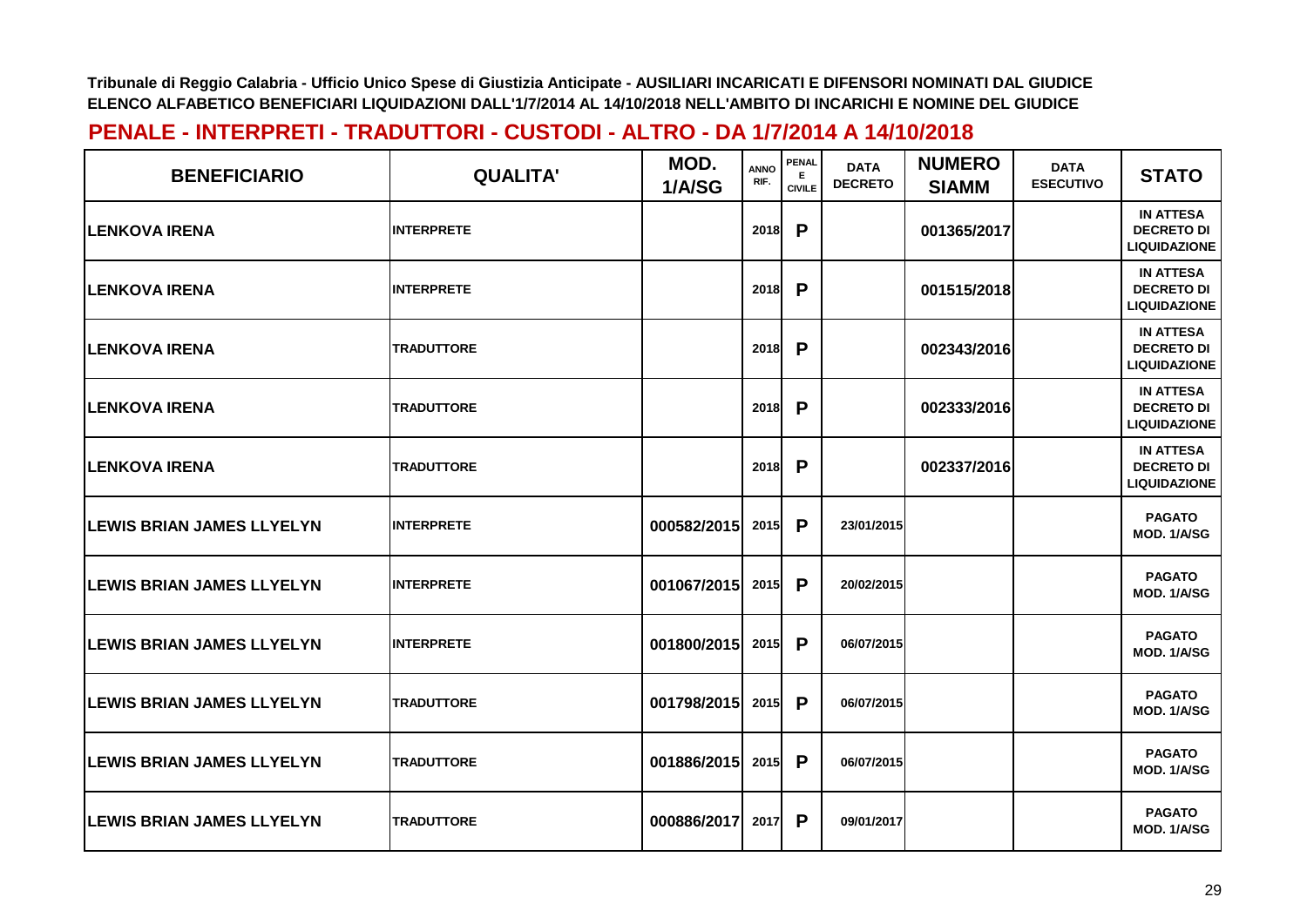| <b>BENEFICIARIO</b>               | <b>QUALITA'</b>   | MOD.<br>1/A/SG | <b>ANNO</b><br>RIF. | <b>PENAL</b><br>Е<br><b>CIVILE</b> | <b>DATA</b><br><b>DECRETO</b> | <b>NUMERO</b><br><b>SIAMM</b> | <b>DATA</b><br><b>ESECUTIVO</b> | <b>STATO</b>                                                 |
|-----------------------------------|-------------------|----------------|---------------------|------------------------------------|-------------------------------|-------------------------------|---------------------------------|--------------------------------------------------------------|
| <b>ILEWIS BRIAN JAMES LLYELYN</b> | <b>TRADUTTORE</b> | 000887/2017    | 2017                | P                                  | 09/01/2017                    |                               |                                 | <b>PAGATO</b><br>MOD. 1/A/SG                                 |
| <b>LEWIS BRIAN JAMES LLYELYN</b>  | <b>TRADUTTORE</b> | 001522/2018    | 2018                | P                                  | 08/01/2018                    |                               |                                 | <b>PAGATO</b><br>MOD. 1/A/SG                                 |
| <b>LEWIS BRIAN JAMES LLYELYN</b>  | <b>TRADUTTORE</b> | 001524/2018    | 2018                | P                                  | 08/01/2018                    |                               |                                 | <b>PAGATO</b><br>MOD. 1/A/SG                                 |
| <b>LEWIS BRIAN JAMES LLYELYN</b>  | <b>TRADUTTORE</b> | 001525/2018    | 2018                | P                                  | 08/01/2018                    |                               |                                 | <b>PAGATO</b><br>MOD. 1/A/SG                                 |
| <b>LEWIS BRIAN JAMES LLYELYN</b>  | <b>TRADUTTORE</b> | 001526/2018    | 2018                | P                                  | 08/01/2018                    |                               |                                 | <b>PAGATO</b><br>MOD. 1/A/SG                                 |
| <b>ILEWIS BRIAN JAMES LLYELYN</b> | <b>TRADUTTORE</b> |                | 2018                | P                                  |                               | 001156/2016                   |                                 | <b>IN ATTESA</b><br><b>DECRETO DI</b><br><b>LIQUIDAZIONE</b> |
| <b>LOFARO EUGENIA</b>             | <b>TRADUTTORE</b> | 001885/2015    | 2015                | P                                  | 20/06/2015                    |                               |                                 | <b>PAGATO</b><br>MOD. 1/A/SG                                 |
| <b>LOFARO EUGENIA</b>             | <b>TRADUTTORE</b> | 002107/2015    | 2015                | P                                  | 12/08/2015                    |                               |                                 | <b>PAGATO</b><br>MOD. 1/A/SG                                 |
| <b>LOFARO EUGENIA</b>             | <b>INTERPRETE</b> | 001047/2016    | 2016                | $\mathsf{P}$                       | 19/02/2016                    |                               |                                 | <b>PAGATO</b><br><b>MOD. 1/A/SG</b>                          |
| <b>LOFARO EUGENIA</b>             | <b>TRADUTTORE</b> | 000628/2016    | 2016                | P                                  | 08/02/2016                    |                               |                                 | <b>PAGATO</b><br>MOD. 1/A/SG                                 |
| <b>ILOFARO EUGENIA</b>            | <b>TRADUTTORE</b> | 001045/2016    | 2016                | P                                  | 03/02/2016                    |                               |                                 | <b>PAGATO</b><br>MOD. 1/A/SG                                 |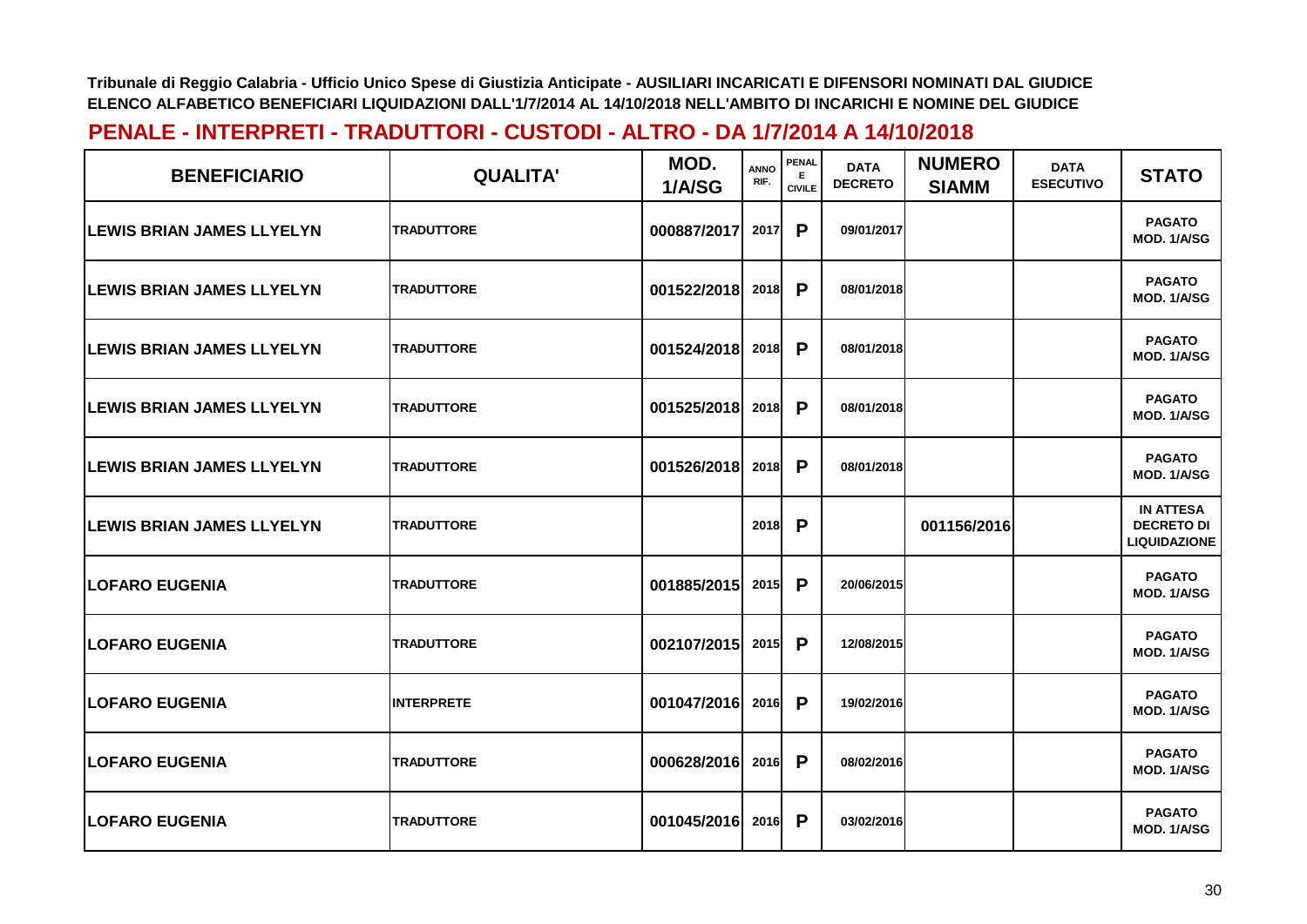| <b>BENEFICIARIO</b>    | <b>QUALITA'</b>   | MOD.<br>1/A/SG | <b>ANNO</b><br>RIF. | PENAL<br>Е<br><b>CIVILE</b> | <b>DATA</b><br><b>DECRETO</b> | <b>NUMERO</b><br><b>SIAMM</b> | <b>DATA</b><br><b>ESECUTIVO</b> | <b>STATO</b>                                                 |
|------------------------|-------------------|----------------|---------------------|-----------------------------|-------------------------------|-------------------------------|---------------------------------|--------------------------------------------------------------|
| <b>LOFARO EUGENIA</b>  | <b>TRADUTTORE</b> | 001174/2016    | 2016                | P                           | 26/05/2016                    |                               |                                 | <b>PAGATO</b><br>MOD. 1/A/SG                                 |
| <b>LOFARO EUGENIA</b>  | <b>TRADUTTORE</b> | 000052/2018    | 2018                | P                           | 12/09/2017                    |                               |                                 | <b>PAGATO</b><br>MOD. 1/A/SG                                 |
| <b>LOFARO EUGENIA</b>  | <b>TRADUTTORE</b> | 000056/2018    | 2018                | P                           | 12/09/2017                    |                               |                                 | <b>PAGATO</b><br>MOD. 1/A/SG                                 |
| <b>ILOFARO EUGENIA</b> | <b>TRADUTTORE</b> | 000058/2018    | 2018                | $\mathsf{P}$                | 12/09/2017                    |                               |                                 | <b>PAGATO</b><br>MOD. 1/A/SG                                 |
| <b>LOFARO EUGENIA</b>  | <b>TRADUTTORE</b> | 001770/2018    | 2018                | P                           | 02/02/2018                    |                               |                                 | <b>PAGATO</b><br>MOD. 1/A/SG                                 |
| <b>LOFARO EUGENIA</b>  | <b>TRADUTTORE</b> | 002138/2018    | 2018                | $\mathsf{P}$                | 06/02/2018                    |                               |                                 | <b>PAGATO</b><br>MOD. 1/A/SG                                 |
| <b>LOFARO EUGENIA</b>  | <b>TRADUTTORE</b> | 002586/2018    | 2018                | $\mathsf{P}$                | 15/06/2018                    |                               |                                 | <b>PAGATO</b><br>MOD. 1/A/SG                                 |
| <b>LOFARO EUGENIA</b>  | <b>TRADUTTORE</b> | 002647/2018    | 2018                | P                           | 16/07/2018                    |                               |                                 | <b>PAGATO</b><br>MOD. 1/A/SG                                 |
| <b>LOFARO EUGENIA</b>  | <b>TRADUTTORE</b> |                | 2018                | P                           |                               | 002325/2015                   |                                 | <b>IN ATTESA</b><br><b>ESECUTIVITA'</b>                      |
| <b>LOFARO EUGENIA</b>  | <b>TRADUTTORE</b> |                | 2018                | P                           |                               | 001047/2018                   |                                 | <b>IN ATTESA</b><br><b>DECRETO DI</b><br><b>LIQUIDAZIONE</b> |
| <b>LOFARO EUGENIA</b>  | <b>TRADUTTORE</b> |                | 2018                | P                           |                               | 001440/2016                   |                                 | <b>IN ATTESA</b><br><b>DECRETO DI</b><br><b>LIQUIDAZIONE</b> |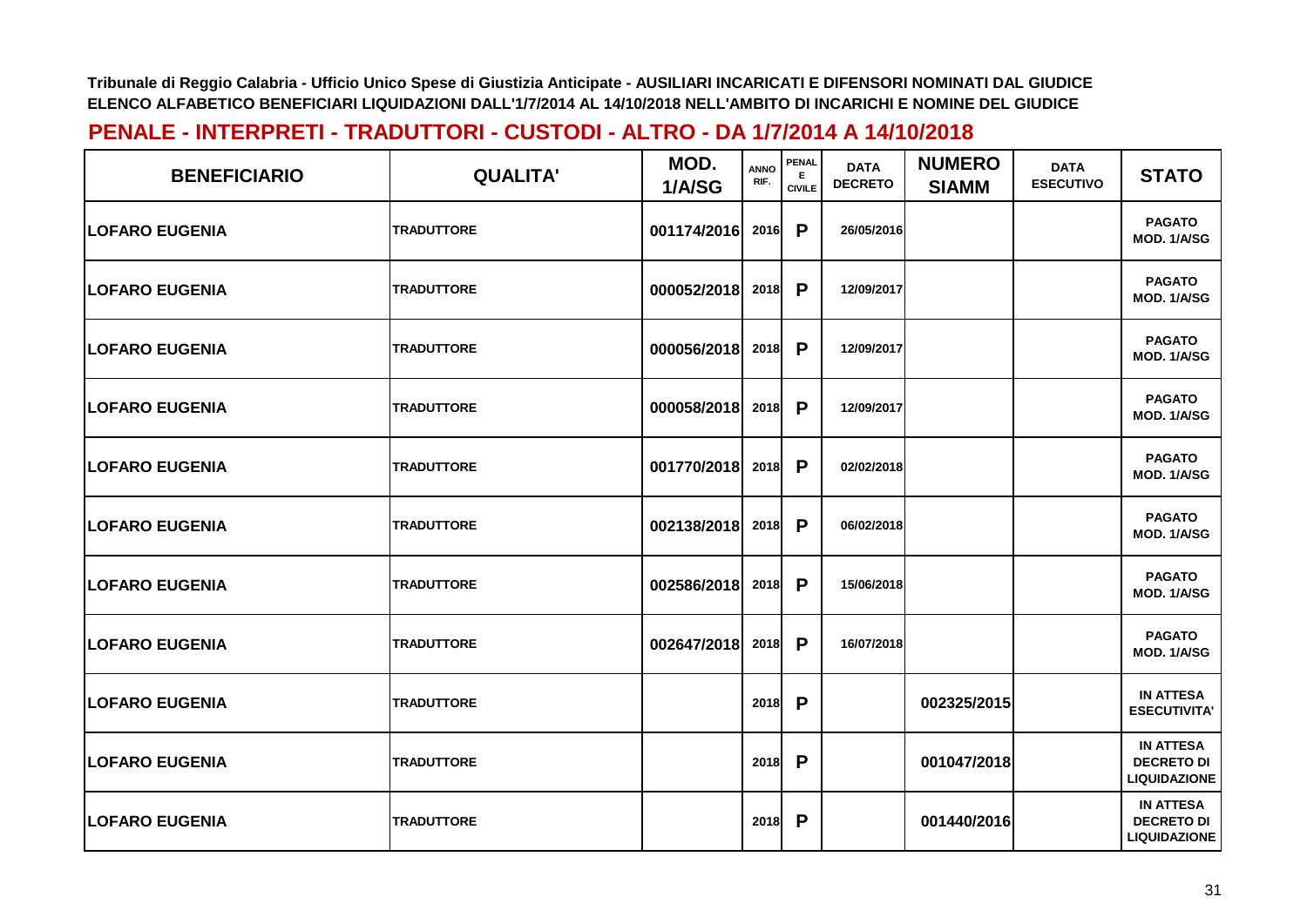| <b>BENEFICIARIO</b>              | <b>QUALITA'</b>   | MOD.<br>1/A/SG   | <b>ANNO</b><br>RIF. | PENAL<br>E.<br><b>CIVILE</b> | <b>DATA</b><br><b>DECRETO</b> | <b>NUMERO</b><br><b>SIAMM</b> | <b>DATA</b><br><b>ESECUTIVO</b> | <b>STATO</b>                                                 |
|----------------------------------|-------------------|------------------|---------------------|------------------------------|-------------------------------|-------------------------------|---------------------------------|--------------------------------------------------------------|
| <b>ILOFARO EUGENIA</b>           | <b>TRADUTTORE</b> |                  | 2018                | P                            |                               | 001574/2018                   |                                 | <b>IN ATTESA</b><br><b>DECRETO DI</b><br><b>LIQUIDAZIONE</b> |
| MAHMOUD BADAWI MAYYAS ALI        | <b>INTERPRETE</b> | 000807/2016      | 2016                | P                            | 20/01/2016                    |                               |                                 | <b>PAGATO</b><br>MOD. 1/A/SG                                 |
| <b>MAHMOUD BADAWI MAYYAS ALI</b> | <b>INTERPRETE</b> | 000991/2017      | 2017                | P                            | 21/02/2017                    |                               |                                 | <b>PAGATO</b><br>MOD. 1/A/SG                                 |
| MAHMOUD BADAWI MAYYAS ALI        | <b>INTERPRETE</b> | 000992/2017      | 2017                | P                            | 21/02/2017                    |                               |                                 | <b>PAGATO</b><br>MOD. 1/A/SG                                 |
| <b>IMALVASO ANGELINA</b>         | <b>INTERPRETE</b> | 001584/2014      | 2014                | P                            | 24/08/2012                    |                               |                                 | <b>PAGATO</b><br>MOD. 1/A/SG                                 |
| <b>IMALVASO ANGELINA</b>         | <b>TRADUTTORE</b> | 001862/2017      | 2017                | P                            | 06/06/2017                    |                               |                                 | <b>PAGATO</b><br>MOD. 1/A/SG                                 |
| <b>MARCHESE CATERINA</b>         | <b>INTERPRETE</b> | 001604/2014      | 2014                | P                            | 30/12/2013                    |                               |                                 | <b>PAGATO</b><br>MOD. 1/A/SG                                 |
| <b>IMARCHESE CATERINA</b>        | <b>INTERPRETE</b> | 000126/2015      | 2015                | P                            | 13/08/2014                    |                               |                                 | <b>PAGATO</b><br>MOD. 1/A/SG                                 |
| <b>MARCHESE CATERINA</b>         | <b>INTERPRETE</b> | 001254/2015      | 2015                | P                            | 30/01/2015                    |                               |                                 | <b>PAGATO</b><br><b>MOD. 1/A/SG</b>                          |
| <b>IMARCHESE CATERINA</b>        | <b>INTERPRETE</b> | 002047/2015 2015 |                     | P                            | 07/09/2015                    |                               |                                 | <b>PAGATO</b><br>MOD. 1/A/SG                                 |
| <b>MARCHESE CATERINA</b>         | <b>INTERPRETE</b> | 000223/2016      | 2016                | P                            | 26/10/2015                    |                               |                                 | <b>PAGATO</b><br>MOD. 1/A/SG                                 |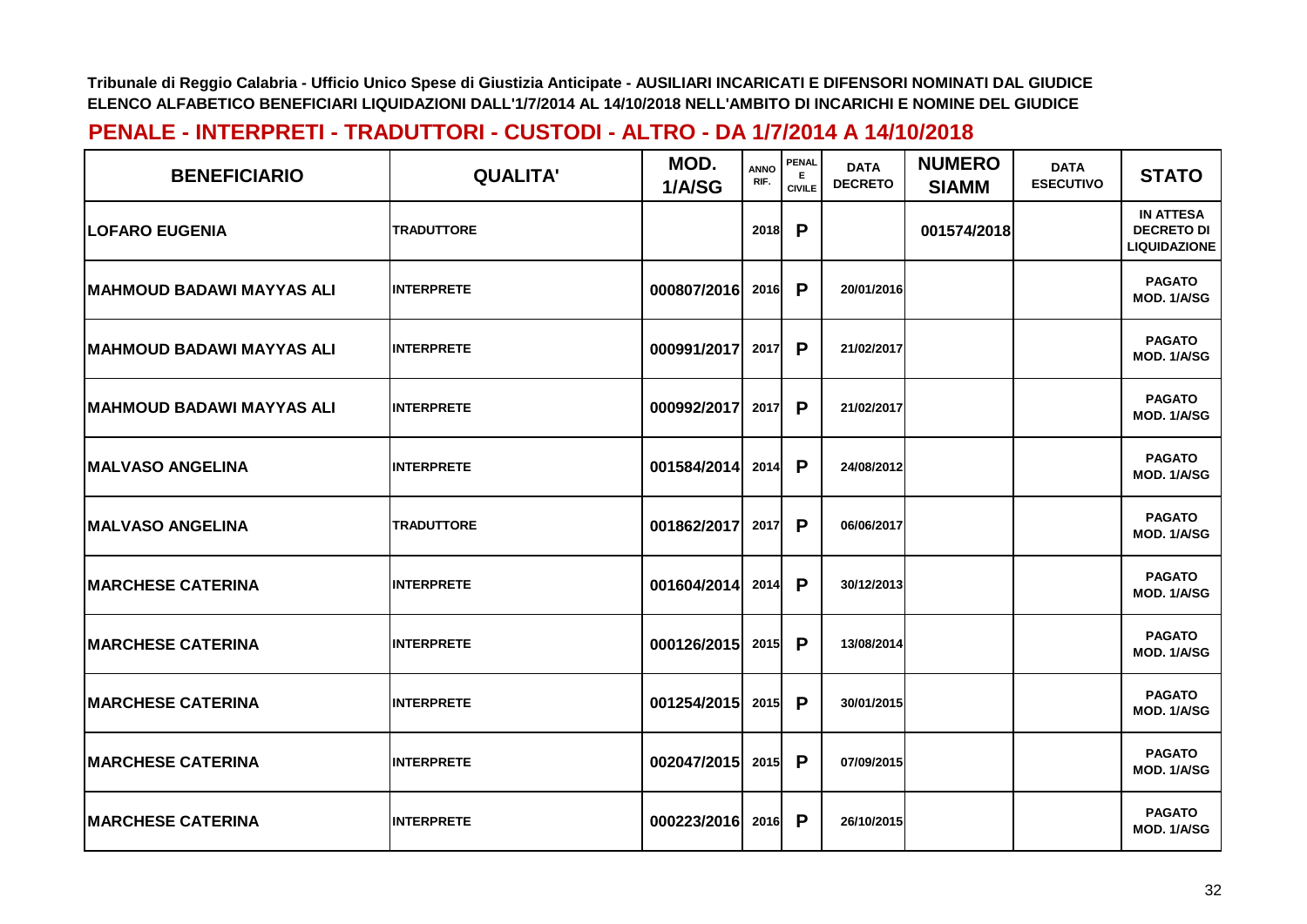| <b>BENEFICIARIO</b>       | <b>QUALITA'</b>   | MOD.<br>1/A/SG | <b>ANNO</b><br>RIF. | <b>PENAL</b><br>Е<br><b>CIVILE</b> | <b>DATA</b><br><b>DECRETO</b> | <b>NUMERO</b><br><b>SIAMM</b> | <b>DATA</b><br><b>ESECUTIVO</b> | <b>STATO</b>                        |
|---------------------------|-------------------|----------------|---------------------|------------------------------------|-------------------------------|-------------------------------|---------------------------------|-------------------------------------|
| <b>IMARCHESE CATERINA</b> | <b>INTERPRETE</b> | 000891/2016    | 2016                | P                                  | 29/02/2016                    |                               |                                 | <b>PAGATO</b><br>MOD. 1/A/SG        |
| <b>IMARCHESE CATERINA</b> | <b>INTERPRETE</b> | 001329/2016    | 2016                | P                                  | 10/06/2016                    |                               |                                 | <b>PAGATO</b><br><b>MOD. 1/A/SG</b> |
| <b>MARCHESE CATERINA</b>  | <b>INTERPRETE</b> | 001330/2016    | 2016                | P                                  | 23/05/2016                    |                               |                                 | <b>PAGATO</b><br>MOD. 1/A/SG        |
| <b>MARCHESE CATERINA</b>  | <b>INTERPRETE</b> | 000394/2017    | 2017                | P                                  | 05/09/2016                    |                               |                                 | <b>PAGATO</b><br>MOD. 1/A/SG        |
| <b>MARCHESE CATERINA</b>  | <b>INTERPRETE</b> | 001735/2017    | 2017                | P                                  | 28/03/2017                    |                               |                                 | <b>PAGATO</b><br>MOD. 1/A/SG        |
| <b>IMARCHESE CATERINA</b> | <b>INTERPRETE</b> | 001827/2017    | 2017                | P                                  | 27/04/2017                    |                               |                                 | <b>PAGATO</b><br>MOD. 1/A/SG        |
| <b>MARCHESE CATERINA</b>  | <b>INTERPRETE</b> | 001828/2017    | 2017                | P                                  | 27/04/2017                    |                               |                                 | <b>PAGATO</b><br>MOD. 1/A/SG        |
| <b>MARCHESE CATERINA</b>  | <b>INTERPRETE</b> | 002263/2017    | 2017                | P                                  | 12/09/2017                    |                               |                                 | <b>PAGATO</b><br>MOD. 1/A/SG        |
| <b>MARCHESE CATERINA</b>  | <b>INTERPRETE</b> | 000443/2018    | 2018                | P                                  | 30/10/2017                    |                               |                                 | <b>PAGATO</b><br><b>MOD. 1/A/SG</b> |
| <b>MARCHESE CATERINA</b>  | <b>INTERPRETE</b> | 000876/2018    | 2018                | P                                  | 25/10/2017                    |                               |                                 | <b>PAGATO</b><br>MOD. 1/A/SG        |
| <b>MARCHESE CATERINA</b>  | <b>INTERPRETE</b> | 001829/2018    | 2018                | P                                  | 09/04/2018                    |                               |                                 | <b>PAGATO</b><br>MOD. 1/A/SG        |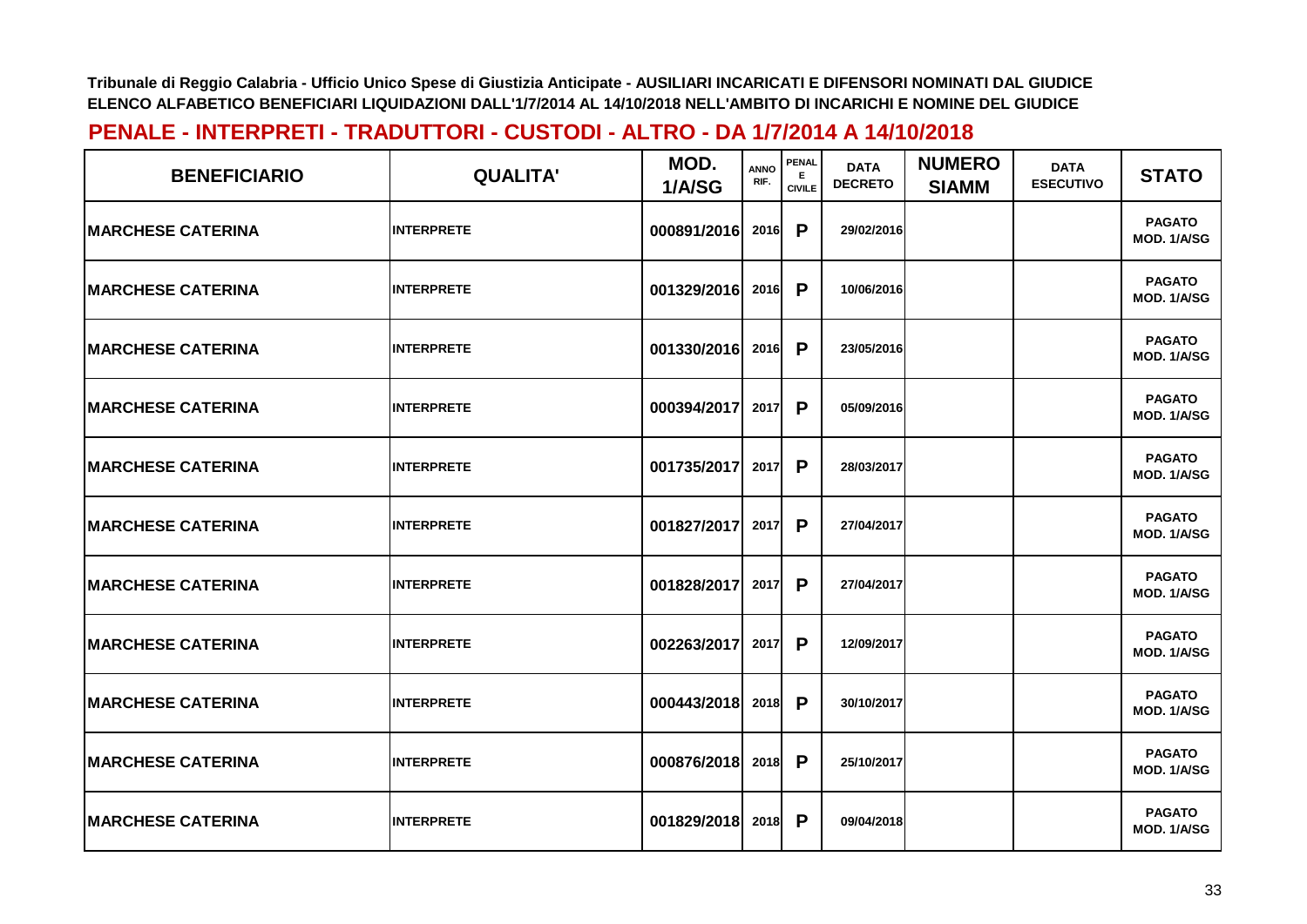| <b>BENEFICIARIO</b>                   | <b>QUALITA'</b>   | MOD.<br>1/A/SG   | <b>ANNO</b><br>RIF. | PENAL<br>E.<br><b>CIVILE</b> | <b>DATA</b><br><b>DECRETO</b> | <b>NUMERO</b><br><b>SIAMM</b> | <b>DATA</b><br><b>ESECUTIVO</b> | <b>STATO</b>                                                 |
|---------------------------------------|-------------------|------------------|---------------------|------------------------------|-------------------------------|-------------------------------|---------------------------------|--------------------------------------------------------------|
| <b>IMARCHESE CATERINA</b>             | <b>INTERPRETE</b> |                  | 2018                | P                            |                               | 001908/2016                   |                                 | <b>IN ATTESA</b><br><b>DECRETO DI</b><br><b>LIQUIDAZIONE</b> |
| <b>MARTINEZ ISLAS MARIA GUADALUPE</b> | <b>INTERPRETE</b> | 000417/2017      | 2017                | P                            | 07/06/2016                    |                               |                                 | <b>PAGATO</b><br>MOD. 1/A/SG                                 |
| <b>MARTINEZ ISLAS MARIA GUADALUPE</b> | <b>TRADUTTORE</b> | 002111/2018      | 2018                | P                            | 26/02/2018                    |                               |                                 | <b>PAGATO</b><br>MOD. 1/A/SG                                 |
| <b>MIHALACHE CATALINA</b>             | <b>INTERPRETE</b> | 000544/2015      | 2015                | P                            | 17/09/2014                    |                               |                                 | <b>PAGATO</b><br><b>MOD. 1/A/SG</b>                          |
| <b> MIHALACHE CATALINA</b>            | <b>INTERPRETE</b> | 001296/2015      | 2015                | P                            | 27/01/2014                    |                               |                                 | <b>PAGATO</b><br>MOD. 1/A/SG                                 |
| <b>MIHALACHE CATALINA</b>             | <b>TRADUTTORE</b> | 001879/2015 2015 |                     | P                            | 15/07/2015                    |                               |                                 | <b>PAGATO</b><br>MOD. 1/A/SG                                 |
| <b>MIHALACHE CATALINA</b>             | <b>INTERPRETE</b> | 001178/2016      | 2016                | P                            | 30/05/2016                    |                               |                                 | <b>PAGATO</b><br>MOD. 1/A/SG                                 |
| <b>IMIHALACHE CATALINA</b>            | <b>TRADUTTORE</b> | 001258/2016      | 2016                | P                            | 30/05/2016                    |                               |                                 | <b>PAGATO</b><br>MOD. 1/A/SG                                 |
| <b>MIHALACHE CATALINA</b>             | <b>TRADUTTORE</b> | 001259/2016      | 2016                | P                            | 30/05/2016                    |                               |                                 | <b>PAGATO</b><br>MOD. 1/A/SG                                 |
| <b> MIHALACHE CATALINA</b>            | <b>TRADUTTORE</b> | 000299/2018      | 2018                | P                            | 30/11/2017                    |                               |                                 | <b>PAGATO</b><br>MOD. 1/A/SG                                 |
| <b>MIHALACHE CATALINA</b>             | <b>TRADUTTORE</b> | 001602/2018      | 2018                | P                            | 19/03/2018                    |                               |                                 | <b>PAGATO</b><br>MOD. 1/A/SG                                 |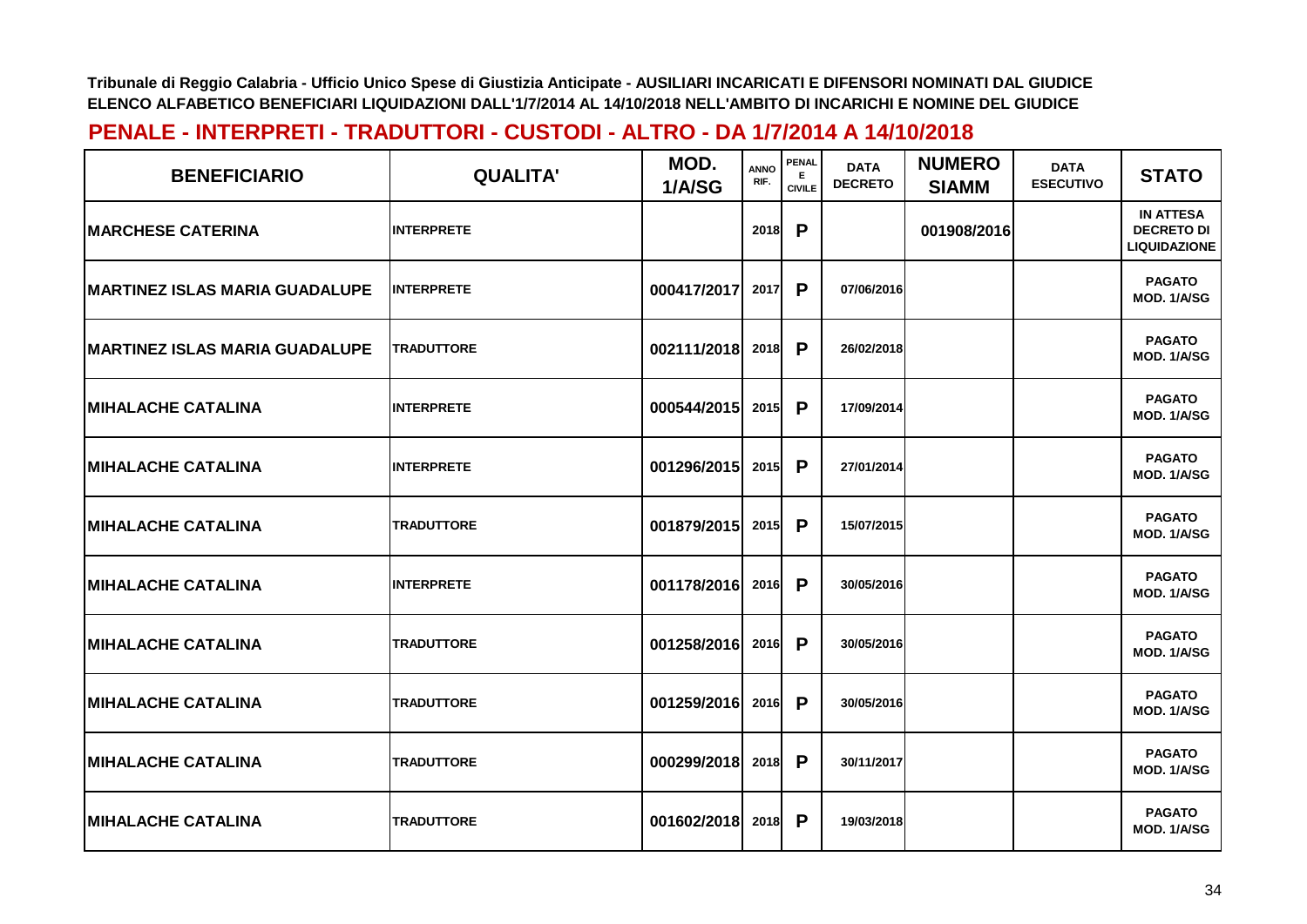| <b>BENEFICIARIO</b>            | <b>QUALITA'</b>   | MOD.<br>1/A/SG | <b>ANNO</b><br>RIF. | <b>PENAL</b><br>Е.<br><b>CIVILE</b> | <b>DATA</b><br><b>DECRETO</b> | <b>NUMERO</b><br><b>SIAMM</b> | <b>DATA</b><br><b>ESECUTIVO</b> | <b>STATO</b>                                            |
|--------------------------------|-------------------|----------------|---------------------|-------------------------------------|-------------------------------|-------------------------------|---------------------------------|---------------------------------------------------------|
| <b>MILITANO ELISABETH</b>      | <b>INTERPRETE</b> | 001548/2014    | 2014                | P                                   | 21/02/2014                    |                               |                                 | <b>PAGATO</b><br>MOD. 1/A/SG                            |
| <b>MILITANO RUTH</b>           | <b>INTERPRETE</b> | 001549/2014    | 2014                | P                                   | 21/02/2014                    |                               |                                 | <b>PAGATO</b><br>MOD. 1/A/SG                            |
| <b>MISHELADZE LALI</b>         | <b>INTERPRETE</b> | 001585/2014    | 2014                | P                                   | 18/04/2014                    |                               |                                 | <b>PAGATO</b><br>MOD. 1/A/SG                            |
| <b>MISHELADZE LALI</b>         | <b>INTERPRETE</b> | 001881/2015    | 2015                | P                                   | 12/03/2015                    |                               |                                 | <b>PAGATO</b><br>MOD. 1/A/SG                            |
| <b>IMISHELADZE LALI</b>        | <b>INTERPRETE</b> | 001882/2015    | 2015                | P                                   | 12/03/2015                    |                               |                                 | <b>PAGATO</b><br>MOD. 1/A/SG                            |
| <b>MOHAMED TAIEB MAGBOULLA</b> | <b>INTERPRETE</b> | 001807/2014    | 2014                | $\mathsf{P}$                        | 19/04/2013                    |                               |                                 | <b>PAGATO</b><br>MOD. 1/A/SG                            |
| <b>MORAVCOVA HANA</b>          | <b>INTERPRETE</b> | 000142/2015    | 2015                | P                                   | 22/10/2014                    |                               |                                 | <b>PAGATO</b><br>MOD. 1/A/SG                            |
| <b>MURATI SULLTANE</b>         | <b>TRADUTTORE</b> | 000365/2018    | 2018                | P                                   | 17/10/2017                    |                               |                                 | <b>PAGATO</b><br>MOD. 1/A/SG                            |
| <b>MURATI SULLTANE</b>         | <b>INTERPRETE</b> |                | 2018                | $\mathsf{P}$                        |                               | 002682/2017                   |                                 | <b>IN ATTESA</b><br><b>ESECUTIVITA'</b>                 |
| <b>MURATI SULTANE</b>          | <b>INTERPRETE</b> | 001207/2016    | 2016                | $\mathsf{P}$                        | 26/05/2016                    |                               |                                 | <b>PAGATO</b><br>MOD. 1/A/SG                            |
| <b> PAGANO ANNALISA</b>        | <b>INTERPRETE</b> |                | 2018                | P                                   |                               | 000894/2018                   | 19-07-2018                      | <b>ESECUTIVO</b><br><b>IN ATTESA</b><br><b>RITENUTE</b> |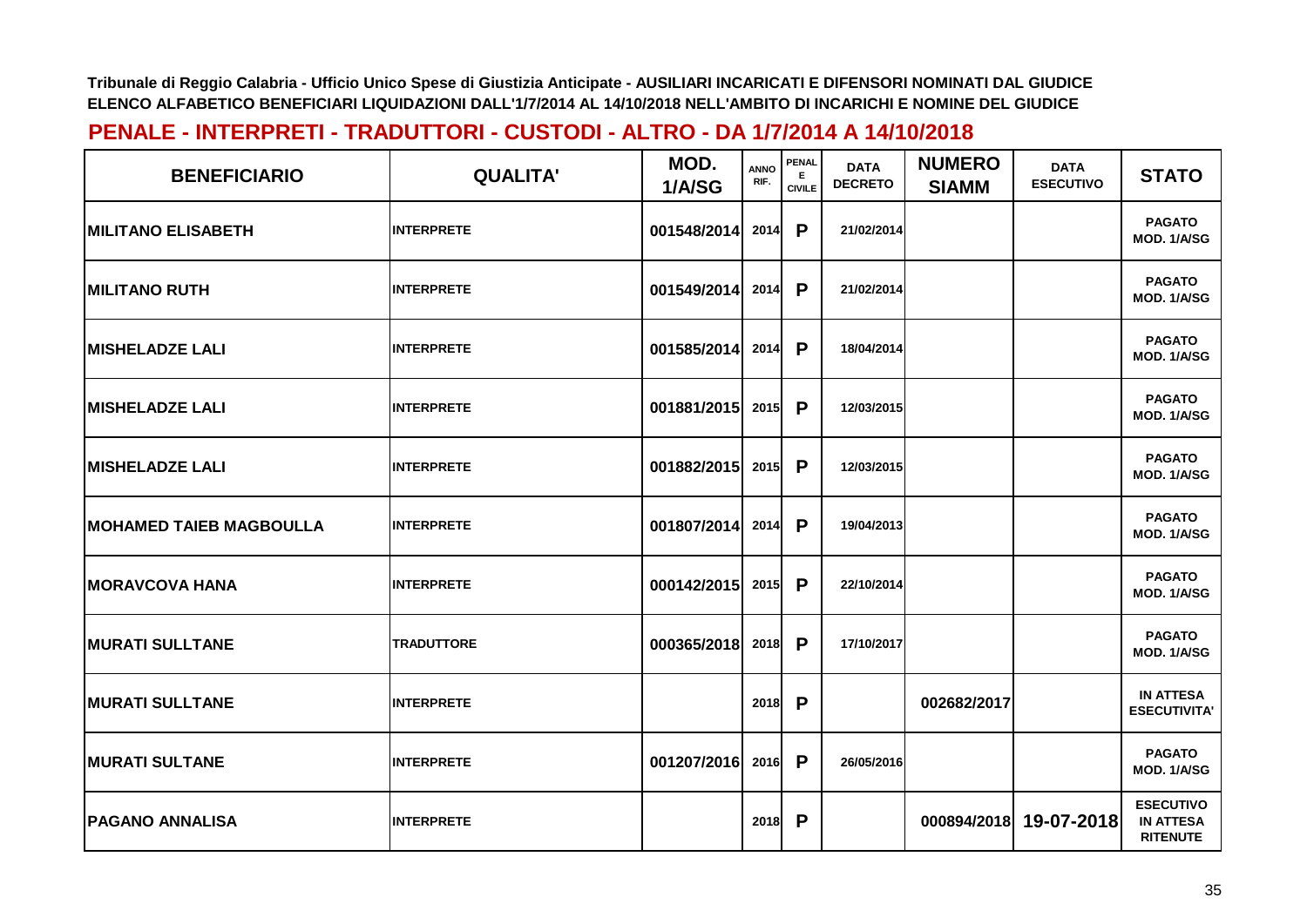| <b>BENEFICIARIO</b>       | <b>QUALITA'</b>                                         | MOD.<br>1/A/SG | <b>ANNO</b><br>RIF. | <b>PENAL</b><br>E.<br><b>CIVILE</b> | <b>DATA</b><br><b>DECRETO</b> | <b>NUMERO</b><br><b>SIAMM</b> | <b>DATA</b><br><b>ESECUTIVO</b> | <b>STATO</b>                                            |
|---------------------------|---------------------------------------------------------|----------------|---------------------|-------------------------------------|-------------------------------|-------------------------------|---------------------------------|---------------------------------------------------------|
| <b>PELLICONE PATRIZIA</b> | TRADUTTORE (PER TRASCRIZIONE<br><b>INTERCETTAZIONI)</b> |                | 2018                | P                                   |                               | 002530/2017                   | 29-06-2018                      | <b>ESECUTIVO</b><br><b>IN ATTESA</b><br><b>RITENUTE</b> |
| <b>PERRI FRANCESCA</b>    | <b>INTERPRETE</b>                                       | 000419/2015    | 2015                | P                                   | 13/08/2014                    |                               |                                 | <b>PAGATO</b><br>MOD. 1/A/SG                            |
| <b>PERRI FRANCESCA</b>    | <b>INTERPRETE</b>                                       | 001189/2015    | 2015                | P                                   | 12/03/2015                    |                               |                                 | <b>PAGATO</b><br>MOD. 1/A/SG                            |
| <b>PERRI FRANCESCA</b>    | <b>INTERPRETE</b>                                       | 001200/2016    | 2016                | P                                   | 30/05/2016                    |                               |                                 | <b>PAGATO</b><br>MOD. 1/A/SG                            |
| <b>PERRI FRANCESCA</b>    | <b>INTERPRETE</b>                                       | 001202/2016    | 2016                | P                                   | 30/05/2016                    |                               |                                 | <b>PAGATO</b><br>MOD. 1/A/SG                            |
| <b>PERRI FRANCESCA</b>    | <b>INTERPRETE</b>                                       | 001264/2016    | 2016                | P                                   | 01/06/2016                    |                               |                                 | <b>PAGATO</b><br>MOD. 1/A/SG                            |
| <b>PERRI FRANCESCA</b>    | <b>TRADUTTORE</b>                                       | 001263/2016    | 2016                | P                                   | 07/06/2016                    |                               |                                 | <b>PAGATO</b><br>MOD. 1/A/SG                            |
| <b>PERRI FRANCESCA</b>    | <b>TRADUTTORE</b>                                       | 000799/2017    | 2017                | P                                   | 02/03/2017                    |                               |                                 | <b>PAGATO</b><br>MOD. 1/A/SG                            |
| <b>PORPIGLIA PASQUALE</b> | <b>INTERPRETE</b>                                       | 002311/2015    | 2015                | P                                   | 26/10/2015                    |                               |                                 | <b>PAGATO</b><br><b>MOD. 1/A/SG</b>                     |
| <b>RADU SANDITA</b>       | <b>INTERPRETE</b>                                       | 001644/2015    | 2015                | P                                   | 15/06/2015                    |                               |                                 | <b>PAGATO</b><br>MOD. 1/A/SG                            |
| <b>RADU SANDITA</b>       | <b>INTERPRETE</b>                                       | 001877/2015    | 2015                | P                                   | 07/09/2015                    |                               |                                 | <b>PAGATO</b><br>MOD. 1/A/SG                            |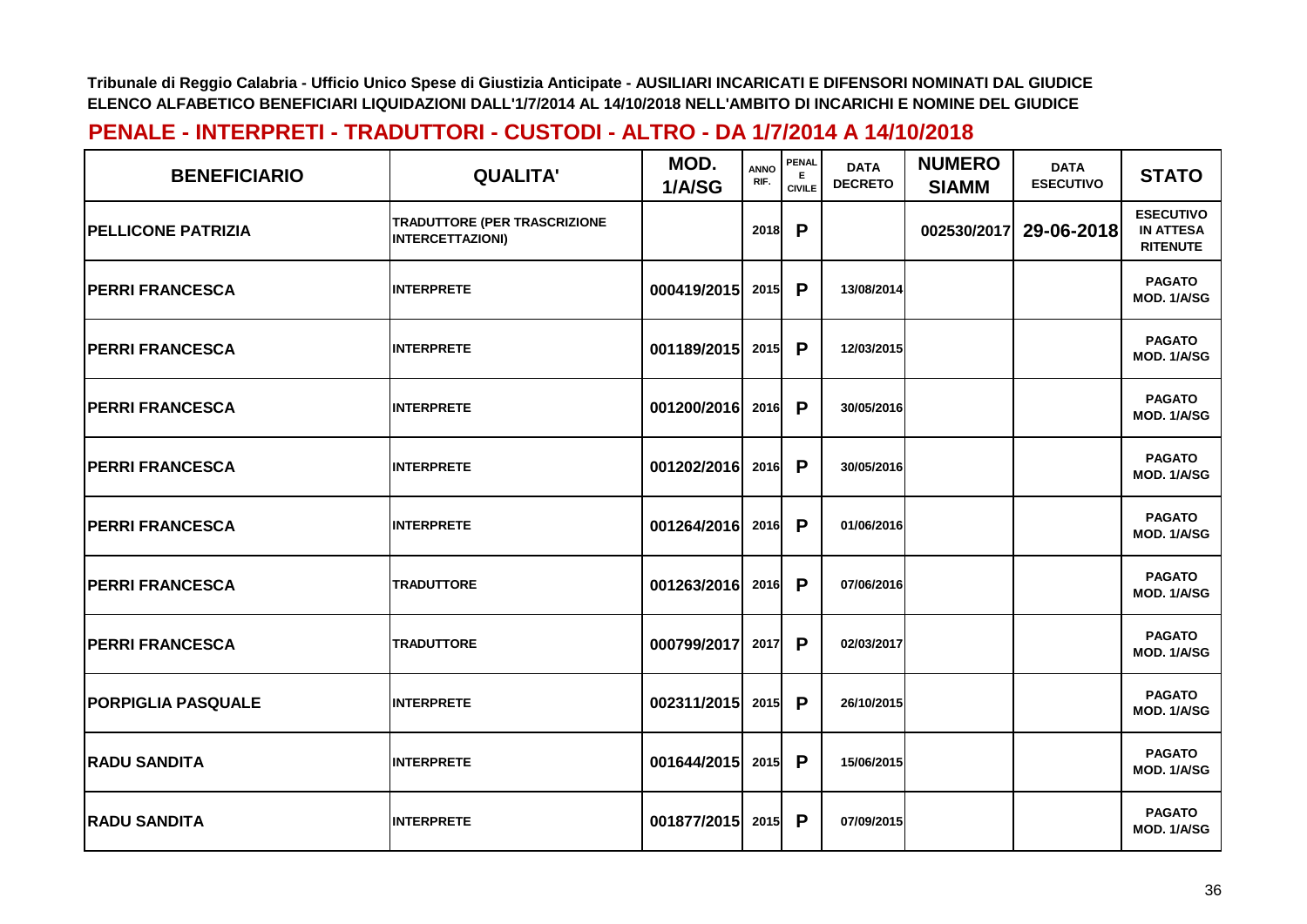| <b>BENEFICIARIO</b> | <b>QUALITA'</b>   | MOD.<br>1/A/SG | <b>ANNO</b><br>RIF. | PENAL<br>E.<br><b>CIVILE</b> | <b>DATA</b><br><b>DECRETO</b> | <b>NUMERO</b><br><b>SIAMM</b> | <b>DATA</b><br><b>ESECUTIVO</b> | <b>STATO</b>                 |
|---------------------|-------------------|----------------|---------------------|------------------------------|-------------------------------|-------------------------------|---------------------------------|------------------------------|
| <b>RADU SANDITA</b> | <b>INTERPRETE</b> | 001878/2015    | 2015                | $\mathsf{P}$                 | 07/09/2015                    |                               |                                 | <b>PAGATO</b><br>MOD. 1/A/SG |
| <b>RADU SANDITA</b> | <b>INTERPRETE</b> | 001959/2015    | 2015                | $\mathsf{P}$                 | 06/10/2015                    |                               |                                 | <b>PAGATO</b><br>MOD. 1/A/SG |
| <b>RADU SANDITA</b> | <b>INTERPRETE</b> | 001046/2016    | 2016                | $\mathsf{P}$                 | 15/12/2015                    |                               |                                 | <b>PAGATO</b><br>MOD. 1/A/SG |
| <b>RADU SANDITA</b> | <b>INTERPRETE</b> | 001513/2016    | 2016                | $\mathsf{P}$                 | 12/04/2016                    |                               |                                 | <b>PAGATO</b><br>MOD. 1/A/SG |
| <b>RADU SANDITA</b> | <b>INTERPRETE</b> | 001644/2016    | 2016                | $\mathsf{P}$                 | 04/07/2016                    |                               |                                 | <b>PAGATO</b><br>MOD. 1/A/SG |
| <b>RADU SANDITA</b> | <b>INTERPRETE</b> | 000327/2017    | 2017                | $\mathsf{P}$                 | 09/12/2016                    |                               |                                 | <b>PAGATO</b><br>MOD. 1/A/SG |
| <b>RADU SANDITA</b> | <b>INTERPRETE</b> | 000688/2017    | 2017                | $\mathsf{P}$                 | 16/01/2017                    |                               |                                 | <b>PAGATO</b><br>MOD. 1/A/SG |
| <b>RADU SANDITA</b> | <b>INTERPRETE</b> | 000813/2017    | 2017                | P                            | 31/01/2017                    |                               |                                 | <b>PAGATO</b><br>MOD. 1/A/SG |
| <b>RADU SANDITA</b> | <b>INTERPRETE</b> | 000814/2017    | 2017                | $\mathsf{P}$                 | 21/02/2017                    |                               |                                 | <b>PAGATO</b><br>MOD. 1/A/SG |
| <b>RADU SANDITA</b> | <b>INTERPRETE</b> | 000815/2017    | 2017                | $\mathsf{P}$                 | 21/02/2017                    |                               |                                 | <b>PAGATO</b><br>MOD. 1/A/SG |
| <b>RADU SANDITA</b> | <b>INTERPRETE</b> | 000816/2017    | 2017                | $\mathsf{P}$                 | 21/02/2017                    |                               |                                 | <b>PAGATO</b><br>MOD. 1/A/SG |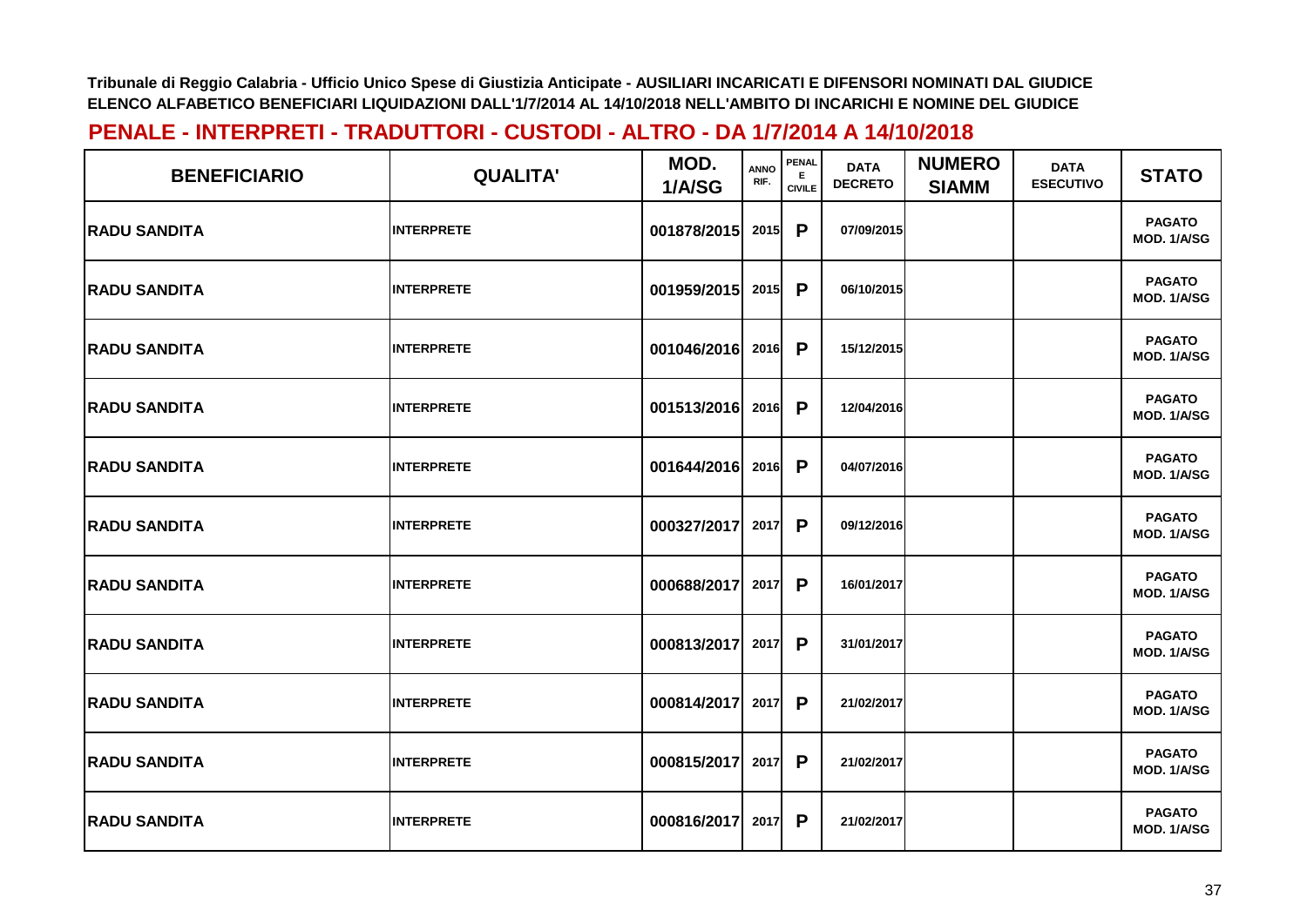| <b>BENEFICIARIO</b>        | <b>QUALITA'</b>   | MOD.<br>1/A/SG | <b>ANNO</b><br>RIF. | PENAL<br>E.<br><b>CIVILE</b> | <b>DATA</b><br><b>DECRETO</b> | <b>NUMERO</b><br><b>SIAMM</b> | <b>DATA</b><br><b>ESECUTIVO</b> | <b>STATO</b>                                                 |
|----------------------------|-------------------|----------------|---------------------|------------------------------|-------------------------------|-------------------------------|---------------------------------|--------------------------------------------------------------|
| <b>RADU SANDITA</b>        | <b>INTERPRETE</b> | 000817/2017    | 2017                | P                            | 21/02/2017                    |                               |                                 | <b>PAGATO</b><br>MOD. 1/A/SG                                 |
| <b>RADU SANDITA</b>        | <b>INTERPRETE</b> | 000818/2017    | 2017                | P                            | 21/02/2017                    |                               |                                 | <b>PAGATO</b><br>MOD. 1/A/SG                                 |
| <b>RADU SANDITA</b>        | <b>INTERPRETE</b> | 000903/2017    | 2017                | P                            | 09/02/2017                    |                               |                                 | <b>PAGATO</b><br>MOD. 1/A/SG                                 |
| <b>RADU SANDITA</b>        | <b>INTERPRETE</b> | 000904/2017    | 2017                | $\mathsf{P}$                 | 21/02/2017                    |                               |                                 | <b>PAGATO</b><br>MOD. 1/A/SG                                 |
| <b>RADU SANDITA</b>        | <b>INTERPRETE</b> | 002262/2017    | 2017                | P                            | 14/09/2017                    |                               |                                 | <b>PAGATO</b><br>MOD. 1/A/SG                                 |
| <b>RADU SANDITA</b>        | <b>TRADUTTORE</b> | 000812/2017    | 2017                | P                            | 21/02/2017                    |                               |                                 | <b>PAGATO</b><br>MOD. 1/A/SG                                 |
| <b>RADU SANDITA</b>        | <b>TRADUTTORE</b> |                | 2018                | P                            |                               | 000538/2018                   |                                 | <b>IN ATTESA</b><br><b>DECRETO DI</b><br><b>LIQUIDAZIONE</b> |
| <b>RAGOZZINO FRANCESCA</b> | <b>INTERPRETE</b> | 000326/2017    | 2017                | P                            | 12/10/2016                    |                               |                                 | <b>PAGATO</b><br>MOD. 1/A/SG                                 |
| <b>RUSU MONICA PETRUTA</b> | <b>TRADUTTORE</b> | 002150/2015    | 2015                | P                            | 13/10/2015                    |                               |                                 | <b>PAGATO</b><br>MOD. 1/A/SG                                 |
| <b>RUSU MONICA PETRUTA</b> | <b>INTERPRETE</b> | 000328/2017    | 2017                | P                            | 02/05/2016                    |                               |                                 | <b>PAGATO</b><br>MOD. 1/A/SG                                 |
| <b>SALEH ALI SAEED</b>     | <b>TRADUTTORE</b> |                | 2018                | $\mathsf{P}$                 |                               | 001947/2018                   |                                 | <b>IN ATTESA</b><br><b>DECRETO DI</b><br><b>LIQUIDAZIONE</b> |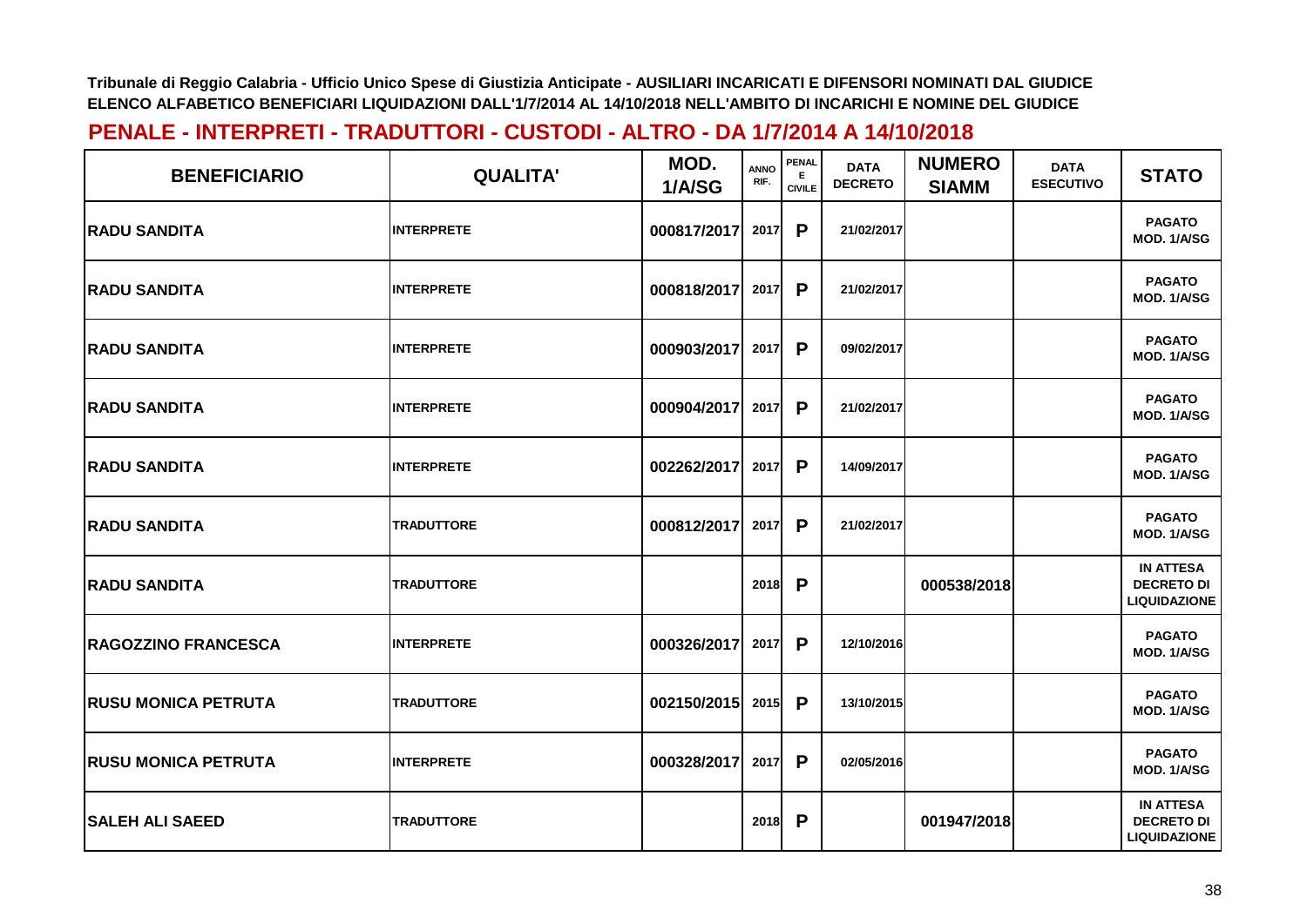| <b>BENEFICIARIO</b>          | <b>QUALITA'</b>   | MOD.<br>1/A/SG | <b>ANNO</b><br>RIF. | PENAL<br>Е.<br><b>CIVILE</b> | <b>DATA</b><br><b>DECRETO</b> | <b>NUMERO</b><br><b>SIAMM</b> | <b>DATA</b><br><b>ESECUTIVO</b> | <b>STATO</b>                                                 |
|------------------------------|-------------------|----------------|---------------------|------------------------------|-------------------------------|-------------------------------|---------------------------------|--------------------------------------------------------------|
| <b>SALEH ALI SAEED</b>       | <b>TRADUTTORE</b> |                | 2018                | P                            |                               | 001948/2018                   |                                 | <b>IN ATTESA</b><br><b>DECRETO DI</b><br><b>LIQUIDAZIONE</b> |
| <b>SALERNO JULIO</b>         | <b>TRADUTTORE</b> |                | 2018                | P                            |                               | 001327/2017                   |                                 | <b>IN ATTESA</b><br><b>ESECUTIVITA'</b>                      |
| <b>SAMARGANISHVILI NATIA</b> | <b>INTERPRETE</b> | 000708/2016    | 2016                | P                            | 18/01/2016                    |                               |                                 | <b>PAGATO</b><br>MOD. 1/A/SG                                 |
| <b>SAMARSKA LINDMYLA</b>     | <b>INTERPRETE</b> | 000325/2017    | 2017                | P                            | 17/10/2016                    |                               |                                 | <b>PAGATO</b><br>MOD. 1/A/SG                                 |
| <b>SAMARSKA LINDMYLA</b>     | <b>INTERPRETE</b> | 001411/2017    | 2017                | P                            | 13/04/2017                    |                               |                                 | <b>PAGATO</b><br>MOD. 1/A/SG                                 |
| <b>SAMORODOVA ALENA</b>      | <b>INTERPRETE</b> |                | 2018                | P                            |                               | 001898/2018                   |                                 | <b>IN ATTESA</b><br><b>ESECUTIVITA'</b>                      |
| <b>SANE SIRA</b>             | <b>TRADUTTORE</b> | 000380/2017    | 2017                | P                            | 10/11/2016                    |                               |                                 | <b>PAGATO</b><br>MOD. 1/A/SG                                 |
| <b>SANE SIRA</b>             | <b>TRADUTTORE</b> | 001527/2017    | 2017                | P                            | 05/06/2017                    |                               |                                 | <b>PAGATO</b><br>MOD. 1/A/SG                                 |
| <b>SANE SIRA</b>             | <b>TRADUTTORE</b> | 001939/2017    | 2017                | P                            | 24/07/2017                    |                               |                                 | <b>PAGATO</b><br>MOD. 1/A/SG                                 |
| <b>SANE SIRA</b>             | <b>INTERPRETE</b> | 002650/2018    | 2018                | $\mathsf{P}$                 | 18/06/2018                    |                               |                                 | <b>PAGATO</b><br>MOD. 1/A/SG                                 |
| <b>SANE SIRA</b>             | <b>TRADUTTORE</b> | 000599/2018    | 2018                | $\mathsf{P}$                 | 17/10/2017                    |                               |                                 | <b>PAGATO</b><br>MOD. 1/A/SG                                 |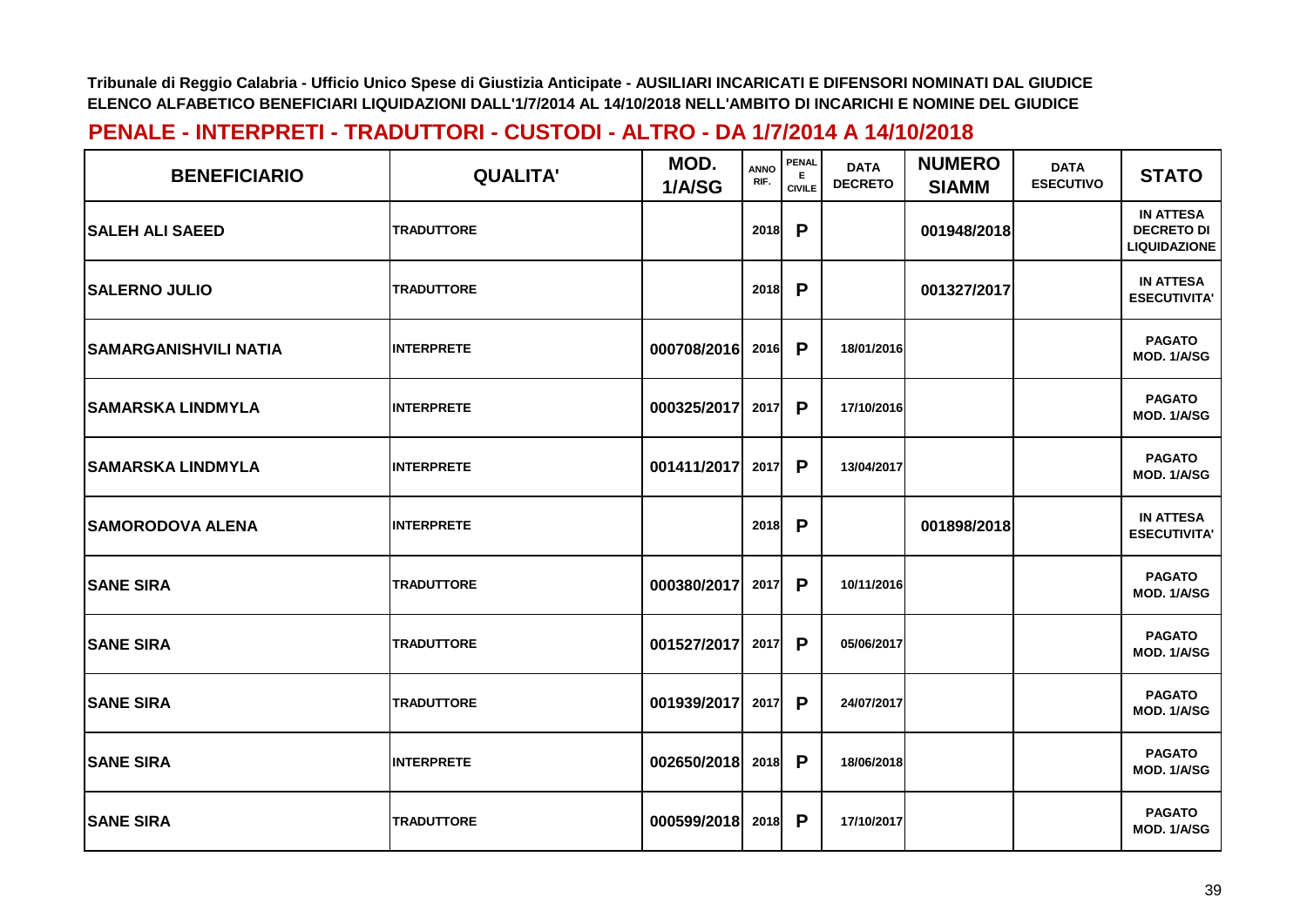| <b>BENEFICIARIO</b> | <b>QUALITA'</b>   | MOD.<br>1/A/SG   | <b>ANNO</b><br>RIF. | <b>PENAL</b><br>Е<br><b>CIVILE</b> | <b>DATA</b><br><b>DECRETO</b> | <b>NUMERO</b><br><b>SIAMM</b> | <b>DATA</b><br><b>ESECUTIVO</b> | <b>STATO</b>                 |
|---------------------|-------------------|------------------|---------------------|------------------------------------|-------------------------------|-------------------------------|---------------------------------|------------------------------|
| <b>SANE SIRA</b>    | <b>TRADUTTORE</b> | 000600/2018      | 2018                | P                                  | 17/10/2017                    |                               |                                 | <b>PAGATO</b><br>MOD. 1/A/SG |
| <b>SANE SIRA</b>    | <b>TRADUTTORE</b> | 000601/2018      | 2018                | <b>P</b>                           | 26/10/2017                    |                               |                                 | <b>PAGATO</b><br>MOD. 1/A/SG |
| <b>SANE SIRA</b>    | <b>TRADUTTORE</b> | 001284/2018 2018 |                     | $\mathsf{P}$                       | 01/02/2018                    |                               |                                 | <b>PAGATO</b><br>MOD. 1/A/SG |
| <b>SANE SIRA</b>    | <b>TRADUTTORE</b> | 001372/2018 2018 |                     | $\mathsf{P}$                       | 10/01/2018                    |                               |                                 | <b>PAGATO</b><br>MOD. 1/A/SG |
| <b>SANE SIRA</b>    | <b>TRADUTTORE</b> | 001562/2018 2018 |                     | P                                  | 15/03/2018                    |                               |                                 | <b>PAGATO</b><br>MOD. 1/A/SG |
| <b>SANE SIRA</b>    | <b>TRADUTTORE</b> | 001563/2018 2018 |                     | $\mathsf{P}$                       | 15/03/2018                    |                               |                                 | <b>PAGATO</b><br>MOD. 1/A/SG |
| <b>SANE SIRA</b>    | <b>TRADUTTORE</b> | 001601/2018 2018 |                     | P                                  | 26/01/2018                    |                               |                                 | <b>PAGATO</b><br>MOD. 1/A/SG |
| <b>SANE SIRA</b>    | <b>TRADUTTORE</b> | 001603/2018      | 2018                | P                                  | 01/02/2018                    |                               |                                 | <b>PAGATO</b><br>MOD. 1/A/SG |
| <b>SANE SIRA</b>    | <b>TRADUTTORE</b> | 001645/2018      | 2018                | $\mathsf{P}$                       | 20/03/2018                    |                               |                                 | <b>PAGATO</b><br>MOD. 1/A/SG |
| <b>SANE SIRA</b>    | <b>TRADUTTORE</b> | 001646/2018 2018 |                     | $\mathsf{P}$                       | 23/02/2018                    |                               |                                 | <b>PAGATO</b><br>MOD. 1/A/SG |
| <b>SANE SIRA</b>    | <b>TRADUTTORE</b> | 001647/2018      | 2018                | P                                  | 20/03/2018                    |                               |                                 | <b>PAGATO</b><br>MOD. 1/A/SG |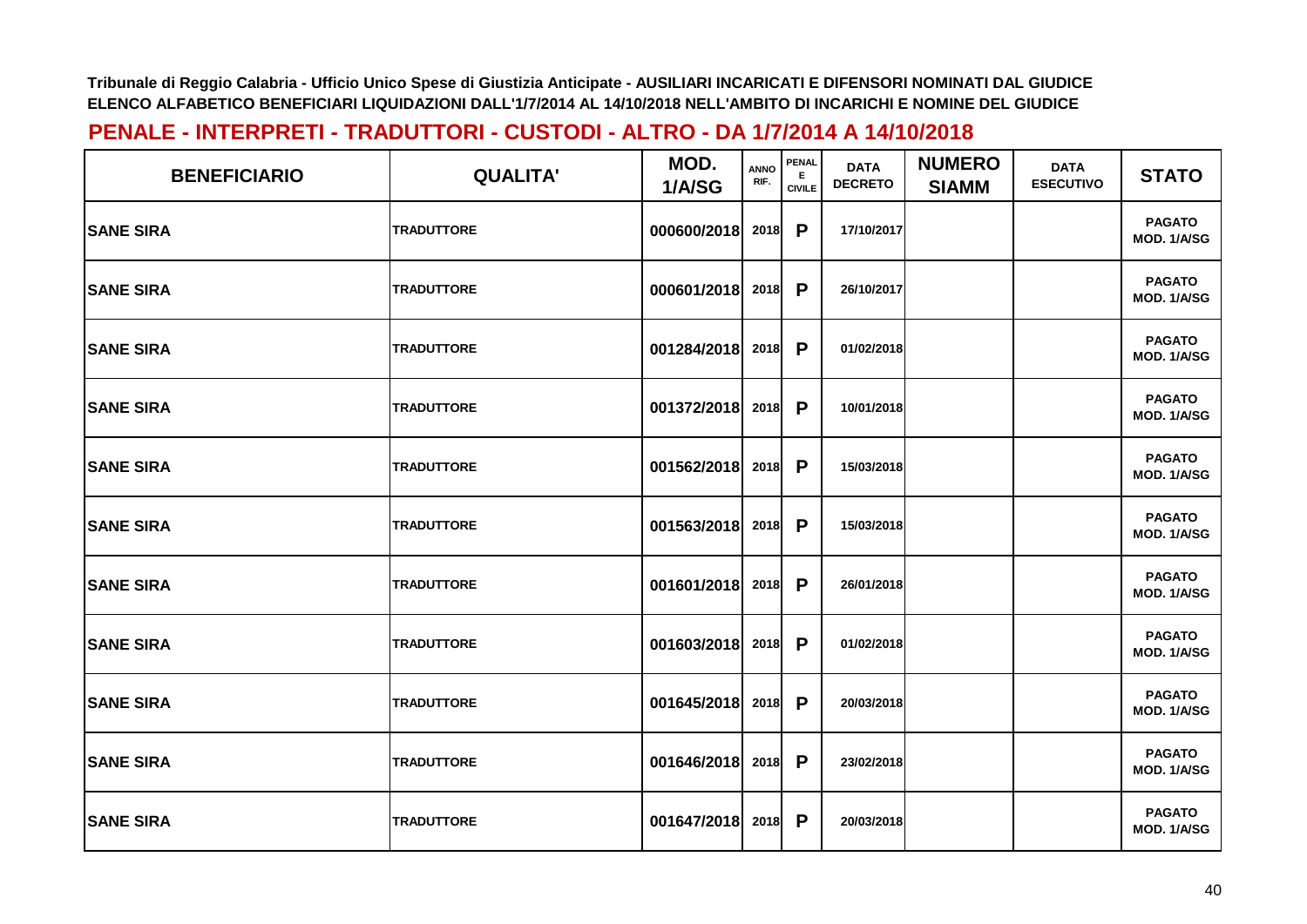| <b>BENEFICIARIO</b> | <b>QUALITA'</b>   | MOD.<br>1/A/SG   | <b>ANNO</b><br>RIF. | <b>PENAL</b><br>Е<br><b>CIVILE</b> | <b>DATA</b><br><b>DECRETO</b> | <b>NUMERO</b><br><b>SIAMM</b> | <b>DATA</b><br><b>ESECUTIVO</b> | <b>STATO</b>                                                 |
|---------------------|-------------------|------------------|---------------------|------------------------------------|-------------------------------|-------------------------------|---------------------------------|--------------------------------------------------------------|
| <b>ISANE SIRA</b>   | <b>TRADUTTORE</b> | 001707/2018      | 2018                | P                                  | 20/03/2018                    |                               |                                 | <b>PAGATO</b><br>MOD. 1/A/SG                                 |
| <b>SANE SIRA</b>    | <b>TRADUTTORE</b> | 001708/2018 2018 |                     | P                                  | 02/03/2018                    |                               |                                 | <b>PAGATO</b><br>MOD. 1/A/SG                                 |
| <b>SANE SIRA</b>    | <b>TRADUTTORE</b> | 001771/2018 2018 |                     | P                                  | 26/03/2018                    |                               |                                 | <b>PAGATO</b><br>MOD. 1/A/SG                                 |
| <b>SANE SIRA</b>    | <b>TRADUTTORE</b> | 001932/2018 2018 |                     | $\mathsf{P}$                       | 27/04/2018                    |                               |                                 | <b>PAGATO</b><br>MOD. 1/A/SG                                 |
| <b>SANE SIRA</b>    | <b>TRADUTTORE</b> | 002137/2018 2018 |                     | P                                  | 17/05/2018                    |                               |                                 | <b>PAGATO</b><br>MOD. 1/A/SG                                 |
| <b>SANE SIRA</b>    | <b>TRADUTTORE</b> | 002280/2018 2018 |                     | P                                  | 05/06/2018                    |                               |                                 | <b>PAGATO</b><br>MOD. 1/A/SG                                 |
| <b>SANE SIRA</b>    | <b>TRADUTTORE</b> | 002289/2018 2018 |                     | P                                  | 26/05/2018                    |                               |                                 | <b>PAGATO</b><br>MOD. 1/A/SG                                 |
| <b>SANE SIRA</b>    | <b>TRADUTTORE</b> | 002291/2018      | 2018                | P                                  | 26/05/2018                    |                               |                                 | <b>PAGATO</b><br>MOD. 1/A/SG                                 |
| <b>SANE SIRA</b>    | TRADUTTORE        | 002352/2018 2018 |                     | P                                  | 18/06/2018                    |                               |                                 | <b>PAGATO</b><br>MOD. 1/A/SG                                 |
| <b>SANE SIRA</b>    | <b>TRADUTTORE</b> |                  | 2018                | P                                  |                               | 001487/2017                   |                                 | <b>IN ATTESA</b><br><b>DECRETO DI</b><br><b>LIQUIDAZIONE</b> |
| <b>SANE SIRA</b>    | <b>TRADUTTORE</b> |                  | 2018                | P                                  |                               | 001300/2017                   |                                 | <b>IN ATTESA</b><br><b>DECRETO DI</b><br><b>LIQUIDAZIONE</b> |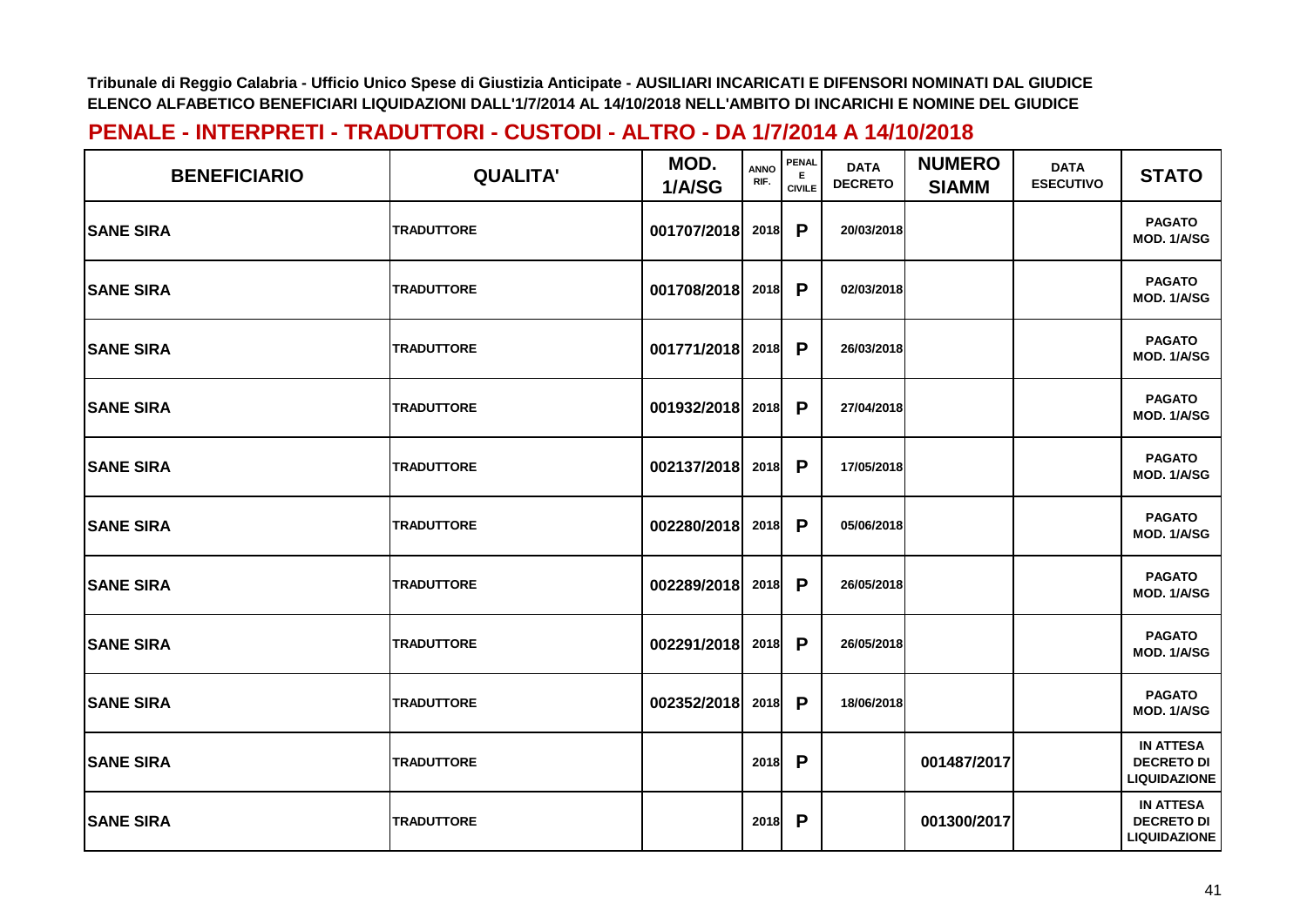| <b>BENEFICIARIO</b>               | <b>QUALITA'</b>   | MOD.<br>1/A/SG   | <b>ANNO</b><br>RIF. | PENAL<br>Е<br><b>CIVILE</b> | <b>DATA</b><br><b>DECRETO</b> | <b>NUMERO</b><br><b>SIAMM</b> | <b>DATA</b><br><b>ESECUTIVO</b> | <b>STATO</b>                                                 |
|-----------------------------------|-------------------|------------------|---------------------|-----------------------------|-------------------------------|-------------------------------|---------------------------------|--------------------------------------------------------------|
| <b>SANE SIRA</b>                  | <b>TRADUTTORE</b> |                  | 2018                | P                           |                               | 002516/2017                   |                                 | <b>IN ATTESA</b><br><b>DECRETO DI</b><br><b>LIQUIDAZIONE</b> |
| <b>SAVIANOK VOLHA</b>             | <b>TRADUTTORE</b> | 001181/2015      | 2015                | P                           | 24/12/2014                    |                               |                                 | <b>PAGATO</b><br>MOD. 1/A/SG                                 |
| <b>SCOTTI MARIA TERESA GIULIA</b> | <b>TRADUTTORE</b> | 001012/2016 2016 |                     | P                           | 16/04/2016                    |                               |                                 | <b>PAGATO</b><br>MOD. 1/A/SG                                 |
| <b>SECK THIORO</b>                | <b>INTERPRETE</b> | 001177/2016 2016 |                     | $\mathsf{P}$                | 26/05/2016                    |                               |                                 | <b>PAGATO</b><br>MOD. 1/A/SG                                 |
| <b>SECK THIORO</b>                | <b>INTERPRETE</b> | 001262/2016 2016 |                     | P                           | 28/05/2016                    |                               |                                 | <b>PAGATO</b><br>MOD. 1/A/SG                                 |
| <b>SECK THIORO</b>                | <b>INTERPRETE</b> | 002002/2016 2016 |                     | P                           | 22/08/2016                    |                               |                                 | <b>PAGATO</b><br>MOD. 1/A/SG                                 |
| <b>SECK THIORO</b>                | <b>TRADUTTORE</b> | 000823/2016 2016 |                     | P                           | 09/03/2016                    |                               |                                 | <b>PAGATO</b><br>MOD. 1/A/SG                                 |
| <b>SECK THIORO</b>                | <b>TRADUTTORE</b> | 001092/2016      | 2016                | P                           | 17/05/2016                    |                               |                                 | <b>PAGATO</b><br>MOD. 1/A/SG                                 |
| <b>SECK THIORO</b>                | <b>TRADUTTORE</b> | 001176/2016 2016 |                     | P                           | 26/05/2016                    |                               |                                 | <b>PAGATO</b><br>MOD. 1/A/SG                                 |
| <b>SECK THIORO</b>                | TRADUTTORE        | 001422/2016 2016 |                     | P                           | 09/03/2016                    |                               |                                 | <b>PAGATO</b><br>MOD. 1/A/SG                                 |
| <b>SECK THIORO</b>                | <b>INTERPRETE</b> | 000612/2017      | 2017                | P                           | 21/12/2016                    |                               |                                 | <b>PAGATO</b><br>MOD. 1/A/SG                                 |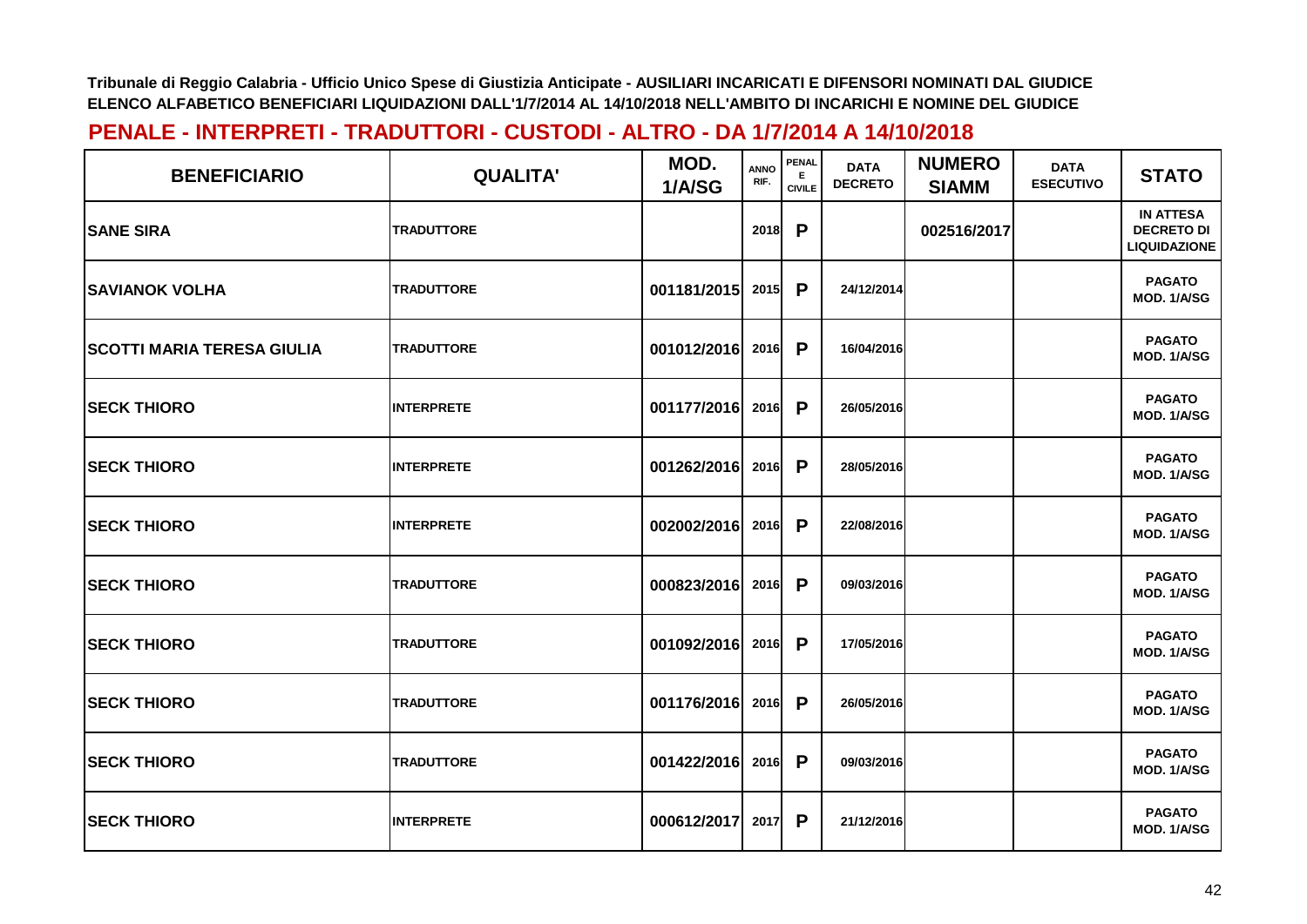| <b>BENEFICIARIO</b> | <b>QUALITA'</b>   | MOD.<br>1/A/SG   | <b>ANNO</b><br>RIF. | <b>PENAL</b><br>Е<br><b>CIVILE</b> | <b>DATA</b><br><b>DECRETO</b> | <b>NUMERO</b><br><b>SIAMM</b> | <b>DATA</b><br><b>ESECUTIVO</b> | <b>STATO</b>                 |
|---------------------|-------------------|------------------|---------------------|------------------------------------|-------------------------------|-------------------------------|---------------------------------|------------------------------|
| <b>SECK THIORO</b>  | <b>INTERPRETE</b> | 000613/2017      | 2017                | P                                  | 21/12/2016                    |                               |                                 | <b>PAGATO</b><br>MOD. 1/A/SG |
| <b>SECK THIORO</b>  | <b>INTERPRETE</b> | 001422/2017      | 2017                | P                                  | 21/12/2016                    |                               |                                 | <b>PAGATO</b><br>MOD. 1/A/SG |
| <b>SECK THIORO</b>  | <b>INTERPRETE</b> | 002446/2017      | 2017                | P                                  | 13/09/2017                    |                               |                                 | <b>PAGATO</b><br>MOD. 1/A/SG |
| <b>SECK THIORO</b>  | <b>INTERPRETE</b> | 002447/2017 2017 |                     | $\mathsf{P}$                       | 13/09/2017                    |                               |                                 | <b>PAGATO</b><br>MOD. 1/A/SG |
| <b>SECK THIORO</b>  | <b>INTERPRETE</b> | 002448/2017 2017 |                     | P                                  | 13/09/2017                    |                               |                                 | <b>PAGATO</b><br>MOD. 1/A/SG |
| <b>SECK THIORO</b>  | <b>INTERPRETE</b> | 002449/2017 2017 |                     | P                                  | 13/09/2017                    |                               |                                 | <b>PAGATO</b><br>MOD. 1/A/SG |
| <b>SECK THIORO</b>  | <b>INTERPRETE</b> | 002450/2017      | 2017                | P                                  | 13/09/2017                    |                               |                                 | <b>PAGATO</b><br>MOD. 1/A/SG |
| <b>SECK THIORO</b>  | <b>INTERPRETE</b> | 002453/2017      | 2017                | P                                  | 13/09/2017                    |                               |                                 | <b>PAGATO</b><br>MOD. 1/A/SG |
| <b>SECK THIORO</b>  | <b>INTERPRETE</b> | 002478/2017 2017 |                     | P                                  | 13/09/2017                    |                               |                                 | <b>PAGATO</b><br>MOD. 1/A/SG |
| <b>SECK THIORO</b>  | <b>INTERPRETE</b> | 002479/2017 2017 |                     | P                                  | 13/09/2017                    |                               |                                 | <b>PAGATO</b><br>MOD. 1/A/SG |
| <b>SECK THIORO</b>  | <b>TRADUTTORE</b> | 001525/2017 2017 |                     | P                                  | 24/05/2017                    |                               |                                 | <b>PAGATO</b><br>MOD. 1/A/SG |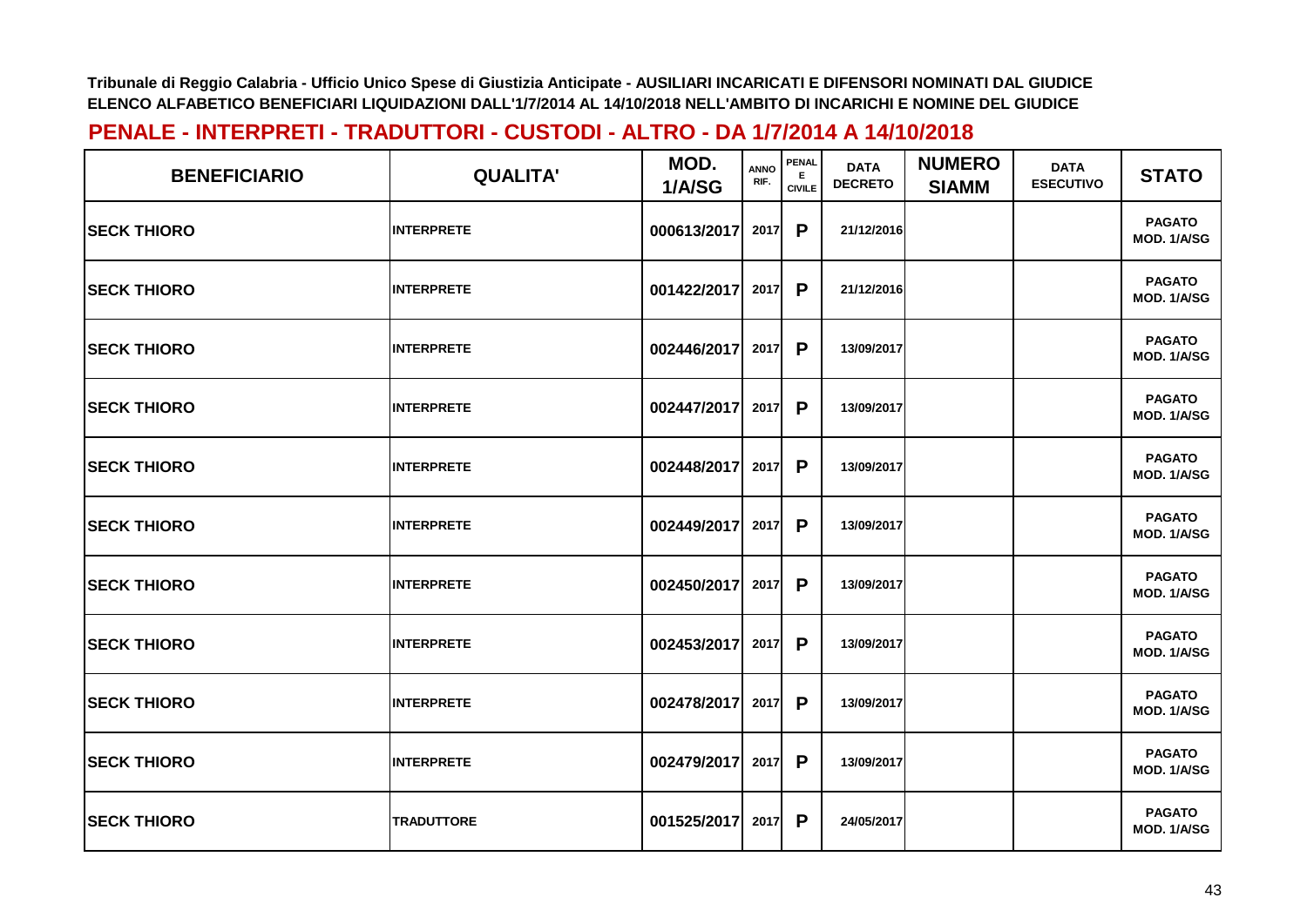| <b>BENEFICIARIO</b> | <b>QUALITA'</b>   | MOD.<br>1/A/SG | ANNO<br>RIF. | <b>PENAL</b><br><b>CIVILE</b> | <b>DATA</b><br><b>DECRETO</b> | <b>NUMERO</b><br><b>SIAMM</b> | <b>DATA</b><br><b>ESECUTIVO</b> | <b>STATO</b>                                                 |
|---------------------|-------------------|----------------|--------------|-------------------------------|-------------------------------|-------------------------------|---------------------------------|--------------------------------------------------------------|
| <b>SECK THIORO</b>  | <b>INTERPRETE</b> | 000188/2018    | 2018         | P                             | 18/09/2017                    |                               |                                 | <b>PAGATO</b><br>MOD. 1/A/SG                                 |
| <b>SECK THIORO</b>  | <b>INTERPRETE</b> | 002070/2018    | 2018         | P                             | 17/05/2018                    |                               |                                 | <b>PAGATO</b><br>MOD. 1/A/SG                                 |
| <b>SECK THIORO</b>  | <b>INTERPRETE</b> | 002122/2018    | 2018         | P                             | 17/05/2018                    |                               |                                 | <b>PAGATO</b><br>MOD. 1/A/SG                                 |
| <b>SECK THIORO</b>  | <b>TRADUTTORE</b> | 002304/2018    | 2018         | P                             | 15/06/2018                    |                               |                                 | <b>PAGATO</b><br>MOD. 1/A/SG                                 |
| <b>SECK THIORO</b>  | <b>INTERPRETE</b> |                | 2018         | P                             |                               | 002717/2016                   |                                 | <b>IN ATTESA</b><br><b>DECRETO DI</b><br><b>LIQUIDAZIONE</b> |
| <b>SECK THIORO</b>  | <b>INTERPRETE</b> |                | 2018         | P                             |                               | 001006/2016                   |                                 | <b>IN ATTESA</b><br><b>DECRETO DI</b><br><b>LIQUIDAZIONE</b> |
| <b>SECK THIORO</b>  | <b>TRADUTTORE</b> |                | 2018         | P                             |                               | 000052/2017                   |                                 | <b>IN ATTESA</b><br><b>DECRETO DI</b><br><b>LIQUIDAZIONE</b> |
| <b>SECK THIORO</b>  | <b>TRADUTTORE</b> |                | 2018         | P                             |                               | 000053/2017                   |                                 | <b>IN ATTESA</b><br><b>DECRETO DI</b><br><b>LIQUIDAZIONE</b> |
| <b>SECK THIORO</b>  | <b>TRADUTTORE</b> |                | 2018         | P                             |                               | 001635/2017                   |                                 | <b>IN ATTESA</b><br><b>DECRETO DI</b><br><b>LIQUIDAZIONE</b> |
| <b>SECK THIORO</b>  | <b>TRADUTTORE</b> |                | 2018         | P                             |                               | 000054/2017                   |                                 | <b>IN ATTESA</b><br><b>DECRETO DI</b><br><b>LIQUIDAZIONE</b> |
| <b>SECK THIORO</b>  | <b>TRADUTTORE</b> |                | 2018         | P                             |                               | 001462/2018                   |                                 | <b>IN ATTESA</b><br><b>DECRETO DI</b><br><b>LIQUIDAZIONE</b> |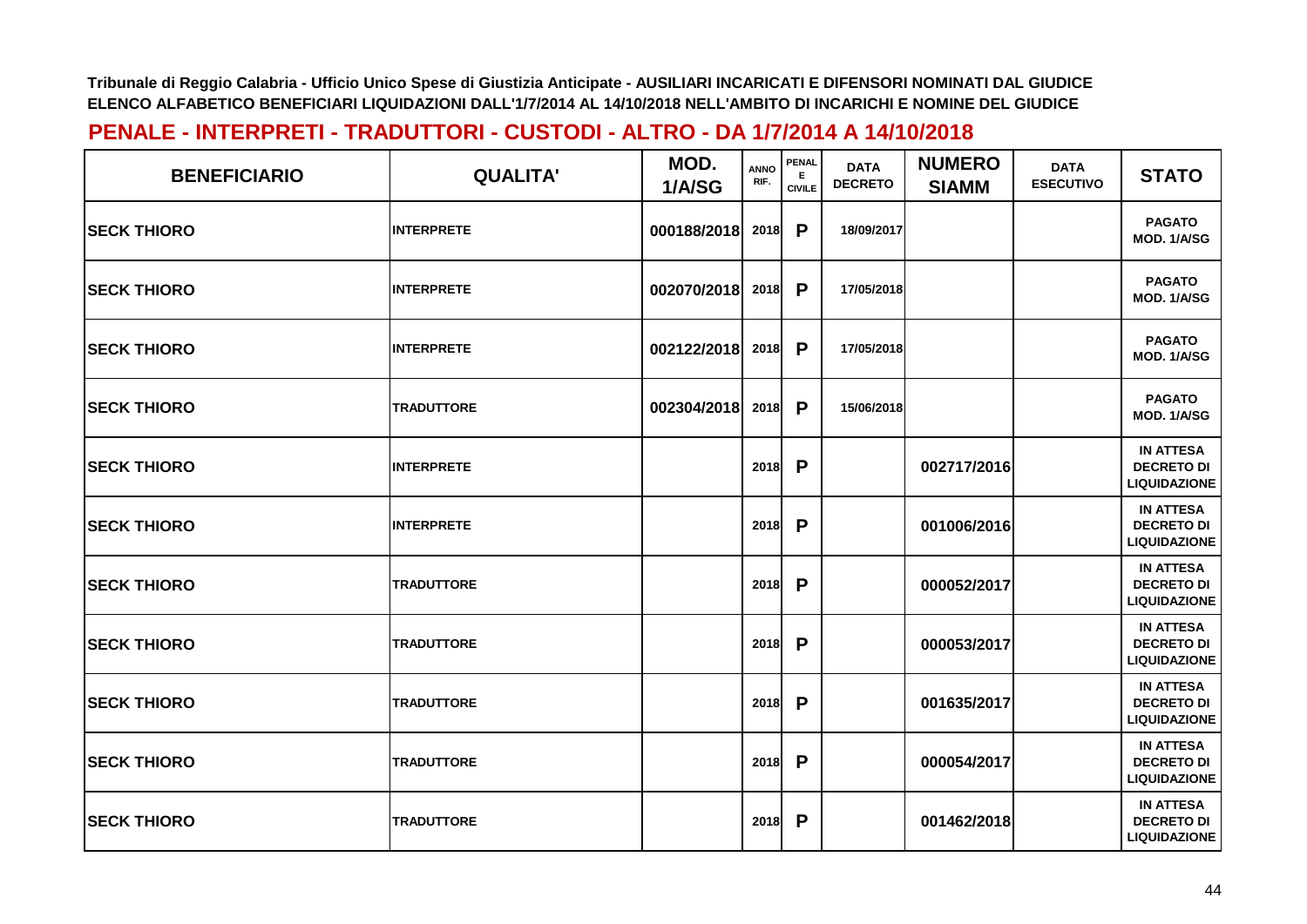| <b>BENEFICIARIO</b>               | <b>QUALITA'</b>   | MOD.<br>1/A/SG | <b>ANNO</b><br>RIF. | PENAL<br>E.<br><b>CIVILE</b> | <b>DATA</b><br><b>DECRETO</b> | <b>NUMERO</b><br><b>SIAMM</b> | <b>DATA</b><br><b>ESECUTIVO</b> | <b>STATO</b>                                                 |
|-----------------------------------|-------------------|----------------|---------------------|------------------------------|-------------------------------|-------------------------------|---------------------------------|--------------------------------------------------------------|
| <b>ISECK THIORO</b>               | <b>TRADUTTORE</b> |                | 2018                | P                            |                               | 003589/2015                   |                                 | <b>IN ATTESA</b><br><b>DECRETO DI</b><br><b>LIQUIDAZIONE</b> |
| <b>ISEREDYUK BOZHENA</b>          | <b>INTERPRETE</b> | 000776/2015    | 2015                | P                            | 10/12/2014                    |                               |                                 | <b>PAGATO</b><br>MOD. 1/A/SG                                 |
| <b>SIVIGLIA LORENZO</b>           | <b>TRADUTTORE</b> |                | 2018                | P                            |                               | 001863/2018                   |                                 | <b>IN ATTESA</b><br><b>DECRETO DI</b><br><b>LIQUIDAZIONE</b> |
| <b>STELITANO LORENZA ANTONIA</b>  | <b>INTERPRETE</b> | 001243/2015    | 2015                | P                            | 23/01/2015                    |                               |                                 | <b>PAGATO</b><br>MOD. 1/A/SG                                 |
| <b> STELITANO LORENZA ANTONIA</b> | <b>INTERPRETE</b> | 002151/2015    | 2015                | P                            | 13/10/2015                    |                               |                                 | <b>PAGATO</b><br>MOD. 1/A/SG                                 |
| <b>STELITANO LORENZA ANTONIA</b>  | <b>INTERPRETE</b> | 002347/2015    | 2015                | P                            | 26/10/2015                    |                               |                                 | <b>PAGATO</b><br>MOD. 1/A/SG                                 |
| <b>STELITANO LORENZA ANTONIA</b>  | <b>TRADUTTORE</b> | 001884/2015    | 2015                | P                            | 21/07/2015                    |                               |                                 | <b>PAGATO</b><br>MOD. 1/A/SG                                 |
| <b>STELITANO LORENZA ANTONIA</b>  | <b>INTERPRETE</b> | 000709/2016    | 2016                | P                            | 18/01/2016                    |                               |                                 | <b>PAGATO</b><br>MOD. 1/A/SG                                 |
| <b>STELITANO LORENZA ANTONIA</b>  | <b>INTERPRETE</b> | 001331/2016    | 2016                | P                            | 03/03/2016                    |                               |                                 | <b>PAGATO</b><br><b>MOD. 1/A/SG</b>                          |
| <b> STELITANO LORENZA ANTONIA</b> | <b>INTERPRETE</b> | 001332/2016    | 2016                | P                            | 03/03/2016                    |                               |                                 | <b>PAGATO</b><br>MOD. 1/A/SG                                 |
| <b>STELITANO LORENZA ANTONIA</b>  | <b>INTERPRETE</b> | 001614/2016    | 2016                | P                            | 11/04/2016                    |                               |                                 | <b>PAGATO</b><br>MOD. 1/A/SG                                 |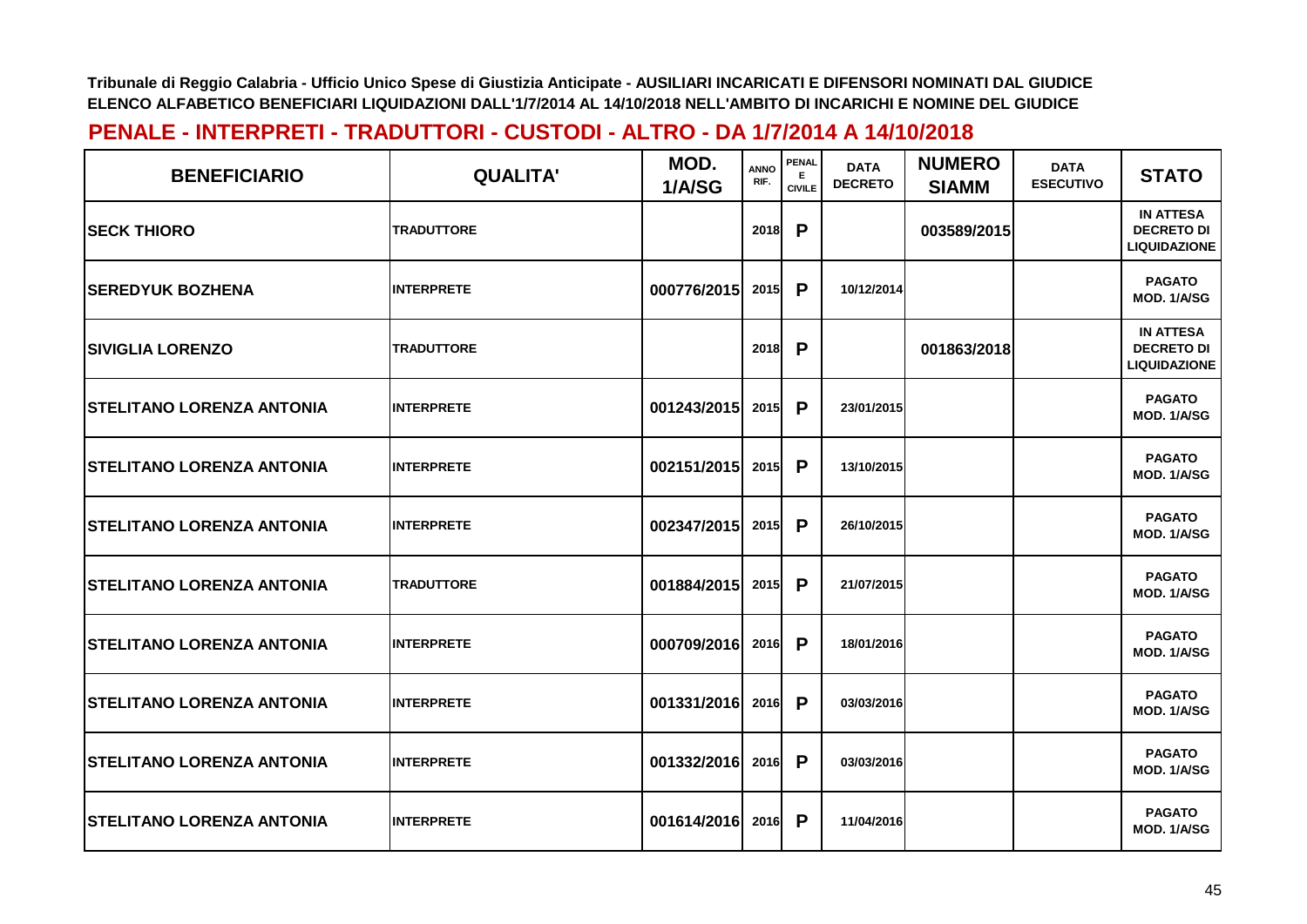| <b>BENEFICIARIO</b>               | <b>QUALITA'</b>   | MOD.<br>1/A/SG | <b>ANNO</b><br>RIF. | <b>PENAL</b><br>Е<br><b>CIVILE</b> | <b>DATA</b><br><b>DECRETO</b> | <b>NUMERO</b><br><b>SIAMM</b> | <b>DATA</b><br><b>ESECUTIVO</b> | <b>STATO</b>                        |
|-----------------------------------|-------------------|----------------|---------------------|------------------------------------|-------------------------------|-------------------------------|---------------------------------|-------------------------------------|
| <b>ISTELITANO LORENZA ANTONIA</b> | <b>INTERPRETE</b> | 001656/2016    | <b>2016</b>         | P                                  | 24/05/2016                    |                               |                                 | <b>PAGATO</b><br>MOD. 1/A/SG        |
| <b> STELITANO LORENZA ANTONIA</b> | <b>TRADUTTORE</b> | 001267/2016    | 2016                | P                                  | 31/05/2016                    |                               |                                 | <b>PAGATO</b><br><b>MOD. 1/A/SG</b> |
| <b>STELITANO LORENZA ANTONIA</b>  | <b>INTERPRETE</b> | 000007/2017    | 2017                | P                                  | 20/07/2016                    |                               |                                 | <b>PAGATO</b><br><b>MOD. 1/A/SG</b> |
| <b> STELITANO LORENZA ANTONIA</b> | <b>INTERPRETE</b> | 000899/2017    | 2017                | P                                  | 09/02/2017                    |                               |                                 | <b>PAGATO</b><br>MOD. 1/A/SG        |
| <b> STELITANO LORENZA ANTONIA</b> | <b>INTERPRETE</b> | 000908/2017    | 2017                | P                                  | 23/03/2017                    |                               |                                 | <b>PAGATO</b><br>MOD. 1/A/SG        |
| <b> STELITANO LORENZA ANTONIA</b> | <b>INTERPRETE</b> | 002214/2017    | 2017                | P                                  | 19/09/2017                    |                               |                                 | <b>PAGATO</b><br>MOD. 1/A/SG        |
| <b>STELITANO LORENZA ANTONIA</b>  | <b>INTERPRETE</b> | 002215/2017    | 2017                | P                                  | 12/09/2017                    |                               |                                 | <b>PAGATO</b><br>MOD. 1/A/SG        |
| <b>STELITANO LORENZA ANTONIA</b>  | <b>INTERPRETE</b> | 002260/2017    | 2017                | P                                  | 12/09/2017                    |                               |                                 | <b>PAGATO</b><br><b>MOD. 1/A/SG</b> |
| <b> STELITANO LORENZA ANTONIA</b> | <b>TRADUTTORE</b> | 000008/2017    | 2017                | P                                  | 27/10/2016                    |                               |                                 | <b>PAGATO</b><br><b>MOD. 1/A/SG</b> |
| <b>STELITANO LORENZA ANTONIA</b>  | <b>TRADUTTORE</b> | 000505/2017    | 2017                | P                                  | 12/01/2017                    |                               |                                 | <b>PAGATO</b><br>MOD. 1/A/SG        |
| <b>STELITANO LORENZA ANTONIA</b>  | <b>TRADUTTORE</b> | 000795/2017    | 2017                | P                                  | 16/02/2017                    |                               |                                 | <b>PAGATO</b><br>MOD. 1/A/SG        |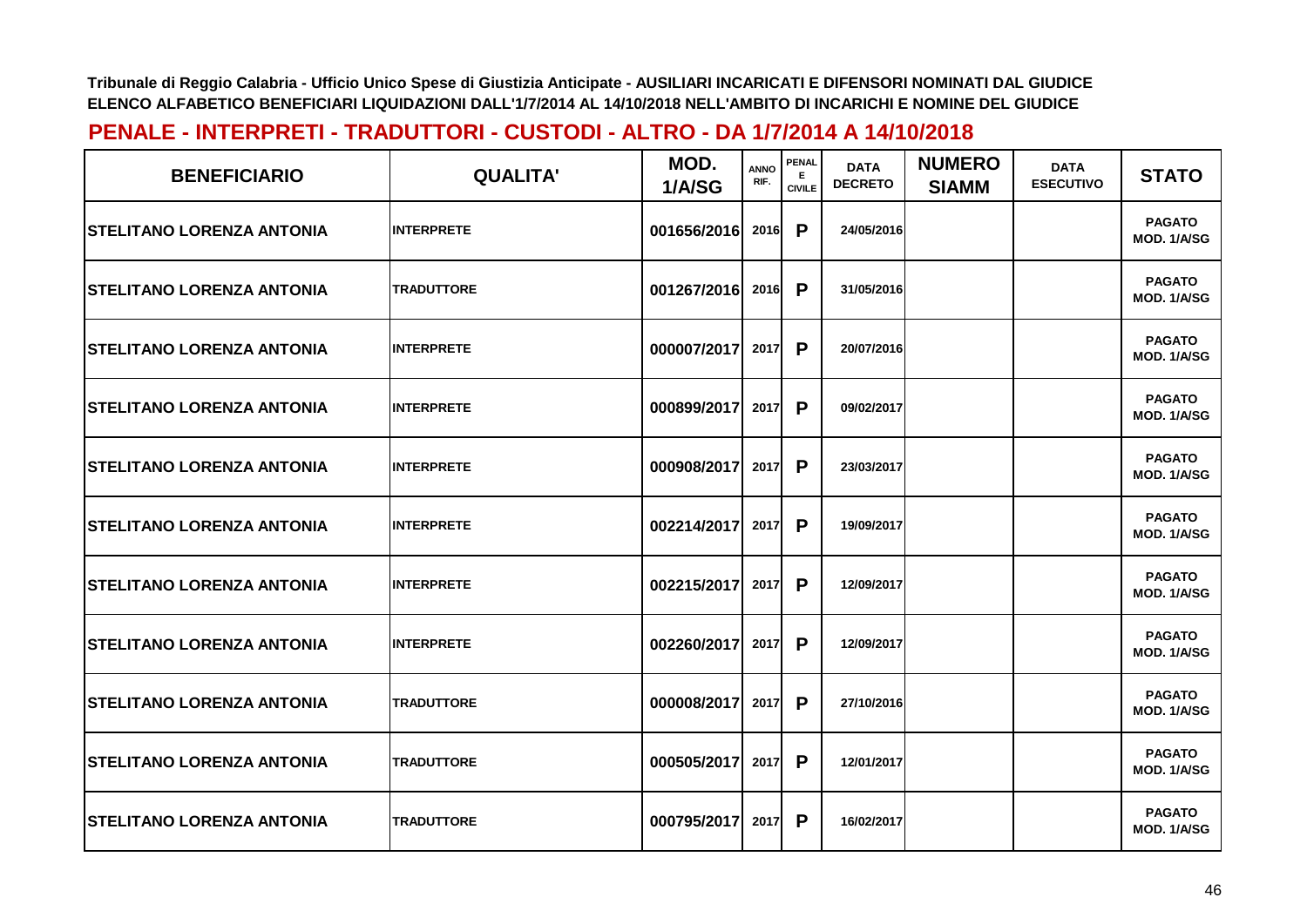| <b>BENEFICIARIO</b>               | <b>QUALITA'</b>   | MOD.<br>1/A/SG | <b>ANNO</b><br>RIF. | <b>PENAL</b><br>Е<br><b>CIVILE</b> | <b>DATA</b><br><b>DECRETO</b> | <b>NUMERO</b><br><b>SIAMM</b> | <b>DATA</b><br><b>ESECUTIVO</b> | <b>STATO</b>                 |
|-----------------------------------|-------------------|----------------|---------------------|------------------------------------|-------------------------------|-------------------------------|---------------------------------|------------------------------|
| <b>ISTELITANO LORENZA ANTONIA</b> | <b>TRADUTTORE</b> | 001144/2017    | 2017                | P                                  | 04/11/2015                    |                               |                                 | <b>PAGATO</b><br>MOD. 1/A/SG |
| <b> STELITANO LORENZA ANTONIA</b> | <b>TRADUTTORE</b> | 002261/2017    | 2017                | P                                  | 05/07/2017                    |                               |                                 | <b>PAGATO</b><br>MOD. 1/A/SG |
| <b>STELITANO LORENZA ANTONIA</b>  | <b>INTERPRETE</b> | 000444/2018    | 2018                | P                                  | 15/11/2017                    |                               |                                 | <b>PAGATO</b><br>MOD. 1/A/SG |
| <b> STELITANO LORENZA ANTONIA</b> | <b>INTERPRETE</b> | 000445/2018    | <b>2018</b>         | P                                  | 12/10/2017                    |                               |                                 | <b>PAGATO</b><br>MOD. 1/A/SG |
| <b> STELITANO LORENZA ANTONIA</b> | <b>INTERPRETE</b> | 000446/2018    | 2018                | P                                  | 30/10/2017                    |                               |                                 | <b>PAGATO</b><br>MOD. 1/A/SG |
| <b> STELITANO LORENZA ANTONIA</b> | <b>INTERPRETE</b> | 000890/2018    | 2018                | P                                  | 20/12/2017                    |                               |                                 | <b>PAGATO</b><br>MOD. 1/A/SG |
| <b>STELITANO LORENZA ANTONIA</b>  | <b>INTERPRETE</b> | 001193/2018    | 2018                | P                                  | 25/01/2018                    |                               |                                 | <b>PAGATO</b><br>MOD. 1/A/SG |
| <b>STELITANO LORENZA ANTONIA</b>  | <b>INTERPRETE</b> | 001427/2018    | 2018                | P                                  | 01/02/2018                    |                               |                                 | <b>PAGATO</b><br>MOD. 1/A/SG |
| <b> STELITANO LORENZA ANTONIA</b> | <b>TRADUTTORE</b> | 000104/2018    | 2018                | $\mathsf{P}$                       | 17/10/2017                    |                               |                                 | <b>PAGATO</b><br>MOD. 1/A/SG |
| <b>STELITANO LORENZA ANTONIA</b>  | <b>TRADUTTORE</b> | 001176/2018    | 2018                | P                                  | 01/02/2018                    |                               |                                 | <b>PAGATO</b><br>MOD. 1/A/SG |
| <b>STELITANO LORENZA ANTONIA</b>  | <b>TRADUTTORE</b> | 001192/2018    | 2018                | P                                  | 09/02/2018                    |                               |                                 | <b>PAGATO</b><br>MOD. 1/A/SG |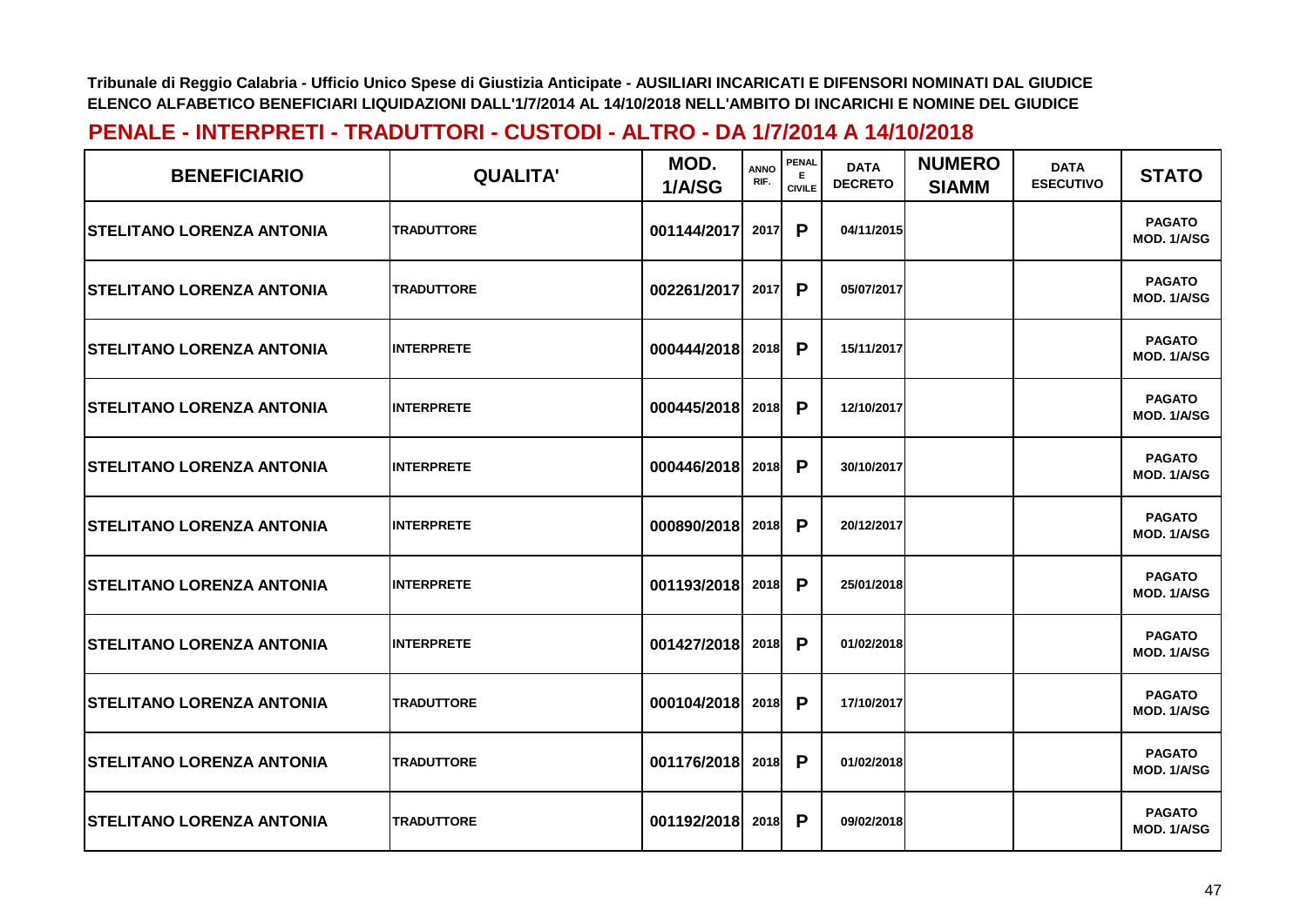| <b>BENEFICIARIO</b>               | <b>QUALITA'</b>   | MOD.<br>1/A/SG   | <b>ANNO</b><br>RIF. | PENAL<br>Е<br><b>CIVILE</b> | <b>DATA</b><br><b>DECRETO</b> | <b>NUMERO</b><br><b>SIAMM</b> | <b>DATA</b><br><b>ESECUTIVO</b> | <b>STATO</b>                                                 |
|-----------------------------------|-------------------|------------------|---------------------|-----------------------------|-------------------------------|-------------------------------|---------------------------------|--------------------------------------------------------------|
| <b>ISTELITANO LORENZA ANTONIA</b> | <b>TRADUTTORE</b> |                  | 2018                | P                           |                               | 001010/2018                   | 10-09-2018                      | <b>ESECUTIVO</b><br><b>IN ATTESA</b><br><b>RITENUTE</b>      |
| <b>STELITANO LORENZA ANTONIA</b>  | <b>TRADUTTORE</b> |                  | 2018                | P                           |                               | 001862/2018                   |                                 | <b>IN ATTESA</b><br><b>ESECUTIVITA'</b>                      |
| <b>STELITANO LORENZA ANTONIA</b>  | <b>TRADUTTORE</b> |                  | 2018                | P                           |                               | 001861/2018                   |                                 | <b>IN ATTESA</b><br><b>DECRETO DI</b><br><b>LIQUIDAZIONE</b> |
| <b>STELITANO LORENZO</b>          | <b>TRADUTTORE</b> |                  | 2018                | P                           |                               | 001630/2018                   |                                 | <b>IN ATTESA</b><br><b>DECRETO DI</b><br><b>LIQUIDAZIONE</b> |
| <b>STRATI ANNA LISA</b>           | <b>INTERPRETE</b> | 001553/2014      | 2014                | P                           | 24/02/2014                    |                               |                                 | <b>PAGATO</b><br>MOD. 1/A/SG                                 |
| <b>SULTANA JAYNAB</b>             | <b>INTERPRETE</b> | 002425/2017      | 2017                | P                           | 21/09/2017                    |                               |                                 | <b>PAGATO</b><br>MOD. 1/A/SG                                 |
| <b>SULTANA JAYNAB</b>             | <b>INTERPRETE</b> |                  | 2018                | P                           |                               | 002461/2017                   |                                 | <b>IN ATTESA</b><br><b>DECRETO DI</b><br><b>LIQUIDAZIONE</b> |
| <b>SVANADZE INGA</b>              | <b>INTERPRETE</b> | 001717/2017      | 2017                | P                           | 10/04/2017                    |                               |                                 | <b>PAGATO</b><br>MOD. 1/A/SG                                 |
| <b>TODARO INA</b>                 | <b>INTERPRETE</b> | 002016/2017      | 2017                | P                           | 20/03/2017                    |                               |                                 | <b>PAGATO</b><br>MOD. 1/A/SG                                 |
| <b>TOLONTAN MIRELA</b>            | <b>INTERPRETE</b> | 000545/2015 2015 |                     | P                           | 16/09/2014                    |                               |                                 | <b>PAGATO</b><br>MOD. 1/A/SG                                 |
| <b>TOLONTAN MIRELA</b>            | <b>INTERPRETE</b> | 000006/2017      | 2017                | P                           | 28/05/2016                    |                               |                                 | <b>PAGATO</b><br>MOD. 1/A/SG                                 |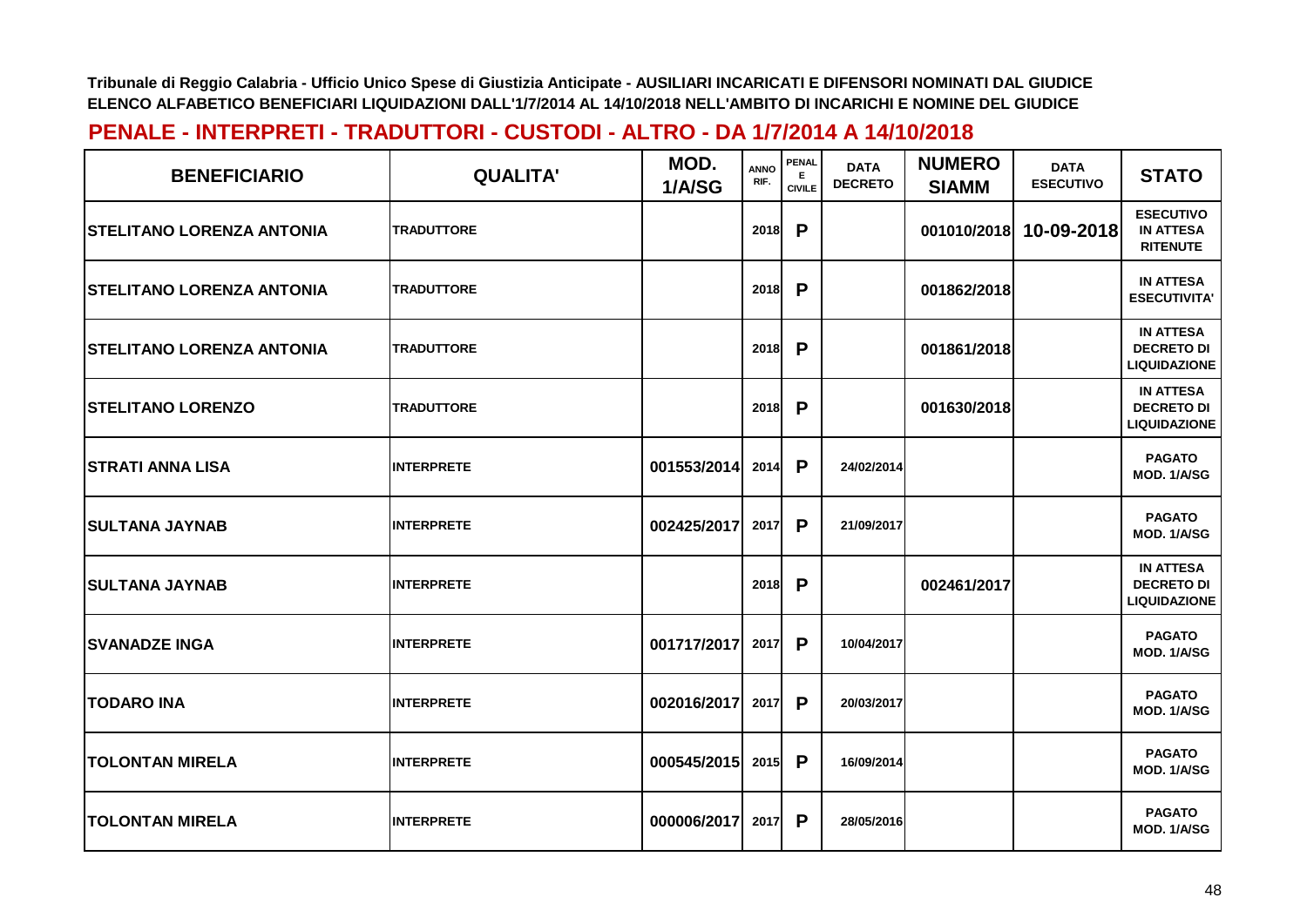| <b>BENEFICIARIO</b>         | <b>QUALITA'</b>   | MOD.<br>1/A/SG   | <b>ANNO</b><br>RIF. | <b>PENAL</b><br>E.<br><b>CIVILE</b> | <b>DATA</b><br><b>DECRETO</b> | <b>NUMERO</b><br><b>SIAMM</b> | <b>DATA</b><br><b>ESECUTIVO</b> | <b>STATO</b>                 |
|-----------------------------|-------------------|------------------|---------------------|-------------------------------------|-------------------------------|-------------------------------|---------------------------------|------------------------------|
| <b>TOLONTAN MIRELA</b>      | <b>INTERPRETE</b> | 000239/2018      | 2018                | P                                   | 17/10/2017                    |                               |                                 | <b>PAGATO</b><br>MOD. 1/A/SG |
| <b>TOLONTAN MIRELA</b>      | <b>INTERPRETE</b> | 000507/2018      | 2018                | P                                   | 17/10/2017                    |                               |                                 | <b>PAGATO</b><br>MOD. 1/A/SG |
| <b>TOLONTAN MIRELA</b>      | <b>TRADUTTORE</b> | 002649/2018      | 2018                | P                                   | 18/06/2018                    |                               |                                 | <b>PAGATO</b><br>MOD. 1/A/SG |
| <b>TORTORELLA KATIUCHIA</b> | <b>INTERPRETE</b> | 002127/2015      | 2015                | P                                   | 17/07/2015                    |                               |                                 | <b>PAGATO</b><br>MOD. 1/A/SG |
| <b>TORTORELLA KATIUCHIA</b> | <b>INTERPRETE</b> | 000818/2016 2016 |                     | P                                   | 12/02/2016                    |                               |                                 | <b>PAGATO</b><br>MOD. 1/A/SG |
| <b>TORTORELLA KATIUCHIA</b> | <b>TRADUTTORE</b> | 001266/2016      | 2016                | P                                   | 31/05/2016                    |                               |                                 | <b>PAGATO</b><br>MOD. 1/A/SG |
| <b>TORTORELLA KATIUCHIA</b> | <b>INTERPRETE</b> | 000274/2017      | 2017                | P                                   | 04/07/2016                    |                               |                                 | <b>PAGATO</b><br>MOD. 1/A/SG |
| <b>TORTORELLA KATIUCHIA</b> | <b>INTERPRETE</b> | 000627/2017      | 2017                | P                                   | 17/10/2016                    |                               |                                 | <b>PAGATO</b><br>MOD. 1/A/SG |
| <b>TORTORELLA KATIUCHIA</b> | <b>INTERPRETE</b> | 000700/2017      | 2017                | P                                   | 06/06/2016                    |                               |                                 | <b>PAGATO</b><br>MOD. 1/A/SG |
| <b>TORTORELLA KATIUCHIA</b> | <b>TRADUTTORE</b> | 001165/2017      | 2017                | P                                   | 23/01/2017                    |                               |                                 | <b>PAGATO</b><br>MOD. 1/A/SG |
| <b>TORTORELLA KATIUCHIA</b> | <b>TRADUTTORE</b> | 001578/2017      | 2017                | P                                   | 08/03/2017                    |                               |                                 | <b>PAGATO</b><br>MOD. 1/A/SG |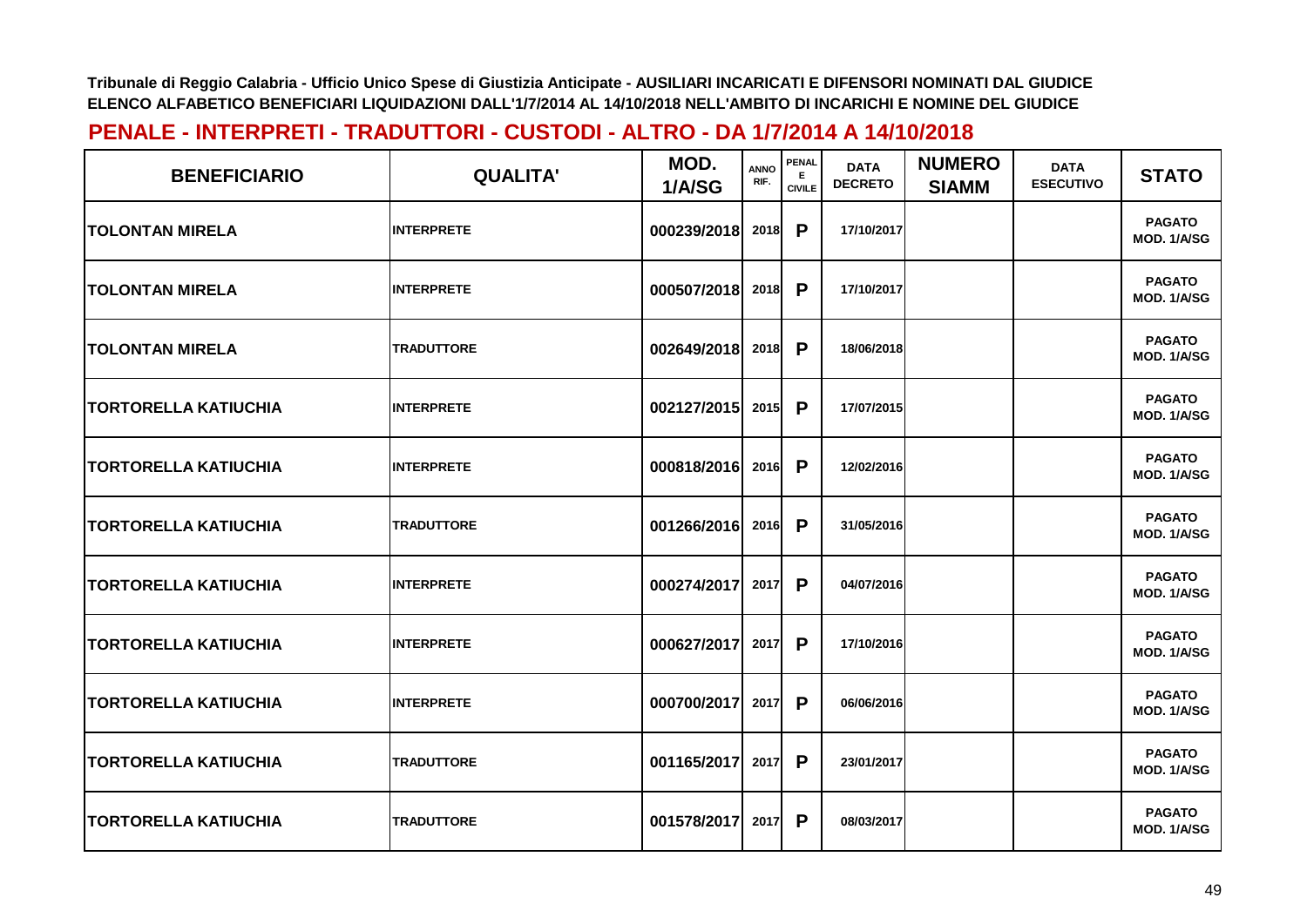| <b>BENEFICIARIO</b>          | <b>QUALITA'</b>   | MOD.<br>1/A/SG | <b>ANNO</b><br>RIF. | <b>PENAL</b><br>E.<br><b>CIVILE</b> | <b>DATA</b><br><b>DECRETO</b> | <b>NUMERO</b><br><b>SIAMM</b> | <b>DATA</b><br><b>ESECUTIVO</b> | <b>STATO</b>                                                 |
|------------------------------|-------------------|----------------|---------------------|-------------------------------------|-------------------------------|-------------------------------|---------------------------------|--------------------------------------------------------------|
| <b>ITORTORELLA KATIUCHIA</b> | <b>TRADUTTORE</b> | 001584/2017    | 2017                | P                                   | 24/05/2017                    |                               |                                 | <b>PAGATO</b><br>MOD. 1/A/SG                                 |
| <b>TORTORELLA KATIUCHIA</b>  | <b>INTERPRETE</b> | 002066/2018    | 2018                | P                                   | 17/05/2018                    |                               |                                 | <b>PAGATO</b><br>MOD. 1/A/SG                                 |
| <b>TORTORELLA KATIUCHIA</b>  | <b>TRADUTTORE</b> | 002588/2018    | 2018                | P                                   | 06/04/2018                    |                               |                                 | <b>PAGATO</b><br>MOD. 1/A/SG                                 |
| <b>TORTORELLA KATIUCHIA</b>  | <b>TRADUTTORE</b> | 002645/2018    | 2018                | P                                   | 26/07/2018                    |                               |                                 | <b>PAGATO</b><br>MOD. 1/A/SG                                 |
| <b>TORTORELLA KATIUCHIA</b>  | <b>TRADUTTORE</b> |                | 2018                | P                                   |                               | 002551/2017                   |                                 | <b>IN ATTESA</b><br><b>DECRETO DI</b><br><b>LIQUIDAZIONE</b> |
| TORTORELLA KATIUCHIA         | <b>TRADUTTORE</b> |                | 2018                | P                                   |                               | 002672/2015                   |                                 | <b>IN ATTESA</b><br><b>DECRETO DI</b><br><b>LIQUIDAZIONE</b> |
| <b>TRETYAK OLENA</b>         | <b>INTERPRETE</b> | 001135/2017    | 2017                | P                                   | 10/03/2017                    |                               |                                 | <b>PAGATO</b><br>MOD. 1/A/SG                                 |
| <b>TRETYAK OLENA</b>         | <b>INTERPRETE</b> | 001136/2017    | 2017                | P                                   | 10/03/2017                    |                               |                                 | <b>PAGATO</b><br>MOD. 1/A/SG                                 |
| <b>TRETYAK OLENA</b>         | <b>INTERPRETE</b> | 001633/2017    | 2017                | P                                   | 28/06/2017                    |                               |                                 | <b>PAGATO</b><br>MOD. 1/A/SG                                 |
| <b>TRETYAK OLENA</b>         | <b>TRADUTTORE</b> | 000339/2017    | 2017                | P                                   | 29/11/2016                    |                               |                                 | <b>PAGATO</b><br>MOD. 1/A/SG                                 |
| <b>TRETYAK OLENA</b>         | <b>INTERPRETE</b> | 000049/2018    | 2018                | P                                   | 09/10/2017                    |                               |                                 | <b>PAGATO</b><br>MOD. 1/A/SG                                 |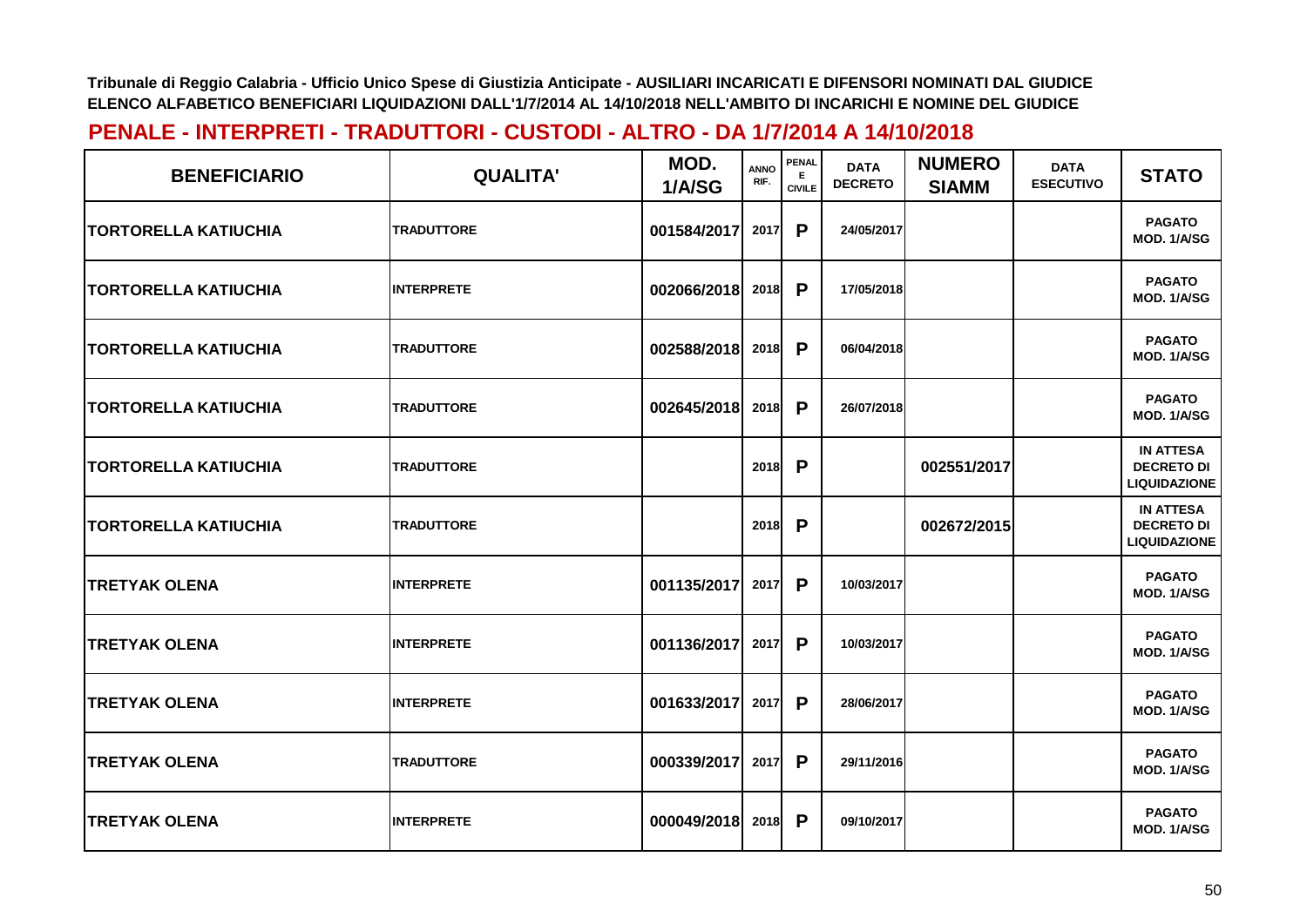| <b>BENEFICIARIO</b>   | <b>QUALITA'</b>   | MOD.<br>1/A/SG | <b>ANNO</b><br>RIF. | <b>PENAL</b><br><b>CIVILE</b> | <b>DATA</b><br><b>DECRETO</b> | <b>NUMERO</b><br><b>SIAMM</b> | <b>DATA</b><br><b>ESECUTIVO</b> | <b>STATO</b>                                                 |
|-----------------------|-------------------|----------------|---------------------|-------------------------------|-------------------------------|-------------------------------|---------------------------------|--------------------------------------------------------------|
| <b>TRETYAK OLENA</b>  | <b>INTERPRETE</b> | 000341/2018    | 2018                | P                             | 09/10/2017                    |                               |                                 | <b>PAGATO</b><br>MOD. 1/A/SG                                 |
| <b>TRETYAK OLENA</b>  | <b>INTERPRETE</b> | 001283/2018    | 2018                | P                             | 01/02/2018                    |                               |                                 | <b>PAGATO</b><br>MOD. 1/A/SG                                 |
| <b>TRETYAK OLENA</b>  | <b>INTERPRETE</b> | 001592/2018    | 2018                | P                             | 01/02/2017                    |                               |                                 | <b>PAGATO</b><br>MOD. 1/A/SG                                 |
| <b>TRETYAK OLENA</b>  | <b>TRADUTTORE</b> | 000050/2018    | 2018                | $\mathsf{P}$                  | 18/09/2017                    |                               |                                 | <b>PAGATO</b><br>MOD. 1/A/SG                                 |
| <b>TRETYAK OLENA</b>  | <b>TRADUTTORE</b> | 000337/2018    | 2018                | P                             | 20/09/2017                    |                               |                                 | <b>PAGATO</b><br>MOD. 1/A/SG                                 |
| <b>TRETYAK OLENA</b>  | <b>TRADUTTORE</b> | 000338/2018    | 2018                | P                             | 20/09/2017                    |                               |                                 | <b>PAGATO</b><br>MOD. 1/A/SG                                 |
| <b>TRETYAK OLENA</b>  | <b>TRADUTTORE</b> | 000339/2018    | 2018                | P                             | 20/09/2017                    |                               |                                 | <b>PAGATO</b><br>MOD. 1/A/SG                                 |
| <b>ITRETYAK OLENA</b> | <b>TRADUTTORE</b> | 000340/2018    | 2018                | P                             | 26/10/2017                    |                               |                                 | <b>PAGATO</b><br>MOD. 1/A/SG                                 |
| <b>TRETYAK OLENA</b>  | <b>TRADUTTORE</b> | 001282/2018    | 2018                | P                             | 02/02/2018                    |                               |                                 | <b>PAGATO</b><br>MOD. 1/A/SG                                 |
| <b>TRETYAK OLENA</b>  | <b>TRADUTTORE</b> | 001538/2018    | 2018                | P                             | 14/03/2018                    |                               |                                 | <b>PAGATO</b><br>MOD. 1/A/SG                                 |
| <b>TRETYAK OLENA</b>  | <b>TRADUTTORE</b> |                | 2018                | P                             |                               | 001439/2018                   |                                 | <b>IN ATTESA</b><br><b>DECRETO DI</b><br><b>LIQUIDAZIONE</b> |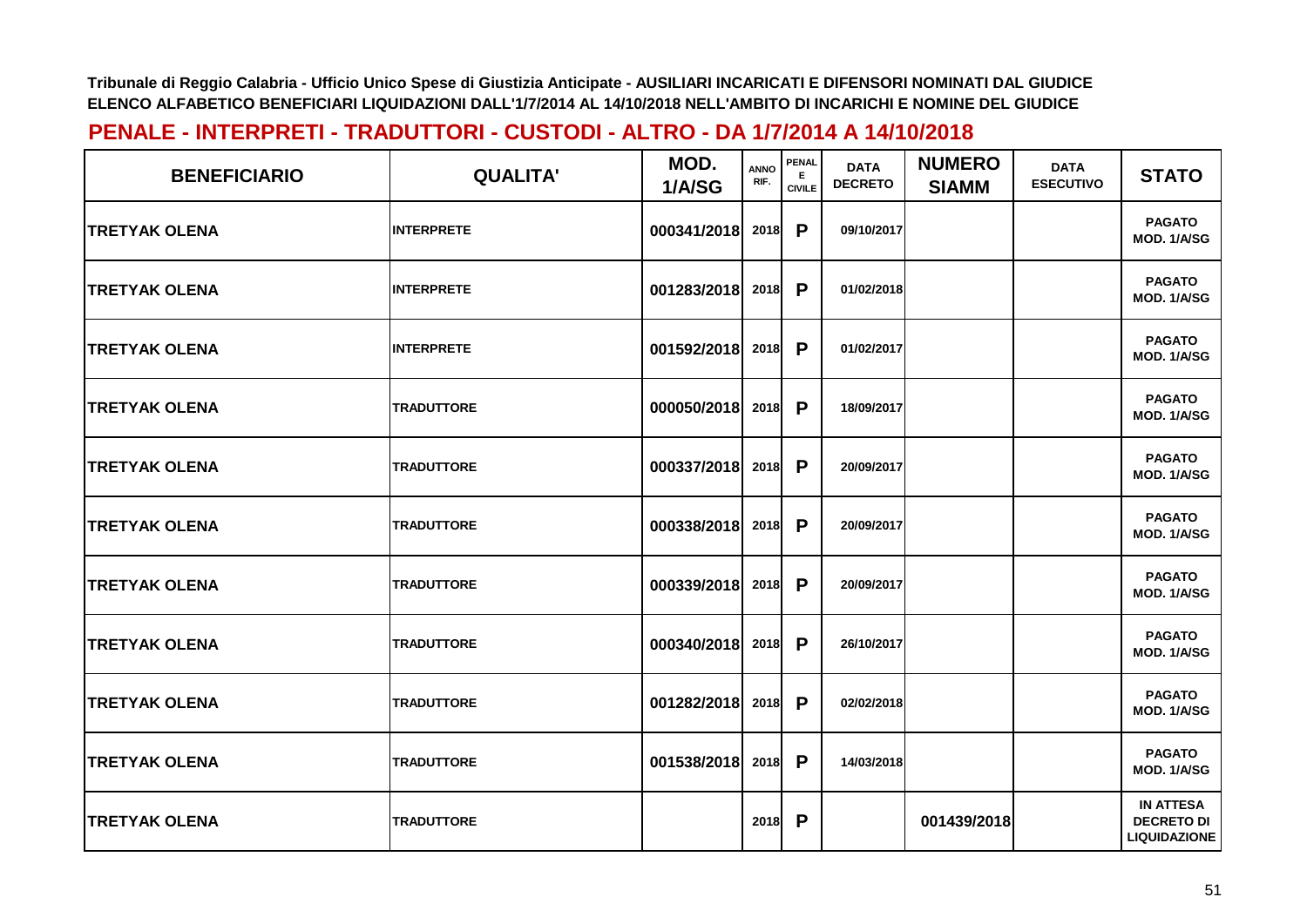| <b>BENEFICIARIO</b>   | <b>QUALITA'</b>   | MOD.<br>1/A/SG | <b>ANNO</b><br>RIF. | PENAL<br>Е<br><b>CIVILE</b> | <b>DATA</b><br><b>DECRETO</b> | <b>NUMERO</b><br><b>SIAMM</b> | <b>DATA</b><br><b>ESECUTIVO</b> | <b>STATO</b>                                                 |
|-----------------------|-------------------|----------------|---------------------|-----------------------------|-------------------------------|-------------------------------|---------------------------------|--------------------------------------------------------------|
| <b>TSIKLAURI NINA</b> | <b>INTERPRETE</b> | 000576/2015    | 2015                | P                           | 29/09/2014                    |                               |                                 | <b>PAGATO</b><br>MOD. 1/A/SG                                 |
| <b>TSIKLAURI NINA</b> | <b>INTERPRETE</b> | 000577/2015    | 2015                | P                           | 29/09/2014                    |                               |                                 | <b>PAGATO</b><br>MOD. 1/A/SG                                 |
| TSIKLAURI NINA        | <b>TRADUTTORE</b> | 001455/2018    | 2018                | P                           | 16/01/2018                    |                               |                                 | <b>PAGATO</b><br>MOD. 1/A/SG                                 |
| TSIKLAURI NINA        | <b>TRADUTTORE</b> |                | 2018                | P                           |                               | 002335/2017                   |                                 | <b>IN ATTESA</b><br><b>ESECUTIVITA'</b>                      |
| <b>TSIKLAURI NINA</b> | <b>TRADUTTORE</b> |                | 2018                | P                           |                               | 001829/2017                   |                                 | <b>IN ATTESA</b><br><b>ESECUTIVITA'</b>                      |
| <b>TSIKLAURI NINA</b> | <b>TRADUTTORE</b> |                | 2018                | P                           |                               | 001896/2018                   |                                 | <b>IN ATTESA</b><br><b>DECRETO DI</b><br><b>LIQUIDAZIONE</b> |
| <b>TSIKLAURI NINA</b> | <b>TRADUTTORE</b> |                | 2018                | P                           |                               | 000416/2018                   |                                 | <b>IN ATTESA</b><br><b>DECRETO DI</b><br><b>LIQUIDAZIONE</b> |
| <b>TSIKLAURI NINA</b> | <b>TRADUTTORE</b> |                | 2018                | P                           |                               | 001292/2018                   |                                 | <b>IN ATTESA</b><br><b>DECRETO DI</b><br><b>LIQUIDAZIONE</b> |
| TSIKLAURI NINA        | <b>TRADUTTORE</b> |                | 2018                | P                           |                               | 000418/2018                   |                                 | <b>IN ATTESA</b><br><b>DECRETO DI</b><br><b>LIQUIDAZIONE</b> |
| <b>UENO MARCIA</b>    | <b>INTERPRETE</b> | 000546/2015    | 2015                | $\mathsf{P}$                | 28/11/2014                    |                               |                                 | <b>PAGATO</b><br>MOD. 1/A/SG                                 |
| <b>VATRYCH LARYSA</b> | <b>INTERPRETE</b> | 000323/2017    | 2017                | P                           | 09/12/2016                    |                               |                                 | <b>PAGATO</b><br>MOD. 1/A/SG                                 |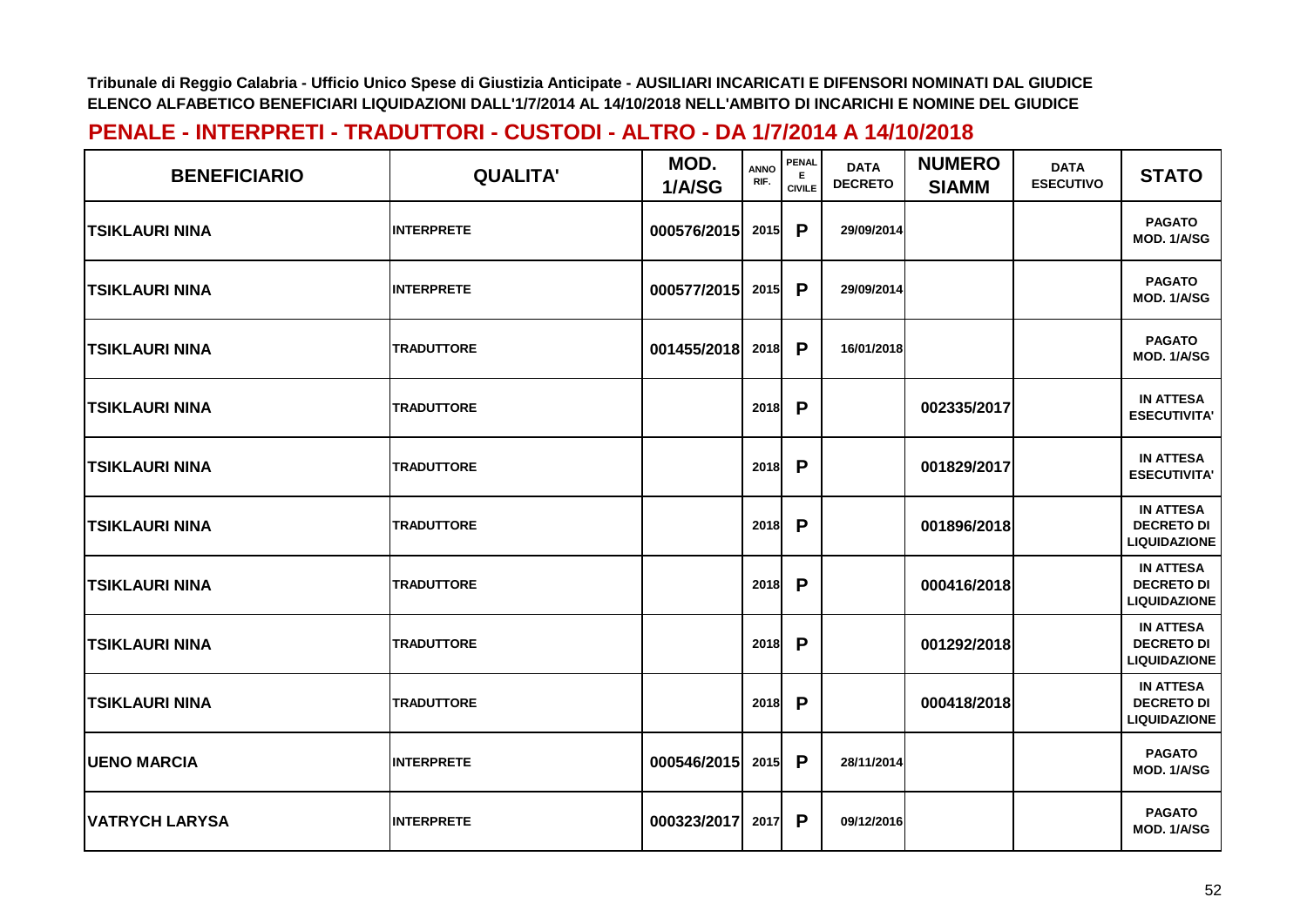| <b>BENEFICIARIO</b>        | <b>QUALITA'</b>   | MOD.<br>1/A/SG | <b>ANNO</b><br>RIF. | <b>PENAL</b><br>E.<br><b>CIVILE</b> | <b>DATA</b><br><b>DECRETO</b> | <b>NUMERO</b><br><b>SIAMM</b> | <b>DATA</b><br><b>ESECUTIVO</b> | <b>STATO</b>                                                 |
|----------------------------|-------------------|----------------|---------------------|-------------------------------------|-------------------------------|-------------------------------|---------------------------------|--------------------------------------------------------------|
| <b>IVATRYCH LARYSA</b>     | <b>INTERPRETE</b> | 000324/2017    | 2017                | P                                   | 16/05/2016                    |                               |                                 | <b>PAGATO</b><br>MOD. 1/A/SG                                 |
| <b>VATRYCH LARYSA</b>      | <b>TRADUTTORE</b> | 000905/2017    | 2017                | P                                   | 21/02/2017                    |                               |                                 | <b>PAGATO</b><br>MOD. 1/A/SG                                 |
| <b>VAZZANA GIANFRANCO</b>  | <b>INTERPRETE</b> | 002076/2015    | 2015                | P                                   | 09/10/2015                    |                               |                                 | <b>PAGATO</b><br>MOD. 1/A/SG                                 |
| <b>VAZZANA GIANFRANCO</b>  | <b>TRADUTTORE</b> | 001866/2017    | 2017                | P                                   | 02/03/2017                    |                               |                                 | <b>PAGATO</b><br>MOD. 1/A/SG                                 |
| <b> VAZZANA GIANFRANCO</b> | <b>INTERPRETE</b> | 001020/2018    | 2018                | P                                   | 27/11/2017                    |                               |                                 | <b>PAGATO</b><br>MOD. 1/A/SG                                 |
| <b>VITERISI DOMENICA</b>   | <b>INTERPRETE</b> | 001467/2014    | 2014                | P                                   | 19/11/2013                    |                               |                                 | <b>PAGATO</b><br>MOD. 1/A/SG                                 |
| <b>VITERISI DOMENICA</b>   | <b>TRADUTTORE</b> | 001799/2015    | 2015                | P                                   | 06/07/2015                    |                               |                                 | <b>PAGATO</b><br>MOD. 1/A/SG                                 |
| <b>VITERISI DOMENICA</b>   | <b>TRADUTTORE</b> | 001802/2015    | 2015                | P                                   | 06/07/2015                    |                               |                                 | <b>PAGATO</b><br>MOD. 1/A/SG                                 |
| <b>VITERISI DOMENICA</b>   | <b>TRADUTTORE</b> | 000758/2016    | 2016                | P                                   | 03/12/2015                    |                               |                                 | <b>PAGATO</b><br>MOD. 1/A/SG                                 |
| <b>VITERISI DOMENICA</b>   | <b>TRADUTTORE</b> | 002389/2017    | 2017                | P                                   | 12/02/2016                    |                               |                                 | <b>PAGATO</b><br>MOD. 1/A/SG                                 |
| <b>VITERISI DOMENICA</b>   | <b>TRADUTTORE</b> |                | 2018                | P                                   |                               | 001508/2016                   |                                 | <b>IN ATTESA</b><br><b>DECRETO DI</b><br><b>LIQUIDAZIONE</b> |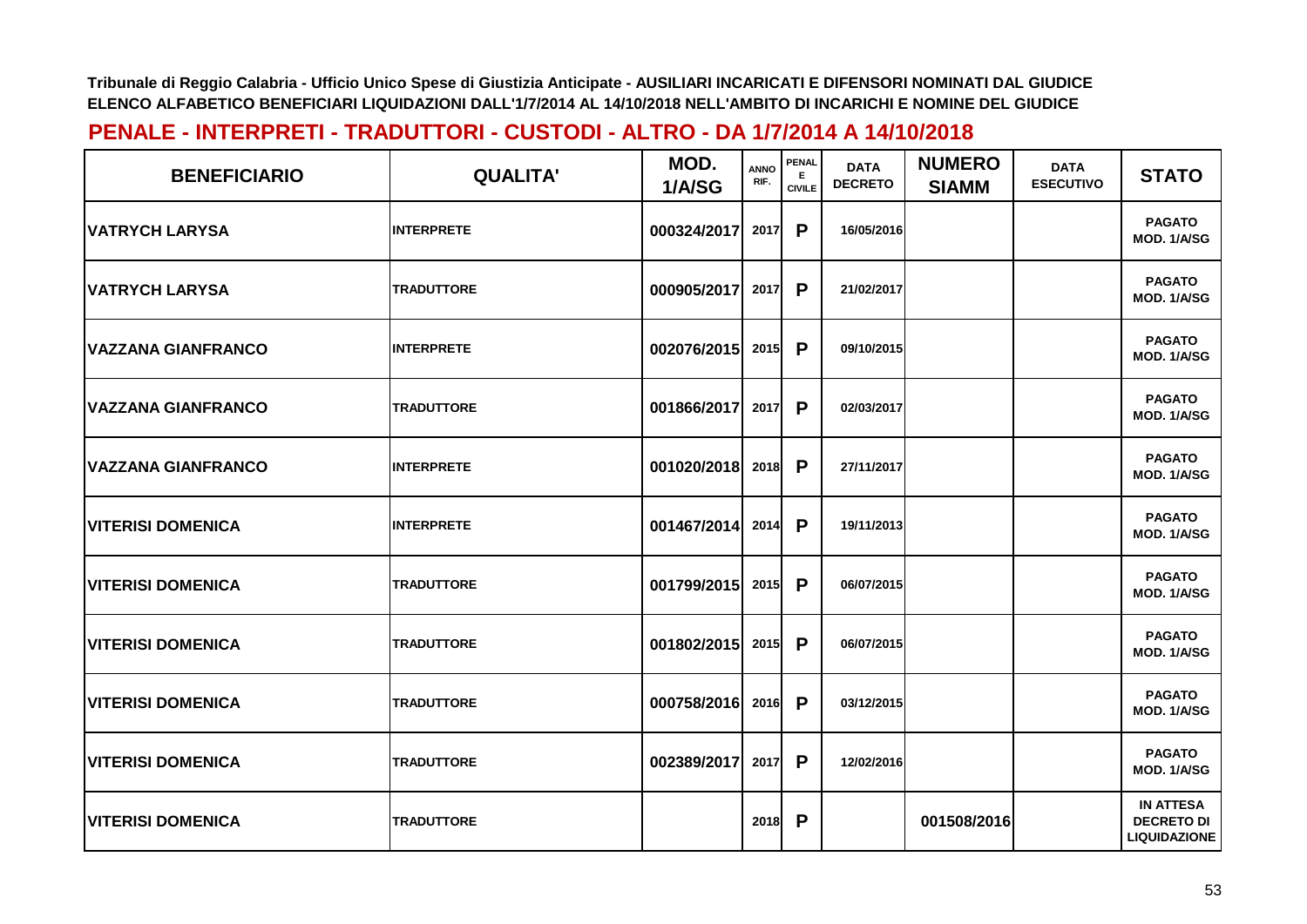| <b>BENEFICIARIO</b>              | <b>QUALITA'</b>   | MOD.<br>1/A/SG | <b>ANNO</b><br>RIF. | <b>PENAL</b><br>Е<br><b>CIVILE</b> | <b>DATA</b><br><b>DECRETO</b> | <b>NUMERO</b><br><b>SIAMM</b> | <b>DATA</b><br><b>ESECUTIVO</b> | <b>STATO</b>                 |
|----------------------------------|-------------------|----------------|---------------------|------------------------------------|-------------------------------|-------------------------------|---------------------------------|------------------------------|
| <b>IZHURI GRETA</b>              | <b>INTERPRETE</b> | 001888/2017    | 2017                | P                                  | 21/03/2017                    |                               |                                 | <b>PAGATO</b><br>MOD. 1/A/SG |
| <b>IPENALE - CUSTODI - ALTRO</b> |                   |                |                     |                                    |                               |                               |                                 |                              |
| <b>ANGILLETTI SANTO</b>          | <b>ALTRO</b>      | 002583/2018    | 2018                | P                                  | 06/06/2018                    |                               |                                 | <b>PAGATO</b><br>MOD. 1/A/SG |
| <b>AUTOPARCO DEL SOLE SRL</b>    | <b>CUSTODE</b>    | 001728/2014    | 2014                | P                                  | 07/03/2014                    |                               |                                 | <b>PAGATO</b><br>MOD. 1/A/SG |
| <b>AUTOPARCO DEL SOLE SRL</b>    | <b>CUSTODE</b>    | 001809/2014    | 2014                | P                                  | 27/10/2011                    |                               |                                 | <b>PAGATO</b><br>MOD. 1/A/SG |
| <b>AUTOPARCO DEL SOLE SRL</b>    | <b>CUSTODE</b>    | 001590/2015    | 2015                | P                                  | 06/11/2013                    |                               |                                 | <b>PAGATO</b><br>MOD. 1/A/SG |
| <b>AUTOPARCO DEL SOLE SRL</b>    | <b>CUSTODE</b>    | 001591/2015    | 2015                | P                                  | 25/09/2012                    |                               |                                 | <b>PAGATO</b><br>MOD. 1/A/SG |
| <b>AUTOPARCO DEL SOLE SRL</b>    | <b>CUSTODE</b>    | 001852/2015    | 2015                | P                                  | 21/04/2015                    |                               |                                 | <b>PAGATO</b><br>MOD. 1/A/SG |
| <b>AUTOPARCO DEL SOLE SRL</b>    | <b>CUSTODE</b>    | 001898/2015    | 2015                | $\mathsf{P}$                       | 10/07/2013                    |                               |                                 | <b>PAGATO</b><br>MOD. 1/A/SG |
| <b>AUTOPARCO DEL SOLE SRL</b>    | <b>CUSTODE</b>    | 001283/2017    | 2017                | P                                  | 18/02/2003                    |                               |                                 | <b>PAGATO</b><br>MOD. 1/A/SG |
| <b>AUTOPARCO DEL SOLE SRL</b>    | <b>CUSTODE</b>    | 001782/2017    | 2017                | P                                  | 17/10/2013                    |                               |                                 | <b>PAGATO</b><br>MOD. 1/A/SG |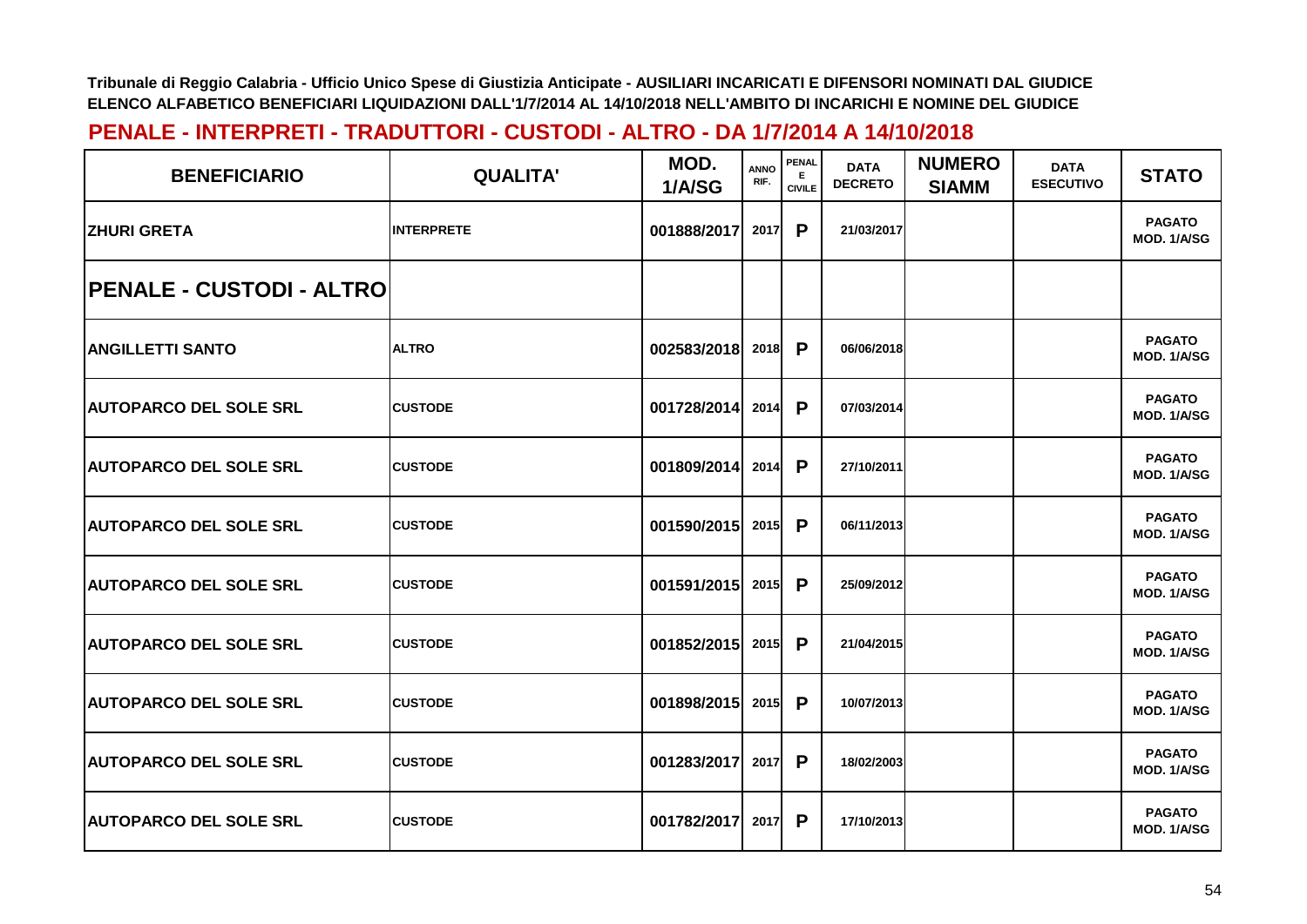| <b>BENEFICIARIO</b>                                     | <b>QUALITA'</b> | MOD.<br>1/A/SG | <b>ANNO</b><br>RIF. | <b>PENAL</b><br>Е<br><b>CIVILE</b> | <b>DATA</b><br><b>DECRETO</b> | <b>NUMERO</b><br><b>SIAMM</b> | <b>DATA</b><br><b>ESECUTIVO</b> | <b>STATO</b>                                                 |
|---------------------------------------------------------|-----------------|----------------|---------------------|------------------------------------|-------------------------------|-------------------------------|---------------------------------|--------------------------------------------------------------|
| <b>AUTOPARCO DEL SOLE SRL</b>                           | <b>CUSTODE</b>  | 001929/2017    | 2017                | P                                  | 18/06/2016                    |                               |                                 | <b>PAGATO</b><br>MOD. 1/A/SG                                 |
| <b>AUTOPARCO DEL SOLE SRL</b>                           | <b>CUSTODE</b>  |                | 2018                | P                                  |                               | 000377/2018                   | 19-05-2018                      | <b>ESECUTIVO</b><br><b>IN ATTESA</b><br><b>RITENUTE</b>      |
| <b>AUTOPARCO DEL SOLE SRL</b>                           | <b>CUSTODE</b>  |                | 2018                | P                                  |                               | 000702/2014                   | 14-12-2016                      | <b>ESECUTIVO</b><br><b>IN ATTESA</b><br><b>RITENUTE</b>      |
| <b> AUTOPARCO DEL SOLE SRL</b>                          | <b>CUSTODE</b>  |                | 2018                | P                                  |                               | 002498/2015                   |                                 | <b>IN ATTESA</b><br><b>DECRETO DI</b><br><b>LIQUIDAZIONE</b> |
| <b> AUTOPARCO DEL SOLE SRL</b>                          | <b>CUSTODE</b>  |                | 2018                | P                                  |                               | 000728/2014                   |                                 | <b>IN ATTESA</b><br><b>DECRETO DI</b><br><b>LIQUIDAZIONE</b> |
| <b>AUTOPARCO DEL SOLE SRL</b>                           | <b>CUSTODE</b>  |                | 2018                | P                                  |                               | 000260/2016                   |                                 | <b>IN ATTESA</b><br><b>DECRETO DI</b><br><b>LIQUIDAZIONE</b> |
| <b>AUTOPARCO DEL SOLE SRL</b>                           | <b>CUSTODE</b>  |                | 2018                | P                                  |                               | 002499/2015                   |                                 | <b>IN ATTESA</b><br><b>DECRETO DI</b><br><b>LIQUIDAZIONE</b> |
| <b>AUTOPARCO DEL SOLE SRL</b>                           | <b>CUSTODE</b>  |                | 2018                | P                                  |                               | 000727/2014                   |                                 | <b>IN ATTESA</b><br><b>DECRETO DI</b><br><b>LIQUIDAZIONE</b> |
| <b>AUTOPARCO DEL SOLE SRL</b>                           | <b>CUSTODE</b>  |                | 2018                | P                                  |                               | 000834/2014                   |                                 | <b>IN ATTESA</b><br><b>DECRETO DI</b><br><b>LIQUIDAZIONE</b> |
| <b>AUTOPARCO SANTA RITA SAS</b><br><b>DI TIMPANO M.</b> | <b>CUSTODE</b>  |                | 2018                | P                                  |                               | 002307/2016                   | 20-11-2017                      | <b>ESECUTIVO</b><br><b>IN ATTESA</b><br><b>RITENUTE</b>      |
| <b>AZ CAR SERVICE DI ANDREA ZUCCO</b>                   | <b>CUSTODE</b>  | 001156/2015    | 2015                | P                                  | 21/06/2013                    |                               |                                 | <b>PAGATO</b><br>MOD. 1/A/SG                                 |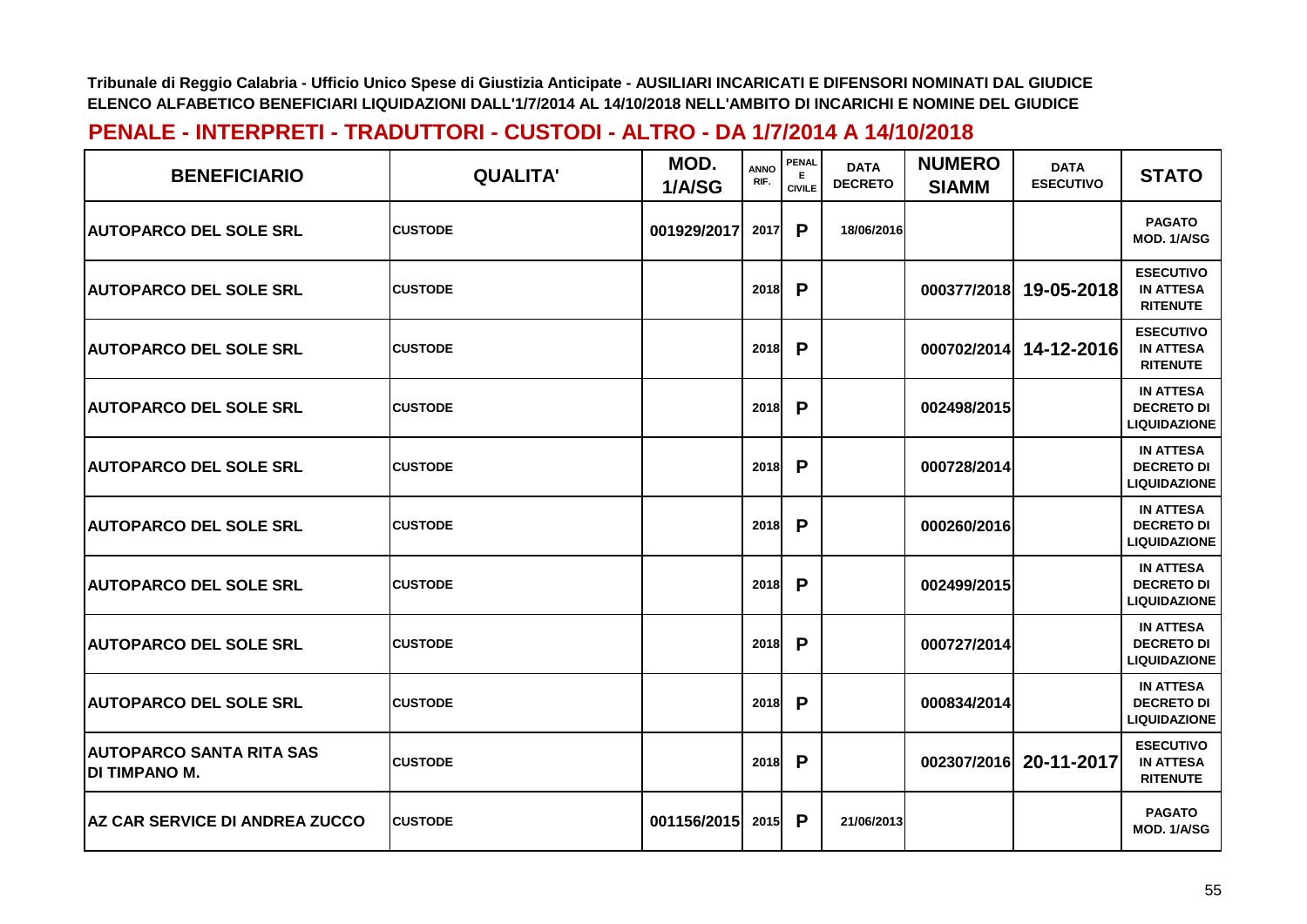| <b>BENEFICIARIO</b>                    | <b>QUALITA'</b> | MOD.<br>1/A/SG   | <b>ANNO</b><br>RIF. | PENAL<br>Е.<br><b>CIVILE</b> | <b>DATA</b><br><b>DECRETO</b> | <b>NUMERO</b><br><b>SIAMM</b> | <b>DATA</b><br><b>ESECUTIVO</b> | <b>STATO</b>                        |
|----------------------------------------|-----------------|------------------|---------------------|------------------------------|-------------------------------|-------------------------------|---------------------------------|-------------------------------------|
| <b>AZ CAR SERVICE DI ANDREA ZUCCO</b>  | <b>ICUSTODE</b> | 001237/2015      | <b>2015</b>         | P                            | 09/02/2013                    |                               |                                 | <b>PAGATO</b><br>MOD. 1/A/SG        |
| <b>IAZ CAR SERVICE DI ANDREA ZUCCO</b> | <b>ICUSTODE</b> | 001238/2015      | 2015                | P                            | 09/02/2013                    |                               |                                 | <b>PAGATO</b><br>MOD. 1/A/SG        |
| <b>AZ CAR SERVICE DI ANDREA ZUCCO</b>  | <b>CUSTODE</b>  | 001268/2015      | 2015                | P                            | 03/07/2013                    |                               |                                 | <b>PAGATO</b><br>MOD. 1/A/SG        |
| <b>AZ CAR SERVICE DI ANDREA ZUCCO</b>  | <b>CUSTODE</b>  | 001269/2015      | 2015                | P                            | 10/07/2013                    |                               |                                 | <b>PAGATO</b><br><b>MOD. 1/A/SG</b> |
| <b>IAZ CAR SERVICE DI ANDREA ZUCCO</b> | <b>CUSTODE</b>  | 001365/2015      | 2015                | P                            | 09/02/2013                    |                               |                                 | <b>PAGATO</b><br>MOD. 1/A/SG        |
| <b>AZ CAR SERVICE DI ANDREA ZUCCO</b>  | <b>ICUSTODE</b> | 001381/2015 2015 |                     | P                            | 13/12/2005                    |                               |                                 | <b>PAGATO</b><br>MOD. 1/A/SG        |
| <b>AZ CAR SERVICE DI ANDREA ZUCCO</b>  | <b>CUSTODE</b>  | 001382/2015      | 2015                | P                            | 16/12/2005                    |                               |                                 | <b>PAGATO</b><br>MOD. 1/A/SG        |
| <b>AZ CAR SERVICE DI ANDREA ZUCCO</b>  | <b>CUSTODE</b>  | 001461/2015      | 2015                | P                            | 27/12/2012                    |                               |                                 | <b>PAGATO</b><br>MOD. 1/A/SG        |
| <b>AZ CAR SERVICE DI ANDREA ZUCCO</b>  | <b>CUSTODE</b>  | 001552/2015      | 2015                | P                            | 09/02/2013                    |                               |                                 | <b>PAGATO</b><br><b>MOD. 1/A/SG</b> |
| <b>AZ CAR SERVICE DI ANDREA ZUCCO</b>  | <b>CUSTODE</b>  | 000695/2016      | 2016                | P                            | 14/05/2012                    |                               |                                 | <b>PAGATO</b><br>MOD. 1/A/SG        |
| <b>AZ CAR SERVICE DI ANDREA ZUCCO</b>  | <b>CUSTODE</b>  | 000746/2017      | 2017                | P                            | 20/06/2012                    |                               |                                 | <b>PAGATO</b><br>MOD. 1/A/SG        |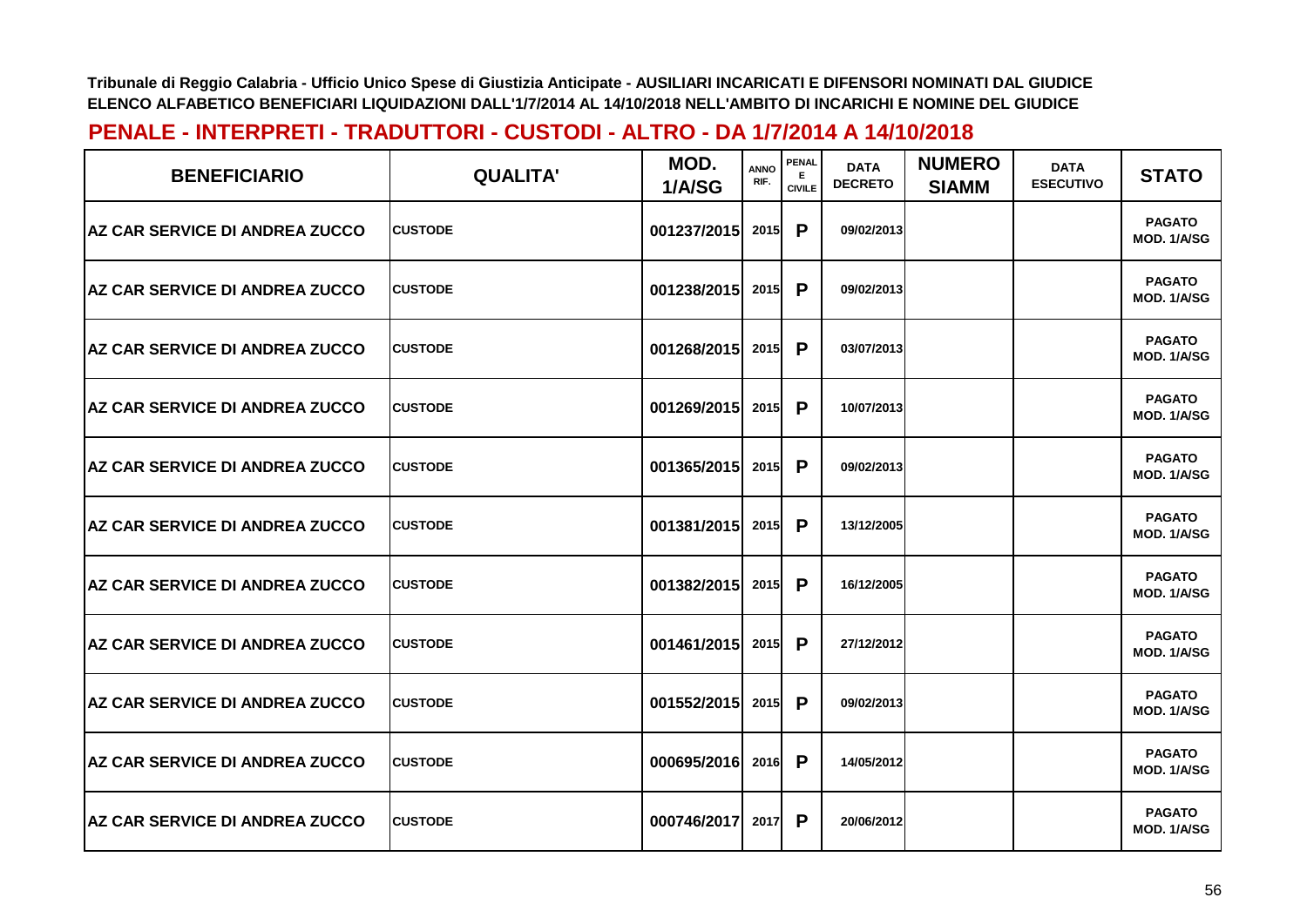| <b>BENEFICIARIO</b>                    | <b>QUALITA'</b> | MOD.<br>1/A/SG | <b>ANNO</b><br>RIF. | PENAL<br>Е<br><b>CIVILE</b> | <b>DATA</b><br><b>DECRETO</b> | <b>NUMERO</b><br><b>SIAMM</b> | <b>DATA</b><br><b>ESECUTIVO</b> | <b>STATO</b>                                                 |
|----------------------------------------|-----------------|----------------|---------------------|-----------------------------|-------------------------------|-------------------------------|---------------------------------|--------------------------------------------------------------|
| <b>AZ CAR SERVICE DI ANDREA ZUCCO</b>  | <b>CUSTODE</b>  |                | <b>2018</b>         | P                           |                               | 003688/2015                   |                                 | <b>IN ATTESA</b><br><b>DECRETO DI</b><br><b>LIQUIDAZIONE</b> |
| <b>AZ CAR SERVICE DI ANDREA ZUCCO</b>  | <b>CUSTODE</b>  |                | 2018                | P                           |                               | 003703/2015                   |                                 | <b>IN ATTESA</b><br><b>DECRETO DI</b><br><b>LIQUIDAZIONE</b> |
| <b>AZ CAR SERVICE DI ANDREA ZUCCO</b>  | <b>CUSTODE</b>  |                | 2018                | P                           |                               | 003463/2015                   |                                 | <b>IN ATTESA</b><br><b>DECRETO DI</b><br><b>LIQUIDAZIONE</b> |
| BELCAR AUTO DI BELCASTRO LUCIA         | <b>CUSTODE</b>  | 000113/2015    | 2015                | P                           | 11/04/2010                    |                               |                                 | <b>PAGATO</b><br>MOD. 1/A/SG                                 |
| <b>IBELCAR AUTO DI BELCASTRO LUCIA</b> | <b>CUSTODE</b>  | 001950/2015    | 2015                | P                           | 27/06/2012                    |                               |                                 | <b>PAGATO</b><br>MOD. 1/A/SG                                 |
| BELCAR AUTO DI BELCASTRO LUCIA         | <b>CUSTODE</b>  | 000244/2018    | 2018                | P                           | 02/12/2016                    |                               |                                 | <b>PAGATO</b><br>MOD. 1/A/SG                                 |
| BELCAR AUTO DI BELCASTRO LUCIA         | <b>CUSTODE</b>  | 000272/2018    | 2018                | P                           | 14/07/2014                    |                               |                                 | <b>PAGATO</b><br>MOD. 1/A/SG                                 |
| BELCAR AUTO DI BELCASTRO LUCIA         | <b>CUSTODE</b>  | 002003/2018    | 2018                | P                           | 24/01/2018                    |                               |                                 | <b>PAGATO</b><br>MOD. 1/A/SG                                 |
| <b>CANTIERE NAUTICO REGGIO SAS</b>     | <b>CUSTODE</b>  | 000538/2017    | 2017                | P                           | 10/10/2016                    |                               |                                 | <b>PAGATO</b><br>MOD. 1/A/SG                                 |
| <b>CAR CENTER</b>                      | <b>CUSTODE</b>  |                | 2018                | P                           |                               | 000946/2014                   | 29-12-2007                      | <b>ESECUTIVO</b><br><b>IN ATTESA</b><br><b>RITENUTE</b>      |
| <b>CAR CENTER</b>                      | <b>CUSTODE</b>  |                | 2018                | P                           |                               | 000462/2014                   | 22-04-2012                      | <b>ESECUTIVO</b><br><b>IN ATTESA</b><br><b>RITENUTE</b>      |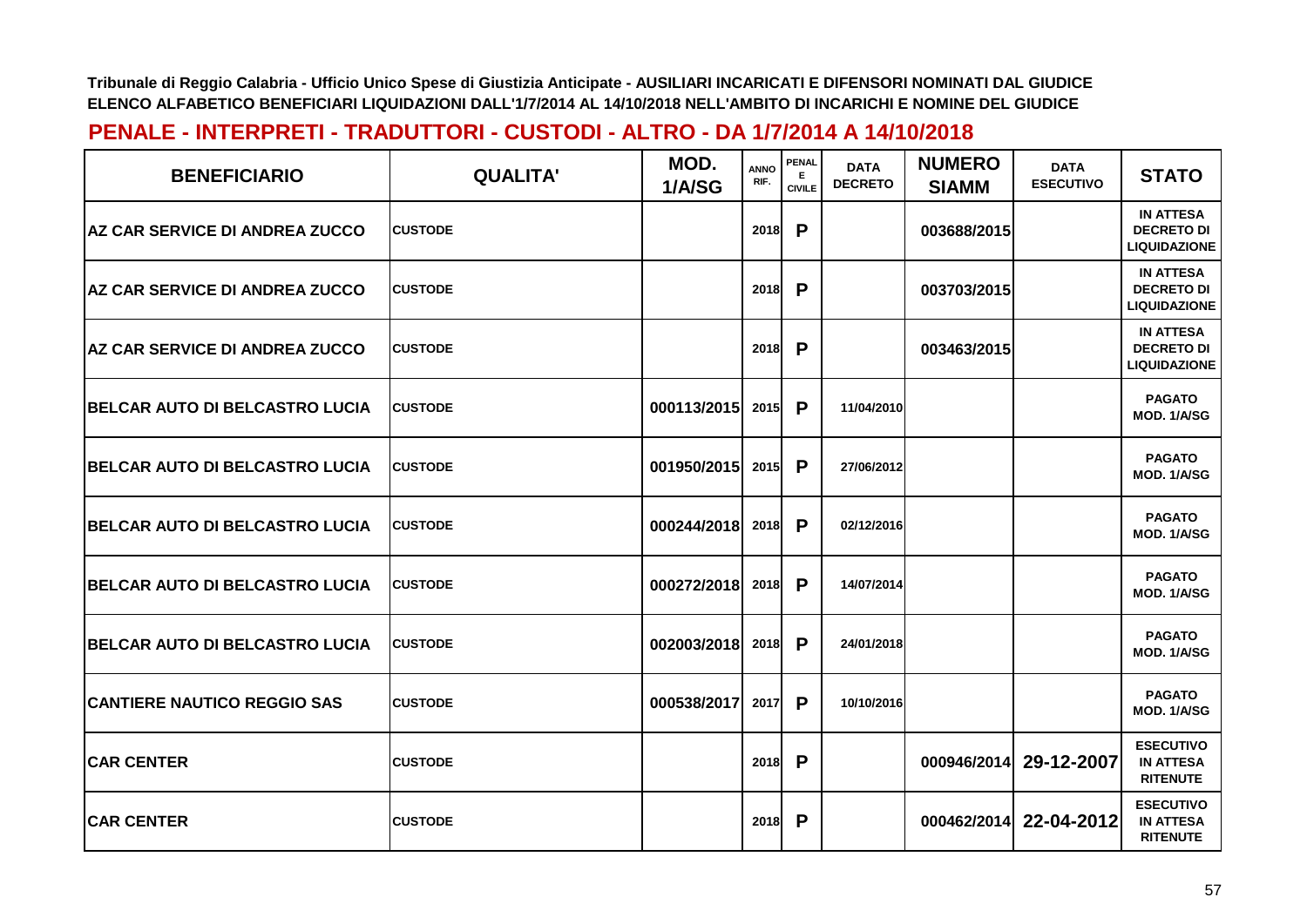| <b>BENEFICIARIO</b>                                             | <b>QUALITA'</b> | MOD.<br>1/A/SG | <b>ANNO</b><br>RIF. | PENAL<br>Е<br><b>CIVILE</b> | <b>DATA</b><br><b>DECRETO</b> | <b>NUMERO</b><br><b>SIAMM</b> | <b>DATA</b><br><b>ESECUTIVO</b> | <b>STATO</b>                                                 |
|-----------------------------------------------------------------|-----------------|----------------|---------------------|-----------------------------|-------------------------------|-------------------------------|---------------------------------|--------------------------------------------------------------|
| <b>ICAR CENTER</b>                                              | <b>CUSTODE</b>  |                | <b>2018</b>         | P                           |                               | 001268/2014                   | 19-12-2014                      | <b>ESECUTIVO</b><br><b>IN ATTESA</b><br><b>RITENUTE</b>      |
| <b>CAR CENTER</b>                                               | <b>CUSTODE</b>  |                | 2018                | P                           |                               | 003914/2015                   |                                 | <b>IN ATTESA</b><br><b>ESECUTIVITA'</b>                      |
| <b>CARFI' GIANLUIGI</b>                                         | <b>ALTRO</b>    | 002637/2018    | 2018                | P                           | 02/07/2018                    |                               |                                 | <b>PAGATO</b><br>MOD. 1/A/SG                                 |
| <b>CASTIELLO DITTA EREDI CASTIELLO</b>                          | <b>CUSTODE</b>  | 000715/2015    | 2015                | P                           | 10/05/2013                    |                               |                                 | <b>PAGATO</b><br>MOD. 1/A/SG                                 |
| <b>CAVALLERI GIAN MARIO</b><br><b>AUTORIPARAZIONI</b>           | <b>CUSTODE</b>  |                | 2018                | P                           |                               | 001585/2017                   |                                 | <b>IN ATTESA</b><br><b>DECRETO DI</b><br><b>LIQUIDAZIONE</b> |
| <b>CENTRO DELL'AUTO</b><br><b>DI GROSSI SABINO</b>              | <b>CUSTODE</b>  |                | <b>2018</b>         | P                           |                               | 002531/2017                   | 10-10-2018                      | <b>ESECUTIVO</b><br><b>IN ATTESA</b><br><b>RITENUTE</b>      |
| <b>CLUB IPPICO SPORTIVO DEI DUE MARI CUSTODE</b>                |                 | 001569/2017    | 2017                | P                           | 07/06/2017                    |                               |                                 | <b>PAGATO</b><br>MOD. 1/A/SG                                 |
| <b>CLUB IPPICO SPORTIVO DEI DUE MARI CUSTODE</b>                |                 | 001796/2018    | 2018                | P                           | 30/03/2018                    |                               |                                 | <b>PAGATO</b><br>MOD. 1/A/SG                                 |
| <b>COPPOLINO F.LLI DI COPPOLINO</b><br><b>ANTONINO &amp; C.</b> | <b>CUSTODE</b>  |                | 2018                | P                           |                               | 000002/2016                   |                                 | <b>IN ATTESA</b><br><b>DECRETO DI</b><br><b>LIQUIDAZIONE</b> |
| <b>CUTRUPI PAOLO</b>                                            | <b>CUSTODE</b>  |                | 2018                | P                           |                               | 001031/2017                   |                                 | <b>IN ATTESA</b><br><b>DECRETO DI</b><br><b>LIQUIDAZIONE</b> |
| <b>DE CAPRIO LUIGI AUTOCARR. PIERINO</b><br><b>DE CAPRIO</b>    | <b>CUSTODE</b>  |                | 2018                | P                           |                               | 003749/2015                   |                                 | <b>IN ATTESA</b><br><b>DECRETO DI</b><br><b>LIQUIDAZIONE</b> |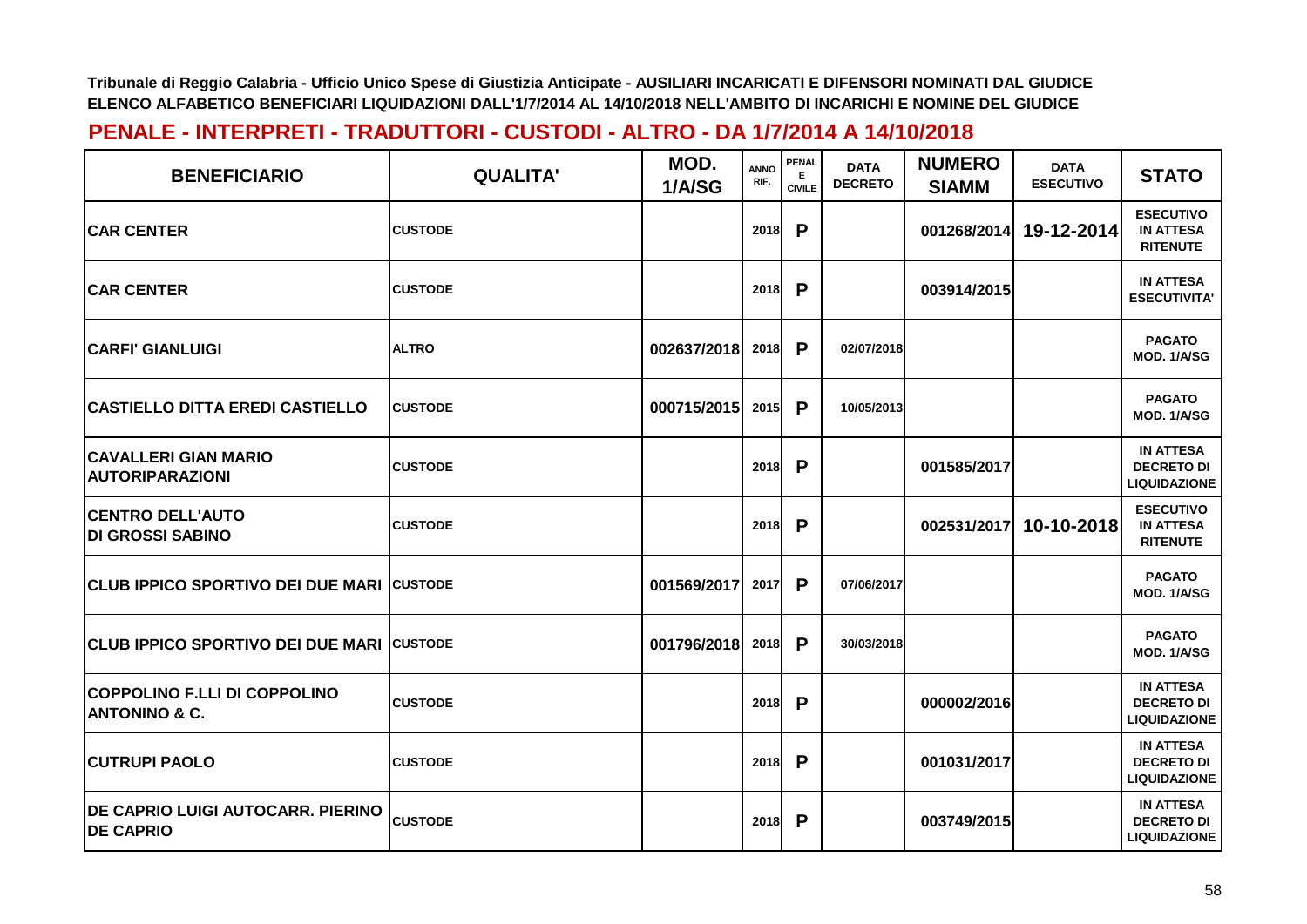| <b>BENEFICIARIO</b>                   | <b>QUALITA'</b> | MOD.<br>1/A/SG | <b>ANNO</b><br>RIF. | PENAL<br>E.<br><b>CIVILE</b> | <b>DATA</b><br><b>DECRETO</b> | <b>NUMERO</b><br><b>SIAMM</b> | <b>DATA</b><br><b>ESECUTIVO</b> | <b>STATO</b>                                                 |
|---------------------------------------|-----------------|----------------|---------------------|------------------------------|-------------------------------|-------------------------------|---------------------------------|--------------------------------------------------------------|
| <b>IDECEMVIRALE E SAS</b>             | <b>CUSTODE</b>  |                | 2018                | P                            |                               | 003687/2015                   |                                 | <b>IN ATTESA</b><br><b>DECRETO DI</b><br><b>LIQUIDAZIONE</b> |
| <b> DEMARCO ILARIO DITTA</b>          | <b>CUSTODE</b>  | 002011/2017    | 2017                | P                            | 15/05/2008                    |                               |                                 | <b>PAGATO</b><br>MOD. 1/A/SG                                 |
| <b>DEMARIA LUCIO</b>                  | <b>CUSTODE</b>  | 001791/2014    | 2014                | P                            | 06/07/2005                    |                               |                                 | <b>PAGATO</b><br>MOD. 1/A/SG                                 |
| <b>IDEMOLSUD DI PRONESTI' ANTONIO</b> | <b>CUSTODE</b>  | 002376/2015    | 2015                | P                            | 09/02/2013                    |                               |                                 | <b>PAGATO</b><br>MOD. 1/A/SG                                 |
| <b>IDI STEFANO AUTO SNC</b>           | <b>CUSTODE</b>  | 001601/2017    | 2017                | P                            | 21/12/2016                    |                               |                                 | <b>PAGATO</b><br>MOD. 1/A/SG                                 |
| <b>IDI STEFANO AUTO SNC</b>           | <b>CUSTODE</b>  | 001602/2017    | 2017                | P                            | 25/05/2016                    |                               |                                 | <b>PAGATO</b><br>MOD. 1/A/SG                                 |
| <b>DI STEFANO AUTO SNC</b>            | <b>CUSTODE</b>  | 001930/2017    | 2017                | P                            | 24/03/2016                    |                               |                                 | <b>PAGATO</b><br>MOD. 1/A/SG                                 |
| <b>DI STEFANO AUTO SNC</b>            | <b>CUSTODE</b>  | 002106/2017    | 2017                | P                            | 04/04/2017                    |                               |                                 | <b>PAGATO</b><br>MOD. 1/A/SG                                 |
| <b>IDI STEFANO AUTO SNC</b>           | <b>CUSTODE</b>  | 002240/2017    | 2017                | P                            | 11/04/2009                    |                               |                                 | <b>PAGATO</b><br>MOD. 1/A/SG                                 |
| <b>IDI STEFANO AUTO SNC</b>           | <b>CUSTODE</b>  | 002241/2017    | 2017                | P                            | 24/04/2017                    |                               |                                 | <b>PAGATO</b><br>MOD. 1/A/SG                                 |
| <b>IDI STEFANO AUTO SNC</b>           | <b>CUSTODE</b>  | 002266/2017    | 2017                | P                            | 11/04/2009                    |                               |                                 | <b>PAGATO</b><br>MOD. 1/A/SG                                 |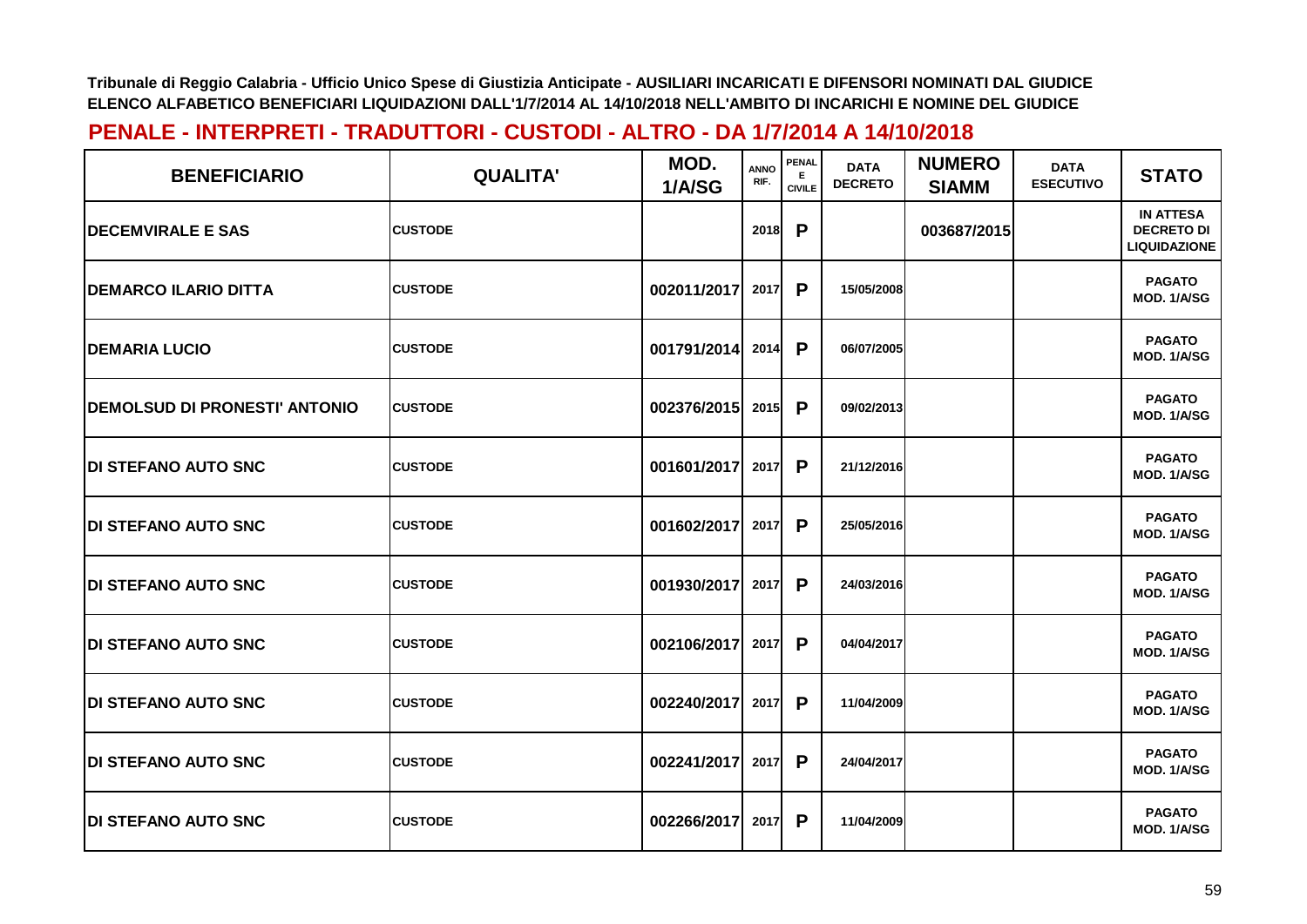| <b>BENEFICIARIO</b>         | <b>QUALITA'</b> | MOD.<br>1/A/SG | <b>ANNO</b><br>RIF. | PENAL<br>E<br><b>CIVILE</b> | <b>DATA</b><br><b>DECRETO</b> | <b>NUMERO</b><br><b>SIAMM</b> | <b>DATA</b><br><b>ESECUTIVO</b> | <b>STATO</b>                        |
|-----------------------------|-----------------|----------------|---------------------|-----------------------------|-------------------------------|-------------------------------|---------------------------------|-------------------------------------|
| <b>IDI STEFANO AUTO SNC</b> | <b>CUSTODE</b>  | 002267/2017    | 2017                | P                           | 28/07/2017                    |                               |                                 | <b>PAGATO</b><br>MOD. 1/A/SG        |
| <b>IDI STEFANO AUTO SNC</b> | <b>CUSTODE</b>  | 002268/2017    | 2017                | P                           | 04/09/2017                    |                               |                                 | <b>PAGATO</b><br>MOD. 1/A/SG        |
| <b>DI STEFANO AUTO SNC</b>  | <b>CUSTODE</b>  | 002269/2017    | 2017                | P                           | 31/01/2017                    |                               |                                 | <b>PAGATO</b><br>MOD. 1/A/SG        |
| <b>DI STEFANO AUTO SNC</b>  | <b>CUSTODE</b>  | 000322/2018    | 2018                | P                           | 04/09/2017                    |                               |                                 | <b>PAGATO</b><br>MOD. 1/A/SG        |
| <b>DI STEFANO AUTO SNC</b>  | <b>CUSTODE</b>  | 000763/2018    | 2018                | P                           | 03/12/2016                    |                               |                                 | <b>PAGATO</b><br>MOD. 1/A/SG        |
| <b>DI STEFANO AUTO SNC</b>  | <b>CUSTODE</b>  | 000764/2018    | 2018                | P                           | 29/09/2016                    |                               |                                 | <b>PAGATO</b><br>MOD. 1/A/SG        |
| <b>DI STEFANO AUTO SNC</b>  | <b>CUSTODE</b>  | 000866/2018    | 2018                | P                           | 10/04/2017                    |                               |                                 | <b>PAGATO</b><br>MOD. 1/A/SG        |
| <b>DI STEFANO AUTO SNC</b>  | <b>CUSTODE</b>  | 000889/2018    | 2018                | P                           | 01/06/2016                    |                               |                                 | <b>PAGATO</b><br><b>MOD. 1/A/SG</b> |
| <b>DI STEFANO AUTO SNC</b>  | <b>CUSTODE</b>  | 001542/2018    | 2018                | P                           | 30/10/2017                    |                               |                                 | <b>PAGATO</b><br><b>MOD. 1/A/SG</b> |
| <b>DI STEFANO AUTO SNC</b>  | <b>CUSTODE</b>  | 001995/2018    | 2018                | P                           | 15/12/2017                    |                               |                                 | <b>PAGATO</b><br>MOD. 1/A/SG        |
| <b>IDI STEFANO AUTO SNC</b> | <b>CUSTODE</b>  | 002359/2018    | 2018                | P                           | 17/10/2017                    |                               |                                 | <b>PAGATO</b><br>MOD. 1/A/SG        |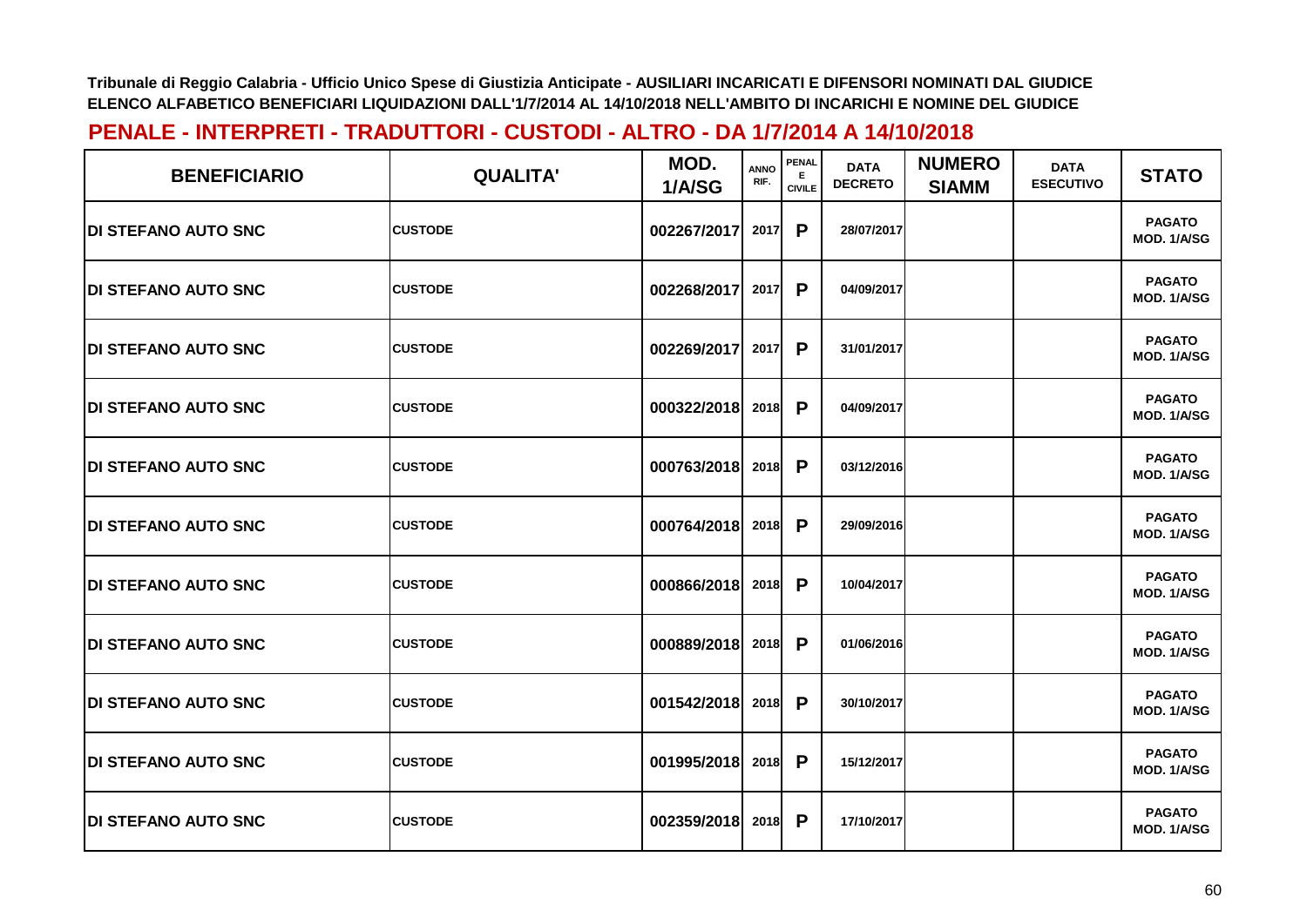| <b>BENEFICIARIO</b>         | <b>QUALITA'</b> | MOD.<br>1/A/SG | ANNO<br>RIF. | PENAL<br>Е.<br><b>CIVILE</b> | <b>DATA</b><br><b>DECRETO</b> | <b>NUMERO</b><br><b>SIAMM</b> | <b>DATA</b><br><b>ESECUTIVO</b> | <b>STATO</b>                                            |
|-----------------------------|-----------------|----------------|--------------|------------------------------|-------------------------------|-------------------------------|---------------------------------|---------------------------------------------------------|
| <b>DI STEFANO AUTO SNC</b>  | <b>CUSTODE</b>  | 002553/2018    | 2018         | P                            | 18/06/2018                    |                               |                                 | <b>PAGATO</b><br>MOD. 1/A/SG                            |
| <b>IDI STEFANO AUTO SNC</b> | <b>CUSTODE</b>  |                | 2018         | P                            |                               | 000062/2017                   | 14-09-2018                      | <b>ESECUTIVO</b><br><b>IN ATTESA</b><br><b>RITENUTE</b> |
| <b>DI STEFANO AUTO SNC</b>  | <b>CUSTODE</b>  |                | 2018         | P                            |                               | 000751/2017                   |                                 | <b>IN ATTESA</b><br><b>ESECUTIVITA'</b>                 |
| <b>IDI STEFANO AUTO SNC</b> | <b>CUSTODE</b>  |                | 2018         | P                            |                               | 000671/2018                   |                                 | <b>IN ATTESA</b><br><b>ESECUTIVITA'</b>                 |
| <b>IDI STEFANO AUTO SNC</b> | <b>CUSTODE</b>  |                | 2018         | P                            |                               | 000449/2014                   |                                 | <b>IN ATTESA</b><br><b>ESECUTIVITA'</b>                 |
| <b>DI STEFANO AUTO SNC</b>  | <b>CUSTODE</b>  |                | 2018         | P                            |                               | 001850/2016                   |                                 | <b>IN ATTESA</b><br><b>ESECUTIVITA'</b>                 |
| <b>DI STEFANO AUTO SNC</b>  | <b>CUSTODE</b>  |                | 2018         | P                            |                               | 001849/2016                   |                                 | <b>IN ATTESA</b><br><b>ESECUTIVITA'</b>                 |
| <b>DI STEFANO AUTO SNC</b>  | <b>CUSTODE</b>  |                | 2018         | P                            |                               | 001847/2016                   |                                 | <b>IN ATTESA</b><br><b>ESECUTIVITA'</b>                 |
| <b>DI STEFANO AUTO SNC</b>  | <b>CUSTODE</b>  |                | 2018         | P                            |                               | 001848/2016                   |                                 | <b>IN ATTESA</b><br><b>ESECUTIVITA'</b>                 |
| <b>IDI STEFANO AUTO SNC</b> | <b>CUSTODE</b>  |                | 2018         | P                            |                               | 001403/2018                   |                                 | <b>IN ATTESA</b><br><b>ESECUTIVITA'</b>                 |
| <b>DI STEFANO AUTO SNC</b>  | <b>CUSTODE</b>  |                | 2018         | P                            |                               | 001401/2018                   |                                 | <b>IN ATTESA</b><br><b>ESECUTIVITA'</b>                 |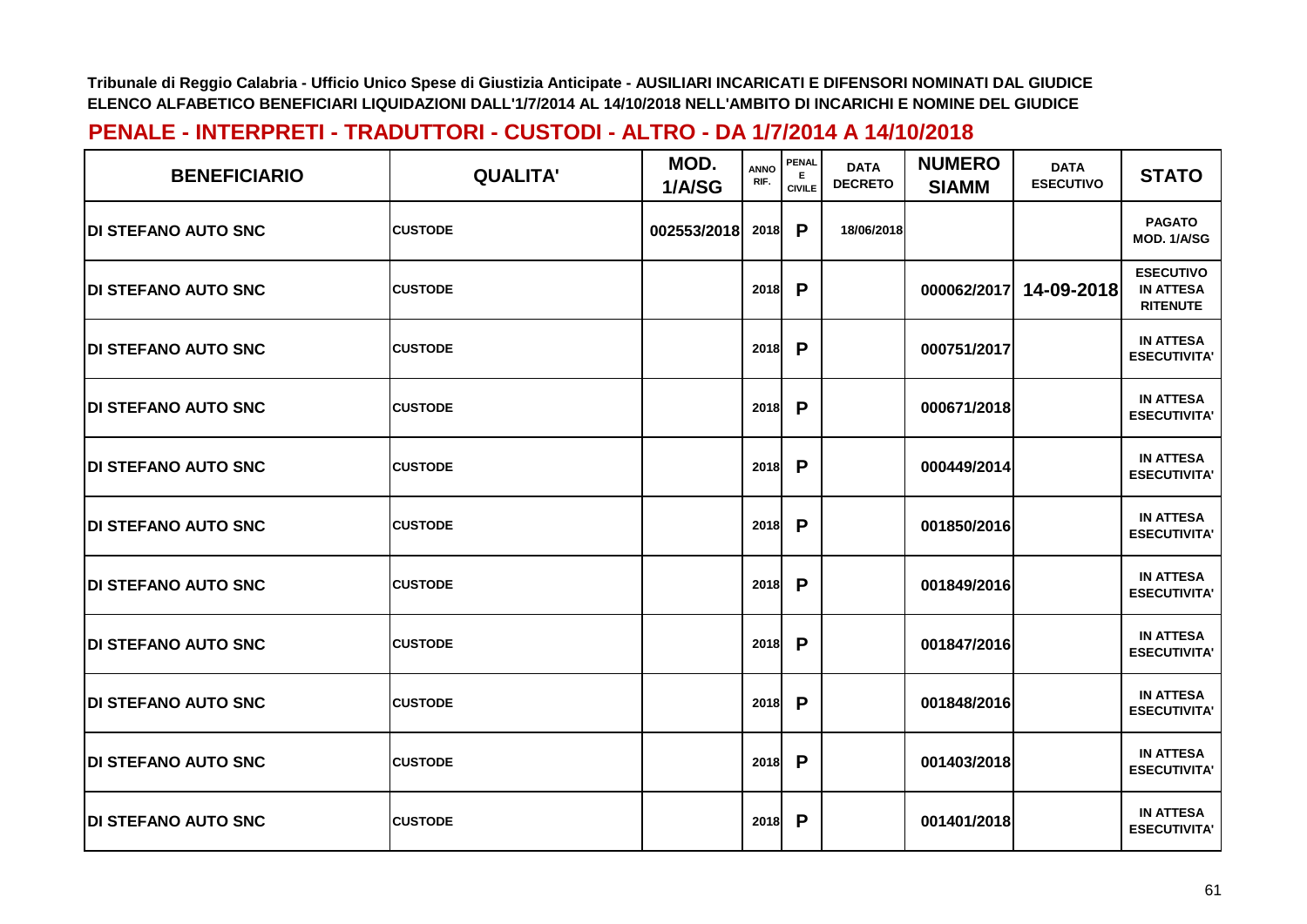| <b>BENEFICIARIO</b>         | <b>QUALITA'</b> | MOD.<br>1/A/SG | <b>ANNO</b><br>RIF. | PENAL<br>E.<br><b>CIVILE</b> | <b>DATA</b><br><b>DECRETO</b> | <b>NUMERO</b><br><b>SIAMM</b> | <b>DATA</b><br><b>ESECUTIVO</b> | <b>STATO</b>                                                 |
|-----------------------------|-----------------|----------------|---------------------|------------------------------|-------------------------------|-------------------------------|---------------------------------|--------------------------------------------------------------|
| <b>DI STEFANO AUTO SNC</b>  | <b>CUSTODE</b>  |                | 2018                | P                            |                               | 001833/2017                   |                                 | <b>IN ATTESA</b><br><b>ESECUTIVITA'</b>                      |
| <b>IDI STEFANO AUTO SNC</b> | <b>CUSTODE</b>  |                | 2018                | P                            |                               | 001834/2017                   |                                 | <b>IN ATTESA</b><br><b>ESECUTIVITA'</b>                      |
| <b>DI STEFANO AUTO SNC</b>  | <b>CUSTODE</b>  |                | 2018                | P                            |                               | 003854/2015                   |                                 | <b>IN ATTESA</b><br><b>DECRETO DI</b><br><b>LIQUIDAZIONE</b> |
| <b>DI STEFANO AUTO SNC</b>  | <b>CUSTODE</b>  |                | 2018                | P                            |                               | 003852/2015                   |                                 | <b>IN ATTESA</b><br><b>DECRETO DI</b><br><b>LIQUIDAZIONE</b> |
| <b>IDI STEFANO AUTO SNC</b> | <b>CUSTODE</b>  |                | 2018                | P                            |                               | 003842/2015                   |                                 | <b>IN ATTESA</b><br><b>DECRETO DI</b><br><b>LIQUIDAZIONE</b> |
| <b>DI STEFANO AUTO SNC</b>  | <b>CUSTODE</b>  |                | 2018                | P                            |                               | 003843/2015                   |                                 | <b>IN ATTESA</b><br><b>DECRETO DI</b><br><b>LIQUIDAZIONE</b> |
| <b>DI STEFANO AUTO SNC</b>  | <b>CUSTODE</b>  |                | 2018                | P                            |                               | 001832/2017                   |                                 | <b>IN ATTESA</b><br><b>DECRETO DI</b><br><b>LIQUIDAZIONE</b> |
| <b>IDI STEFANO AUTO SNC</b> | <b>CUSTODE</b>  |                | 2018                | P                            |                               | 001399/2018                   |                                 | <b>IN ATTESA</b><br><b>DECRETO DI</b><br><b>LIQUIDAZIONE</b> |
| <b>DI STEFANO AUTO SNC</b>  | <b>CUSTODE</b>  |                | 2018                | P                            |                               | 002664/2016                   |                                 | <b>IN ATTESA</b><br><b>DECRETO DI</b><br><b>LIQUIDAZIONE</b> |
| <b>IDI STEFANO AUTO SNC</b> | <b>CUSTODE</b>  |                | 2018                | P                            |                               | 001405/2018                   |                                 | <b>IN ATTESA</b><br><b>DECRETO DI</b><br><b>LIQUIDAZIONE</b> |
| <b>DI STEFANO AUTO SNC</b>  | <b>CUSTODE</b>  |                | 2018                | P                            |                               | 001406/2018                   |                                 | <b>IN ATTESA</b><br><b>DECRETO DI</b><br><b>LIQUIDAZIONE</b> |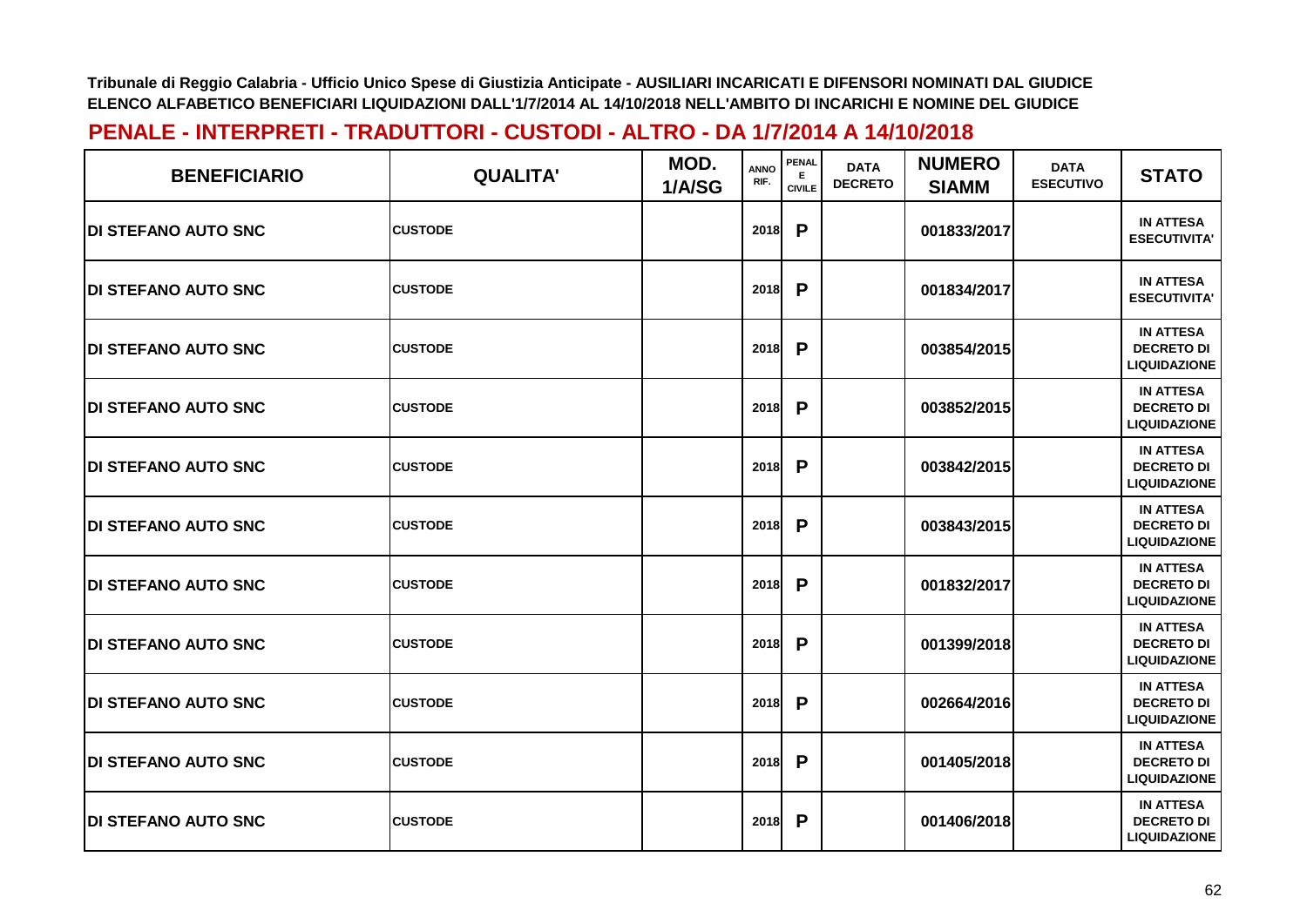| <b>BENEFICIARIO</b>         | <b>QUALITA'</b> | MOD.<br>1/A/SG | <b>ANNO</b><br>RIF. | <b>PENAL</b><br>E<br><b>CIVILE</b> | <b>DATA</b><br><b>DECRETO</b> | <b>NUMERO</b><br><b>SIAMM</b> | <b>DATA</b><br><b>ESECUTIVO</b> | <b>STATO</b>                                                 |
|-----------------------------|-----------------|----------------|---------------------|------------------------------------|-------------------------------|-------------------------------|---------------------------------|--------------------------------------------------------------|
| <b>DI STEFANO AUTO SNC</b>  | <b>CUSTODE</b>  |                | 2018                | P                                  |                               | 001463/2018                   |                                 | <b>IN ATTESA</b><br><b>DECRETO DI</b><br><b>LIQUIDAZIONE</b> |
| <b>DI STEFANO AUTO SNC</b>  | <b>CUSTODE</b>  |                | 2018                | P                                  |                               | 001407/2018                   |                                 | <b>IN ATTESA</b><br><b>DECRETO DI</b><br><b>LIQUIDAZIONE</b> |
| <b>IDI STEFANO AUTO SNC</b> | <b>CUSTODE</b>  |                | 2018                | P                                  |                               | 001404/2018                   |                                 | <b>IN ATTESA</b><br><b>DECRETO DI</b><br><b>LIQUIDAZIONE</b> |
| <b>IDI STEFANO AUTO SNC</b> | <b>CUSTODE</b>  |                | 2018                | P                                  |                               | 000638/2016                   |                                 | <b>IN ATTESA</b><br><b>DECRETO DI</b><br><b>LIQUIDAZIONE</b> |
| <b>DI STEFANO AUTO SNC</b>  | <b>CUSTODE</b>  |                | 2018                | P                                  |                               | 000670/2018                   |                                 | <b>IN ATTESA</b><br><b>DECRETO DI</b><br><b>LIQUIDAZIONE</b> |
| <b>DI STEFANO AUTO SNC</b>  | <b>CUSTODE</b>  |                | 2018                | P                                  |                               | 001400/2018                   |                                 | <b>IN ATTESA</b><br><b>DECRETO DI</b><br><b>LIQUIDAZIONE</b> |
| <b>DI STEFANO AUTO SNC</b>  | <b>CUSTODE</b>  |                | 2018                | P                                  |                               | 003678/2015                   |                                 | <b>IN ATTESA</b><br><b>DECRETO DI</b><br><b>LIQUIDAZIONE</b> |
| <b>DI STEFANO AUTO SNC</b>  | <b>CUSTODE</b>  |                | 2018                | P                                  |                               | 001493/2014                   |                                 | <b>IN ATTESA</b><br><b>DECRETO DI</b><br><b>LIQUIDAZIONE</b> |
| <b>DI STEFANO AUTO SNC</b>  | <b>CUSTODE</b>  |                | 2018                | P                                  |                               | 000658/2016                   |                                 | <b>IN ATTESA</b><br><b>DECRETO DI</b><br><b>LIQUIDAZIONE</b> |
| <b>DI STEFANO AUTO SNC</b>  | <b>CUSTODE</b>  |                | 2018                | P                                  |                               | 002575/2017                   |                                 | <b>IN ATTESA</b><br><b>DECRETO DI</b><br><b>LIQUIDAZIONE</b> |
| <b>DI STEFANO AUTO SNC</b>  | <b>CUSTODE</b>  |                | 2018                | P                                  |                               | 001230/2017                   |                                 | <b>IN ATTESA</b><br><b>DECRETO DI</b><br><b>LIQUIDAZIONE</b> |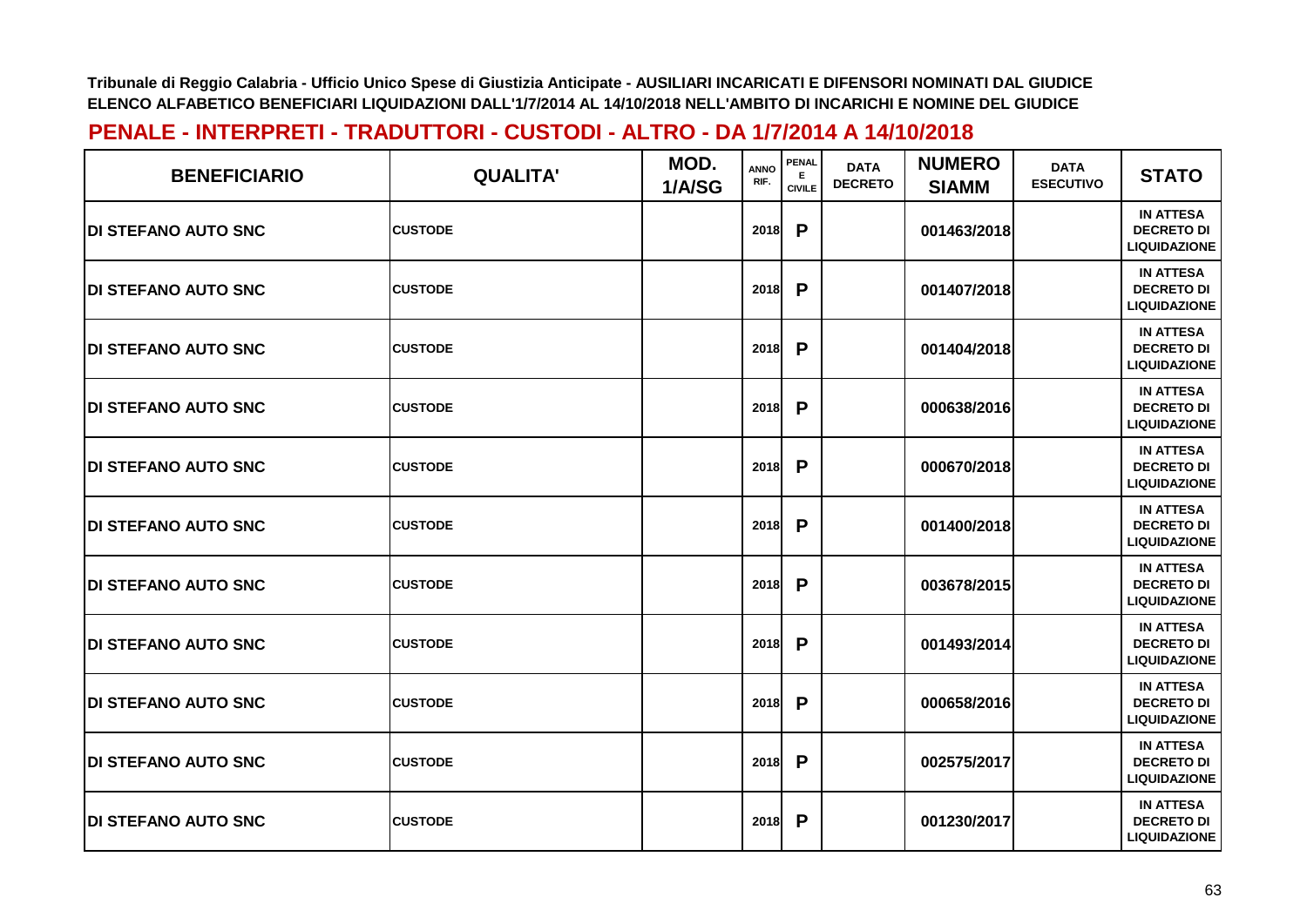| <b>BENEFICIARIO</b>         | <b>QUALITA'</b> | MOD.<br>1/A/SG | <b>ANNO</b><br>RIF. | PENAL<br>E.<br><b>CIVILE</b> | <b>DATA</b><br><b>DECRETO</b> | <b>NUMERO</b><br><b>SIAMM</b> | <b>DATA</b><br><b>ESECUTIVO</b> | <b>STATO</b>                                                 |
|-----------------------------|-----------------|----------------|---------------------|------------------------------|-------------------------------|-------------------------------|---------------------------------|--------------------------------------------------------------|
| <b>DI STEFANO AUTO SNC</b>  | <b>CUSTODE</b>  |                | 2018                | P                            |                               | 002087/2018                   |                                 | <b>IN ATTESA</b><br><b>DECRETO DI</b><br><b>LIQUIDAZIONE</b> |
| <b>DI STEFANO AUTO SNC</b>  | <b>CUSTODE</b>  |                | 2018                | P                            |                               | 001384/2014                   |                                 | <b>IN ATTESA</b><br><b>DECRETO DI</b><br><b>LIQUIDAZIONE</b> |
| <b>DI STEFANO AUTO SNC</b>  | <b>CUSTODE</b>  |                | 2018                | P                            |                               | 002122/2018                   |                                 | <b>IN ATTESA</b><br><b>DECRETO DI</b><br><b>LIQUIDAZIONE</b> |
| <b>DI STEFANO AUTO SNC</b>  | <b>CUSTODE</b>  |                | 2018                | P                            |                               | 002123/2018                   |                                 | <b>IN ATTESA</b><br><b>DECRETO DI</b><br><b>LIQUIDAZIONE</b> |
| <b>IDI STEFANO AUTO SNC</b> | <b>CUSTODE</b>  |                | 2018                | P                            |                               | 002094/2018                   |                                 | <b>IN ATTESA</b><br><b>DECRETO DI</b><br><b>LIQUIDAZIONE</b> |
| <b>DI STEFANO AUTO SNC</b>  | <b>CUSTODE</b>  |                | 2018                | P                            |                               | 000883/2016                   |                                 | <b>IN ATTESA</b><br><b>DECRETO DI</b><br><b>LIQUIDAZIONE</b> |
| <b>DI STEFANO AUTO SNC</b>  | <b>CUSTODE</b>  |                | 2018                | P                            |                               | 003429/2015                   |                                 | <b>IN ATTESA</b><br><b>DECRETO DI</b><br><b>LIQUIDAZIONE</b> |
| <b>DI STEFANO AUTO SNC</b>  | <b>CUSTODE</b>  |                | 2018                | P                            |                               | 001167/2016                   |                                 | <b>IN ATTESA</b><br><b>DECRETO DI</b><br><b>LIQUIDAZIONE</b> |
| <b>DI STEFANO AUTO SNC</b>  | <b>CUSTODE</b>  |                | 2018                | P                            |                               | 000512/2018                   |                                 | <b>IN ATTESA</b><br><b>DECRETO DI</b><br><b>LIQUIDAZIONE</b> |
| <b>DI STEFANO AUTO SNC</b>  | <b>CUSTODE</b>  |                | 2018                | P                            |                               | 001397/2018                   |                                 | <b>IN ATTESA</b><br><b>DECRETO DI</b><br><b>LIQUIDAZIONE</b> |
| <b>DI STEFANO AUTO SNC</b>  | <b>CUSTODE</b>  |                | 2018                | P                            |                               | 003674/2015                   |                                 | <b>IN ATTESA</b><br><b>DECRETO DI</b><br><b>LIQUIDAZIONE</b> |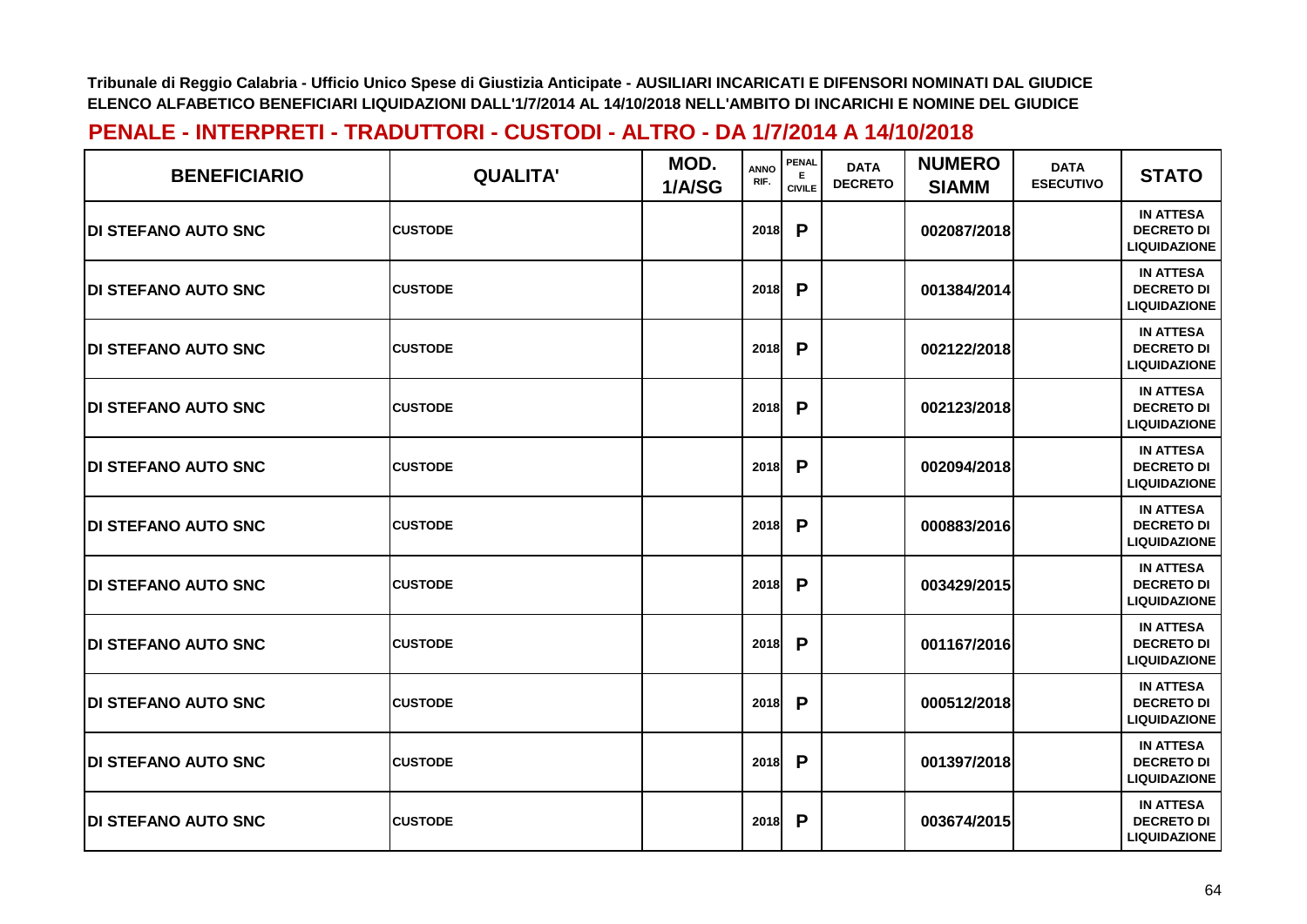| <b>BENEFICIARIO</b>         | <b>QUALITA'</b> | MOD.<br>1/A/SG | <b>ANNO</b><br>RIF. | <b>PENAL</b><br>Е<br><b>CIVILE</b> | <b>DATA</b><br><b>DECRETO</b> | <b>NUMERO</b><br><b>SIAMM</b> | <b>DATA</b><br><b>ESECUTIVO</b> | <b>STATO</b>                                                 |
|-----------------------------|-----------------|----------------|---------------------|------------------------------------|-------------------------------|-------------------------------|---------------------------------|--------------------------------------------------------------|
| <b>DI STEFANO AUTO SNC</b>  | <b>CUSTODE</b>  |                | 2018                | P                                  |                               | 003675/2015                   |                                 | <b>IN ATTESA</b><br><b>DECRETO DI</b><br><b>LIQUIDAZIONE</b> |
| <b>IDI STEFANO AUTO SNC</b> | <b>CUSTODE</b>  |                | 2018                | P                                  |                               | 002064/2017                   |                                 | <b>IN ATTESA</b><br><b>DECRETO DI</b><br><b>LIQUIDAZIONE</b> |
| <b>DI STEFANO AUTO SNC</b>  | <b>CUSTODE</b>  |                | 2018                | P                                  |                               | 003728/2015                   |                                 | <b>IN ATTESA</b><br><b>DECRETO DI</b><br><b>LIQUIDAZIONE</b> |
| <b>IDI STEFANO AUTO SNC</b> | <b>CUSTODE</b>  |                | 2018                | P                                  |                               | 002574/2017                   |                                 | <b>IN ATTESA</b><br><b>DECRETO DI</b><br><b>LIQUIDAZIONE</b> |
| <b>IDI STEFANO AUTO SNC</b> | <b>CUSTODE</b>  |                | 2018                | P                                  |                               | 003431/2015                   |                                 | <b>IN ATTESA</b><br><b>DECRETO DI</b><br><b>LIQUIDAZIONE</b> |
| <b>IDI STEFANO AUTO SNC</b> | <b>CUSTODE</b>  |                | 2018                | P                                  |                               | 002645/2017                   |                                 | <b>IN ATTESA</b><br><b>DECRETO DI</b><br><b>LIQUIDAZIONE</b> |
| <b>DI STEFANO AUTO SNC</b>  | <b>CUSTODE</b>  |                | 2018                | P                                  |                               | 000061/2017                   |                                 | <b>IN ATTESA</b><br><b>DECRETO DI</b><br><b>LIQUIDAZIONE</b> |
| <b>DI STEFANO AUTO SNC</b>  | <b>CUSTODE</b>  |                | 2018                | P                                  |                               | 000435/2017                   |                                 | <b>IN ATTESA</b><br><b>DECRETO DI</b><br><b>LIQUIDAZIONE</b> |
| <b>DI STEFANO AUTO SNC</b>  | <b>CUSTODE</b>  |                | 2018                | P                                  |                               | 003708/2015                   |                                 | <b>IN ATTESA</b><br><b>DECRETO DI</b><br><b>LIQUIDAZIONE</b> |
| <b>DI STEFANO AUTO SNC</b>  | <b>CUSTODE</b>  |                | 2018                | P                                  |                               | 001836/2017                   |                                 | <b>IN ATTESA</b><br><b>DECRETO DI</b><br><b>LIQUIDAZIONE</b> |
| <b>DI STEFANO AUTO SRL</b>  | <b>CUSTODE</b>  | 001431/2014    | 2014                | P                                  | 19/03/2014                    |                               |                                 | <b>PAGATO</b><br>MOD. 1/A/SG                                 |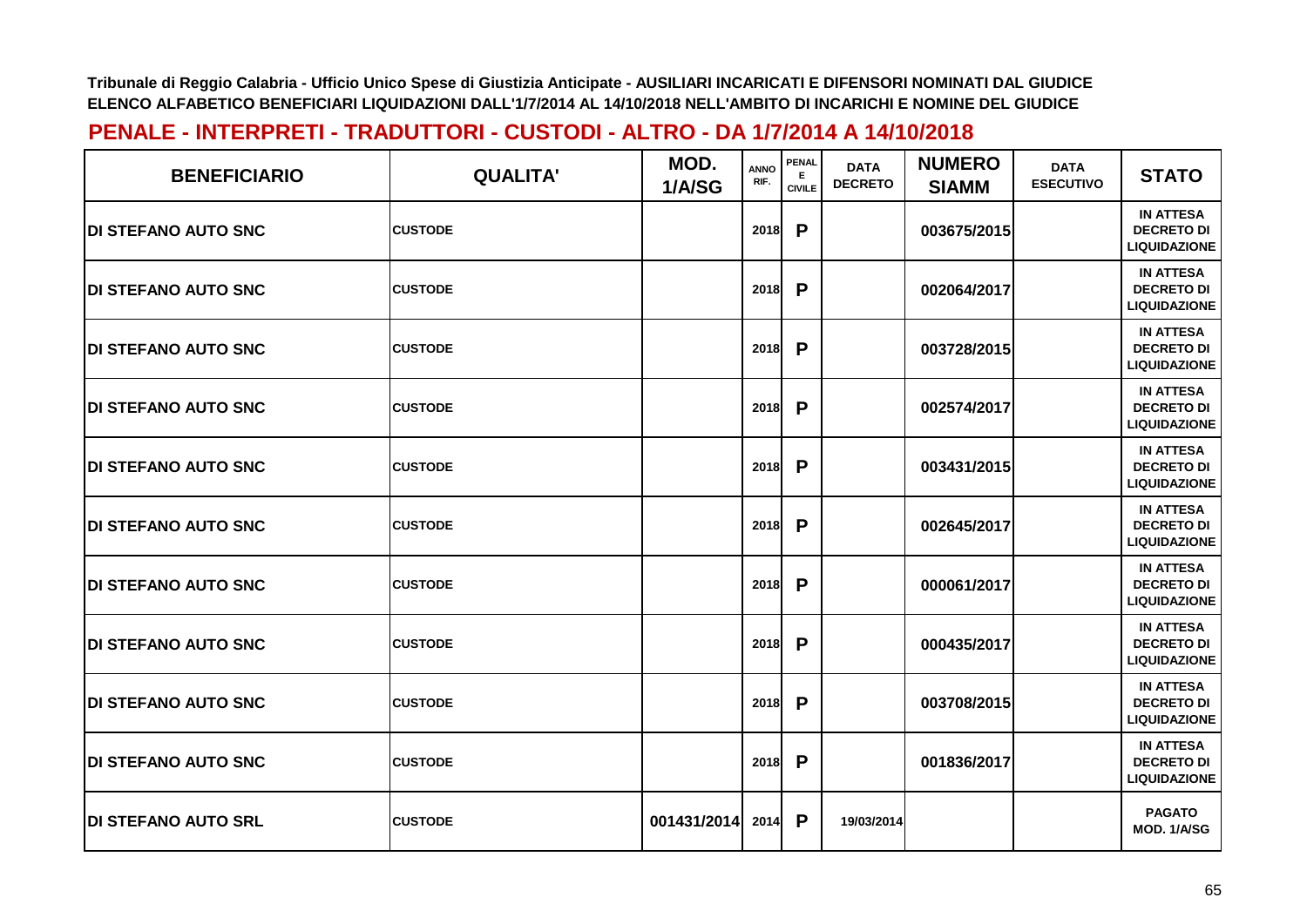| <b>BENEFICIARIO</b>         | <b>QUALITA'</b> | MOD.<br>1/A/SG | <b>ANNO</b><br>RIF. | <b>PENAL</b><br>E.<br><b>CIVILE</b> | <b>DATA</b><br><b>DECRETO</b> | <b>NUMERO</b><br><b>SIAMM</b> | <b>DATA</b><br><b>ESECUTIVO</b> | <b>STATO</b>                 |
|-----------------------------|-----------------|----------------|---------------------|-------------------------------------|-------------------------------|-------------------------------|---------------------------------|------------------------------|
| <b>DI STEFANO AUTO SRL</b>  | <b>CUSTODE</b>  | 001432/2014    | 2014                | P                                   | 08/07/2013                    |                               |                                 | <b>PAGATO</b><br>MOD. 1/A/SG |
| <b>DI STEFANO AUTO SRL</b>  | <b>CUSTODE</b>  | 001433/2014    | 2014                | P                                   | 11/04/2014                    |                               |                                 | <b>PAGATO</b><br>MOD. 1/A/SG |
| <b>DI STEFANO AUTO SRL</b>  | <b>CUSTODE</b>  | 001434/2014    | 2014                | P                                   | 07/04/2014                    |                               |                                 | <b>PAGATO</b><br>MOD. 1/A/SG |
| <b>DI STEFANO AUTO SRL</b>  | <b>CUSTODE</b>  | 001442/2014    | 2014                | P                                   | 23/01/2009                    |                               |                                 | <b>PAGATO</b><br>MOD. 1/A/SG |
| <b>IDI STEFANO AUTO SRL</b> | <b>CUSTODE</b>  | 001450/2014    | 2014                | P                                   | 06/10/2006                    |                               |                                 | <b>PAGATO</b><br>MOD. 1/A/SG |
| <b>DI STEFANO AUTO SRL</b>  | <b>CUSTODE</b>  | 001476/2014    | 2014                | P                                   | 12/12/2013                    |                               |                                 | <b>PAGATO</b><br>MOD. 1/A/SG |
| <b>DI STEFANO AUTO SRL</b>  | <b>CUSTODE</b>  | 001477/2014    | 2014                | P                                   | 30/01/2014                    |                               |                                 | <b>PAGATO</b><br>MOD. 1/A/SG |
| <b>DI STEFANO AUTO SRL</b>  | <b>CUSTODE</b>  | 001489/2014    | 2014                | P                                   | 20/02/2014                    |                               |                                 | <b>PAGATO</b><br>MOD. 1/A/SG |
| <b>DI STEFANO AUTO SRL</b>  | <b>CUSTODE</b>  | 001491/2014    | 2014                | P                                   | 03/11/2004                    |                               |                                 | <b>PAGATO</b><br>MOD. 1/A/SG |
| <b>DI STEFANO AUTO SRL</b>  | <b>CUSTODE</b>  | 001498/2014    | 2014                | P                                   | 21/12/2012                    |                               |                                 | <b>PAGATO</b><br>MOD. 1/A/SG |
| <b>DI STEFANO AUTO SRL</b>  | <b>CUSTODE</b>  | 001500/2014    | 2014                | P                                   | 21/12/2012                    |                               |                                 | <b>PAGATO</b><br>MOD. 1/A/SG |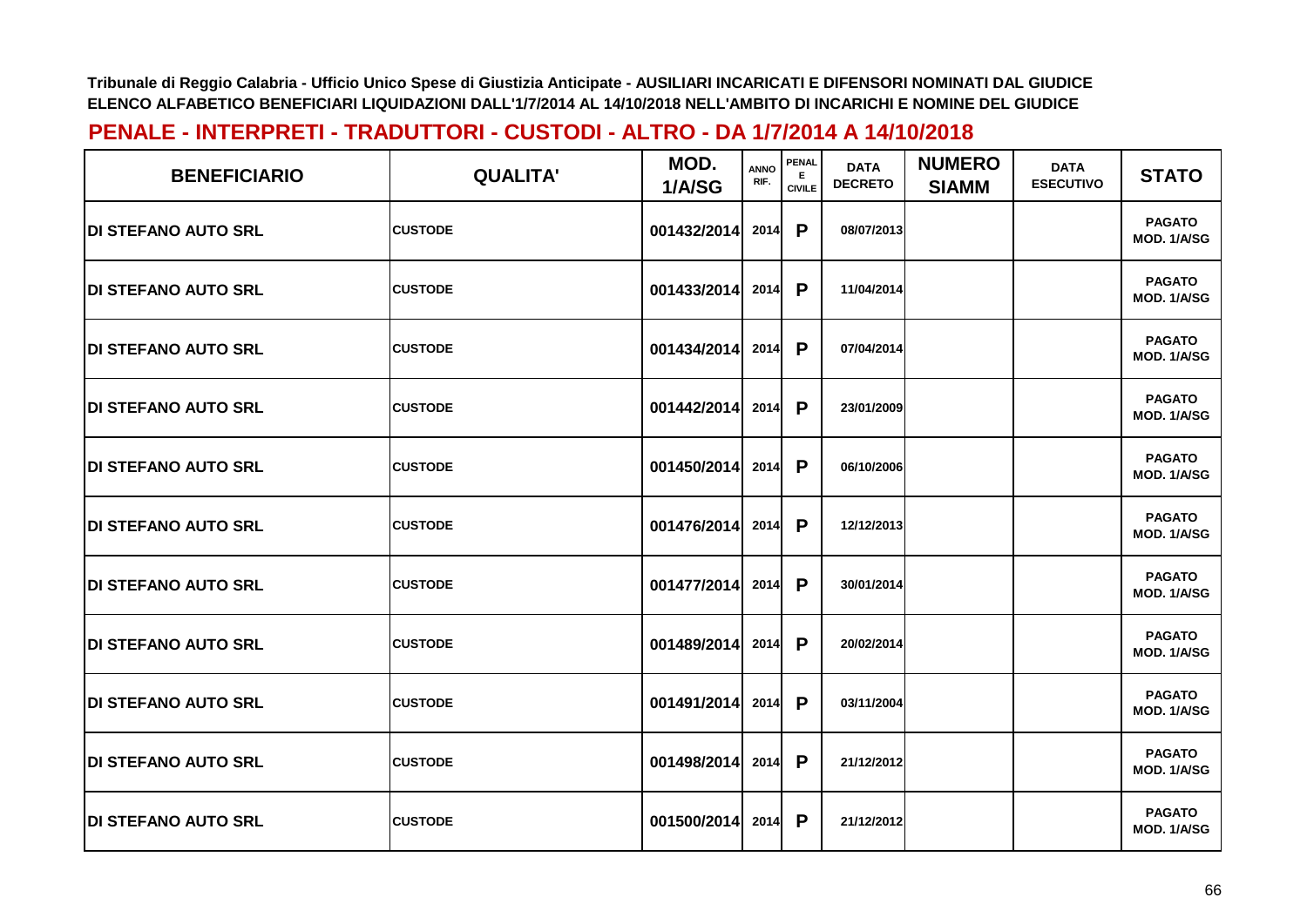| <b>BENEFICIARIO</b>         | <b>QUALITA'</b> | MOD.<br>1/A/SG   | <b>ANNO</b><br>RIF. | <b>PENAL</b><br>E.<br><b>CIVILE</b> | <b>DATA</b><br><b>DECRETO</b> | <b>NUMERO</b><br><b>SIAMM</b> | <b>DATA</b><br><b>ESECUTIVO</b> | <b>STATO</b>                 |
|-----------------------------|-----------------|------------------|---------------------|-------------------------------------|-------------------------------|-------------------------------|---------------------------------|------------------------------|
| <b>IDI STEFANO AUTO SRL</b> | <b>CUSTODE</b>  | 001503/2014      | 2014                | P                                   | 21/12/2012                    |                               |                                 | <b>PAGATO</b><br>MOD. 1/A/SG |
| <b>DI STEFANO AUTO SRL</b>  | <b>CUSTODE</b>  | 001900/2014      | 2014                | P                                   | 08/07/2009                    |                               |                                 | <b>PAGATO</b><br>MOD. 1/A/SG |
| <b>DI STEFANO AUTO SRL</b>  | <b>CUSTODE</b>  | 000360/2015      | 2015                | P                                   | 10/01/2008                    |                               |                                 | <b>PAGATO</b><br>MOD. 1/A/SG |
| <b>IDI STEFANO AUTO SRL</b> | <b>CUSTODE</b>  | 000640/2015 2015 |                     | P                                   | 25/06/2014                    |                               |                                 | <b>PAGATO</b><br>MOD. 1/A/SG |
| <b>IDI STEFANO AUTO SRL</b> | <b>CUSTODE</b>  | 001301/2015      | 2015                | P                                   | 20/05/2014                    |                               |                                 | <b>PAGATO</b><br>MOD. 1/A/SG |
| <b>DI STEFANO AUTO SRL</b>  | <b>CUSTODE</b>  | 002221/2015 2015 |                     | P                                   | 03/06/2015                    |                               |                                 | <b>PAGATO</b><br>MOD. 1/A/SG |
| <b>IDI STEFANO AUTO SRL</b> | <b>CUSTODE</b>  | 002242/2015 2015 |                     | P                                   | 24/07/2015                    |                               |                                 | <b>PAGATO</b><br>MOD. 1/A/SG |
| <b>DI STEFANO AUTO SRL</b>  | <b>CUSTODE</b>  | 002274/2015      | 2015                | P                                   | 03/06/2015                    |                               |                                 | <b>PAGATO</b><br>MOD. 1/A/SG |
| <b>DI STEFANO AUTO SRL</b>  | <b>CUSTODE</b>  | 002282/2015      | 2015                | P                                   | 22/10/2015                    |                               |                                 | <b>PAGATO</b><br>MOD. 1/A/SG |
| <b>DI STEFANO AUTO SRL</b>  | <b>CUSTODE</b>  | 000694/2015      | 2015                | P                                   | 19/12/2013                    |                               |                                 | <b>PAGATO</b><br>MOD. 1/A/SG |
| <b>DI STEFANO AUTO SRL</b>  | <b>CUSTODE</b>  | 001096/2015      | 2015                | P                                   | 29/01/2014                    |                               |                                 | <b>PAGATO</b><br>MOD. 1/A/SG |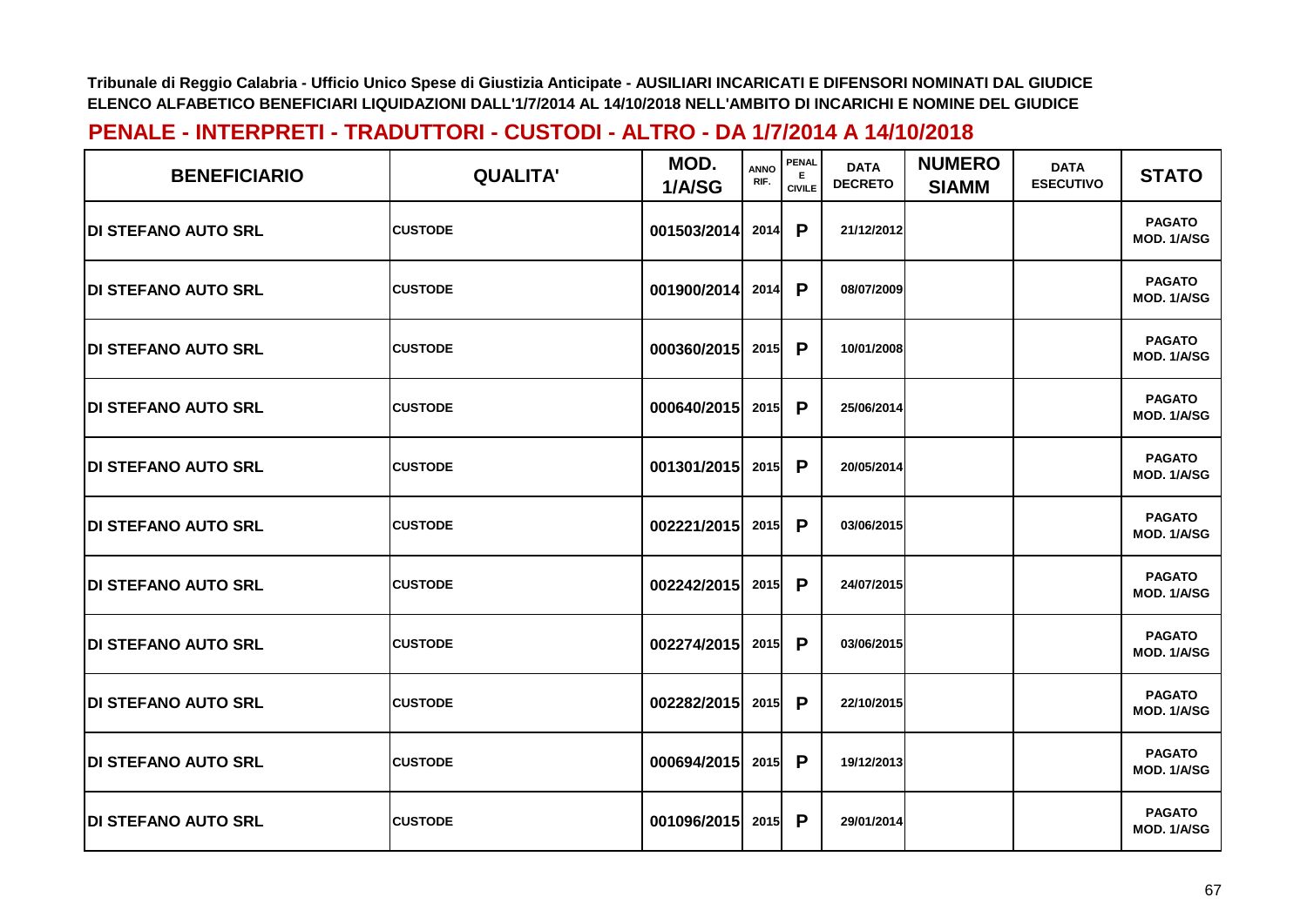| <b>BENEFICIARIO</b>         | <b>QUALITA'</b> | MOD.<br>1/A/SG   | <b>ANNO</b><br>RIF. | <b>PENAL</b><br>E.<br><b>CIVILE</b> | <b>DATA</b><br><b>DECRETO</b> | <b>NUMERO</b><br><b>SIAMM</b> | <b>DATA</b><br><b>ESECUTIVO</b> | <b>STATO</b>                 |
|-----------------------------|-----------------|------------------|---------------------|-------------------------------------|-------------------------------|-------------------------------|---------------------------------|------------------------------|
| <b>IDI STEFANO AUTO SRL</b> | <b>CUSTODE</b>  | 001300/2015      | 2015                | P                                   | 28/02/2014                    |                               |                                 | <b>PAGATO</b><br>MOD. 1/A/SG |
| <b>DI STEFANO AUTO SRL</b>  | <b>CUSTODE</b>  | 001372/2015      | 2015                | P                                   | 16/12/2013                    |                               |                                 | <b>PAGATO</b><br>MOD. 1/A/SG |
| <b>DI STEFANO AUTO SRL</b>  | <b>CUSTODE</b>  | 001433/2015      | 2015                | P                                   | 21/03/2014                    |                               |                                 | <b>PAGATO</b><br>MOD. 1/A/SG |
| <b>IDI STEFANO AUTO SRL</b> | <b>CUSTODE</b>  | 001949/2015 2015 |                     | P                                   | 21/12/2012                    |                               |                                 | <b>PAGATO</b><br>MOD. 1/A/SG |
| <b>IDI STEFANO AUTO SRL</b> | <b>CUSTODE</b>  | 002312/2015      | 2015                | P                                   | 03/03/2014                    |                               |                                 | <b>PAGATO</b><br>MOD. 1/A/SG |
| <b>DI STEFANO AUTO SRL</b>  | <b>CUSTODE</b>  | 000072/2016 2016 |                     | P                                   | 14/11/2015                    |                               |                                 | <b>PAGATO</b><br>MOD. 1/A/SG |
| <b>IDI STEFANO AUTO SRL</b> | <b>CUSTODE</b>  | 000079/2016 2016 |                     | P                                   | 07/10/2015                    |                               |                                 | <b>PAGATO</b><br>MOD. 1/A/SG |
| <b>DI STEFANO AUTO SRL</b>  | <b>CUSTODE</b>  | 000333/2016      | 2016                | P                                   | 04/04/2011                    |                               |                                 | <b>PAGATO</b><br>MOD. 1/A/SG |
| <b>DI STEFANO AUTO SRL</b>  | <b>CUSTODE</b>  | 000388/2016      | 2016                | P                                   | 26/10/2015                    |                               |                                 | <b>PAGATO</b><br>MOD. 1/A/SG |
| <b>DI STEFANO AUTO SRL</b>  | <b>CUSTODE</b>  | 000931/2016      | 2016                | P                                   | 17/02/2016                    |                               |                                 | <b>PAGATO</b><br>MOD. 1/A/SG |
| <b>DI STEFANO AUTO SRL</b>  | <b>CUSTODE</b>  | 000933/2016      | 2016                | P                                   | 02/12/2015                    |                               |                                 | <b>PAGATO</b><br>MOD. 1/A/SG |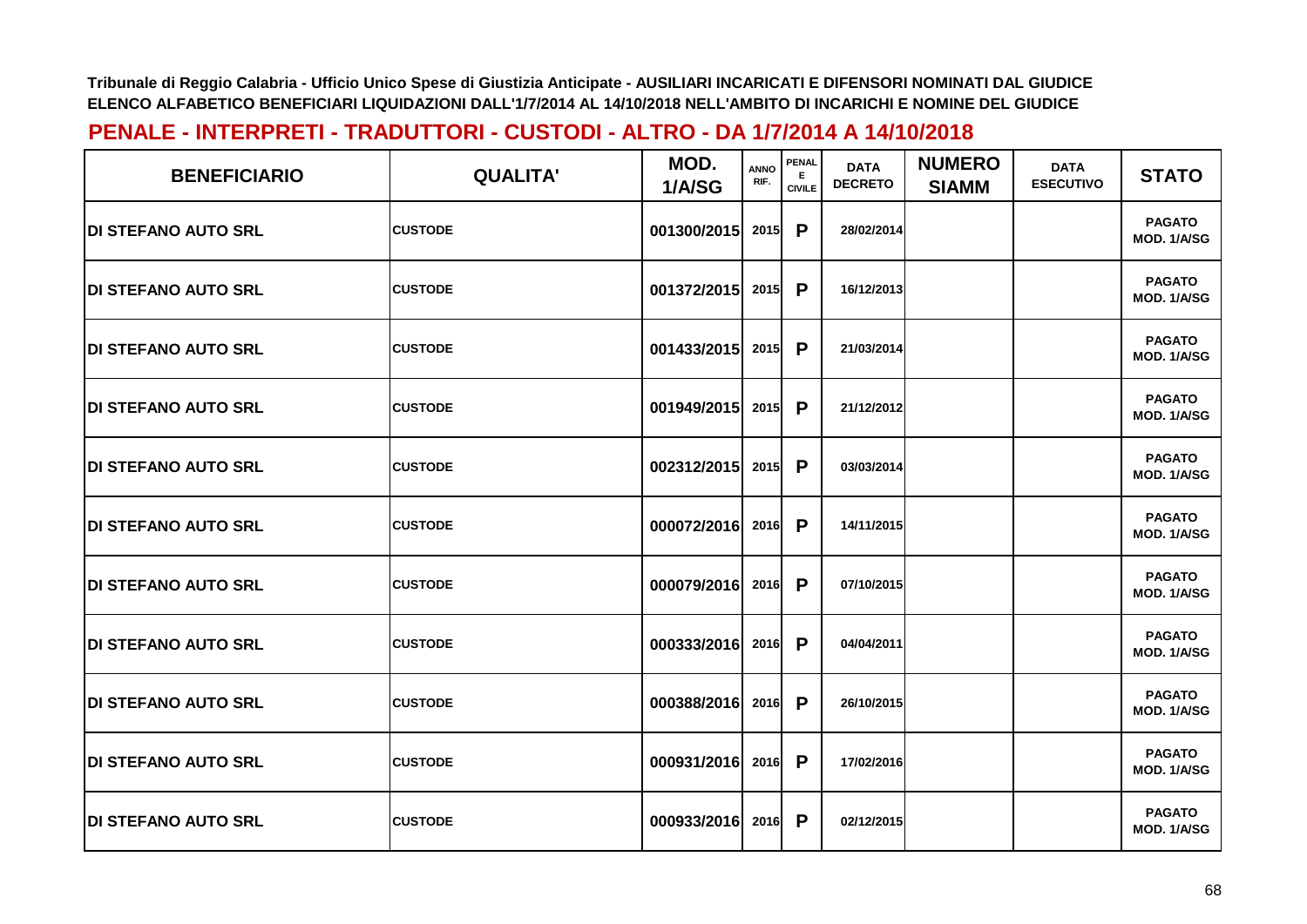| <b>BENEFICIARIO</b>         | <b>QUALITA'</b>                                              | MOD.<br>1/A/SG | <b>ANNO</b><br>RIF. | PENAL<br>E.<br><b>CIVILE</b> | <b>DATA</b><br><b>DECRETO</b> | <b>NUMERO</b><br><b>SIAMM</b> | <b>DATA</b><br><b>ESECUTIVO</b> | <b>STATO</b>                 |
|-----------------------------|--------------------------------------------------------------|----------------|---------------------|------------------------------|-------------------------------|-------------------------------|---------------------------------|------------------------------|
| <b>DI STEFANO AUTO SRL</b>  | <b>CUSTODE</b>                                               | 000941/2016    | 2016                | P                            | 03/02/2016                    |                               |                                 | <b>PAGATO</b><br>MOD. 1/A/SG |
| <b>DI STEFANO AUTO SRL</b>  | <b>CUSTODE</b>                                               | 000974/2016    | 2016                | P                            | 01/04/2015                    |                               |                                 | <b>PAGATO</b><br>MOD. 1/A/SG |
| <b>DI STEFANO AUTO SRL</b>  | <b>CUSTODE</b>                                               | 001185/2016    | 2016                | P                            | 28/04/2016                    |                               |                                 | <b>PAGATO</b><br>MOD. 1/A/SG |
| <b>IDI STEFANO AUTO SRL</b> | <b>CUSTODE</b>                                               | 001186/2016    | 2016                | P                            | 13/04/2016                    |                               |                                 | <b>PAGATO</b><br>MOD. 1/A/SG |
| <b>DI STEFANO AUTO SRL</b>  | <b>CUSTODE</b>                                               | 001187/2016    | 2016                | P                            | 15/04/2016                    |                               |                                 | <b>PAGATO</b><br>MOD. 1/A/SG |
| <b>DI STEFANO AUTO SRL</b>  | <b>CUSTODE</b>                                               | 001188/2016    | 2016                | P                            | 22/04/2016                    |                               |                                 | <b>PAGATO</b><br>MOD. 1/A/SG |
| <b>DI STEFANO AUTO SRL</b>  | <b>CUSTODE</b>                                               | 001937/2016    | 2016                | P                            | 10/02/2016                    |                               |                                 | <b>PAGATO</b><br>MOD. 1/A/SG |
| <b>DI STEFANO AUTO SRL</b>  | <b>CUSTODE</b>                                               | 001938/2016    | 2016                | P                            | 10/02/2016                    |                               |                                 | <b>PAGATO</b><br>MOD. 1/A/SG |
| <b>DI STEFANO AUTO SRL</b>  | <b>CUSTODE</b>                                               | 001939/2016    | 2016                | P                            | 10/02/2016                    |                               |                                 | <b>PAGATO</b><br>MOD. 1/A/SG |
| <b>ECO FAL SNC</b>          | ALTRO (DISTRUZIONE SMALTIMENTO<br><b>VIDEOGIOCHI)</b>        | 000492/2015    | 2015                | P                            | 17/07/2006                    |                               |                                 | <b>PAGATO</b><br>MOD. 1/A/SG |
| <b>ECO FAL SNC</b>          | <b>ALTRO (DISTRUZIONE SMALTIMENTO</b><br><b>VIDEOGIOCHI)</b> | 001128/2015    | 2015                | P                            | 04/12/2006                    |                               |                                 | <b>PAGATO</b><br>MOD. 1/A/SG |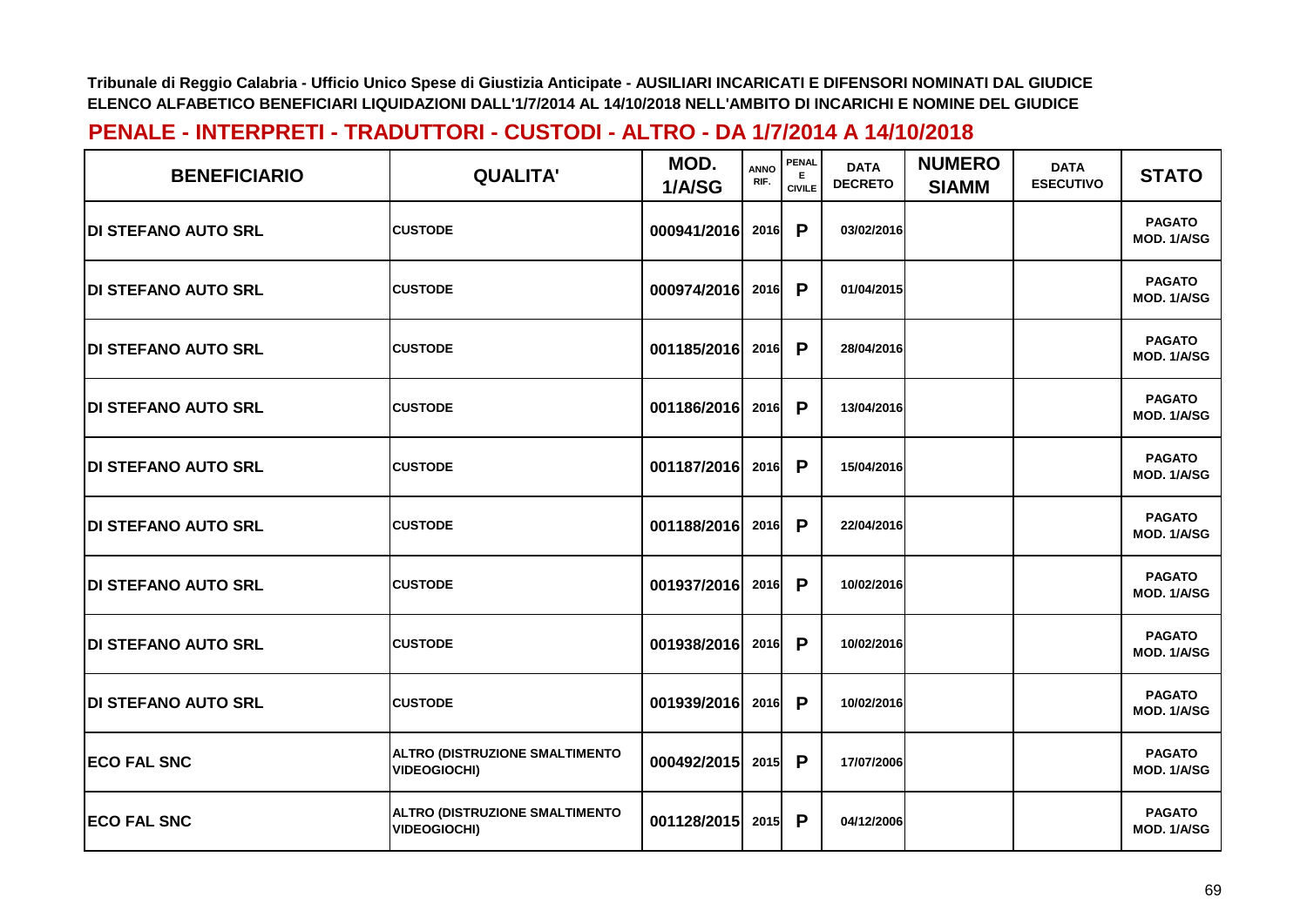| <b>BENEFICIARIO</b>        | <b>QUALITA'</b> | MOD.<br>1/A/SG | <b>ANNO</b><br>RIF. | <b>PENAL</b><br>Е<br><b>CIVILE</b> | <b>DATA</b><br><b>DECRETO</b> | <b>NUMERO</b><br><b>SIAMM</b> | <b>DATA</b><br><b>ESECUTIVO</b> | <b>STATO</b>                                                 |
|----------------------------|-----------------|----------------|---------------------|------------------------------------|-------------------------------|-------------------------------|---------------------------------|--------------------------------------------------------------|
| <b>ECO FAL SNC</b>         | <b>ALTRO</b>    |                | 2018                | P                                  |                               | 002144/2016                   |                                 | <b>IN ATTESA</b><br><b>DECRETO DI</b><br><b>LIQUIDAZIONE</b> |
| <b>EDIPO FIREWORKS SAS</b> | <b>CUSTODE</b>  |                | 2018                | P                                  |                               | 001134/2014                   | 15-09-2013                      | <b>ESECUTIVO</b><br><b>IN ATTESA</b><br><b>RITENUTE</b>      |
| <b>FORTUGNO SRL DITTA</b>  | <b>CUSTODE</b>  |                | 2018                | P                                  |                               | 000786/2016                   | 03-05-2017                      | <b>ESECUTIVO</b><br><b>IN ATTESA</b><br><b>RITENUTE</b>      |
| <b>FRANCHINA ANTONINO</b>  | <b>CUSTODE</b>  | 001978/2015    | 2015                | P                                  | 11/04/2014                    |                               |                                 | <b>PAGATO</b><br>MOD. 1/A/SG                                 |
| <b>GOMMAUTO SNC</b>        | <b>CUSTODE</b>  |                | 2018                | P                                  |                               |                               | 003924/2015 17-10-2010          | <b>ESECUTIVO</b><br><b>IN ATTESA</b><br><b>RITENUTE</b>      |
| <b>GOMMAUTO SNC</b>        | <b>CUSTODE</b>  |                | 2018                | P                                  |                               |                               | 003927/2015 16-10-2010          | <b>ESECUTIVO</b><br><b>IN ATTESA</b><br><b>RITENUTE</b>      |
| <b>GOMMAUTO SNC</b>        | <b>CUSTODE</b>  |                | 2018                | P                                  |                               | 000981/2014                   | 23-01-2015                      | <b>ESECUTIVO</b><br><b>IN ATTESA</b><br><b>RITENUTE</b>      |
| <b>GOMMAUTO SNC</b>        | <b>CUSTODE</b>  |                | 2018                | P                                  |                               | 000667/2014                   | 20-02-2015                      | <b>ESECUTIVO</b><br><b>IN ATTESA</b><br><b>RITENUTE</b>      |
| <b>GOMMAUTO SNC</b>        | <b>CUSTODE</b>  |                | 2018                | P                                  |                               | 000450/2016                   | 30-09-2006                      | <b>ESECUTIVO</b><br><b>IN ATTESA</b><br><b>RITENUTE</b>      |
| <b>GOMMAUTO SNC</b>        | <b>CUSTODE</b>  |                | 2018                | P                                  |                               | 000703/2014                   | 20-02-2015                      | <b>ESECUTIVO</b><br><b>IN ATTESA</b><br><b>RITENUTE</b>      |
| <b>ILA SOLE SNC</b>        | <b>CUSTODE</b>  |                | 2018                | P                                  |                               | 001253/2014                   |                                 | <b>IN ATTESA</b><br><b>ESECUTIVITA'</b>                      |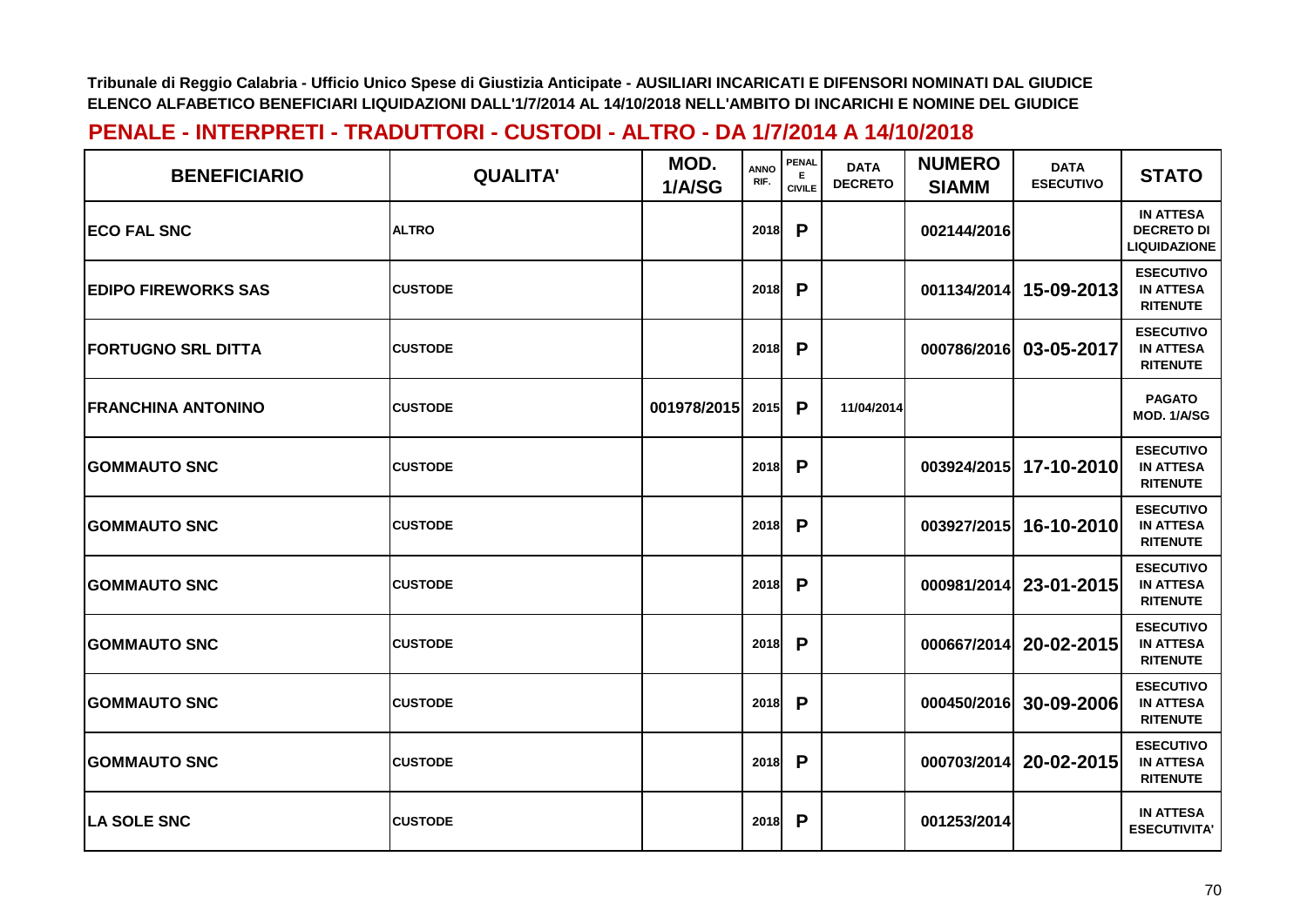| <b>BENEFICIARIO</b>                | <b>QUALITA'</b> | MOD.<br>1/A/SG | <b>ANNO</b><br>RIF. | <b>PENAL</b><br>Е<br><b>CIVILE</b> | <b>DATA</b><br><b>DECRETO</b> | <b>NUMERO</b><br><b>SIAMM</b> | <b>DATA</b><br><b>ESECUTIVO</b> | <b>STATO</b>                                            |
|------------------------------------|-----------------|----------------|---------------------|------------------------------------|-------------------------------|-------------------------------|---------------------------------|---------------------------------------------------------|
| <b>ILA SOLE SNC</b>                | <b>CUSTODE</b>  |                | 2018                | P                                  |                               | 001252/2014                   |                                 | <b>IN ATTESA</b><br><b>ESECUTIVITA'</b>                 |
| LEGA PER LA DIFESA DEL CANE        | <b>CUSTODE</b>  | 001540/2014    | 2014                | P                                  | 22/01/2014                    |                               |                                 | <b>PAGATO</b><br>MOD. 1/A/SG                            |
| <b>LEGA PER LA DIFESA DEL CANE</b> | <b>CUSTODE</b>  | 001636/2016    | 2016                | P                                  | 07/03/2016                    |                               |                                 | <b>PAGATO</b><br>MOD. 1/A/SG                            |
| LEGA PER LA DIFESA DEL CANE        | <b>CUSTODE</b>  | 001639/2016    | 2016                | P                                  | 20/10/2015                    |                               |                                 | <b>PAGATO</b><br>MOD. 1/A/SG                            |
| <b> MINNITI DOMENICO DITTA</b>     | <b>CUSTODE</b>  | 001278/2016    | 2016                | P                                  | 04/04/2011                    |                               |                                 | <b>PAGATO</b><br>MOD. 1/A/SG                            |
| <b> MINNITI DOMENICO DITTA</b>     | <b>CUSTODE</b>  | 000682/2018    | 2018                | P                                  | 22/11/2016                    |                               |                                 | <b>PAGATO</b><br>MOD. 1/A/SG                            |
| <b>MINNITI DOMENICO DITTA</b>      | <b>CUSTODE</b>  | 001307/2018    | 2018                | P                                  | 21/04/2017                    |                               |                                 | <b>PAGATO</b><br>MOD. 1/A/SG                            |
| <b>MINNITI DOMENICO DITTA</b>      | <b>CUSTODE</b>  | 001698/2018    | 2018                | P                                  | 12/09/2013                    |                               |                                 | <b>PAGATO</b><br>MOD. 1/A/SG                            |
| <b> MINNITI DOMENICO DITTA</b>     | <b>CUSTODE</b>  | 001699/2018    | 2018                | P                                  | 12/09/2013                    |                               |                                 | <b>PAGATO</b><br>MOD. 1/A/SG                            |
| <b>MINNITI DOMENICO DITTA</b>      | <b>CUSTODE</b>  |                | 2018                | P                                  |                               | 000607/2016                   | 02-10-2018                      | <b>ESECUTIVO</b><br><b>IN ATTESA</b><br><b>RITENUTE</b> |
| <b>MINNITI DOMENICO DITTA</b>      | <b>CUSTODE</b>  |                | 2018                | P                                  |                               | 001784/2016                   | 12-02-2017                      | <b>ESECUTIVO</b><br><b>IN ATTESA</b><br><b>RITENUTE</b> |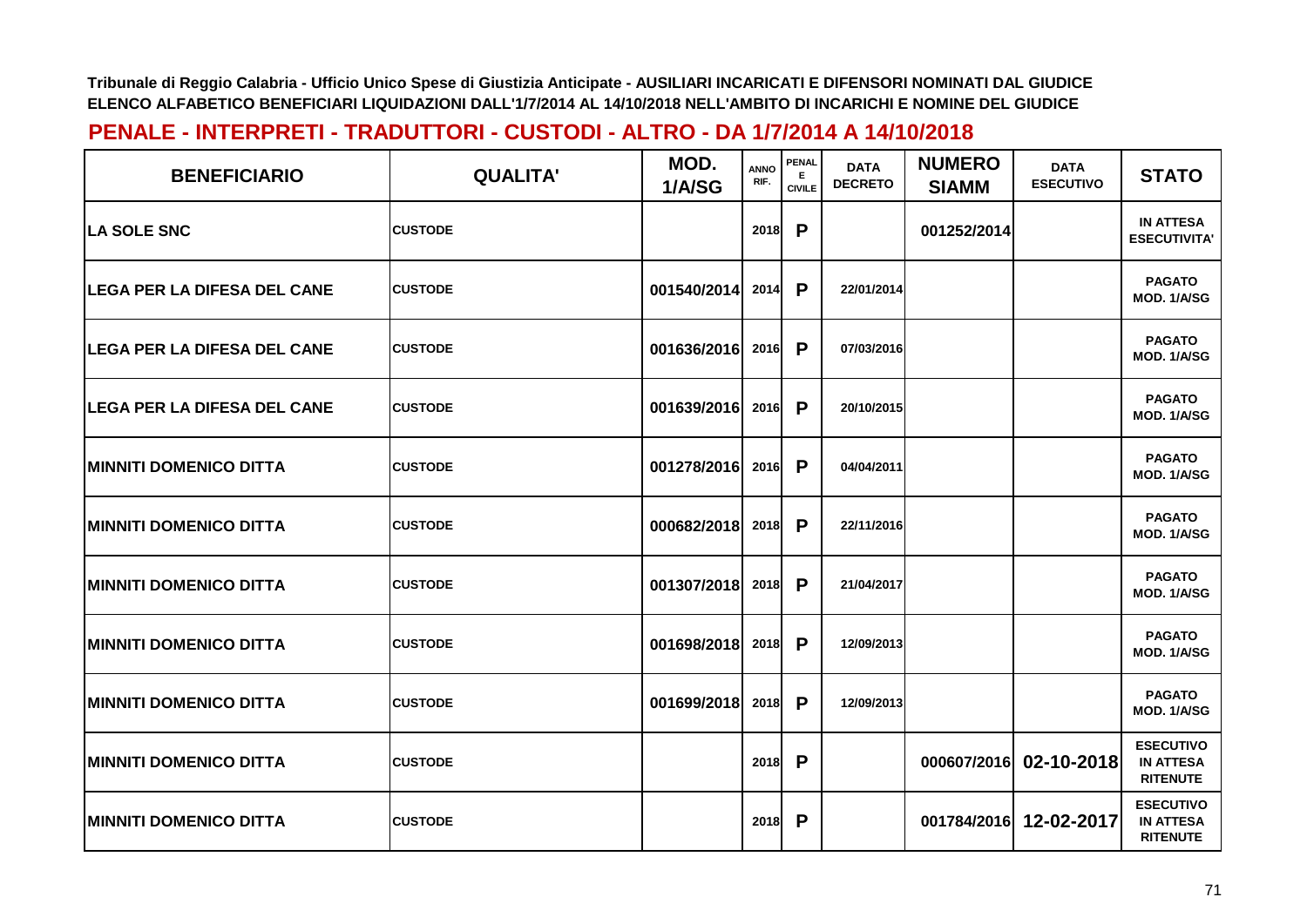| <b>BENEFICIARIO</b>           | <b>QUALITA'</b>                | MOD.<br>1/A/SG | ANNO<br>RIF. | <b>PENAL</b><br>Е<br><b>CIVILE</b> | <b>DATA</b><br><b>DECRETO</b> | <b>NUMERO</b><br><b>SIAMM</b> | <b>DATA</b><br><b>ESECUTIVO</b> | <b>STATO</b>                                                 |
|-------------------------------|--------------------------------|----------------|--------------|------------------------------------|-------------------------------|-------------------------------|---------------------------------|--------------------------------------------------------------|
| <b>MINNITI DOMENICO DITTA</b> | <b>CUSTODE</b>                 |                | 2018         | P                                  |                               | 001782/2016                   |                                 | <b>IN ATTESA</b><br><b>DECRETO DI</b><br><b>LIQUIDAZIONE</b> |
| <b>MINNITI DOMENICO DITTA</b> | <b>CUSTODE</b>                 |                | 2018         | P                                  |                               | 000592/2018                   |                                 | <b>IN ATTESA</b><br><b>DECRETO DI</b><br><b>LIQUIDAZIONE</b> |
| <b>IPELLECO SRL</b>           | <b>ALTRO</b>                   | 001425/2017    | 2017         | P                                  | 23/09/2013                    |                               |                                 | <b>PAGATO</b><br>MOD. 1/A/SG                                 |
| <b>PELLECO SRL</b>            | <b>ALTRO</b>                   | 001395/2017    | 2017         | P                                  | 03/06/2013                    |                               |                                 | <b>PAGATO</b><br>MOD. 1/A/SG                                 |
| <b>PELLECO SRL</b>            | <b>ALTRO</b>                   | 001396/2017    | 2017         | P                                  | 05/09/2013                    |                               |                                 | <b>PAGATO</b><br>MOD. 1/A/SG                                 |
| <b>PELLECO SRL</b>            | <b>ALTRO</b>                   |                | 2018         | P                                  |                               | 000654/2014                   | 08-05-2015                      | <b>ESECUTIVO</b><br><b>IN ATTESA</b><br><b>RITENUTE</b>      |
| <b>PRATICO' GIOVANNI</b>      | ALTRO (CUSTODE CAVALLI)        | 002278/2015    | 2015         | P                                  | 20/10/2015                    |                               |                                 | <b>PAGATO</b><br>MOD. 1/A/SG                                 |
| <b>PRATICO' GIOVANNI</b>      | <b>ALTRO (CUSTODE CAVALLI)</b> | 001203/2016    | 2016         | P                                  | 07/06/2016                    |                               |                                 | <b>PAGATO</b><br>MOD. 1/A/SG                                 |
| <b>PRATICO' GIOVANNI</b>      | <b>ALTRO (CUSTODE CAVALLI)</b> | 000441/2017    | 2017         | P                                  | 17/01/2017                    |                               |                                 | <b>PAGATO</b><br>MOD. 1/A/SG                                 |
| <b>PRATICO' GIOVANNI</b>      | <b>ALTRO (CUSTODE CAVALLI)</b> | 001818/2017    | 2017         | P                                  | 28/07/2017                    |                               |                                 | <b>PAGATO</b><br>MOD. 1/A/SG                                 |
| <b>PRATICO' GIOVANNI</b>      | <b>ALTRO (CUSTODE CAVALLI)</b> | 000788/2018    | 2018         | $\mathsf{P}$                       | 20/02/2018                    |                               |                                 | <b>PAGATO</b><br>MOD. 1/A/SG                                 |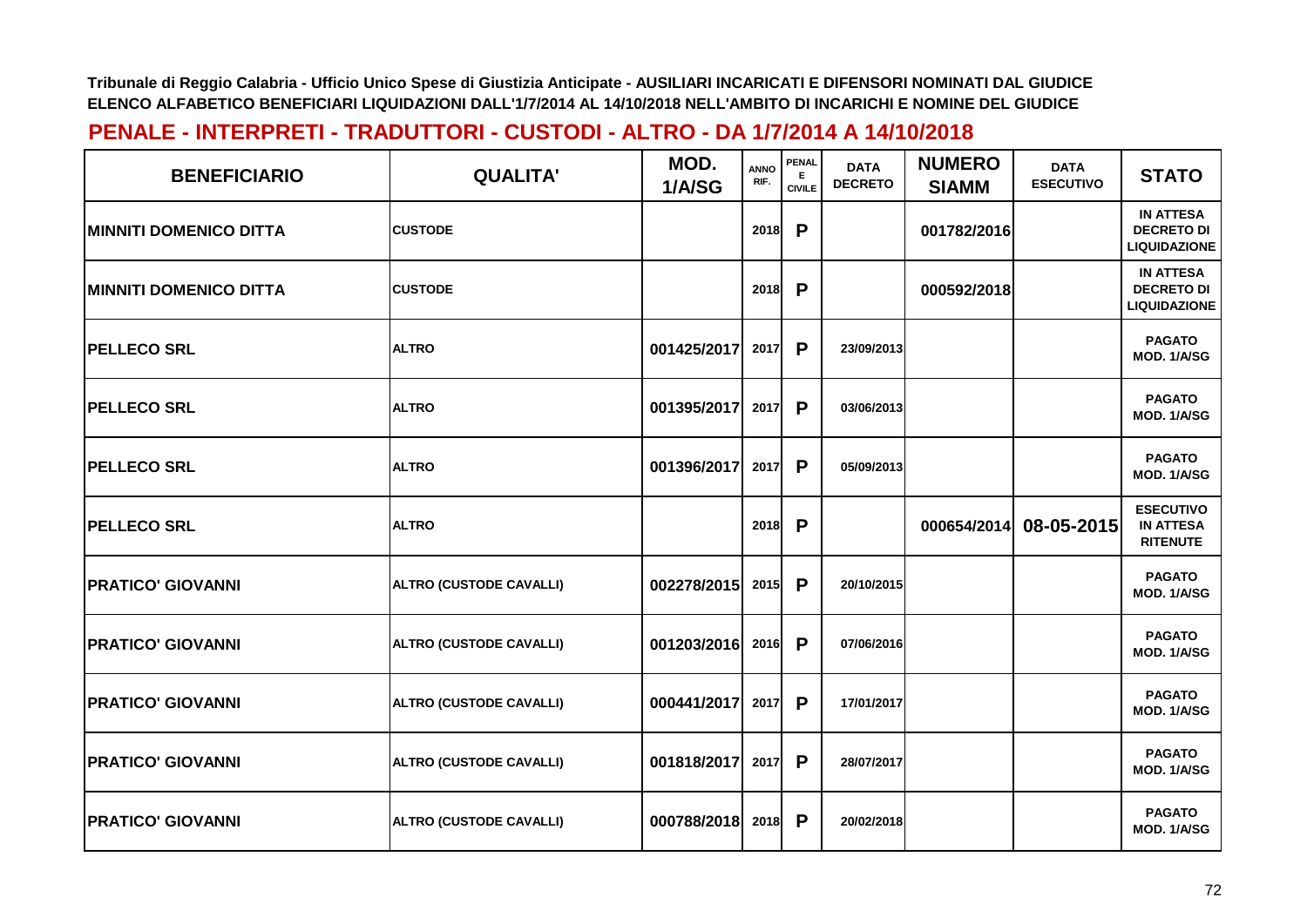| <b>BENEFICIARIO</b>                                          | <b>QUALITA'</b>                          | MOD.<br>1/A/SG | <b>ANNO</b><br>RIF. | <b>PENAL</b><br>Е<br><b>CIVILE</b> | <b>DATA</b><br><b>DECRETO</b> | <b>NUMERO</b><br><b>SIAMM</b> | <b>DATA</b><br><b>ESECUTIVO</b> | <b>STATO</b>                                                 |
|--------------------------------------------------------------|------------------------------------------|----------------|---------------------|------------------------------------|-------------------------------|-------------------------------|---------------------------------|--------------------------------------------------------------|
| <b>PRATICO' GIOVANNI</b>                                     | ALTRO (CUSTODE CAVALLI)                  |                | 2018                | P                                  |                               | 001249/2018                   | 02-10-2018                      | <b>ESECUTIVO</b><br><b>IN ATTESA</b><br><b>RITENUTE</b>      |
| <b>PRONI ANTONIO E FIGLI SNC</b><br><b>SOCCORSO STRADALE</b> | <b>CUSTODE</b>                           |                | 2018                | P                                  |                               | 001178/2018                   |                                 | <b>IN ATTESA</b><br><b>DECRETO DI</b><br><b>LIQUIDAZIONE</b> |
| <b>IROGOLINO ROSA MARIA</b>                                  | <b>ALTRO (LEGA DIFESA ANIMALI)</b>       | 001793/2015    | 2015                | P                                  | 16/09/2015                    |                               |                                 | <b>PAGATO</b><br>MOD. 1/A/SG                                 |
| <b>SCHIAVONE FRANCESCO DITTA</b><br><b>GEOMETRA</b>          | <b>ALTRO (DEMOLIZIONE OPERE ABUSIVE)</b> |                | 2018                | P                                  |                               | 000903/2015                   | 20-06-2015                      | <b>ESECUTIVO</b><br><b>IN ATTESA</b><br><b>RITENUTE</b>      |
| <b>SCOPELLITI DOMENICO</b>                                   | <b>CUSTODE</b>                           |                | 2018                | P                                  |                               | 000438/2015                   |                                 | <b>IN ATTESA</b><br><b>DECRETO DI</b><br><b>LIQUIDAZIONE</b> |
| <b>SERVIZI ALLA STRADA SPA</b>                               | <b>CUSTODE</b>                           | 001065/2017    | 2017                | P                                  | 15/12/2010                    |                               |                                 | <b>PAGATO</b><br>MOD. 1/A/SG                                 |
| <b>SORIDE DI ALOI DOMENICO</b>                               | <b>CUSTODE</b>                           | 001975/2015    | 2015                | P                                  | 27/07/2013                    |                               |                                 | <b>PAGATO</b><br>MOD. 1/A/SG                                 |
| <b>SORIDE DI ALOI DOMENICO</b>                               | <b>CUSTODE</b>                           | 001979/2015    | 2015                | P                                  | 16/12/2013                    |                               |                                 | <b>PAGATO</b><br>MOD. 1/A/SG                                 |
| <b>SORIDE DI ALOI DOMENICO</b>                               | <b>CUSTODE</b>                           | 001981/2015    | 2015                | P                                  | 16/12/2013                    |                               |                                 | <b>PAGATO</b><br>MOD. 1/A/SG                                 |
| <b>SORIDE DI ALOI DOMENICO</b>                               | <b>CUSTODE</b>                           | 001982/2015    | 2015                | P                                  | 16/12/2013                    |                               |                                 | <b>PAGATO</b><br>MOD. 1/A/SG                                 |
| <b>SORIDE DI ALOI DOMENICO</b>                               | <b>CUSTODE</b>                           | 000474/2016    | 2016                | P                                  | 23/12/2013                    |                               |                                 | <b>PAGATO</b><br>MOD. 1/A/SG                                 |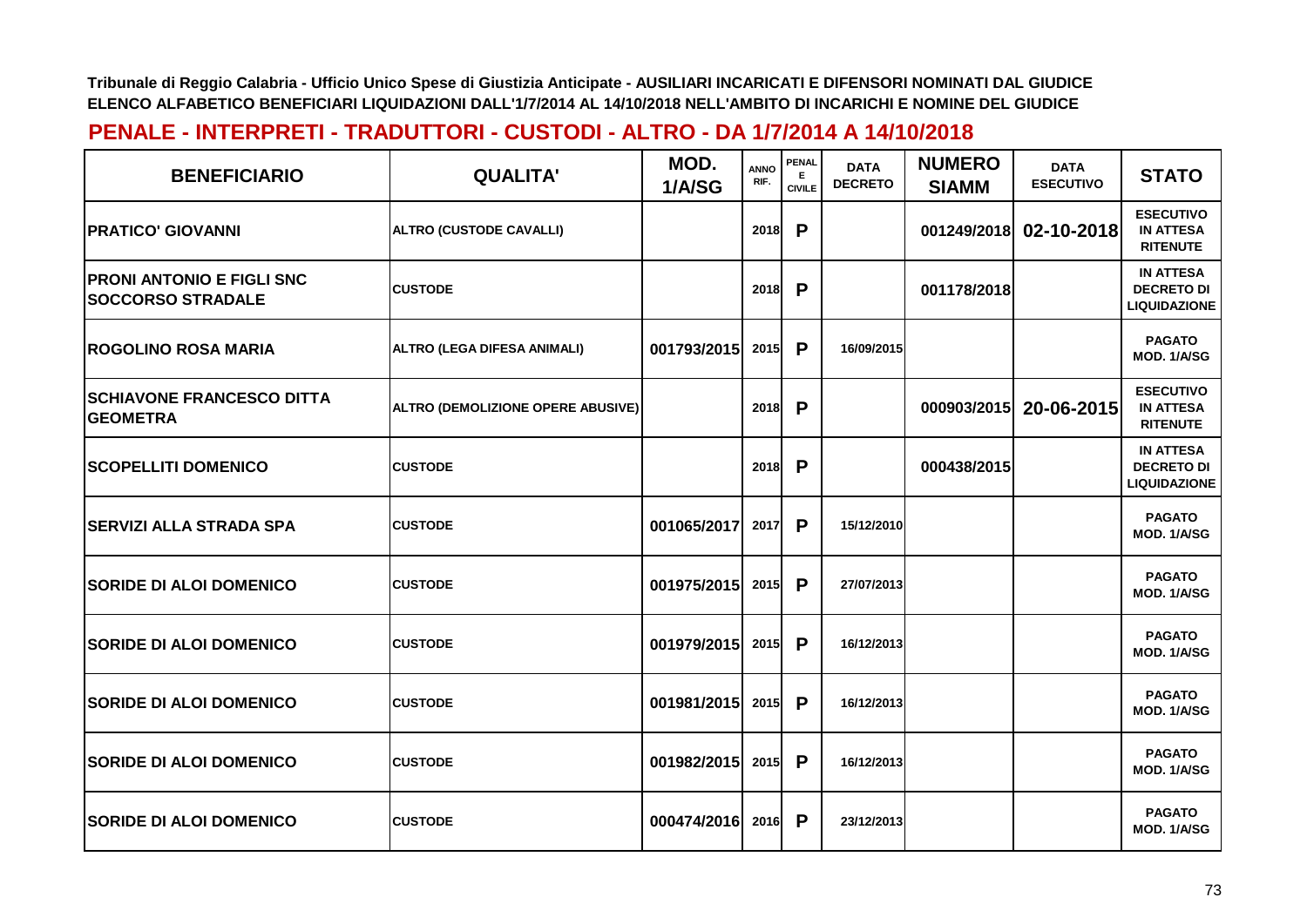| <b>BENEFICIARIO</b>            | <b>QUALITA'</b> | MOD.<br>1/A/SG   | <b>ANNO</b><br>RIF. | <b>PENAL</b><br>E.<br><b>CIVILE</b> | <b>DATA</b><br><b>DECRETO</b> | <b>NUMERO</b><br><b>SIAMM</b> | <b>DATA</b><br><b>ESECUTIVO</b> | <b>STATO</b>                 |
|--------------------------------|-----------------|------------------|---------------------|-------------------------------------|-------------------------------|-------------------------------|---------------------------------|------------------------------|
| <b>SORIDE DI ALOI DOMENICO</b> | <b>CUSTODE</b>  | 000475/2016      | 2016                | P                                   | 18/02/2014                    |                               |                                 | <b>PAGATO</b><br>MOD. 1/A/SG |
| <b>SORIDE DI ALOI DOMENICO</b> | <b>CUSTODE</b>  | 000476/2016      | 2016                | P                                   | 26/11/2012                    |                               |                                 | <b>PAGATO</b><br>MOD. 1/A/SG |
| <b>SORIDE DI ALOI DOMENICO</b> | <b>CUSTODE</b>  | 000477/2016      | 2016                | P                                   | 12/12/2012                    |                               |                                 | <b>PAGATO</b><br>MOD. 1/A/SG |
| <b>SORIDE DI ALOI DOMENICO</b> | <b>CUSTODE</b>  | 000478/2016      | 2016                | P                                   | 19/02/2015                    |                               |                                 | <b>PAGATO</b><br>MOD. 1/A/SG |
| <b>SORIDE DI ALOI DOMENICO</b> | <b>CUSTODE</b>  | 000479/2016      | 2016                | P                                   | 27/12/2012                    |                               |                                 | <b>PAGATO</b><br>MOD. 1/A/SG |
| <b>SORIDE DI ALOI DOMENICO</b> | <b>CUSTODE</b>  | 000480/2016      | 2016                | P                                   | 31/05/2013                    |                               |                                 | <b>PAGATO</b><br>MOD. 1/A/SG |
| <b>SORIDE DI ALOI DOMENICO</b> | <b>CUSTODE</b>  | 000481/2016      | 2016                | P                                   | 30/04/2012                    |                               |                                 | <b>PAGATO</b><br>MOD. 1/A/SG |
| <b>SORIDE DI ALOI DOMENICO</b> | <b>CUSTODE</b>  | 000604/2016      | 2016                | P                                   | 03/07/2015                    |                               |                                 | <b>PAGATO</b><br>MOD. 1/A/SG |
| <b>SORIDE DI ALOI DOMENICO</b> | <b>CUSTODE</b>  | 000605/2016      | 2016                | P                                   | 08/03/2012                    |                               |                                 | <b>PAGATO</b><br>MOD. 1/A/SG |
| <b>SORIDE DI ALOI DOMENICO</b> | <b>CUSTODE</b>  | 000606/2016 2016 |                     | P                                   | 30/04/2012                    |                               |                                 | <b>PAGATO</b><br>MOD. 1/A/SG |
| <b>SORIDE DI ALOI DOMENICO</b> | <b>CUSTODE</b>  | 000607/2016      | 2016                | P                                   | 03/11/2015                    |                               |                                 | <b>PAGATO</b><br>MOD. 1/A/SG |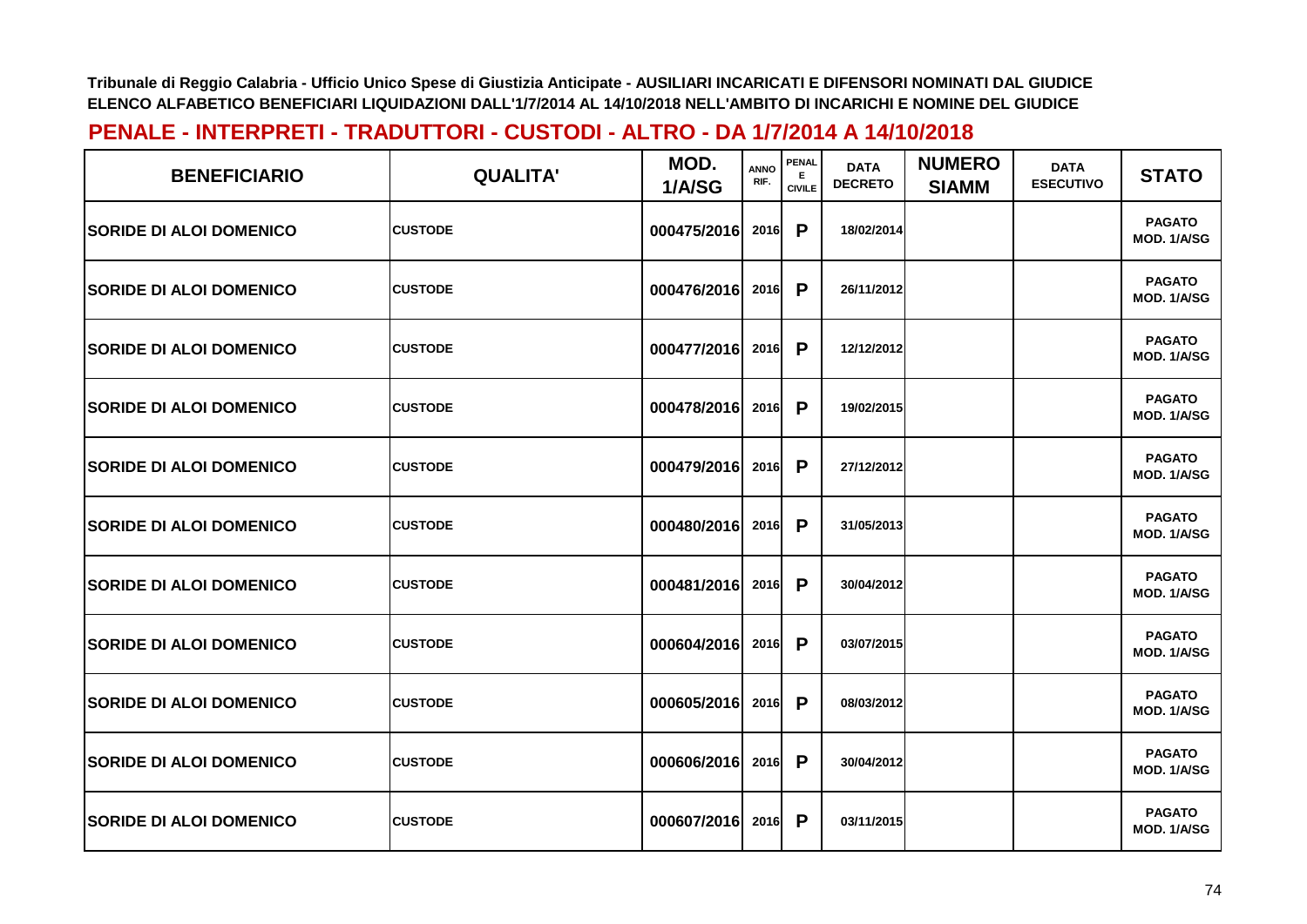| <b>BENEFICIARIO</b>            | <b>QUALITA'</b> | MOD.<br>1/A/SG | <b>ANNO</b><br>RIF. | PENAL<br>E.<br><b>CIVILE</b> | <b>DATA</b><br><b>DECRETO</b> | <b>NUMERO</b><br><b>SIAMM</b> | <b>DATA</b><br><b>ESECUTIVO</b> | <b>STATO</b>                                                 |
|--------------------------------|-----------------|----------------|---------------------|------------------------------|-------------------------------|-------------------------------|---------------------------------|--------------------------------------------------------------|
| <b>SORIDE DI ALOI DOMENICO</b> | <b>CUSTODE</b>  | 000608/2016    | 2016                | P                            | 05/01/2006                    |                               |                                 | <b>PAGATO</b><br>MOD. 1/A/SG                                 |
| <b>SORIDE DI ALOI DOMENICO</b> | <b>CUSTODE</b>  | 000610/2016    | 2016                | P                            | 27/01/2014                    |                               |                                 | <b>PAGATO</b><br>MOD. 1/A/SG                                 |
| <b>SORIDE DI ALOI DOMENICO</b> | <b>CUSTODE</b>  | 000700/2016    | 2016                | P                            | 03/06/2015                    |                               |                                 | <b>PAGATO</b><br>MOD. 1/A/SG                                 |
| <b>SORIDE DI ALOI DOMENICO</b> | <b>CUSTODE</b>  |                | 2018                | P                            |                               | 001822/2017                   | 08-01-2018                      | <b>ESECUTIVO</b><br><b>IN ATTESA</b><br><b>RITENUTE</b>      |
| <b>SORIDE DI ALOI DOMENICO</b> | <b>CUSTODE</b>  |                | 2018                | P                            |                               | 000262/2018                   | 21-05-2018                      | <b>ESECUTIVO</b><br><b>IN ATTESA</b><br><b>RITENUTE</b>      |
| <b>SORIDE DI ALOI DOMENICO</b> | <b>CUSTODE</b>  |                | <b>2018</b>         | P                            |                               | 000263/2018                   | 16-05-2018                      | <b>ESECUTIVO</b><br><b>IN ATTESA</b><br><b>RITENUTE</b>      |
| <b>SORIDE DI ALOI DOMENICO</b> | <b>CUSTODE</b>  |                | 2018                | P                            |                               | 003646/2015                   | 03-04-2017                      | <b>ESECUTIVO</b><br><b>IN ATTESA</b><br><b>RITENUTE</b>      |
| <b>SORIDE DI ALOI DOMENICO</b> | <b>CUSTODE</b>  |                | 2018                | P                            |                               | 001863/2016                   | 03-09-2017                      | <b>ESECUTIVO</b><br><b>IN ATTESA</b><br><b>RITENUTE</b>      |
| <b>SORIDE DI ALOI DOMENICO</b> | <b>CUSTODE</b>  |                | 2018                | P                            |                               | 001482/2014                   | 01-10-2017                      | <b>ESECUTIVO</b><br><b>IN ATTESA</b><br><b>RITENUTE</b>      |
| <b>SORIDE DI ALOI DOMENICO</b> | <b>CUSTODE</b>  |                | 2018                | P                            |                               | 002464/2017                   |                                 | <b>IN ATTESA</b><br><b>DECRETO DI</b><br><b>LIQUIDAZIONE</b> |
| <b>SORIDE DI ALOI DOMENICO</b> | <b>CUSTODE</b>  |                | 2018                | P                            |                               | 001284/2018                   |                                 | <b>IN ATTESA</b><br><b>DECRETO DI</b><br><b>LIQUIDAZIONE</b> |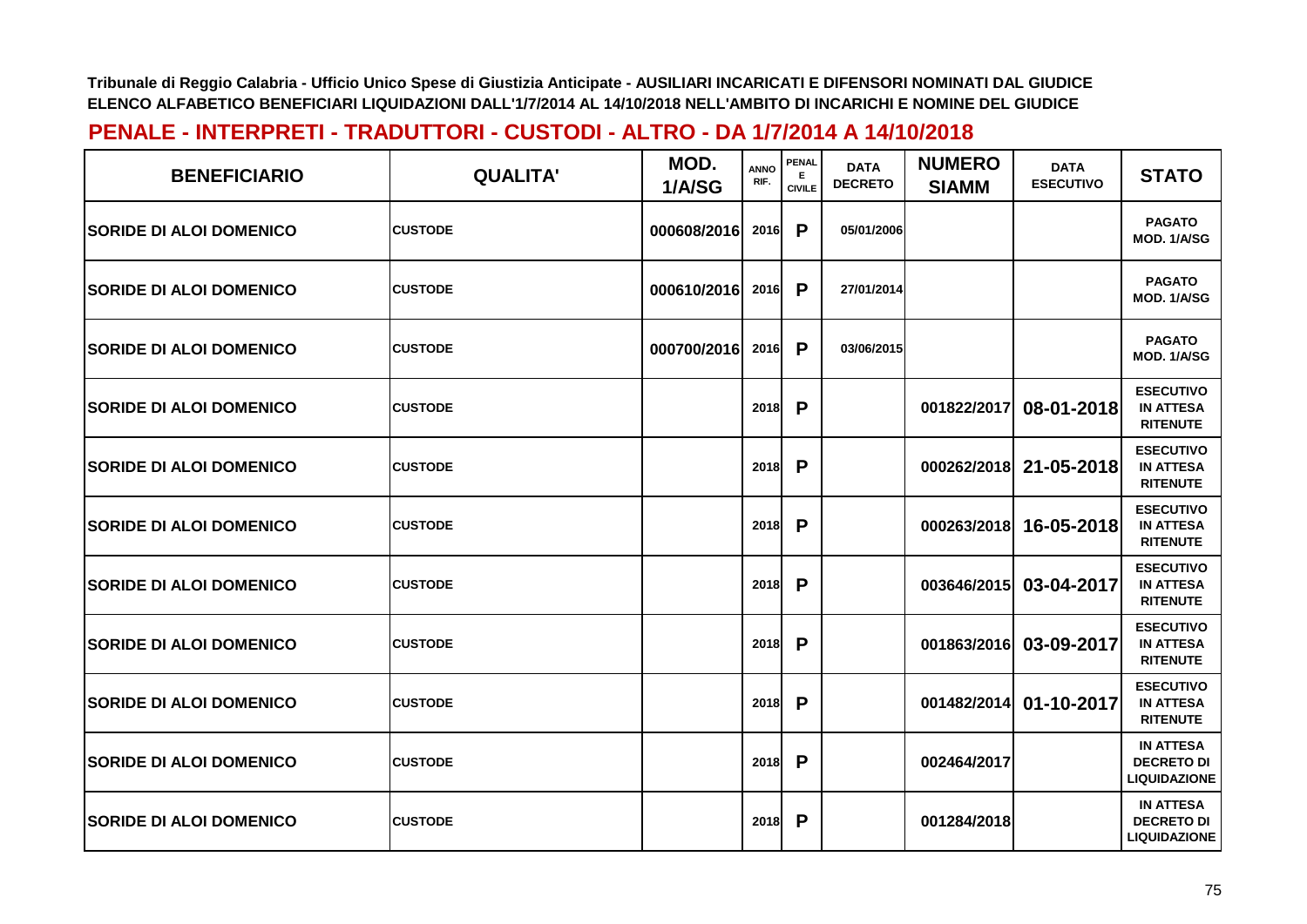| <b>BENEFICIARIO</b>            | <b>QUALITA'</b> | MOD.<br>1/A/SG | <b>ANNO</b><br>RIF. | <b>PENAL</b><br>Е<br><b>CIVILE</b> | <b>DATA</b><br><b>DECRETO</b> | <b>NUMERO</b><br><b>SIAMM</b> | <b>DATA</b><br><b>ESECUTIVO</b> | <b>STATO</b>                                                 |
|--------------------------------|-----------------|----------------|---------------------|------------------------------------|-------------------------------|-------------------------------|---------------------------------|--------------------------------------------------------------|
| <b>SORIDE DI ALOI DOMENICO</b> | <b>CUSTODE</b>  |                | 2018                | P                                  |                               | 000411/2018                   |                                 | <b>IN ATTESA</b><br><b>DECRETO DI</b><br><b>LIQUIDAZIONE</b> |
| <b>T M CARS SAS</b>            | <b>CUSTODE</b>  | 002132/2015    | 2015                | P                                  | 12/07/2013                    |                               |                                 | <b>PAGATO</b><br>MOD. 1/A/SG                                 |
| <b>IT M CARS SAS</b>           | <b>CUSTODE</b>  | 000978/2016    | 2016                | P                                  | 25/10/2015                    |                               |                                 | <b>PAGATO</b><br>MOD. 1/A/SG                                 |
| <b>T M CARS SAS</b>            | <b>CUSTODE</b>  | 000979/2016    | 2016                | P                                  | 04/04/2011                    |                               |                                 | <b>PAGATO</b><br>MOD. 1/A/SG                                 |
| <b>T M CARS SAS</b>            | <b>CUSTODE</b>  | 001126/2016    | 2016                | P                                  | 23/12/2013                    |                               |                                 | <b>PAGATO</b><br>MOD. 1/A/SG                                 |
| <b>TM CARS SAS</b>             | <b>CUSTODE</b>  | 001564/2018    | 2018                | P                                  | 12/03/2018                    |                               |                                 | <b>PAGATO</b><br>MOD. 1/A/SG                                 |
| <b>T M CARS SAS</b>            | <b>CUSTODE</b>  | 002634/2018    | 2018                | P                                  | 29/05/2018                    |                               |                                 | <b>PAGATO</b><br>MOD. 1/A/SG                                 |
| <b>T M CARS SAS</b>            | <b>CUSTODE</b>  | 002635/2018    | 2018                | P                                  | 07/05/2018                    |                               |                                 | <b>PAGATO</b><br>MOD. 1/A/SG                                 |
| <b>T M CARS SAS</b>            | <b>CUSTODE</b>  |                | 2018                | P                                  |                               | 000245/2018                   |                                 | <b>IN ATTESA</b><br><b>ESECUTIVITA'</b>                      |
| <b>T M CARS SAS</b>            | <b>CUSTODE</b>  |                | 2018                | P                                  |                               | 000950/2018                   |                                 | <b>IN ATTESA</b><br><b>DECRETO DI</b><br><b>LIQUIDAZIONE</b> |
| TOPCAR DITTA DI LENOCI COSIMO  | <b>CUSTODE</b>  |                | 2018                | P                                  |                               | 003877/2015                   |                                 | <b>IN ATTESA</b><br><b>DECRETO DI</b><br><b>LIQUIDAZIONE</b> |